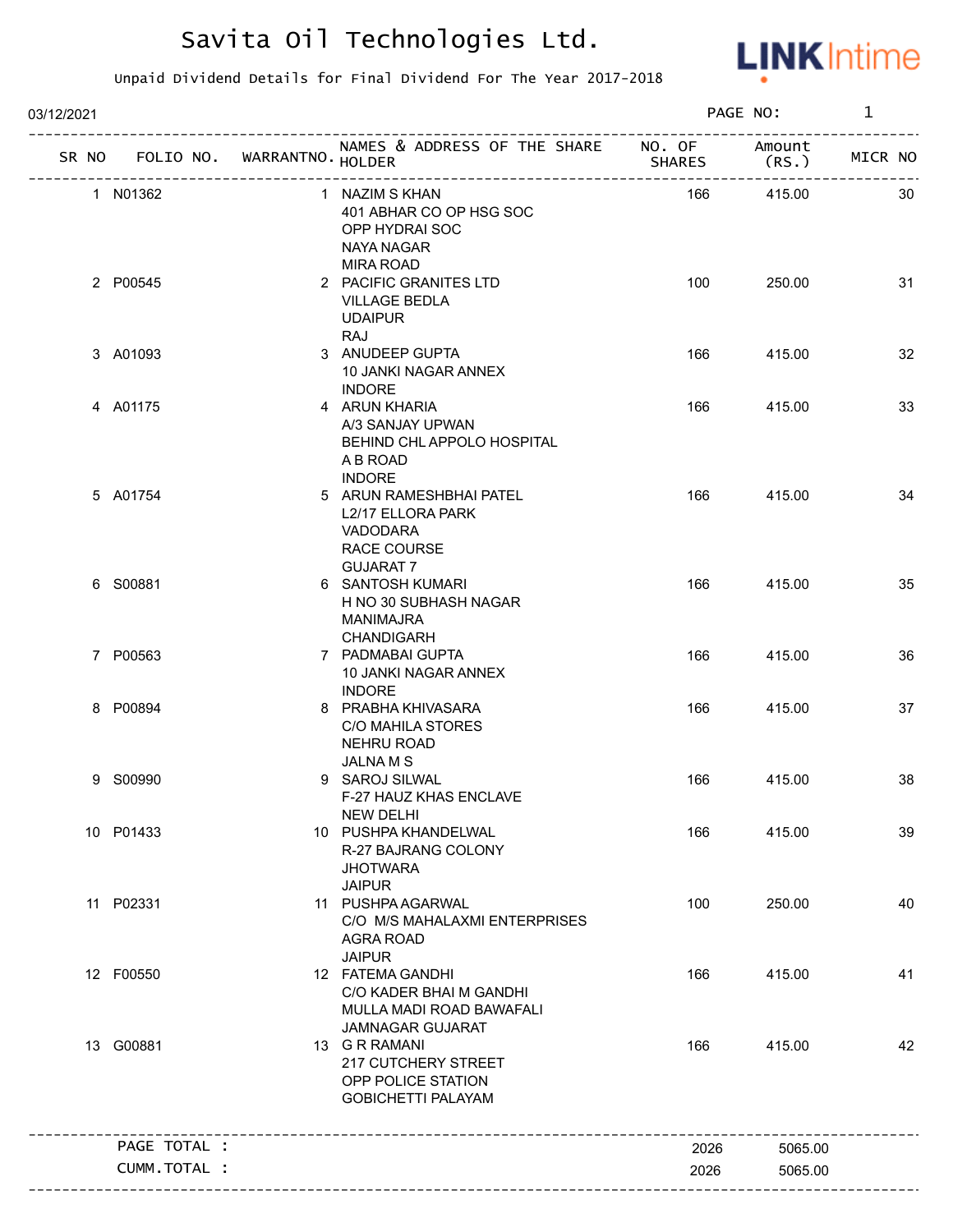

| 03/12/2021                   |                  |                                                                                                          |               | PAGE NO:       | $\overline{2}$ |
|------------------------------|------------------|----------------------------------------------------------------------------------------------------------|---------------|----------------|----------------|
| SR NO FOLIO NO.              | WARRANTNO HOLDER | NAMES & ADDRESS OF THE SHARE NO. OF                                                                      | <b>SHARES</b> | Amount<br>(RS. | MICR NO        |
| 14 R01971                    |                  | 14 RAJNI SHARMA<br>401-A GANDHI NAGAR<br><b>JAMMU</b>                                                    | 66            | 165.00         | 43             |
| 15 R01980                    |                  | 15 RENU BHANSALI<br>C/O S S BHANSALI<br>180 1ST C ROAD<br>SARDARPURA<br>JODHPUR 3                        | 166           | 415.00         | 44             |
| 16 R02001                    |                  | 16 ROOPA SHAH<br>2-B MALAY SOCIETY<br>OPP SUMEL FLATS<br>NE SHREYAS RLY CROSSING<br>AMBAWADI AHMEDABAD   | 166           | 415.00         | 45             |
| 17 R02144                    |                  | 17 RAKESH MIGLANI<br>C-136 LOHIA NAGAR<br><b>GHAZIABAD</b>                                               | 166           | 415.00         | 46             |
| 18 C00012                    |                  | 18 CHANAN KUMAR NANAK CHAND<br><b>GUUPTA</b><br>B-3 BLD 34 1ST FLOOR<br>ROOM 2 SECT 15<br>VASHI N BOMBAY | 16            | 40.00          | 47             |
| 19 J00600                    |                  | 20 JAI PRAKASH<br>D-25 DEVI DAYAL APARTMENTS<br>G T ROAD SAHIBABAD<br>GHAZIABAD U P                      | 166           | 415.00         | 49             |
| 20 A00585                    |                  | 22 ADITYA GUPTA<br>10 JANKI NAGAR ANNEX<br><b>INDORE</b>                                                 | 166           | 415.00         | 51             |
| 21 S00783                    |                  | 23 SANJAY KUMAR SHARMA<br>A-1 HARI NAGAR<br><b>SHASTRI NAGAR</b><br><b>JAIPUR</b>                        | 66            | 165.00         | 52             |
| 22 S07815                    |                  | 25 SANDEEP MEHTA<br>C/O S S BHANSALI<br>180 FIRST C ROAD<br>SARDARPURA<br>JODHPUR-3                      | 166           | 415.00         | 54             |
| 23 R00026                    |                  | 26 RAMDAS D RAMANE<br>BLDG NO 14<br>KOPRI COLONY DHOBI GHAT<br>KOPRI THANE E                             | 133           | 332.50         | 55             |
| 24 R00033                    |                  | 27 RANJANA G SAWANT<br>SHREE RANG HSG SOCIETY<br>E/13/1 THANE W                                          | 33            | 82.50          | 56             |
| 25 A00746                    |                  | 29 AMARNATH CHITRALA<br>DEVANAKONDA POST 518461                                                          | 166           | 415.00         | 58             |
| 26 A00845                    |                  | 30 AMRUTLAL TRIBHOVANDAS PATEL<br>PARAKPURA VAS<br>POST MOTIDAV<br>TA & POST MEHSANA                     | 166           | 415.00         | 59             |
|                              |                  |                                                                                                          |               |                |                |
| PAGE TOTAL :<br>CUMM.TOTAL : |                  |                                                                                                          | 3668          | 9170.00        |                |
|                              |                  |                                                                                                          | 3668          | 9170.00        |                |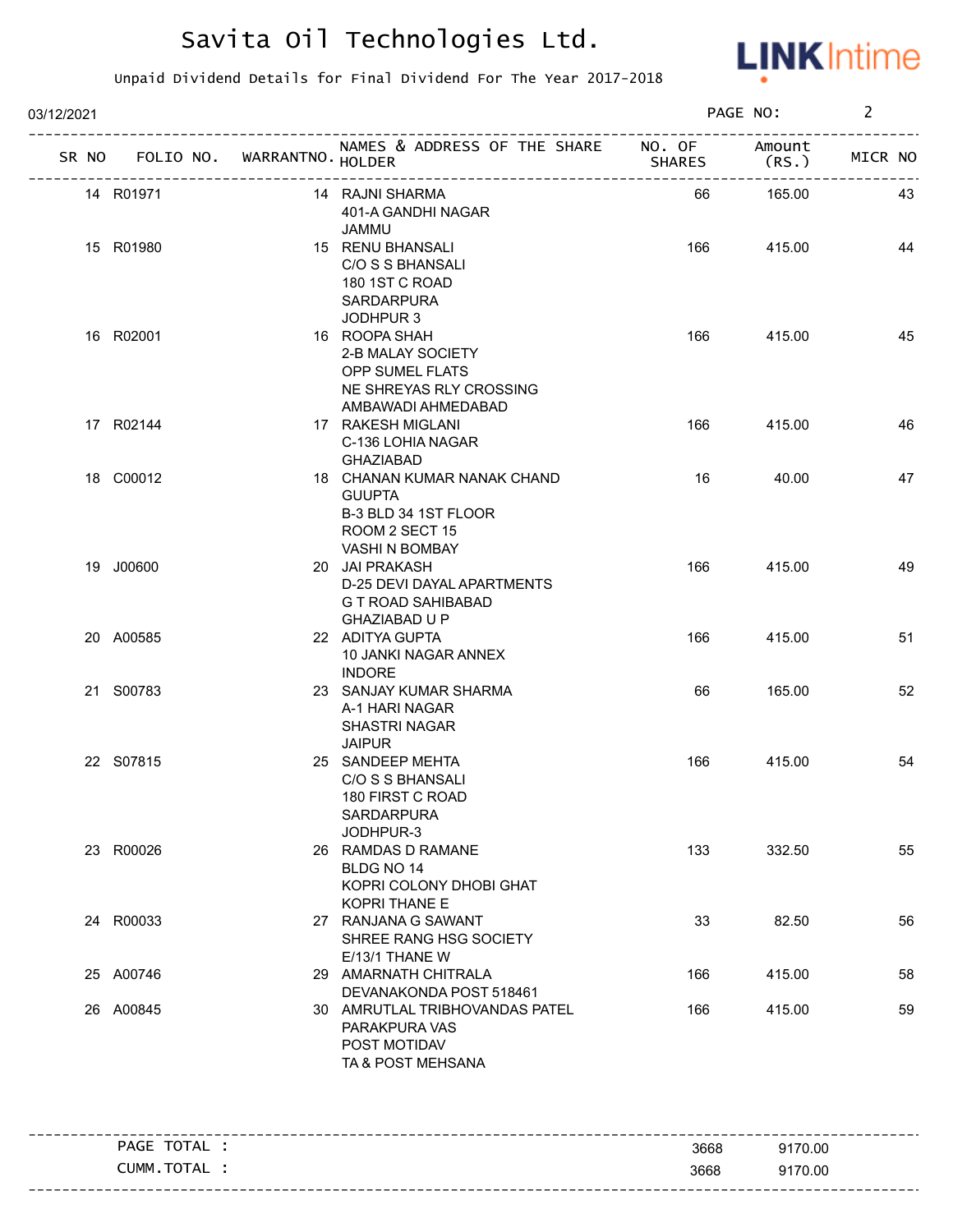

| 03/12/2021 |              |                                                    |                                                                                                                                                       |               | PAGE NO:        | 3       |
|------------|--------------|----------------------------------------------------|-------------------------------------------------------------------------------------------------------------------------------------------------------|---------------|-----------------|---------|
| SR NO      |              | FOLIO NO. WARRANTNO HOLDER<br>-------------------- | NAMES & ADDRESS OF THE SHARE NO. OF                                                                                                                   | <b>SHARES</b> | Amount<br>(RS.) | MICR NO |
|            | 27 B00015    |                                                    | 31 BHAGWATI MOHAR MISHRA<br>ANAND NAGAR<br>KALWE NEAR MANGAL STORE<br><b>THANE</b>                                                                    | 100           | 250.00          | 60      |
|            | 28 B00695    |                                                    | 32 BASANTI KHARIA<br>A/3 SANJAY UPWAN<br>BEHIND CHL APOOLO HOSPITAL<br>A B ROAD                                                                       | 166           | 415.00          | 61      |
|            | 29 U00766    |                                                    | INDORE (MP)<br>33 URMILA SHARMA<br>W/O SOHAN LAL SHARMA<br>D 6/118 CHITRAKOOT SCHEME<br>AJMER ROAD                                                    | 166           | 415.00          | 62      |
|            | 30 U00775    |                                                    | <b>JAIPUR RAJASTHAN</b><br>34 USHA FERNANDES<br><b>PRINCIPAL</b><br>CENTRAL BANK OFFICERS TRAINING<br><b>COLLEGE</b><br>51 ARERA HILLS OPP GOVT PRESS | 166           | 415.00          | 63      |
|            | 31 R01013    |                                                    | HOSHANGABAD ROAD BHOPAL<br>35 RAKHI BHATIA<br>MURLI DHAM III FIRST FLOOR<br>FLAT NO 101 C BLOCK<br>SHYAM NAGAR                                        | 166           | 415.00          | 64      |
|            | 32 S02705    |                                                    | <b>KANPUR</b><br>36 SHARAD KUMAR BAGDAI<br>3/4 PRIYADARSHINI NAGAR<br><b>NEAR R T O</b><br><b>NAGPUR</b><br>(M S)                                     | 166           | 415.00          | 65      |
|            | 33 S02821    |                                                    | 37 SUNANDA A SAHASRABHOJANEE<br><b>ZHEP</b><br><b>71 SHANKAR NAGAR</b>                                                                                | 166           | 415.00          | 66      |
|            | 34 R01495    |                                                    | <b>NAGPUR</b><br>38 REKHA B OSWAL<br>540 GANPATI ALI<br><b>WAI</b><br><b>DIST SATARA</b>                                                              | 166           | 415.00          | 67      |
|            | 35 S00037    |                                                    | 41 SUDARSHAN L BHURE<br>SAI NIWAS CHAWAL<br>GANPATI PADA ROOM NO 2<br>KALWA E DIST THANE                                                              | 33            | 82.50           | 70      |
|            | 36 M01484    |                                                    | 43 MOR SINGH<br>C/O MANMOHANSINGH MARKETING I<br>PVT LTD<br>101 G N T MARKET<br><b>DHAR ROAD</b>                                                      | 166           | 415.00          | 72      |
|            | 37 M01541    |                                                    | <b>INDORE</b><br>44 MUKESH O SHAH<br>YOGI NAGAR BLDG NO A 5<br>BLOCK NO 406 EKSAR R D<br><b>BORIVALI W</b>                                            | 166           | 415.00          | 73      |
|            | PAGE TOTAL : |                                                    |                                                                                                                                                       | 5295          | 13237.50        |         |
|            | CUMM.TOTAL : |                                                    |                                                                                                                                                       | 5295          | 13237.50        |         |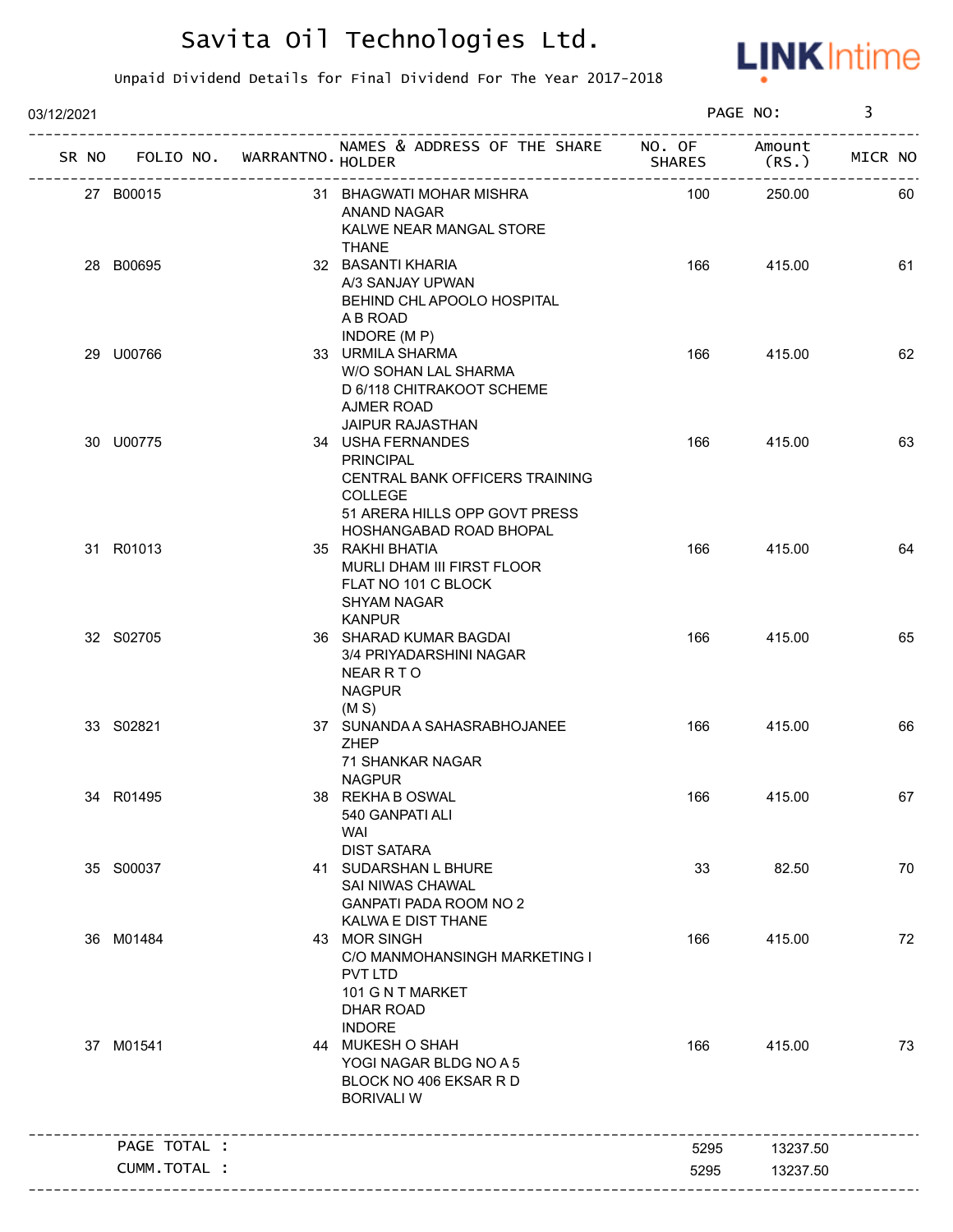

| 03/12/2021 |                                   |                                                                                                                         |               | PAGE NO:       | 4       |
|------------|-----------------------------------|-------------------------------------------------------------------------------------------------------------------------|---------------|----------------|---------|
|            | SR NO FOLIO NO. WARRANTNO. HOLDER | NAMES & ADDRESS OF THE SHARE NO. OF<br>----------------------------------                                               | <b>SHARES</b> | Amount<br>(RS. | MICR NO |
|            | 38 M01837                         | 45 MAHESH OBEROI<br><b>OBEROI STORE</b><br>PO HARYAL<br>PATHANKOT                                                       | 166           | 415.00         | 74      |
|            | 39 N00643                         | 46 NARENDRA B PATEL<br>VAV BAZAR COURT ROAD<br>MEHMADABAD DIST KHEDA<br><b>GUJRAT</b>                                   | 166           | 415.00         | 75      |
|            | 40 T00537                         | 48 TARA S PATEL<br>PATEL VAS AT & POST CHANDKHEDA<br><b>DIST GANDHINAGAR</b><br><b>GUJARAT</b>                          | 166           | 415.00         | 77      |
|            | 41 V00957                         | 49 VINOD BALA SINGH<br>C/O DR B K BAGGA<br>HOUSE NO 2336 SECTOR 9<br>FARIDABAD                                          | 66            | 165.00         | 78      |
|            | 42 V00992                         | 50 VINOD SHAH<br>103 SHREE SHATRAJAY APARTMENT<br><b>GIRDHAR NAGAR ROAD</b><br>IN SUBUSH NAGAR                          | 166           | 415.00         | 79      |
|            | 43 K01111                         | SHAHIBAG AHMEDABAD<br>51 KIRPAL KAUR<br>CD 12 MALIBU TOWN<br>SOHNA ROAD<br><b>GURGAON</b><br><b>HARYANA</b>             | 66            | 165.00         | 80      |
|            | 44 J01548                         | 52 JAGDISH KUMAR MATHURBHAI<br><b>PATEL</b><br>PARA VAS (VYAIVAS)<br><b>KHERVA</b><br><b>DIST MEHSANA</b>               | 200           | 500.00         | 81      |
|            | 45 N00860                         | 53 NAYAN MANHARLAL PATEL<br>15/A SONAL PARK SOCIETY<br>NEAR GOKULDHAM SOC<br>MANJALPUR GIDC ROAD<br>VADODARA            | 166           | 415.00         | 82      |
|            | 46 M01288                         | 54 MEGH RAJ JAIN<br>K K JUTE TRADERS & MFRS P LTD<br>LOKKAL BAZAR<br>LUDHIANA                                           | 66            | 165.00         | 83      |
|            | 47 1301760000469981               | 55 SUNIL RATHI.<br>30, BARA BHAYA KI KOTDI<br>TEH. PARABATSAR<br><b>KISHANGARH</b><br>35801                             | 166           | 415.00         | 84      |
|            | 48 Y00513                         | 56 YASH PAL MENDIRATTA<br>8/0 ANSAL BHAWAN<br>16 KASTURBA GANDHI MARG<br><b>NEW DELHI</b><br><b>NEW DELHI</b><br>110001 | 200           | 500.00         | 85      |
|            | PAGE TOTAL :                      |                                                                                                                         | 6889          | 17222.50       |         |
|            | CUMM.TOTAL :                      |                                                                                                                         | 6889          | 17222.50       |         |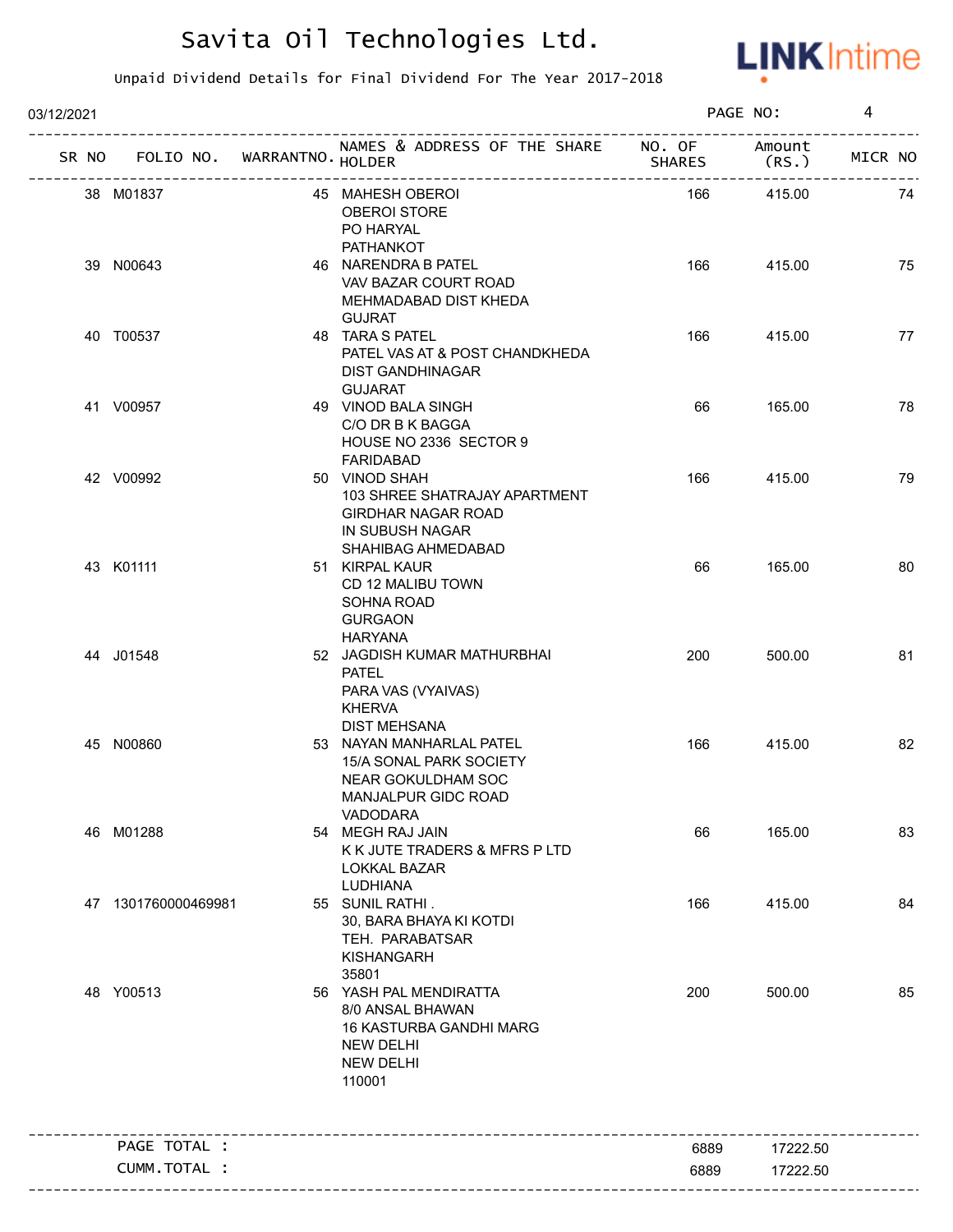

| 03/12/2021                        |                                                                                                                                         |               | PAGE NO:        | 5       |
|-----------------------------------|-----------------------------------------------------------------------------------------------------------------------------------------|---------------|-----------------|---------|
| SR NO FOLIO NO. WARRANTNO. HOLDER | NAMES & ADDRESS OF THE SHARE NO. OF                                                                                                     | <b>SHARES</b> | Amount<br>(RS.) | MICR NO |
| 49 R01290                         | 57 RANJAN PARIKH<br>9 CENTRAL LANE<br><b>BANGALI MARKET</b><br>NEW DELHI<br>NEW DELHI                                                   | 166           | 415.00          | 86      |
| 50 M01381                         | 110001<br>60 MOD LAND WEARS PVT LTD<br>G-16 MARINA ARCADE<br><b>CONNAUGHTA CIRCUS</b><br><b>NEW DELHI</b><br><b>NEW DELHI</b><br>110001 | 166           | 415.00          | 89      |
| 51 A02836                         | 61 ATUL JAIN<br>36 MODEL BASTI<br><b>EAST PARK ROAD</b><br>NEW DELHI<br>NEW DELHI<br>110005                                             | 166           | 415.00          | 90      |
| 52 M01768                         | 62 MEERA KHANDELWAL<br>3703 CHOWRI BAZAR<br><b>DELHI</b><br><b>DELHI</b><br>110006                                                      | 100           | 250.00          | 91      |
| 53 S02000                         | 63 SUDHIR CHIMNANI<br>4597 DEPUTY GANJ<br>SADAR BAZAR<br><b>DELHI</b><br><b>DELHI</b><br>110006                                         | 100           | 250.00          | 92      |
| 54 R00720                         | 65 RAJENDER KUMAR JAIN<br>2559<br>NAIWARA CHAWRI BAZAR<br><b>DELHI</b><br><b>DELHI</b><br>110006                                        | 166           | 415.00          | 94      |
| 55 P01643                         | 66 PREM SHANKER GUPTA<br>1048 GANDHI GALI<br><b>FATEH PURI</b><br>DELHI<br>DELHI<br>110006                                              | 66            | 165.00          | 95      |
| 56 D00927                         | 67 DINESH KUMAR<br>6020 GALI ARYA SAMAJ<br>NAYA BANS KHARI BAULI<br><b>DELHI</b><br><b>DELHI</b><br>110006                              | 166           | 415.00          | 96      |
| 57 A01772                         | 68 ASHISH K GUPTA<br>24-D KAMLA NAGAR<br>DELHI<br><b>DELHI</b><br>110007                                                                | 166           | 415.00          | 97      |
| PAGE TOTAL :                      |                                                                                                                                         | 8151          | 20377.50        |         |
| CUMM.TOTAL :                      |                                                                                                                                         | 8151          | 20377.50        |         |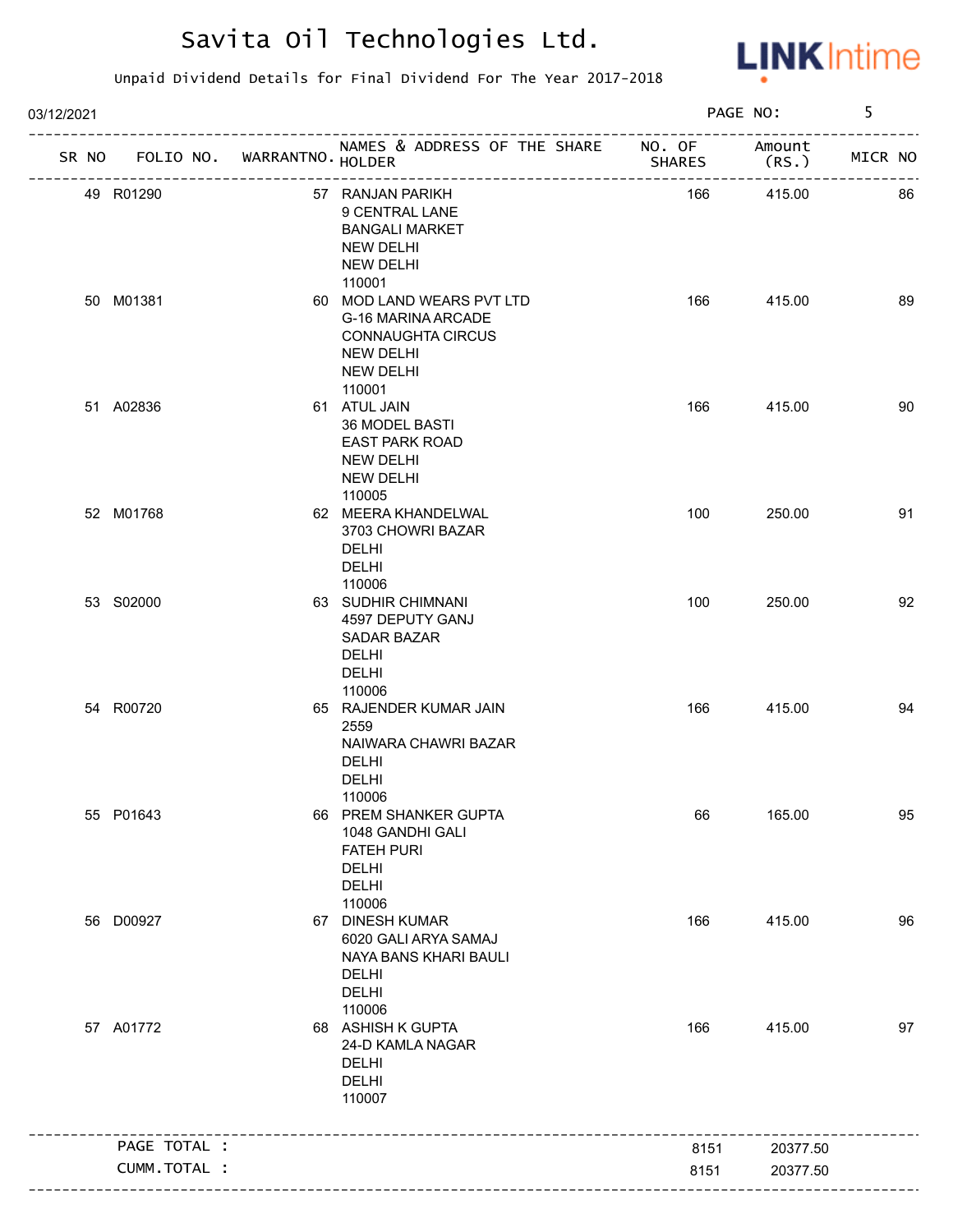

| 03/12/2021 |                                   |                | PAGE NO:                                                                                                     | 6             |                              |         |
|------------|-----------------------------------|----------------|--------------------------------------------------------------------------------------------------------------|---------------|------------------------------|---------|
|            | SR NO FOLIO NO. WARRANTNO. HOLDER |                | NAMES & ADDRESS OF THE SHARE NO. OF<br>-------------------------------                                       | <b>SHARES</b> | Amount<br>(RS.<br>---------- | MICR NO |
|            | 58 P00550                         | -------------- | 69 PADAM KUMAR GUPTA<br>108 IJS PALACE<br>320 DELHI GATE BAZAR<br><b>NEW DELHI</b><br>DELHI<br>110007        | 66            | 165.00                       | 98      |
|            | 59 E00517                         |                | 72 EUTROPIO PERIS<br>E 28 JANGPURA EXTN<br><b>NEW DELHI</b><br><b>NEW DELHI</b><br>110014                    | 66            | 165.00                       | 101     |
|            | 60 M00594                         |                | 73 MADHU JAIN<br>$B/8-C$<br>SIDHARTHA EXTEN<br><b>NEW DELHI</b><br><b>NEW DELHI</b><br>110014                | 100           | 250.00                       | 102     |
|            | 61 S00923                         |                | 74 SARITA BHARDWAJ<br>D-7 HAUZ KHAS<br><b>NEW DELHI</b><br><b>NEW DELHI</b><br>110016                        | 166           | 415.00                       | 103     |
|            | 62 V00773                         |                | 75 VIJAY JOLLY<br>M-35 VIKASPURI<br><b>NEW DELHI</b><br><b>NEW DELHI</b><br>110018                           | 166           | 415.00                       | 104     |
|            | 63 S01861                         |                | 76 SPAN HOLDINGS LIMITED<br>227 OKHLA INDUSTRIAL ESTATE<br><b>NEW DELHI</b><br><b>NEW DELHI</b><br>110020    | 333           | 832.50                       | 105     |
|            | 64 K00976                         |                | 78 KESAR SINGH<br>ROAD NO 42 HOUSE NO 73A<br>PUNJABI BAGH<br><b>NEW DELHI</b><br><b>NEW DELHI</b><br>110026  | 166           | 415.00                       | 107     |
|            | 65 B00638                         |                | 79 BALDEV KHANNA<br>AE 48 TAGORE GARDEN<br><b>NEW DELHI</b><br><b>NEW DELHI</b><br>110027                    | 166           | 415.00                       | 108     |
|            | 66 R00920                         |                | 80 RAJKUMAR NANDA<br>HOUSE NO-2505 SECTOR-D<br>POCKET-2 VASANT KUNJ<br>N DELHI<br><b>NEW DELHI</b><br>110030 | 166           | 415.00                       | 109     |

| TOTAL<br><b>PAGE</b> | 9546 | 23865.00 |
|----------------------|------|----------|
| CUMM.TOTAL           | 9546 | 23865.00 |
|                      |      |          |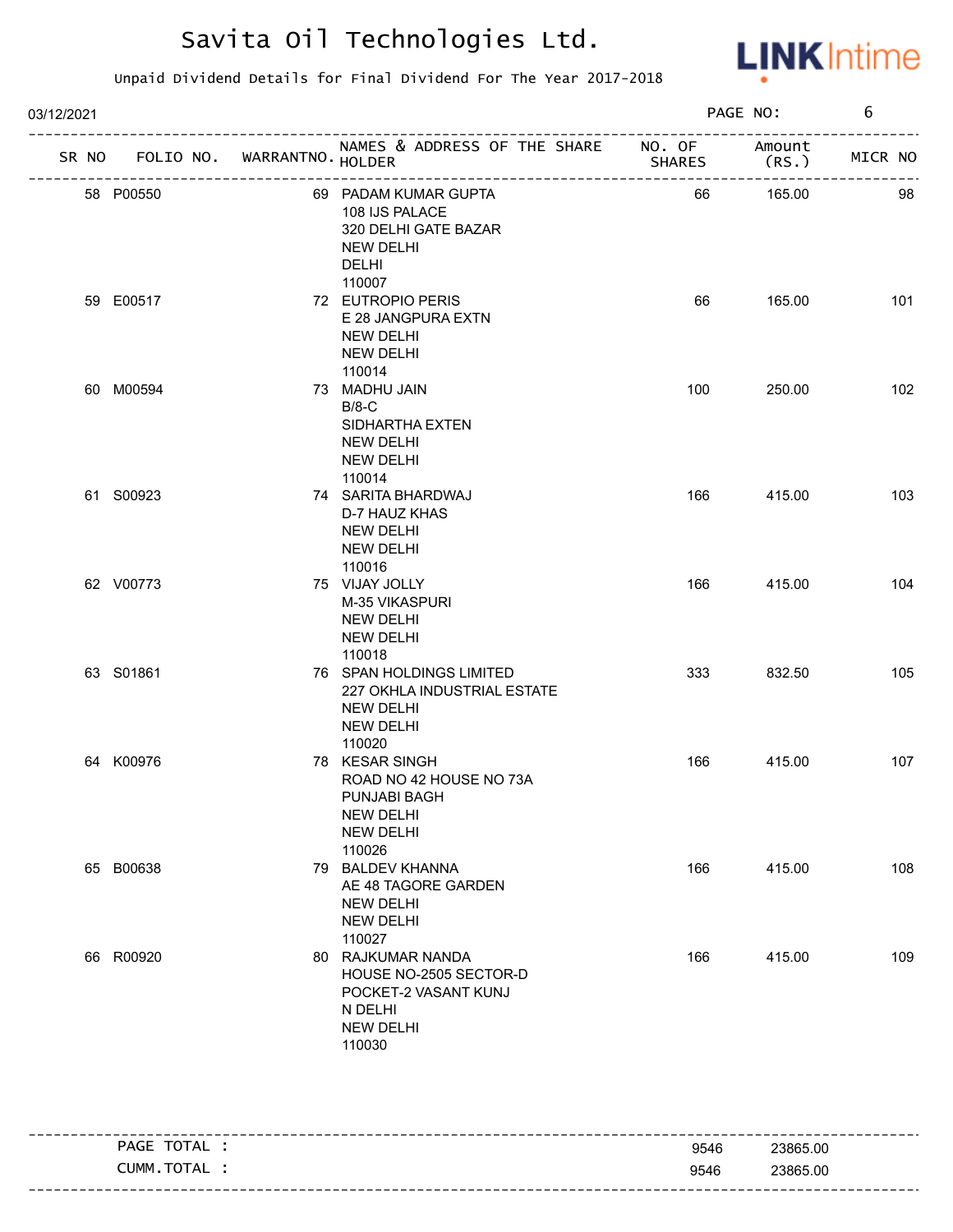

| 03/12/2021 |                     |                             |                                                                                                                 |        | PAGE NO:        | $\overline{7}$ |
|------------|---------------------|-----------------------------|-----------------------------------------------------------------------------------------------------------------|--------|-----------------|----------------|
| SR NO      |                     | FOLIO NO. WARRANTNO. HOLDER | NAMES & ADDRESS OF THE SHARE NO. OF<br>-------------------------------                                          | SHARES | Amount<br>(RS.) | MICR NO        |
|            | 67 D01355           |                             | 81 DHARAM VIR RANA<br>G-100 SHUBH ENCLAVE<br>H-4/5 PARWANA ROAD<br><b>PITAMPURA</b><br>DELHI<br>DELHI<br>110034 | 66     | 165.00          | 110            |
|            | 68 S01309           |                             | 83 SHALINI GOYAL<br>116-P & T COLONY<br><b>PITAMPURA</b><br>DELHI<br><b>DELHI</b><br>110034                     | 166    | 415.00          | 112            |
|            | 69 R00878           |                             | 85 RAJINDER KUMAR AHUJA<br>C-9 RASHMI APARTMENTS<br><b>HARSH VIHAR</b><br>DELHI<br>DELHI<br>110034              | 166    | 415.00          | 114            |
|            | 70 V01181           |                             | 86 VISHWANAND<br>G-100 SHUBH ENCLAVE<br>H-4/5 PARWANA ROAD<br>PITAM PURA DELHI<br><b>DELHI</b><br>110034        | 166    | 415.00          | 115            |
|            | 71 IN30234910010244 |                             | 88 OM PRAKASH GUPTA<br>A-1, 284A<br>Lawrence Road<br>Delhi<br>110035                                            | 83     | 207.50          | 117            |
|            | 72 A01922           |                             | 90 ALOK GUPTA<br>D-42 BASEMENT<br>SOUTH EXTENSION PART-I<br><b>NEW DELHI</b><br><b>NEW DELHI</b><br>110049      | 400    | 1000.00         | 119            |
|            | 73 S00560           |                             | 92 S WADIA<br>A-103 ASHOK VIHAR-2<br><b>DELHI</b><br><b>DELHI</b><br>110052                                     | 166    | 415.00          | 121            |
|            | 74 L00502           |                             | 93 LD AGARWAL<br><b>B N 72 SHALIMAR BAGH</b><br><b>WEST</b><br><b>NEW DELHI</b><br><b>DELHI</b><br>110052       | 100    | 250.00          | 122            |

| TOTAL<br>PAGE | 10859 | 27147.50 |
|---------------|-------|----------|
| CUMM.TOTAL    | 10859 | 27147.50 |
|               |       |          |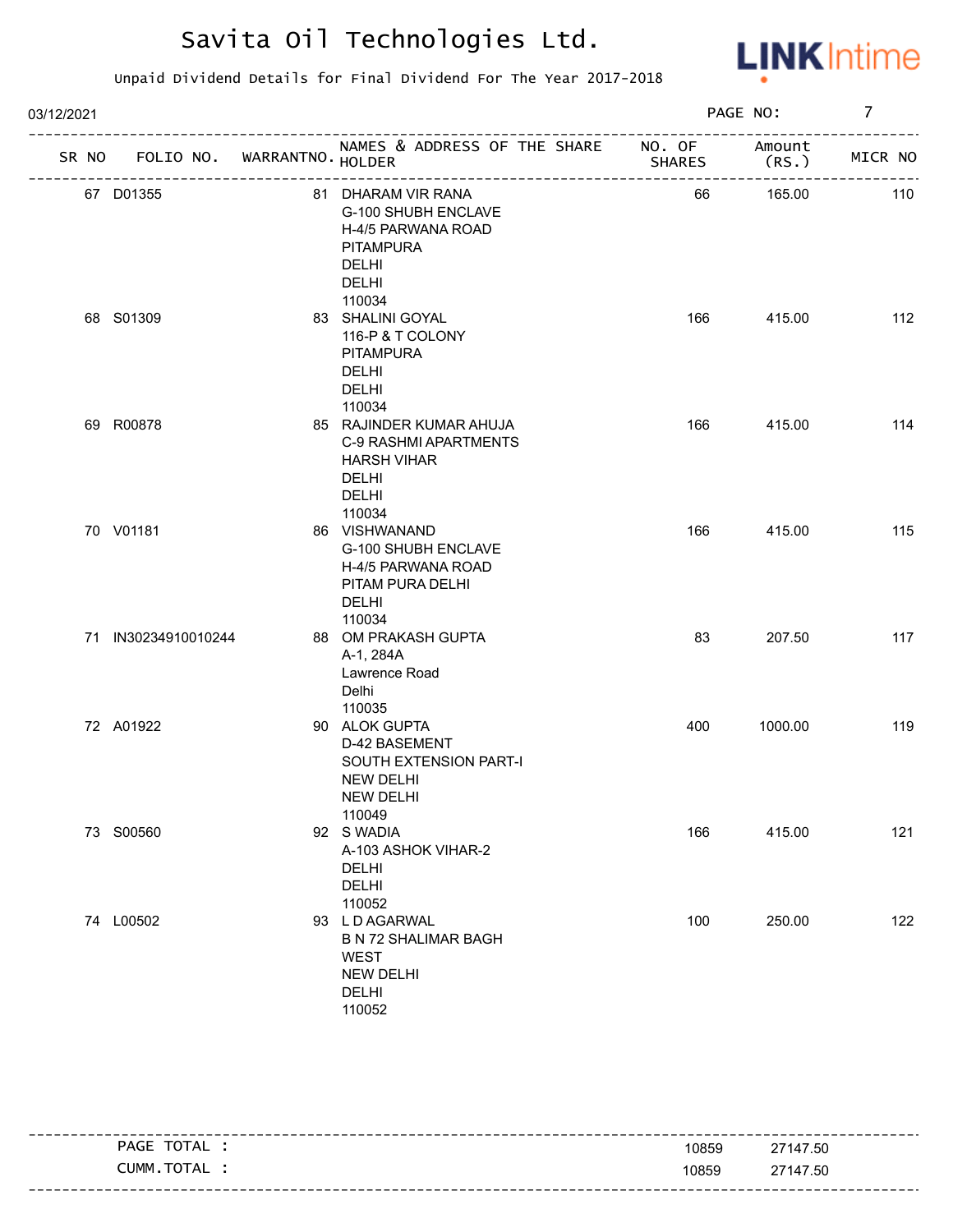

| 03/12/2021 |                                   |                                                                                                                                 |               | PAGE NO: | 8       |
|------------|-----------------------------------|---------------------------------------------------------------------------------------------------------------------------------|---------------|----------|---------|
|            | SR NO FOLIO NO. WARRANTNO. HOLDER | NAMES & ADDRESS OF THE SHARE NO. OF Amount                                                                                      | <b>SHARES</b> | (RS.     | MICR NO |
|            | 75 P02020                         | 94 PROBODH CHITTORIA<br>126-A POCKET-D<br>DEEP ENCLAVE PHASE-3<br><b>ASHOK VIHAR</b><br><b>DELHI</b><br><b>DELHI</b><br>110052  | 166           | 415.00   | 123     |
|            | 76 R01908                         | 95 RAJEEV JAIN<br>AK-42 SHALIMAR BAGH<br><b>DELHI</b><br><b>DELHI</b><br>110052                                                 | 166           | 415.00   | 124     |
|            | 77 A00919                         | 96 ANIL KUMAR<br>C/A RAMANAND<br>8202/6 MULTANI DHANDA<br>PAHAR GANJ NEW DELHI<br>NEW DELHI<br>110055                           | 166           | 415.00   | 125     |
|            | 78 100616                         | 97 ISHWAR JIT CHOUDHARY<br>F-105 PIPAL WALA ROAD<br>MOHAN GARDEN UTTAM NAGAR<br>N DELHI<br>NEW DELHI<br>110059                  | 66            | 165.00   | 126     |
|            | 79 S01089                         | 98 SATYA VIR SINGH DUHAN<br>C-21 RAJU PARK<br><b>DEVLI</b><br>NEW DELHI<br><b>NEW DELHI</b><br>110062                           | 166           | 415.00   | 127     |
|            | 80 S02178                         | 99 SUNITA GUPTA<br>C-5 KALINDI COLONY<br><b>NEW DELHI</b><br><b>NEW DELHI</b><br>110065                                         | 66            | 165.00   | 128     |
|            | 81 R01806                         | 103 RAJESH GUPTA<br>F 24/151/SECTOR 7<br><b>ROHINI</b><br>DELHI<br>NORTH WEST DELHI<br>110085                                   | 166           | 415.00   | 132     |
|            | 82 IN30154952159005               | 105 MANJU GUPTA<br>F3-13 BLOCK F PKT-3 ROHINI<br>SECTOR-16<br><b>DELHI</b><br>NEAR JAIN BHARTI SCHOOL<br><b>DELHI</b><br>110089 | 25            | 62.50    | 134     |

| PAGE TOTAL     | 11846 | ---------------------------------<br>29615.00 |
|----------------|-------|-----------------------------------------------|
| TOTAL<br>CUMM. | 11846 | 29615.00                                      |
|                |       |                                               |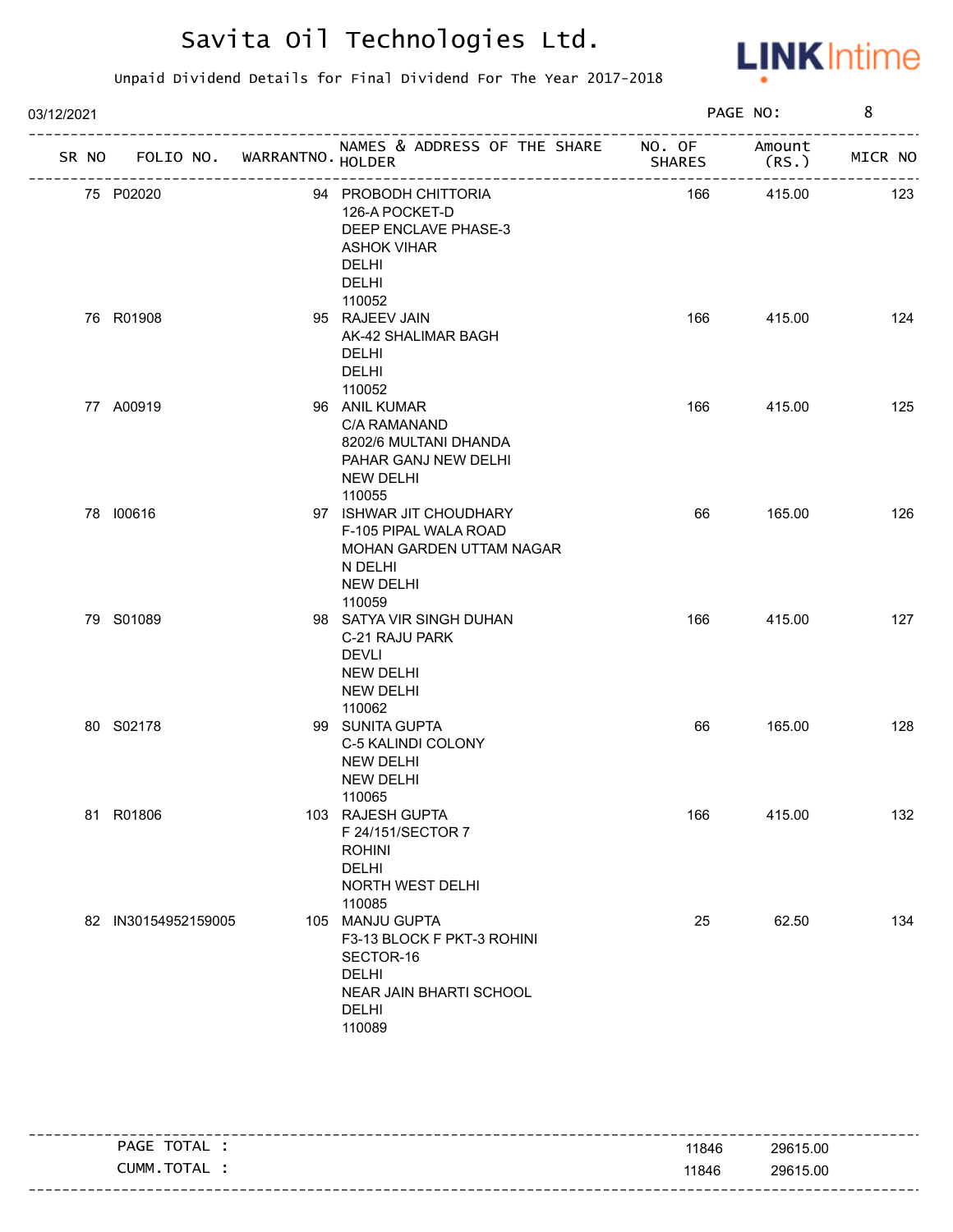

| 03/12/2021 |                                   |                                                                                                                                                    |               | PAGE NO:                                | 9       |
|------------|-----------------------------------|----------------------------------------------------------------------------------------------------------------------------------------------------|---------------|-----------------------------------------|---------|
|            | SR NO FOLIO NO. WARRANTNO. HOLDER | NAMES & ADDRESS OF THE SHARE NO. OF<br>___________________________                                                                                 | <b>SHARES</b> | Amount<br>(RS.)                         | MICR NO |
|            | 83 D01319                         | 106 DEVENDRA KUMAR<br>29-K GANESH NAGAR<br><b>II-EXTN</b><br><b>SHAKARPUR</b><br>DELHI<br>DELHI<br>110092                                          | 166           | -----------------------------<br>415.00 | 135     |
|            | 84 M00689                         | 108 MAHAVEER SANKLECHA<br><b>B 63 SECOND FLOOR</b><br><b>VIVEK VIHAR</b><br>PHASE II<br>DELHI<br><b>EAST DELHI</b><br>110095                       | 166           | 415.00                                  | 137     |
|            | 85 J00949                         | 109 JITENDRA KUMAR<br>5-D-84 N I T<br><b>FARIDABAD</b><br>FARIDABAD<br>121001                                                                      | 166           | 415.00                                  | 138     |
|            | 86 R02589                         | 110 RAM KISHAN SONI<br>S/O JAGADISH PRASAD SONI<br>PULL BAZAR NR ASD HIGH SCHOOL<br>NARNAUL<br><b>MOHINDERGARH</b><br>123001                       | 166           | 415.00                                  | 139     |
|            | 87 M01047                         | 111 MANJU SINGHAL<br><b>GAJA NAND HARI RAM</b><br>CLOTH MERCHANT SUBHASH<br><b>CHOWK</b><br>MAHENDRA GARH HARYANA<br><b>MOHINDERGARH</b><br>123029 | 166           | 415.00                                  | 140     |
|            | 88 V00861                         | 112 VIKAS GUPTA<br>C/O RADHE SHYAM GUPTA<br>KATH MANDI CHANDWASIA<br><b>CHARKHIDADRI</b><br><b>BHIWANI</b><br>123306                               | 166           | 415.00                                  | 141     |
|            | 89 R01010                         | 113 RAKESH SHARMA<br>364 RAKESH BHAVAN<br>BEHIND POORAM CINEMS CH DADRI<br><b>DIST BHIWANI</b><br><b>BHIWANI</b><br>123306                         | 66            | 165.00                                  | 142     |
|            | 90 IN30088814266638               | 114 MANOJ N KOTHARI<br>101 POONAM APTM MANSILAL PLOT<br>OPP IMA HALL<br><b>AMRAVATI</b><br><b>AMRAVATI</b><br>123456                               | 166           | 415.00                                  | 143     |
|            | PAGE TOTAL :                      |                                                                                                                                                    | 13074         | 32685.00                                |         |
|            | CUMM.TOTAL :                      |                                                                                                                                                    | 13074         | 32685.00                                |         |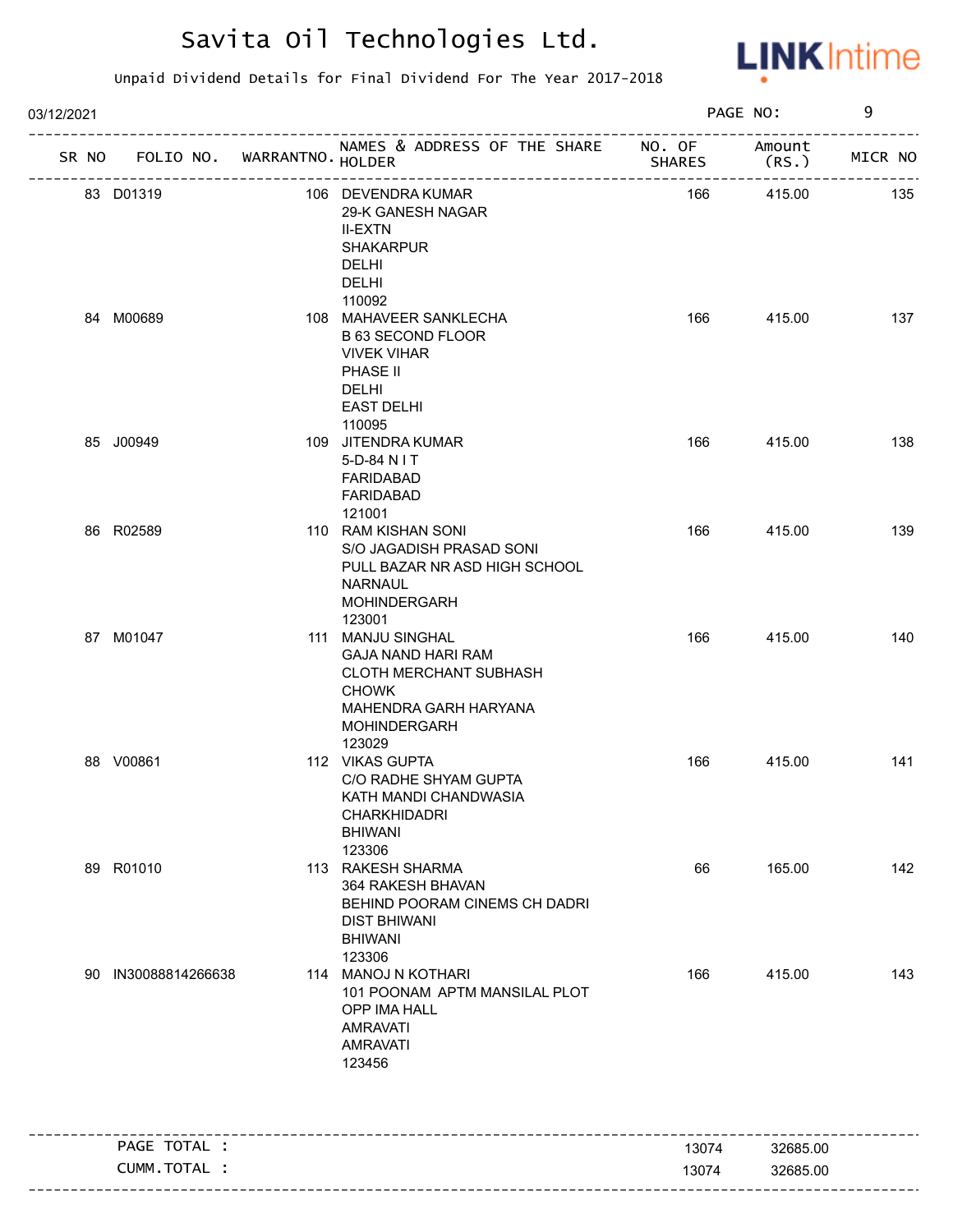

| 03/12/2021 |                                   |                                                                                                                          |               | PAGE NO:       | 10      |
|------------|-----------------------------------|--------------------------------------------------------------------------------------------------------------------------|---------------|----------------|---------|
|            | SR NO FOLIO NO. WARRANTNO. HOLDER | NAMES & ADDRESS OF THE SHARE NO. OF                                                                                      | <b>SHARES</b> | Amount<br>(RS. | MICR NO |
|            | 91 P00705                         | 115 PARMOD GUPTA<br>M/S RAM SARUP VIJAY KUMAR<br>ANAJ MANDI GOHANA<br>DIST SONEPAT HR<br><b>SONEPAT</b>                  | 100           | 250.00         | 144     |
|            | 92 M00886                         | 124301<br>117 MAN MOHAN AGGARWAL<br>LINK ROAD YATI NAGAR<br>PO HANSI<br><b>HARYANA</b><br><b>HISSAR</b><br>125033        | 166           | 415.00         | 146     |
|            | 93 IN30094010021830               | 118 JAI GANESH ASHRI<br><b>HOUSE NO.186/19</b><br><b>ASHRI GATE</b><br>JIND                                              | 100           | 250.00         | 147     |
|            | 94 R01560                         | 126102<br>119 RENU GUPTA<br>H NO 1/826 ADARSH NAGAR<br><b>NARWANA</b><br><b>DISTT JIND</b><br>JIND<br>126116             | 166           | 415.00         | 148     |
|            | 95 A00504                         | 121 A C SHARMA<br>KOTHI NO 559<br>MODEL TOWN<br><b>KARNAL</b><br><b>KARNAL</b><br>132001                                 | 100           | 250.00         | 150     |
|            | 96 K01501                         | 122 KALAMBIR SINGH POSWAL<br><b>VILLAGE KAILASH</b><br>POST OFFICE TIKRI<br><b>TIKRI KARNAL</b><br>KARNAL<br>132001      | 166           | 415.00         | 151     |
|            | 97 1301760000619866               | 123 RAKESH KUMAR SINGH<br>H NO 338 WARD NO 31<br>OPP SHIVALIK PUBLIC SCHOOL<br>SHANTI NAGAR<br><b>PANIPAT</b><br>132103  | 66            | 165.00         | 152     |
|            | 98 IN30231610243579               | 124 SANJAY KUMAR<br>VILL AND POST-BASTARA<br>TEH-GHARAUNDA<br><b>KARNAL</b><br><b>HARYANA</b><br>132114                  | 23            | 57.50          | 153     |
|            | 99 S08883                         | 129 SATISH KUMAR BANSAL<br><b>BANSAL CLINIC</b><br>OPP D D AGGARWAL SCHOOL<br><b>VAGADHRI</b><br><b>AMBALA</b><br>135003 | 66            | 165.00         | 158     |
|            | PAGE TOTAL :                      |                                                                                                                          | 14027         | 35067.50       |         |
|            | CUMM.TOTAL :                      |                                                                                                                          | 14027         | 35067.50       |         |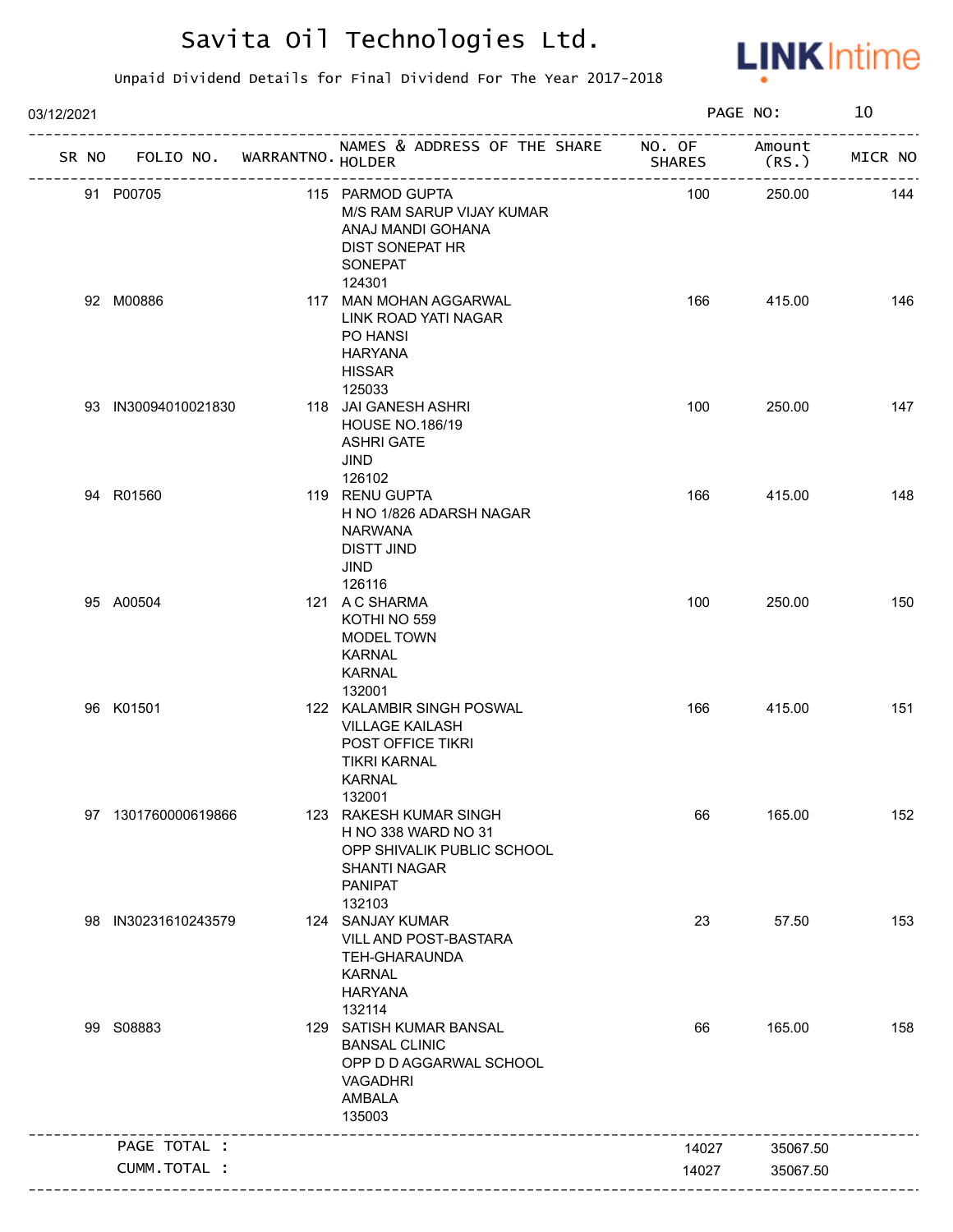

| 03/12/2021 |                      |                                   |                                                                                                                                                    |               | PAGE NO:        | 11      |
|------------|----------------------|-----------------------------------|----------------------------------------------------------------------------------------------------------------------------------------------------|---------------|-----------------|---------|
|            |                      | SR NO FOLIO NO. WARRANTNO. HOLDER | NAMES & ADDRESS OF THE SHARE NO. OF                                                                                                                | <b>SHARES</b> | Amount<br>(RS.) | MICR NO |
|            | 100 M01471           |                                   | 136 MONIKA WAHI<br>SUNTEX TRADING CO<br><b>GOVERDHAN DAS MKT</b><br>SHASTRI MARKET AMRITSAR<br>AMRITSAR<br>143001                                  | 166           | 415.00          | 165     |
|            | 101 S02496           |                                   | 138 S HARVINDER SINGH<br>H NO 360<br>DALHOUSE ROAD<br>PATHANKOT<br><b>GURDASPUR</b><br>145001                                                      | 166           | 415.00          | 167     |
|            | 102 R00983           |                                   | 141 RAKESH KAURA<br>48 BANK COLONY<br>PATIALA P B<br>PATIALA<br>147001                                                                             | 166           | 415.00          | 170     |
|            | 103 S00519           |                                   | 143 SK SETHI<br><b>QUARTER NUMBER F75</b><br>RAJPURA COLONY PATIALA<br><b>PUNJAB</b><br><b>PATIALA</b><br>147001                                   | 166           | 415.00          | 172     |
|            | 104 1202420100096906 |                                   | 144 SACHIN KUMAR<br>HOUSE NO 96<br>SHIVA MANDIR ROAD<br><b>HIRA MAHAL</b><br>NABHA<br>147201                                                       | 155           | 387.50          | 173     |
|            | 105 IN30117810018570 |                                   | 145 YASH PAL GARG<br>C/O M/S G. K. GARG AND<br><b>ASSOCIATES</b><br>CHARTERED ACCOUNTANTS<br><b>SADAR BAZAR</b><br><b>SANGRUR PUNJAB</b><br>148001 | 166           | 415.00          | 174     |
|            | 106 IN30117810018602 |                                   | 146 KIRAN GARG<br>C/O M/S G. K. GARG AND<br><b>ASSOCIATES</b><br>CHARTERED ACCONTANTS<br><b>SADAR BAZAR</b><br><b>SANGRUR PUNJAB</b><br>148001     | 166           | 415.00          | 175     |
|            | 107 D01038           |                                   | 147 DIWAN CHAND GARG<br>GARG ROLLING SHUTTER MFG CO<br>KATCHA COLLEGE ROAD GALI NO 5<br><b>BARNALA PUNJAB</b><br><b>SANGRUR</b><br>148101          | 166           | 415.00          | 176     |

| PAGE TOTAL | 15344 | -----------------<br>38360.00 |
|------------|-------|-------------------------------|
| CUMM.TOTAL | 15344 | 38360.00                      |
|            |       |                               |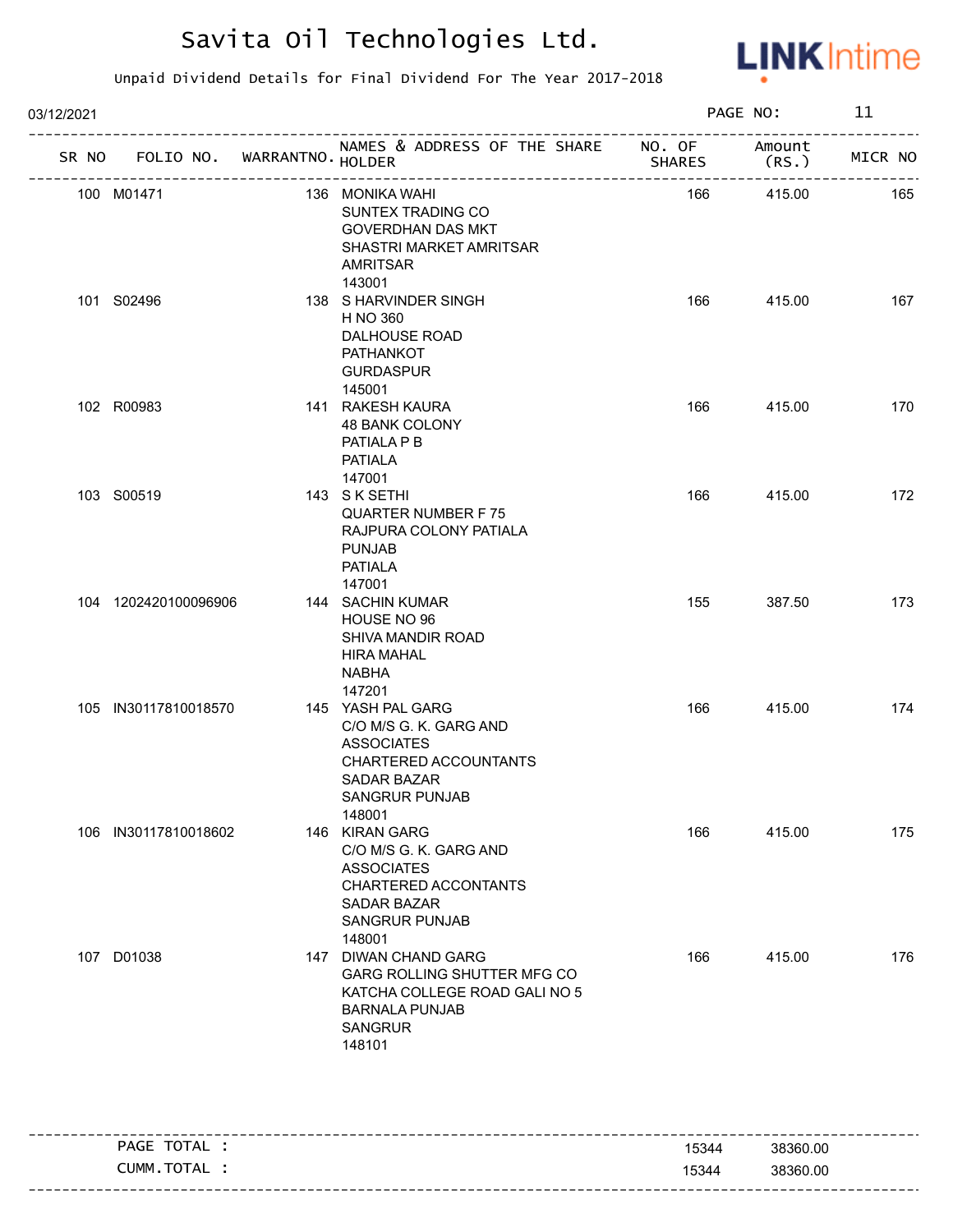

| 03/12/2021 |                             |                                                                                                                                |               | PAGE NO:       | 12      |
|------------|-----------------------------|--------------------------------------------------------------------------------------------------------------------------------|---------------|----------------|---------|
| SR NO      | FOLIO NO. WARRANTNO. HOLDER | NAMES & ADDRESS OF THE SHARE NO. OF                                                                                            | <b>SHARES</b> | Amount<br>(RS. | MICR NO |
|            | 108 IN30133018327214        | 149 ANAND MITTAL<br>M/S BANARSI DASS BABU RAM<br>2672 MANDI NO 1<br>ABOHAR                                                     | 166           | 415.00         | 178     |
|            | 109 S00940                  | 152116<br>150 SARLA DEVI<br>481 SECTOR 15 A<br><b>CHANDIGARH</b><br>CHANDIGARH<br>160015                                       | 166           | 415.00         | 179     |
|            | 110 S00979                  | 151 SAROJ MADAN<br>H NO 22/6<br>SECTOR 45-C<br><b>CHANDIGARH</b><br><b>CHANDIGARH</b><br>160047                                | 166           | 415.00         | 180     |
|            | 111 B00648                  | 153 BALJINDER SINGH<br>762/B PHASE 9 HIG FLATS<br>MOHALI CHANDIGARH<br>CHANDIGARH<br>160059                                    | 66            | 165.00         | 182     |
|            | 112 S02176                  | 155 SUNITA GHAI<br>W/O ASHINANI GHAI<br>VILL CHUHUWAL<br><b>FRIENDS COLONY</b><br>NALAGARH DIST SOLAN (H P)<br>SOLAN<br>174101 | 166           | 415.00         | 184     |
|            | 113 R01669                  | 156 ROHIT GUPTA<br>C/O SARVESHWAR RICE MILLS<br>BELOW GUMAT JAMMU TAWI<br>J AND K<br><b>JAMMU</b><br>180001                    | 66            | 165.00         | 185     |
|            | 114 H01519                  | 157 HARSH SHARMA<br>124/2 CHANNI HIMMAT<br><b>JAMMU</b><br><b>JAMMU</b><br>180015                                              | 100           | 250.00         | 186     |
|            | 115 S02167                  | 158 SUNIT KUMAR GUPTA<br>R-34 RAJ KUNG RAJ NAGAR<br><b>GHAZIABAD</b><br><b>GHAZIABAD</b><br>201001                             | 166           | 415.00         | 187     |
|            | 116 S01041                  | 159 SATISH KUMAR GUPTA<br>A-2 NEW FLATS<br><b>KRISHAN PURA</b><br><b>MODINAGAR</b><br><b>GHAZIABAD</b><br>201204               | 66            | 165.00         | 188     |
|            | PAGE TOTAL :                | -----------------------------------                                                                                            | 16472         | 41180.00       |         |
|            | CUMM.TOTAL :                |                                                                                                                                | 16472         | 41180.00       |         |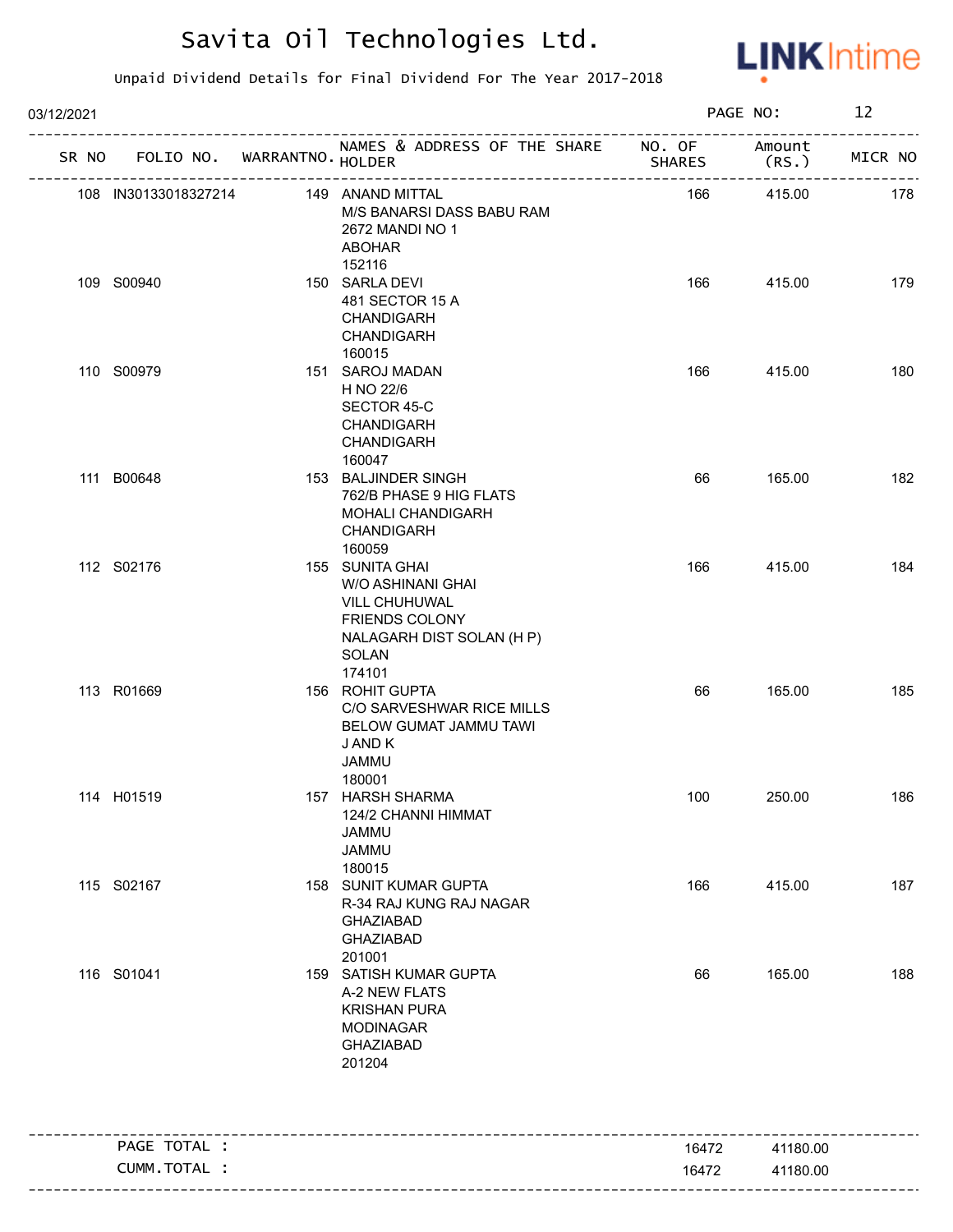

| 03/12/2021 |                                   |                                                                                                                                   |               | PAGE NO:       | 13      |
|------------|-----------------------------------|-----------------------------------------------------------------------------------------------------------------------------------|---------------|----------------|---------|
|            | SR NO FOLIO NO. WARRANTNO. HOLDER | NAMES & ADDRESS OF THE SHARE NO. OF                                                                                               | <b>SHARES</b> | Amount<br>(RS. | MICR NO |
|            | 117 M00757                        | 160 MAHENDRA PRASAD<br>C-100 SECTOR-IV<br><b>NOIDA</b><br>DIST GAZIABAD UP<br><b>GAUTAM BUDDHA NAGAR</b><br>201301                | 166           | 415.00         | 189     |
|            | 118 T00522                        | 161 TANBI VARSHNEY<br>W/O SRI G S VARSHNEY<br>19/149 PREMIER NAGAR<br>ALIGARH UP<br><b>ALIGARH</b><br>202001                      | 166           | 415.00         | 190     |
|            | 119 A02595                        | 162 ASHOK KUMAR GUPTA<br>114 BANK COLONY<br>PREMIER NAGAR<br><b>ALIGARH</b><br>UP<br><b>ALIGARH</b><br>202001                     | 166           | 415.00         | 191     |
|            | 120 M02179                        | 164 MANOJ KUMAR SINGH<br>C/O STATE BANK OF INDIA<br>A D B IGLAS<br><b>DIST ALIGARH</b><br>UP<br><b>ALIGARH</b><br>202124          | 333           | 832.50         | 193     |
|            | 121 V01431                        | 165 VIJAY KUMAR SINGH<br>SHYAM PRESS COMPOUND<br>NR SHRI RAM HOSPITAL<br>ALIGARH ROAD<br>HATHRAS (UP)<br><b>HATHRAS</b><br>204101 | 166           | 415.00         | 194     |
|            | 122 B01418                        | 166 BAL KRISHAN GUPTA<br>26/46 BIRHANA RODA<br><b>KANPUR</b><br><b>KANPUR</b><br>208001                                           | 166           | 415.00         | 195     |
|            | 123 S08819                        | 168 SHYAM SUNDER DALAL<br>C/O RAM NATH KRISHNA GOPAL<br>53/2 NAYA GANJ<br><b>KANPUR</b><br><b>KANPUR</b><br>208001                | 166           | 415.00         | 197     |
|            | 124 A00740                        | 175 AMAR NATH SARASWAT<br>3A/60 AZAD NAGAR<br><b>KANPUR</b><br><b>KANPUR</b><br>208002                                            | 166           | 415.00         | 204     |

|                 |       | ---------------------          |
|-----------------|-------|--------------------------------|
| TOTAL<br>PAGE   | 17967 | 44917.50                       |
| . TOTAL<br>CUMM | 17967 | 44917.50                       |
|                 |       | ------------------------------ |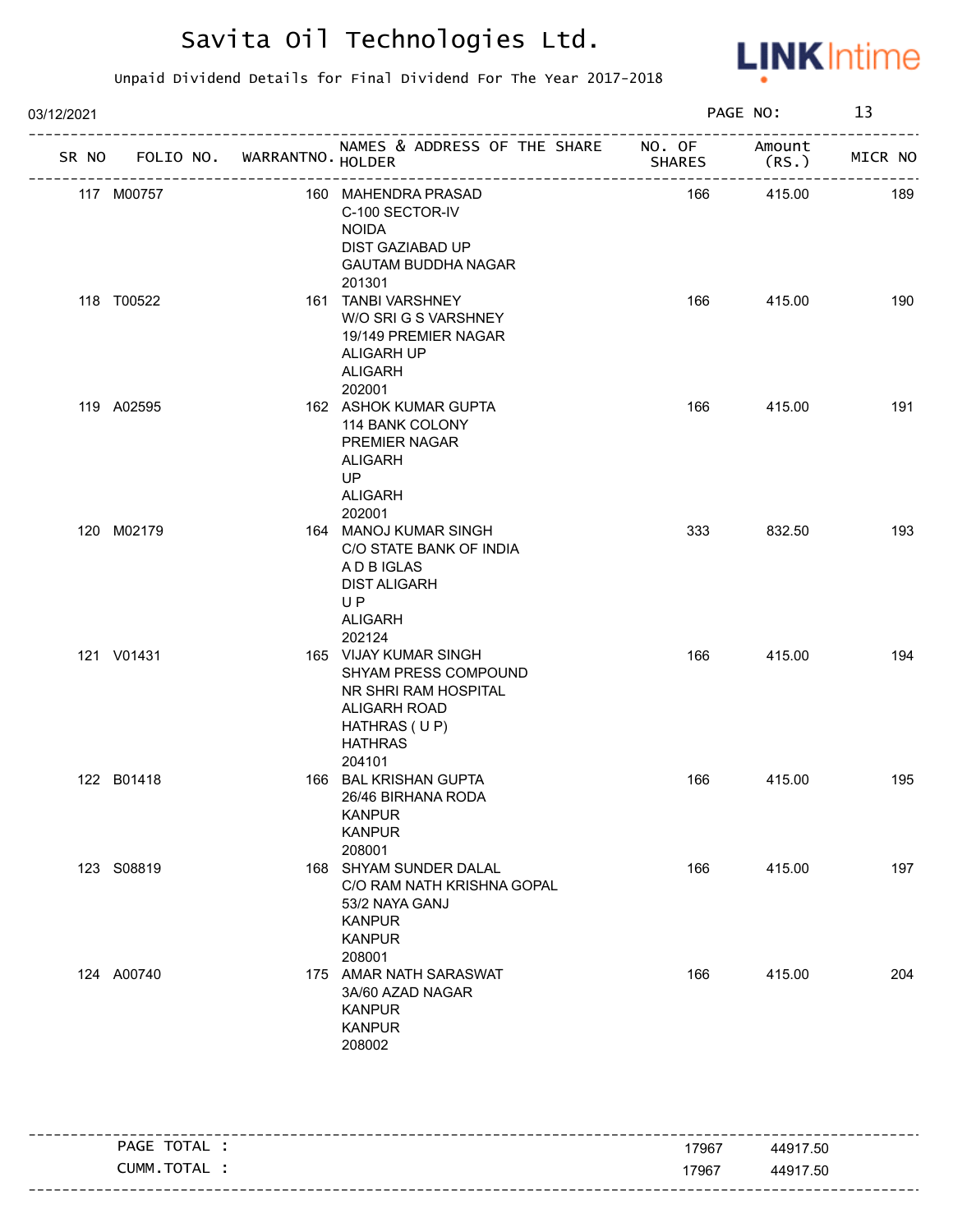

| 03/12/2021 |                                   |  |                                                                                                                                | PAGE NO: | 14             |         |
|------------|-----------------------------------|--|--------------------------------------------------------------------------------------------------------------------------------|----------|----------------|---------|
|            | SR NO FOLIO NO. WARRANTNO. HOLDER |  | NAMES & ADDRESS OF THE SHARE NO. OF                                                                                            | SHARES   | Amount<br>(RS. | MICR NO |
|            | 125 S01182                        |  | 177 SAVITRI SAXENA<br>M G 10/9 K D A COLONY<br><b>GANGA VIHAR</b><br>JAJMAU KANPUR U P<br><b>KANPUR</b><br>208010              | 166      | 415.00         | 206     |
|            | 126 R01027                        |  | 178 RAM GOPAL KOSTA<br>111A/381<br><b>ASHOK NAGAR</b><br><b>KANPUR</b><br><b>KANPUR</b><br>208012                              | 66       | 165.00         | 207     |
|            | 127 V00671                        |  | 179 VEENA NIGAM<br>109/17<br><b>NEHRU NAGAR</b><br><b>KANPUR</b><br><b>KANPUR</b><br>208012                                    | 166      | 415.00         | 208     |
|            | 128 G00574                        |  | 182 GAURAV MISHRA<br>M E 218 BARRA 2<br><b>HEMANT VIHAR</b><br><b>KANPUR CITY</b><br><b>KANPUR NAGAR</b><br>208027             | 166      | 415.00         | 211     |
|            | 129 A01378                        |  | 184 ASHOK KUMAR<br><b>IMPRIAL HOTEL</b><br><b>NEHRU ROAD</b><br>FARRUKHABAD UP<br>FARUKHABAD<br>209625                         | 166      | 415.00         | 213     |
|            | 130 A00619                        |  | 185 AJAY KUMAR GANGWAR<br>C/O SHREE LUXMI COLD STORAGE<br><b>THANDI SARAK</b><br><b>FARRUKHABAD</b><br>FARUKHABAD<br>209625    | 66       | 165.00         | 214     |
|            | 131 S07485                        |  | 186 SUSHIL RASTOGI<br><b>NEEL KAMAL</b><br><b>NAHRU ROAD</b><br><b>FARRUKHABAD</b><br><b>UP</b><br><b>FARUKHABAD</b><br>209625 | 166      | 415.00         | 215     |
|            | 132 V00928                        |  | 189 VINAY KUMAR AGRAWAL<br>AGRAWAL AND BROS SARRAF<br>PURANI BAZAR<br><b>KARWI DIST BANDA</b><br><b>BANDA</b><br>210205        | 166      | 415.00         | 218     |

| TOTAL<br>PAGE  | 19095 | 47737.50 |
|----------------|-------|----------|
| TOTAL<br>CUMM. | 19095 | 47737.50 |
|                |       |          |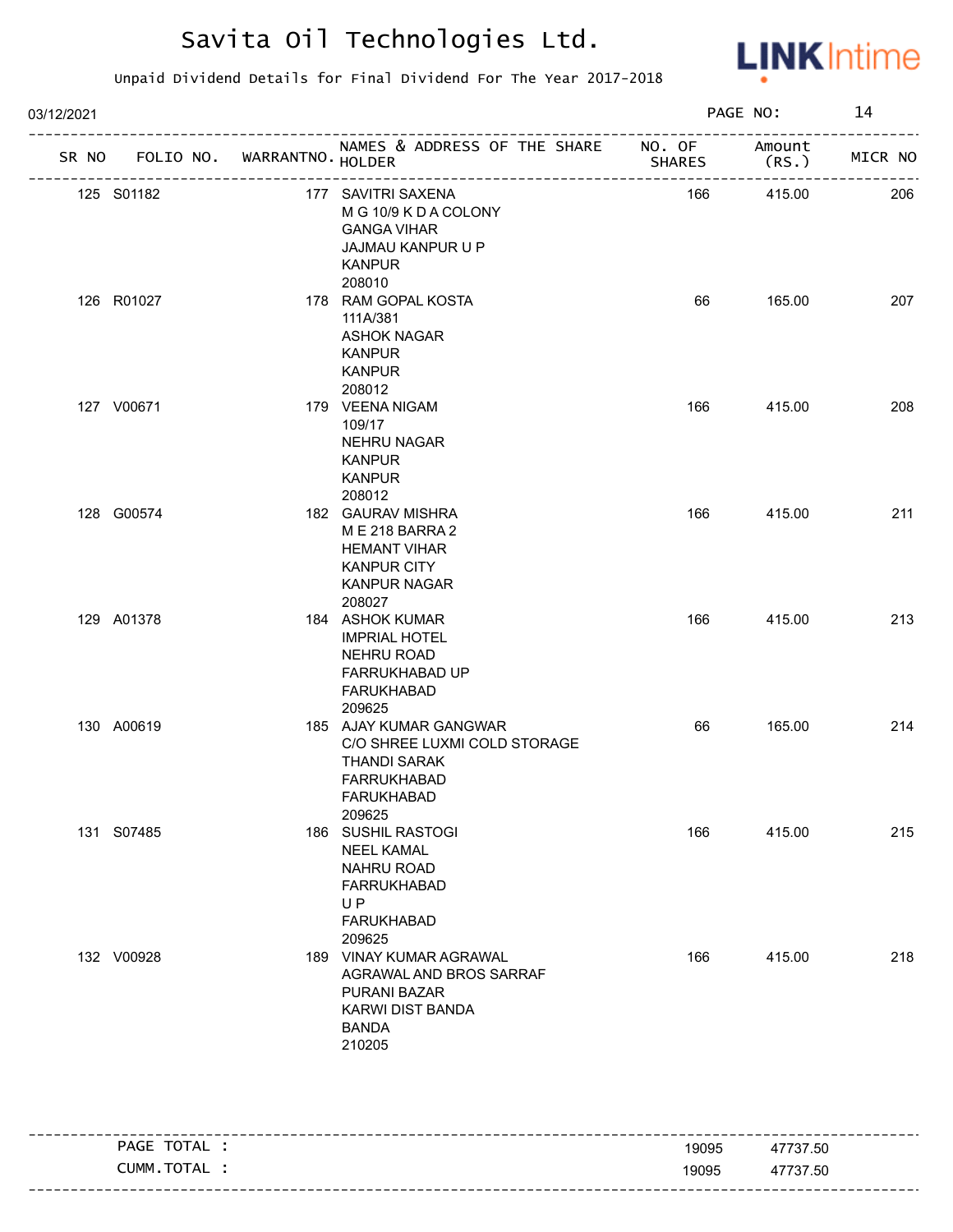

| 03/12/2021 |                                   |                                                                                                                        |               | PAGE NO:        | 15      |
|------------|-----------------------------------|------------------------------------------------------------------------------------------------------------------------|---------------|-----------------|---------|
|            | SR NO FOLIO NO. WARRANTNO. HOLDER | NAMES & ADDRESS OF THE SHARE NO. OF<br>--------------------------                                                      | <b>SHARES</b> | Amount<br>(RS.) | MICR NO |
|            | 133 K00726                        | 190 KAMLESH KUMARI<br>205 LUKER GANJ<br>ALLAHABAD<br>ALLAHABAD<br>211001                                               | 66            | 165.00          | 219     |
|            | 134 A00616                        | 191 AJAY KUMAR AGARWAL<br><b>MATCHING CORNER</b><br>874 OLD KATRA<br>ALLAHABAD<br>ALLAHABAD<br>211002                  | 166           | 415.00          | 220     |
|            | 135 IN30155720903879              | 193 RAM SANEHI<br>139-1A/1A RAM PRIYA ROAD<br>ALLAHABAD<br>211002                                                      | 16            | 40.00           | 222     |
|            | 136 A01334                        | 194 ASHISH KUMAR GOEL<br>SARASWATI PAPER HOUSE<br>46 B CHAH CHAND ALLAHABAD<br>ALLAHABD<br>ALLAHABAD<br>211003         | 166           | 415.00          | 223     |
|            | 137 S08926                        | 195 SANJAY MEHRA<br>143 JAWAHAR NAGAR EXTENSION<br><b>BHELUPUR</b><br>VARANASI<br><b>VARANASI</b><br>221010            | 100           | 250.00          | 224     |
|            | 138 A00566                        | 196 ABHINAW KUMAR CHAURASIA<br>C/O DR D MANDAL<br>RASULABAD CHUNGHI<br><b>DIST JAUNPUR</b><br><b>JAUNPUR</b><br>222001 | 166           | 415.00          | 225     |
|            | 139 R01174                        | 197 RAMESH KUMAR SHUKLA<br>1317 BEGUM GANJ<br><b>GARAHIA</b><br><b>FAIZABAD CITY</b><br>FAIZABAD<br>224001             | 166           | 415.00          | 226     |
|            | 140 A01452                        | 198 ASHUTOSH RAI SHARMA<br>126/43 CHAULAKHI<br>5-B N ROAD<br><b>LUCKNOW</b><br><b>LUCKNOW</b><br>226001                | 166           | 415.00          | 227     |
|            | 141 R02177                        | 200 RAJEEV OBEROI<br>2 MANGAL PANDEY ROAD<br>SADAR<br><b>LUCKNOW</b><br><b>LUCKNOW</b><br>226002                       | 166           | 415.00          | 229     |
|            | PAGE TOTAL :                      |                                                                                                                        | 20273         | 50682.50        |         |
|            | CUMM.TOTAL :                      |                                                                                                                        | 20273         | 50682.50        |         |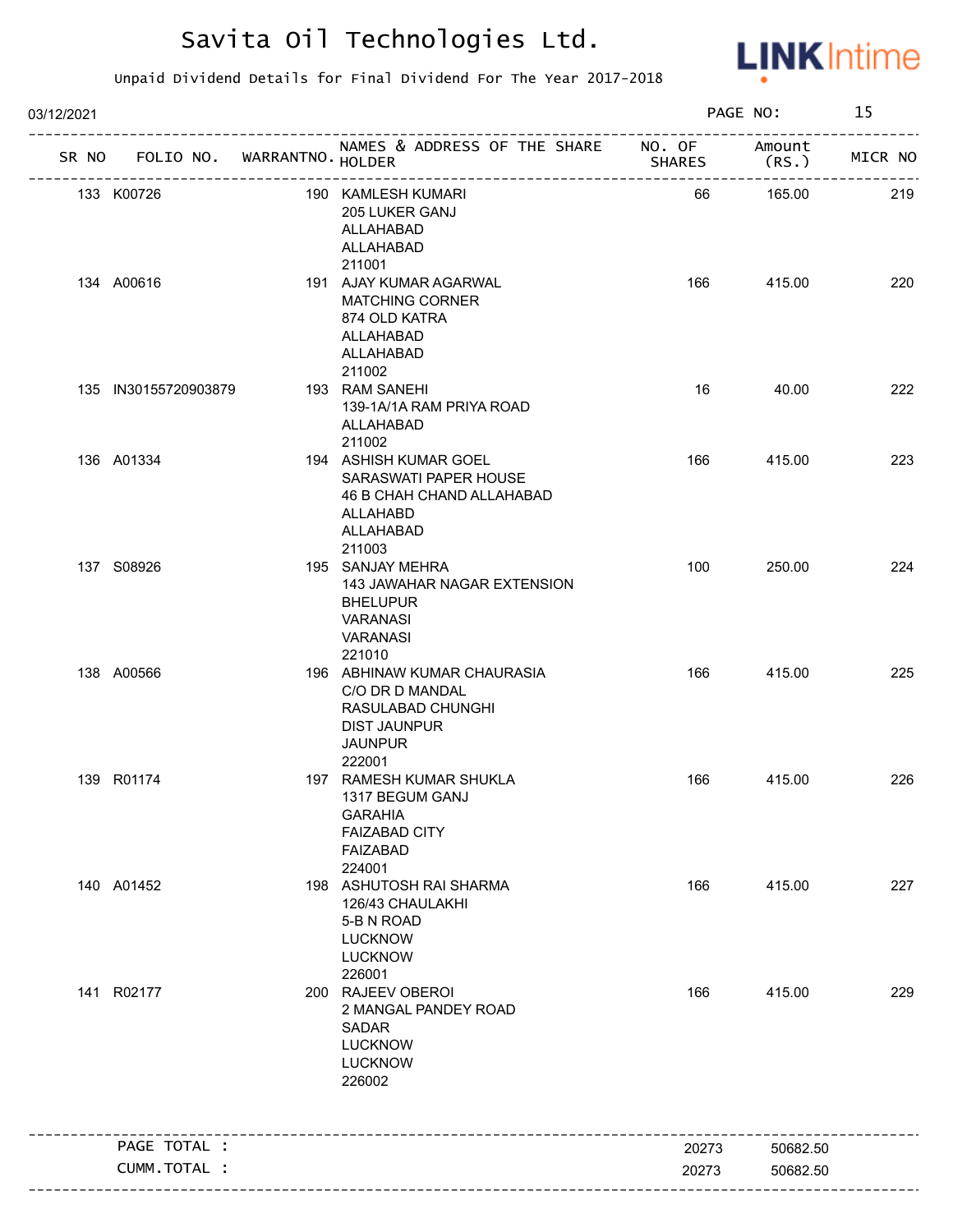

| 03/12/2021 |                      |                                   |                                                                                                                                        |               | PAGE NO:        | 16      |
|------------|----------------------|-----------------------------------|----------------------------------------------------------------------------------------------------------------------------------------|---------------|-----------------|---------|
|            |                      | SR NO FOLIO NO. WARRANTNO. HOLDER | NAMES & ADDRESS OF THE SHARE NO. OF                                                                                                    | <b>SHARES</b> | Amount<br>(RS.) | MICR NO |
|            | 142 D00938           |                                   | 201 DINESH KUMAR TEWARI<br>563/135 CHITRA GUPTA NAGAR<br>ALAMBAGH<br><b>LUCKNOW</b><br><b>LUCKNOW</b><br>226005                        | 66            | 165.00          | 230     |
|            | 143 IN30088814142387 |                                   | 203 RAMA SRIVASTAVA<br>M 58/C LDA COLONY<br><b>KANPUR ROAD</b><br><b>LUCKNOW</b><br><b>LKO</b><br>226012                               | 41            | 102.50          | 232     |
|            | 144 V00846           |                                   | 204 VIJAYKUMAR SRIVASTAVA<br>18/51 INDIRA NAGAR<br>SECTOR 18<br><b>LUCKNOW</b><br><b>LUCKNOW</b><br>226016                             | 166           | 415.00          | 233     |
|            | 145 S01935           |                                   | 205 SUBODH AGARWAL<br>UNIVERSHAL PAPER CO<br>177/9 GUYANK ROAD<br><b>LUCKNOW</b><br><b>LUCKNOW</b><br>226016                           | 166           | 415.00          | 234     |
|            | 146 S08890           |                                   | 206 SURENDRA PRASAD GUPTA<br>133/339 NEW GANESHGANJ<br>OPP RAJ DHANI HOTEL<br>GANESHGANJ<br><b>LUCKNOW</b><br><b>LUCKNOW</b><br>226018 | 66            | 165.00          | 235     |
|            | 147 R02006           |                                   | 207 RANI GUPTA<br>C/O S P GUPTA<br>133/339 NEW GANESH GANJ<br>OPP RAJ DHANI HOTEL<br><b>LUCKNOW</b><br><b>LUCKNOW</b><br>226018        | 100           | 250.00          | 236     |
|            | 148 IN30155710852169 |                                   | 208 SAVITRI DEVI<br>D 5 SECTOR F<br>KAPOORTHALAL BAGH<br><b>LUCKNOW</b><br>226024                                                      | 15            | 37.50           | 237     |
|            | 149 A01405           |                                   | 209 ASHOK KUMAR JAISWAL<br><b>NEAR E SHEFTON MILLS</b><br><b>BATHUA ROAD</b><br><b>MIRZAPUR</b><br><b>MIRZAPUR</b><br>231001           | 166           | 415.00          | 238     |

| PAGE TOTAL | 21059 | 52647.50 |
|------------|-------|----------|
| CUMM.TOTAL | 21059 | 52647.50 |
|            |       |          |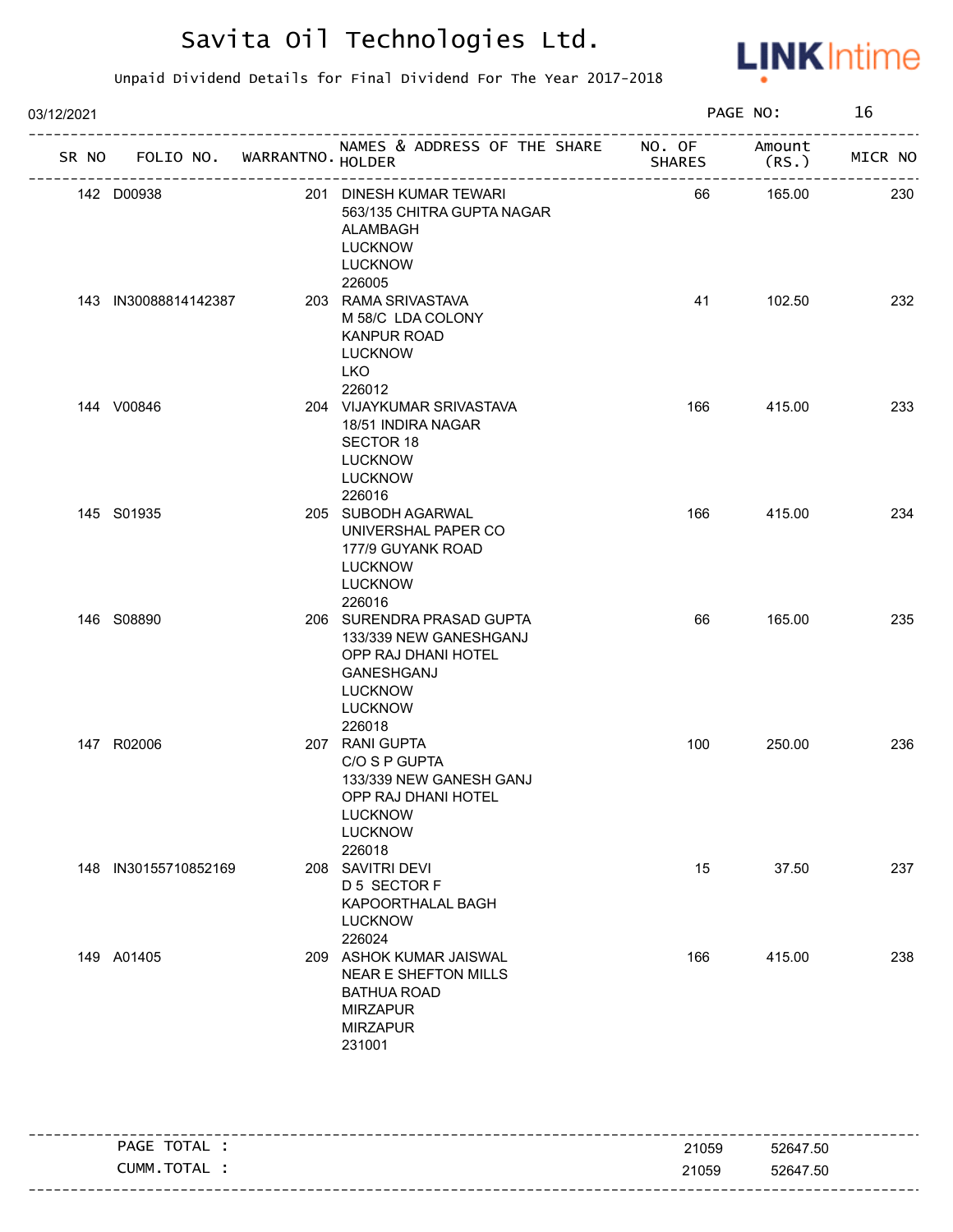

| 03/12/2021 |                             |                                                                                                                                                   |               | PAGE NO:        | 17      |
|------------|-----------------------------|---------------------------------------------------------------------------------------------------------------------------------------------------|---------------|-----------------|---------|
| SR NO      | FOLIO NO. WARRANTNO. HOLDER | NAMES & ADDRESS OF THE SHARE NO. OF                                                                                                               | <b>SHARES</b> | Amount<br>(RS.) | MICR NO |
|            | 150 IN30118620058807        | 210 RUCHI AGARWAL<br>141 - MADHOBARI<br>OLD MATCH BOX FACTORY<br>COMPOUND<br>OPP. M.M AGARWAL(ADVOCATE)<br><b>BAREILLY</b><br>243005              | 500           | 1250.00         | 239     |
|            | 151 A02060                  | 211 ARUN KUMAR GUPTA<br>S/O RAM PRASAD GUPTA<br>PHARMACIST DISTT HOSPITAL<br><b>BUDAUN U P</b><br><b>BADAUN</b><br>243601                         | 166           | 415.00          | 240     |
|            | 152 A01118                  | 212 ANURADHA RASTOGI<br>C/O DELIGHT METAL WORKS<br><b>DINDARPURA</b><br><b>MORADABAD</b><br><b>MORADABAD</b><br>244001                            | 166           | 415.00          | 241     |
|            | 153 M00779                  | 213 MAHESH CHAND GUPTA<br><b>MOH CHAMUNDA</b><br>MANDI DHANAURA MORADABAD<br>U <sub>P</sub><br><b>MORADABAD</b><br>244231                         | 166           | 415.00          | 242     |
|            | 154 O00535                  | 214 OM PRAKASH SINGHAL<br>M/S RAMA NAND MAKHAN LAL<br><b>DHANAURA</b><br><b>DIST MORADABAD</b><br><b>MORADABAD</b><br>244231                      | 166           | 415.00          | 243     |
|            | 155 R02087                  | 216 RAVIBALA AGRAWAL<br>C/O NARIOM AGRAWAL<br>ADVOCATE JASPURIA LINE<br>RAMNAGAR U P 244715<br><b>DIST NAINITAL</b><br><b>RAMBAGAR</b><br>244715  | 166           | 415.00          | 245     |
|            | 156 A01535                  | 218 AVNISH GARG<br>C/O NAVJIWAN AYURVEDIC CO<br>PANSARI BAZAR<br><b>SAHARANPUR</b><br><b>SAHARANPUR</b><br>247001                                 | 166           | 415.00          | 247     |
|            | 157 C00958                  | 219 CHHAVI JAIN<br>C/O SUSHIL KUMAR MAMLESH<br><b>KUMAR</b><br>RAKESH CLOTH MARKET<br>PUNJABI MKT SAHARANPUR<br><b>UP</b><br>SAHARANPUR<br>247001 | 333           | 832.50          | 248     |
|            | PAGE TOTAL :                |                                                                                                                                                   | 22888         | 57220.00        |         |
|            | CUMM.TOTAL :                |                                                                                                                                                   | 22888         | 57220.00        |         |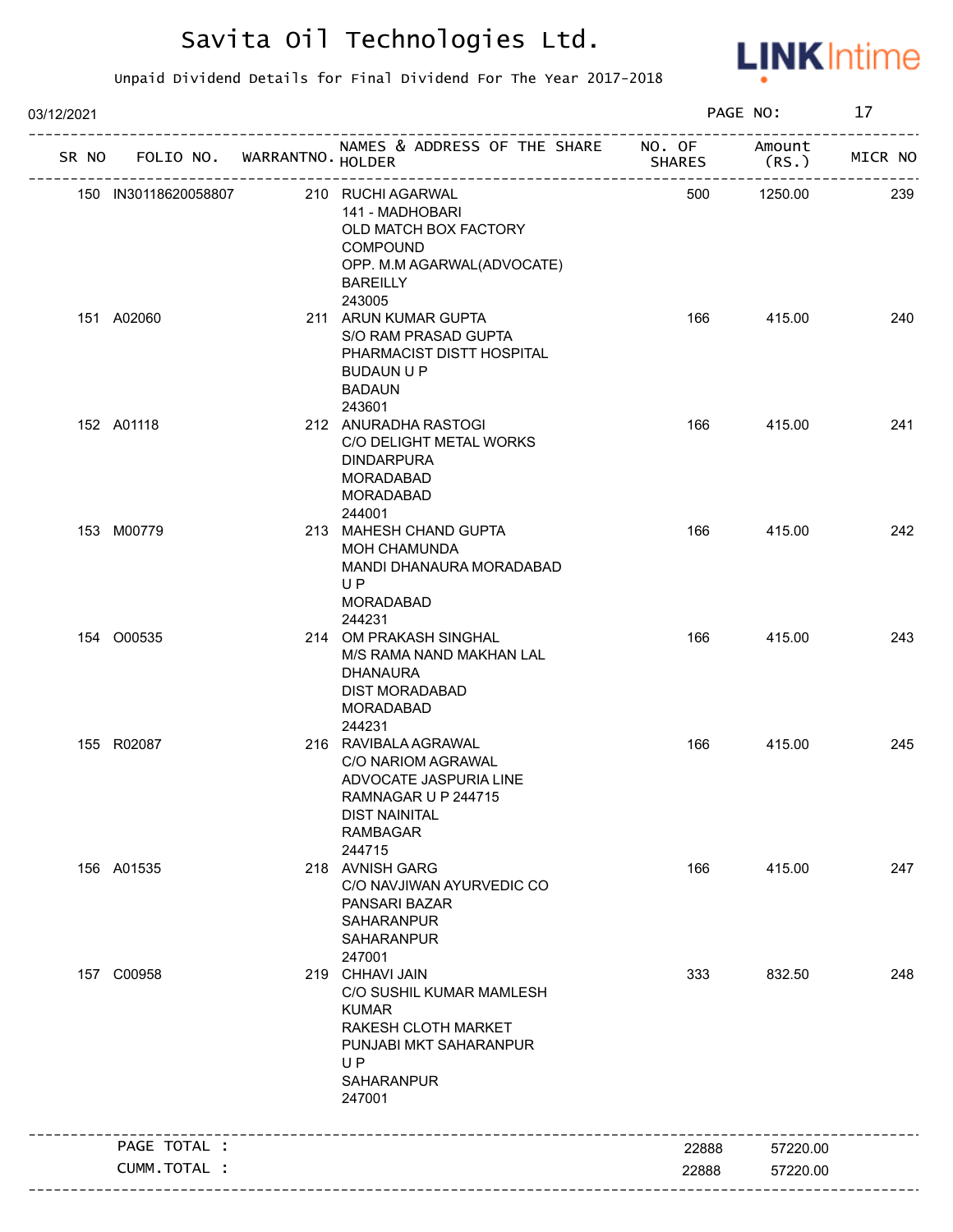

| 03/12/2021 |                                   |                                                                                                                                                 |               | PAGE NO:        | 18      |
|------------|-----------------------------------|-------------------------------------------------------------------------------------------------------------------------------------------------|---------------|-----------------|---------|
|            | SR NO FOLIO NO. WARRANTNO. HOLDER | NAMES & ADDRESS OF THE SHARE NO. OF<br>________________________                                                                                 | <b>SHARES</b> | Amount<br>(RS.) | MICR NO |
|            | 158 IN30155711447148              | 220 ANIL CHAUHAN<br>VILL-DAUDPURA<br>POST- BABAIL BUZURG<br>SAHARANPUR<br>247120                                                                | 73            | 182.50          | 249     |
|            | 159 Y00545                        | 221 YOGESHWAR NATH GOEL<br>C/O DAULAT RAM GUPTA<br>536 OLD TEHSIL ROORKEE<br>SAHARANPUR<br>247667                                               | 166           | 415.00          | 250     |
|            | 160 S08925                        | 222 SAVITRI DEVI<br>375 CHITRA TAWEKJI SE<br>SHIVMOORTHY GALI<br><b>HARIDWAR</b><br><b>HARIDWAR</b><br>249401                                   | 66            | 165.00          | 251     |
|            | 161 N01337                        | 223 NIDHI<br>C/O RANA P P SINGH<br>BIJLEE GHAO (HYDEL)COLONY<br>KANKARKHERA SARDHANA ROAD<br><b>MEERUT</b><br><b>MEERUT</b><br>250001           | 166           | 415.00          | 252     |
|            | 162 V01226                        | 224 VEENA GUPTA<br>C/O S C GUPTA<br>7 DEV KUNJ SANT VIHAR<br>T P NAGAR BAGHPAT ROAD<br>MEERUT CITY U P INDIA<br><b>MEERUT</b><br>250002         | 100           | 250.00          | 253     |
|            | 163 IN30070810426387              | 227 BAL RAM SINGH BISHNOI<br>21 PATEL NAGAR<br>MUZAFFAR NAGAR UP<br>251001                                                                      | $\mathbf{1}$  | 2.50            | 256     |
|            | 164 IN30147720041468              | 228 VINOD KUMAR<br>294/1D, GATE ANAND BHAWAN<br><b>BAGH KESHO DASS</b><br>MUZAFFARNAGAR<br>251001                                               | 40            | 100.00          | 257     |
|            | 165 A01602                        | 229 AMIT KUCHHAL<br>C/O NAVEEN MEDICAL STORE<br>OPP SHIVCHOWK ROOYKEE ROAD<br><b>DIST MUZAFFARNAGAR</b><br><b>UP</b><br>MUZAFFARNAGAR<br>251001 | 166           | 415.00          | 258     |
|            | 166 S500005                       | 230 SANJAY KUMAR GOEL<br>HOUSE NO 733<br>SOUTH CIVIL LINES<br>MUZAFFARNAGAR<br>251002                                                           | 166           | 415.00          | 259     |
|            | PAGE TOTAL :                      |                                                                                                                                                 | 23832         | 59580.00        |         |
|            | CUMM.TOTAL :                      |                                                                                                                                                 | 23832         | 59580.00        |         |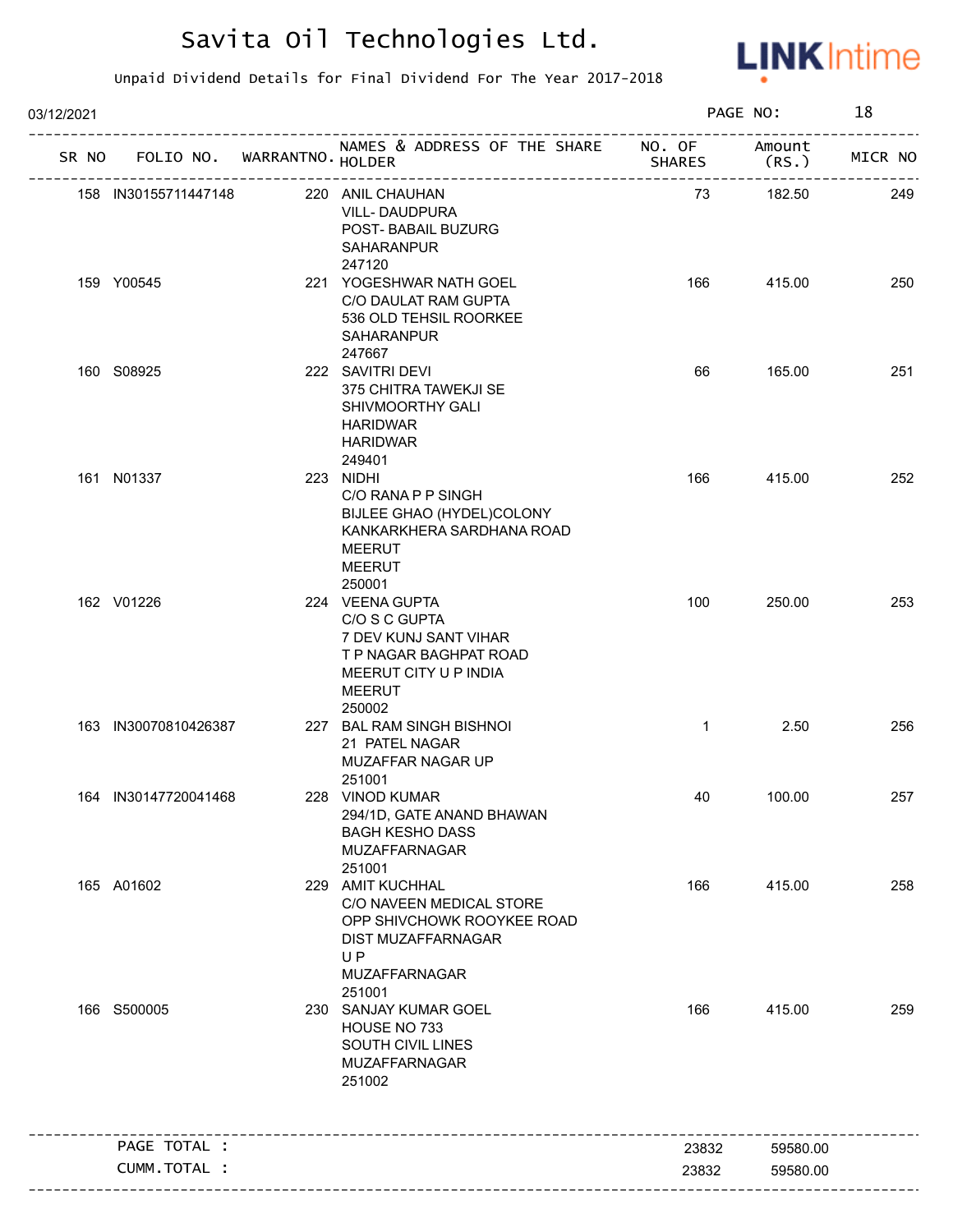

| 03/12/2021 | SR NO FOLIO NO. WARRANTNO. HOLDER<br>231 RAJENDER KUMAR SALUJA<br>167 R00721<br>SALUJA CYCLE STORE<br>JANSATH ROAD VISHNUPUR<br><b>KHATAULI</b><br><b>MUZAFFARNAGAR</b><br>251201<br>168 V01335<br>232 VIPIN KUMAR<br>C/O AGGARWAL TRADING CO<br>AMBER MANDI<br>KHATAULI (UP)<br>MUZAFFARNAGAR<br>251201<br>233 AJAY KUMAR<br>169 A00613<br>MUKAND LAL MEHTA<br><b>HOLI CHOWK PAKKA BAGH</b><br><b>KHATAULI U P</b><br>MUZAFFARNAGAR<br>251201<br>170 IN30112716910974<br>234 SATISH CHAND AGARWAL |  |                                                                                                                                     |               | PAGE NO:        | 19      |
|------------|----------------------------------------------------------------------------------------------------------------------------------------------------------------------------------------------------------------------------------------------------------------------------------------------------------------------------------------------------------------------------------------------------------------------------------------------------------------------------------------------------|--|-------------------------------------------------------------------------------------------------------------------------------------|---------------|-----------------|---------|
|            |                                                                                                                                                                                                                                                                                                                                                                                                                                                                                                    |  | NAMES & ADDRESS OF THE SHARE NO. OF                                                                                                 | <b>SHARES</b> | Amount<br>(RS.) | MICR NO |
|            |                                                                                                                                                                                                                                                                                                                                                                                                                                                                                                    |  |                                                                                                                                     | 100           | 250.00          | 260     |
|            |                                                                                                                                                                                                                                                                                                                                                                                                                                                                                                    |  |                                                                                                                                     | 166           | 415.00          | 261     |
|            |                                                                                                                                                                                                                                                                                                                                                                                                                                                                                                    |  |                                                                                                                                     | 66            | 165.00          | 262     |
|            |                                                                                                                                                                                                                                                                                                                                                                                                                                                                                                    |  | PREM IRON STORE<br><b>GT ROAD</b><br><b>KHATAULI</b><br><b>KHATAULI</b><br>251201                                                   | 166           | 415.00          | 263     |
|            | 171 IN30202534038149                                                                                                                                                                                                                                                                                                                                                                                                                                                                               |  | 235 RUCHI MEHROTRA<br>SRI RAM BHAWAN<br><b>LOHAR BAGH</b><br><b>SITAPUR</b><br><b>UP</b><br>261001                                  | 15            | 37.50           | 264     |
|            | 172 A00629                                                                                                                                                                                                                                                                                                                                                                                                                                                                                         |  | 238 AJAY SINGH<br>SAMARPANA<br><b>CIVIL LINE</b><br><b>GONDA UP</b><br><b>GONDA</b><br>271001                                       | 166           | 415.00          | 267     |
|            | 173 S00914                                                                                                                                                                                                                                                                                                                                                                                                                                                                                         |  | 239 SARB DAMAN PANDEY<br>STATE BANK COLONY F NO 11<br><b>B/H HOTEL BOBANA</b><br><b>GORAKHPUR U P</b><br><b>GORAKHPUR</b><br>273001 | 166           | 415.00          | 268     |
|            | 174 V00797                                                                                                                                                                                                                                                                                                                                                                                                                                                                                         |  | 240 VIJAY KUMAR KEDIA<br>M/S GANPATRAI VIJAY KUMAR<br><b>STATION ROAD</b><br><b>DEORIA UP</b><br><b>DEORIA</b><br>274001            | 100           | 250.00          | 269     |

|                |       | ----                                 |
|----------------|-------|--------------------------------------|
| TOTAL<br>PAGE  | 24777 | 61942.50                             |
| TOTAL<br>CUMM. | 24777 | 61942.50                             |
|                |       | - - - -<br>------------------------- |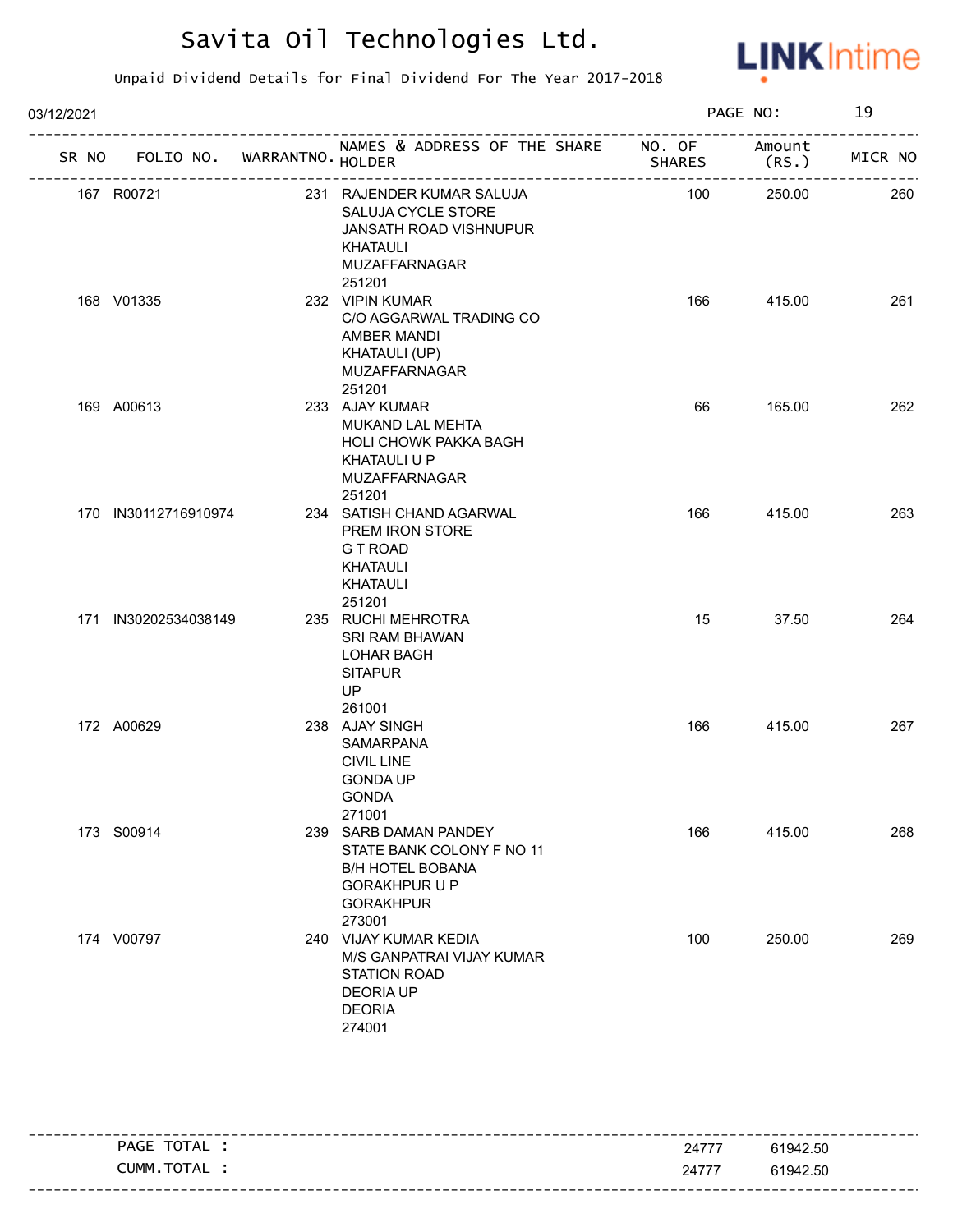

| 03/12/2021 |                                   |                                                                                                                     |               | PAGE NO: | 20      |
|------------|-----------------------------------|---------------------------------------------------------------------------------------------------------------------|---------------|----------|---------|
|            | SR NO FOLIO NO. WARRANTNO. HOLDER | NAMES & ADDRESS OF THE SHARE NO. OF Amount                                                                          | <b>SHARES</b> | (RS.     | MICR NO |
|            | 175 S02367                        | 241 SUSHIL AGRAWAL<br>ABHILASHA<br>DHARAMSHALA ROAD<br>PADRAUNA<br><b>DEORIA</b><br>274304                          | 166           | 415.00   | 270     |
|            | 176 S01976                        | 242 SUDHA JAISWAL<br>C/O MAHENDRA ELECTRIC CO<br><b>CIVIL LINES</b><br><b>AZAMGARH</b><br><b>AZAMGARH</b><br>276001 | 166           | 415.00   | 271     |
|            | 177 V00596                        | 243 VARSHA RANI<br>KANHIYA TRADERS HATHI WALE<br>LAL DARWASA<br><b>MATHURA UP</b><br><b>MATHURA</b><br>281001       | 166           | 415.00   | 272     |
|            | 178 M01972                        | 244 MAYANK MAHESHWARI<br>101 DEFENCE ESTATE<br><b>GWALIOR ROAD</b><br>AGRA<br><b>AGRA</b><br>282001                 | 66            | 165.00   | 273     |
|            | 179 S02131                        | 246 SUNIL KUMAR AGARWAL<br>ASHOK PETHA BHANDAR<br><b>NOORI GATE</b><br><b>AGRA</b><br><b>AGRA</b><br>282002         | 166           | 415.00   | 275     |
|            | 180 S02169                        | 247 SUNITA AGARWAL<br>ASHOK PETHA BHANDAR<br><b>NOORI GATE</b><br><b>AGRA</b><br>AGRA<br>282002                     | 166           | 415.00   | 276     |
|            | 181 R01238                        | 250 RAMESHWARI DEVI<br>4/189 MAHAVIR KUNJ<br><b>KACHERI GHAT</b><br><b>AGRA</b><br><b>AGRA</b><br>282004            | 166           | 415.00   | 279     |
|            | 182 J00557                        | 252 JAGDISH PRASAD RAHOTAGI<br>G-89 KARMYOGI ENCLAVE<br>P O DAYALBAGH<br><b>AGRA</b><br><b>AGRA</b><br>282005       | 166           | 415.00   | 281     |

| PAGE TOTAL | 26005 | 65012.50 |
|------------|-------|----------|
| CUMM.TOTAL | 26005 | 65012.50 |
|            |       |          |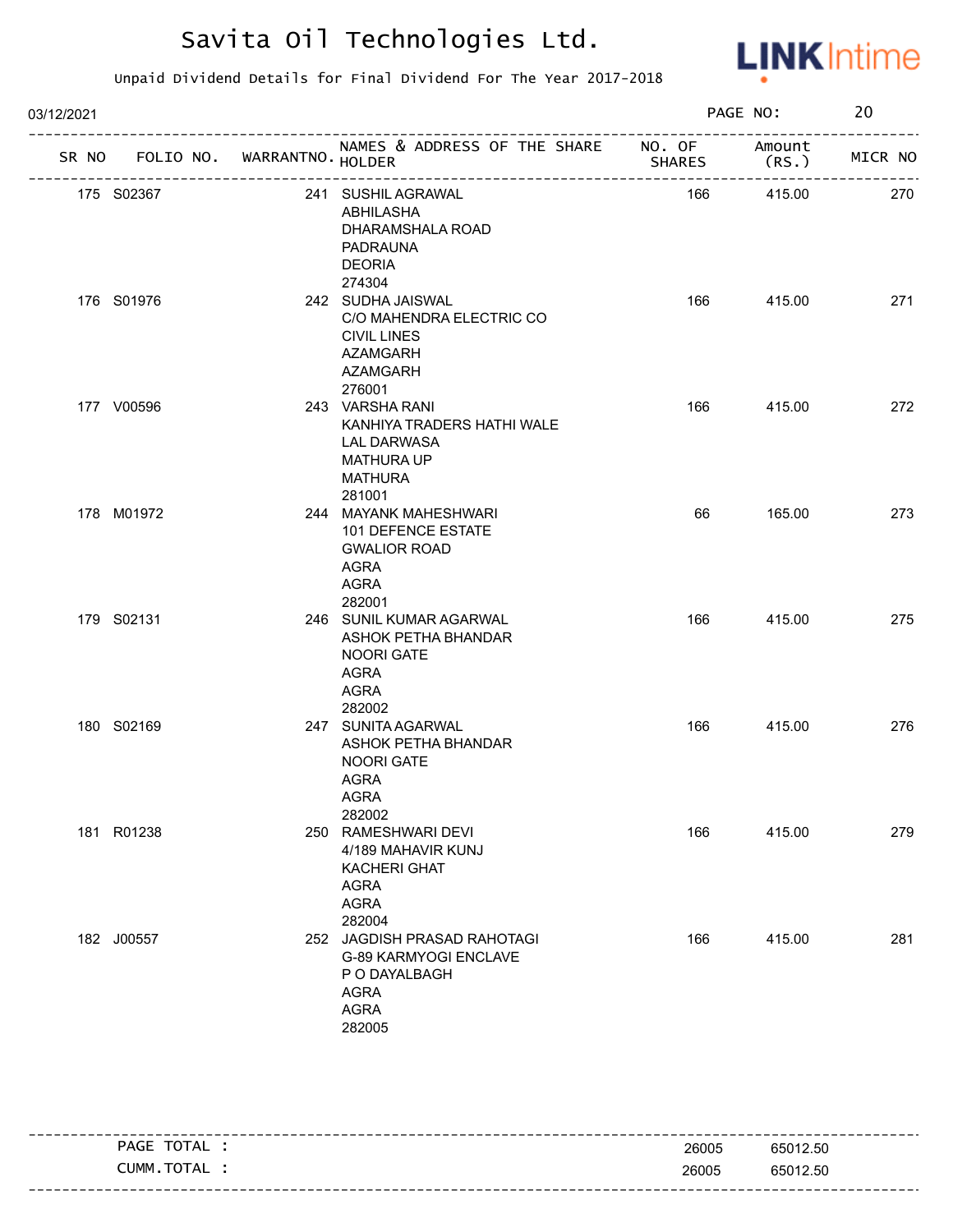

| 03/12/2021 |                                   |                                                                                                                     |               | PAGE NO:                                | 21      |
|------------|-----------------------------------|---------------------------------------------------------------------------------------------------------------------|---------------|-----------------------------------------|---------|
|            | SR NO FOLIO NO. WARRANTNO. HOLDER | NAMES & ADDRESS OF THE SHARE NO. OF Amount                                                                          | <b>SHARES</b> | (RS.)                                   | MICR NO |
|            | 183 A01395                        | 253 ASHOK KUMAR GOYAL<br>20 SAKET COLONY<br>SHAHGANJ<br><b>AGRA UP</b><br>AGRA                                      | 166           | -----------------------------<br>415.00 | 282     |
|            | 184 M00778                        | 282010<br>254 MAHESH CHAND GUPTA<br>C/O SH O N BANSAL<br>20 STATE BANK COLONY<br><b>JAIPUR HOUSE AGRA</b><br>AGRA   | 166           | 415.00                                  | 283     |
|            | 185 S01879                        | 282010<br>255 SRIMATI DEVI JAIN<br>PRERANA TRADERS<br>STATION ROAD CIVIL LINE<br>LALITPUR U P<br>LALITPUR<br>284403 | 166           | 415.00                                  | 284     |
|            | 186 J00935                        | 257 JINESH JAIN<br>J K CONSULTANTS<br><b>CLOTH MARKET ALWAR</b><br>RAJASTHAN<br>ALWAR<br>301001                     | 166           | 415.00                                  | 286     |
|            | 187 M01408                        | 259 MOHAN LAL GUPTA<br>HAZARI KA MOHALLA<br>ALWAR RAJ<br>ALWAR<br>301001                                            | 166           | 415.00                                  | 288     |
|            | 188 M01282                        | 260 MEETA JAIN<br><b>MANISH &amp; CO</b><br><b>HOPE CIRCUS</b><br>ALWAR RAJ<br>ALWAR<br>301001                      | 166           | 415.00                                  | 289     |
|            | 189 IN30020610282329              | 261 SANJAY AGARWAL<br>270<br>SCHEME NO 10<br>ALWAR<br><b>RAJASTHAN</b><br>301001                                    | 166           | 415.00                                  | 290     |
|            | 190 IN30226911424075              | 262 GEETA SHARMA<br>ROOP BASS ROAD,<br>ALWAR,<br><b>RAJASTHAN</b><br>301001                                         | 10            | 25.00                                   | 291     |
|            | 191 R00719                        | 263 RAJENDER KUMAR<br>C/O NARESH KUMAR DINESH KUMAR<br>KHAIRTHAL MANDI<br>ALWAR RAJ<br><b>ALWAR</b><br>301404       | 166           | 415.00                                  | 292     |
|            | PAGE TOTAL :                      | -----------------------------                                                                                       | 27343         | 68357.50                                |         |
|            | CUMM.TOTAL :                      |                                                                                                                     | 27343         | 68357.50                                |         |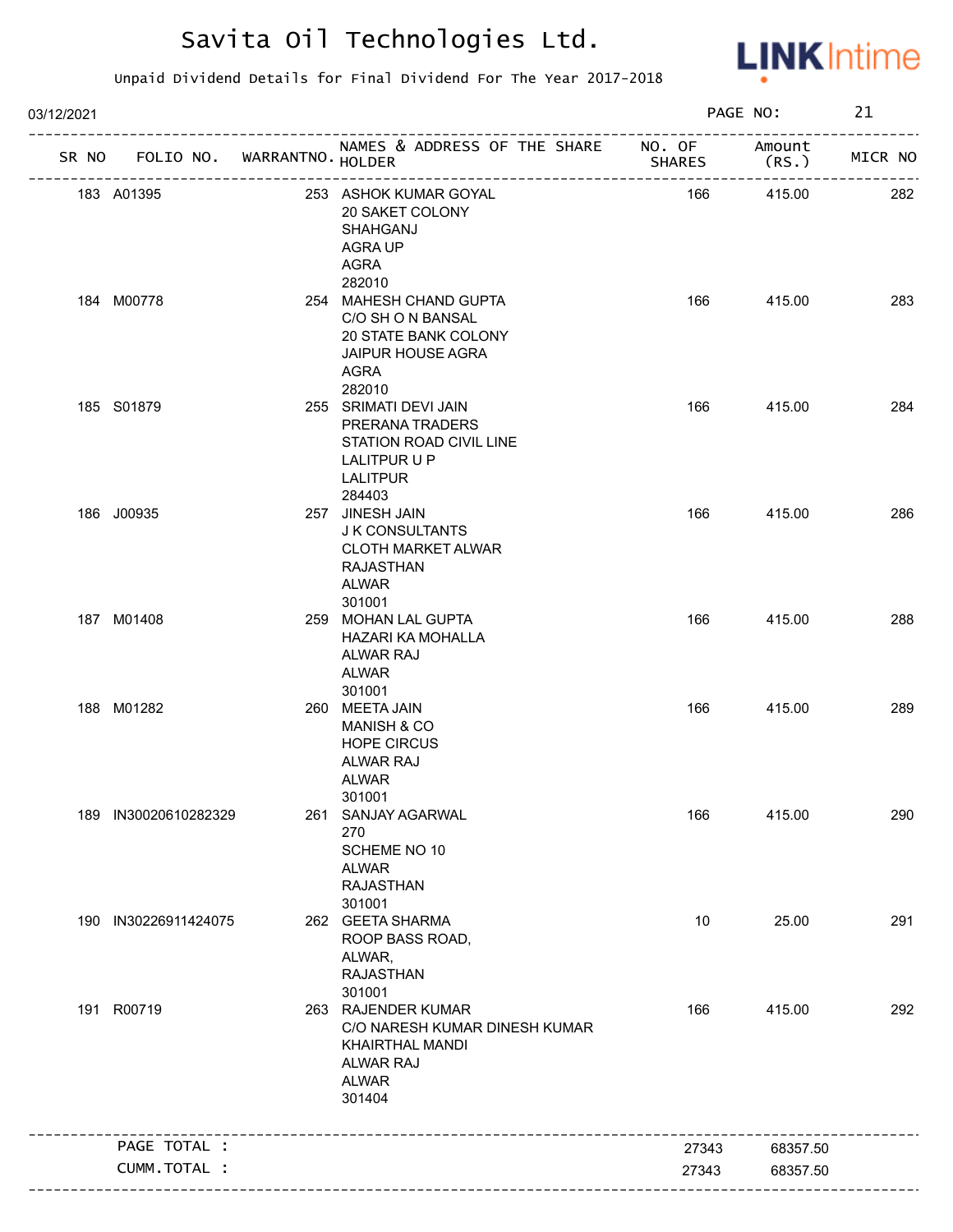

| 03/12/2021                        |                                                                                                                                        | PAGE NO:      |                  | 22      |  |
|-----------------------------------|----------------------------------------------------------------------------------------------------------------------------------------|---------------|------------------|---------|--|
| SR NO FOLIO NO. WARRANTNO. HOLDER | NAMES & ADDRESS OF THE SHARE NO. OF<br>________________________                                                                        | <b>SHARES</b> | Amount<br>(RS. ) | MICR NO |  |
| 192 G00666                        | 264 GIRAJ MADIYA<br>C/O SATYANARAIN & CO<br>D 43 44 ANAJ MANDI CHAND POLE<br><b>JAIPUR</b><br><b>JAIPUR</b>                            | 166           | 415.00           | 293     |  |
| 193 G00558                        | 302001<br>269 GANPAT PUSHP<br><b>DELHI TRADERS</b><br>A-5 TRANSPORT NAGAR<br><b>JAIPUR</b><br><b>JAIPUR</b><br>302003                  | 166           | 415.00           | 298     |  |
| 194 A00717                        | 270 ALOL DEVI JAJOO<br>$4-KA-3$<br><b>JAWAHAR ROAD</b><br><b>JAIPUR</b><br><b>JAIPUR</b><br>302004                                     | 166           | 415.00           | 299     |  |
| 195 J01052                        | 272 JYOTI KESWANI<br>P NO 807 A ASHOK CHOWK<br>ADARSH NAGAR<br><b>JAIPUR</b><br><b>JAIPUR</b><br>302004                                | 166           | 415.00           | 301     |  |
| 196 P00597                        | 275 PANKAJ BHARGAVA<br>D 26<br>AMBA BARI<br><b>JAIPUR</b><br><b>JAIPUR</b><br>302012                                                   | 166           | 415.00           | 304     |  |
| 197 R01518                        | 278 REKHA MOGHE<br>E-24 DEVI KUNJ<br>SHER SINGH CHITTORA<br>HOUSE DURGA MARG BANI PARK<br>JAIPUR<br><b>JAIPUR</b><br>302016            | 166           | 415.00           | 307     |  |
| 198 N00580                        | 279 NAND KISHORE SHARMA<br>HANUMAN MISHTAN BHANDAR<br>A 26 BAJAJ NAGAR<br><b>JAIPUR</b><br><b>RAJASTHAN</b><br><b>JAIPUR</b><br>302017 | 166           | 415.00           | 308     |  |
| 199 D01609                        | 280 DEO KUMARI<br>D-4 VISHWA VIDYALAYA PURI<br><b>GOPAL PURA ROAD</b><br><b>JAIPUR</b><br><b>JAIPUR</b><br>302018                      | 166           | 415.00           | 309     |  |
| PAGE TOTAL :                      |                                                                                                                                        | 28671         | 71677.50         |         |  |
| CUMM.TOTAL :                      |                                                                                                                                        | 28671         | 71677.50         |         |  |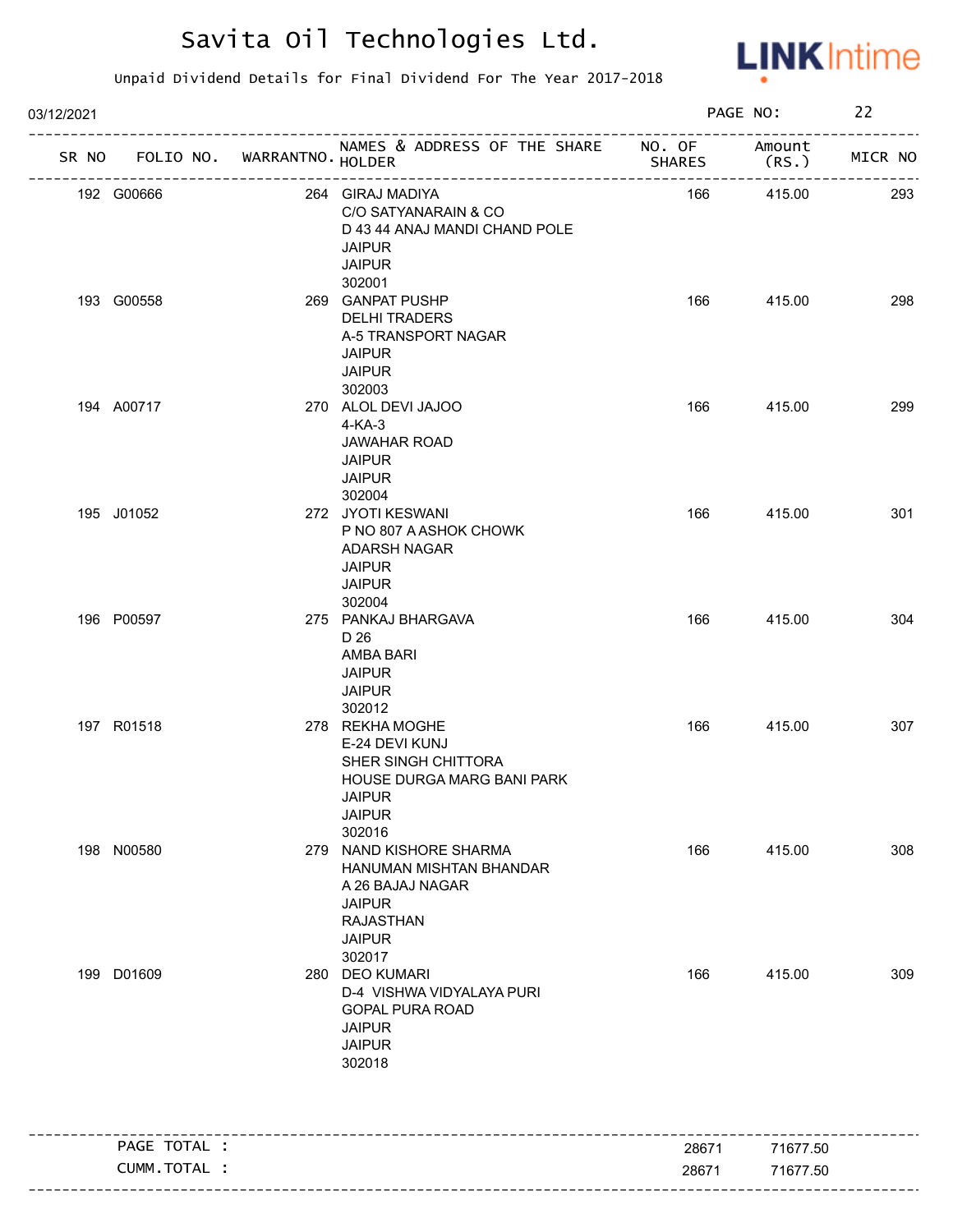

| 03/12/2021<br>SR NO FOLIO NO. WARRANTNO. HOLDER<br>200 V00519<br>282 VS DHAKA<br>PLOT NO 179<br>SINDHU NAGAR<br>SIKAR ROAD MURLIPURA<br><b>JAIPUR</b><br><b>JAIPUR</b><br>302023<br>201 IN30116030140595<br>283 DEEPMALA GARG<br><b>GARG BHAWAN</b><br>WARD NO.9, NEAR TEHSIL<br>CHAKSU<br>DIST. JAIPUR (RAJ.) |                      |  |                                                                                                                                           | PAGE NO:      |                  | 23      |
|----------------------------------------------------------------------------------------------------------------------------------------------------------------------------------------------------------------------------------------------------------------------------------------------------------------|----------------------|--|-------------------------------------------------------------------------------------------------------------------------------------------|---------------|------------------|---------|
|                                                                                                                                                                                                                                                                                                                |                      |  | NAMES & ADDRESS OF THE SHARE NO. OF                                                                                                       | <b>SHARES</b> | Amount<br>(RS. ) | MICR NO |
|                                                                                                                                                                                                                                                                                                                |                      |  |                                                                                                                                           | 166           | 415.00           | 311     |
|                                                                                                                                                                                                                                                                                                                |                      |  | 303901                                                                                                                                    | 100           | 250.00           | 312     |
|                                                                                                                                                                                                                                                                                                                | 202 K00761           |  | 291 KANCHAN DEVI MOONDRA<br>KOTHARI'S STREET WARD NO 8<br>POST GANGAPUR BHL<br><b>BHILWARA</b><br>311801                                  | 166           | 415.00           | 320     |
|                                                                                                                                                                                                                                                                                                                | 203 S02228           |  | 292 SUREKHA CHIPPER<br>C/O ANIL MEDICAL STORE<br><b>MEERA NAGAR</b><br><b>CHITTORGARH RAJ</b><br><b>CHITTORGARH</b><br>312001             | 166           | 415.00           | 321     |
|                                                                                                                                                                                                                                                                                                                | 204 S01305           |  | 296 SHAKUNTLA JAIN<br>C/O MUKESH WIRE<br><b>18 PANCH RATAN MARKET</b><br>SURAJ POLE UDAIPUR<br><b>UDAIPUR</b><br>313001                   | 166           | 415.00           | 325     |
|                                                                                                                                                                                                                                                                                                                | 205 G00839           |  | 298 GUNMALA DEVI<br>OPP TELEPHONE EXCHANGE<br>POST PARSOLA DIST UDAIPUR<br><b>RAJASTHAN</b><br><b>BHILWARA</b><br>313611                  | 166           | 415.00           | 327     |
|                                                                                                                                                                                                                                                                                                                | 206 1301760000279105 |  | 299 VIJESH KUMAR SHAH<br><b>VILLAGE &amp; POST CHHANI</b><br><b>TEHSIL KHERWARA</b><br><b>DISTT. UDAIPUR</b><br><b>UDAIPUR</b><br>313804  | 41            | 102.50           | 328     |
|                                                                                                                                                                                                                                                                                                                | 207 S01662           |  | 300 SHRIPAL JAIN<br>C/O MANGALDEEP BARTAN<br><b>BHANDAR</b><br><b>VPO-ASPUR RAJASTHAN</b><br>DIST-DUNGARPUR<br><b>DUNGARPUR</b><br>314021 | 166           | 415.00           | 329     |

| TOTAL<br>PAGE  | 29808 | 74520.00 |
|----------------|-------|----------|
| TOTAL<br>CUMM. | 29808 | 74520.00 |
|                |       |          |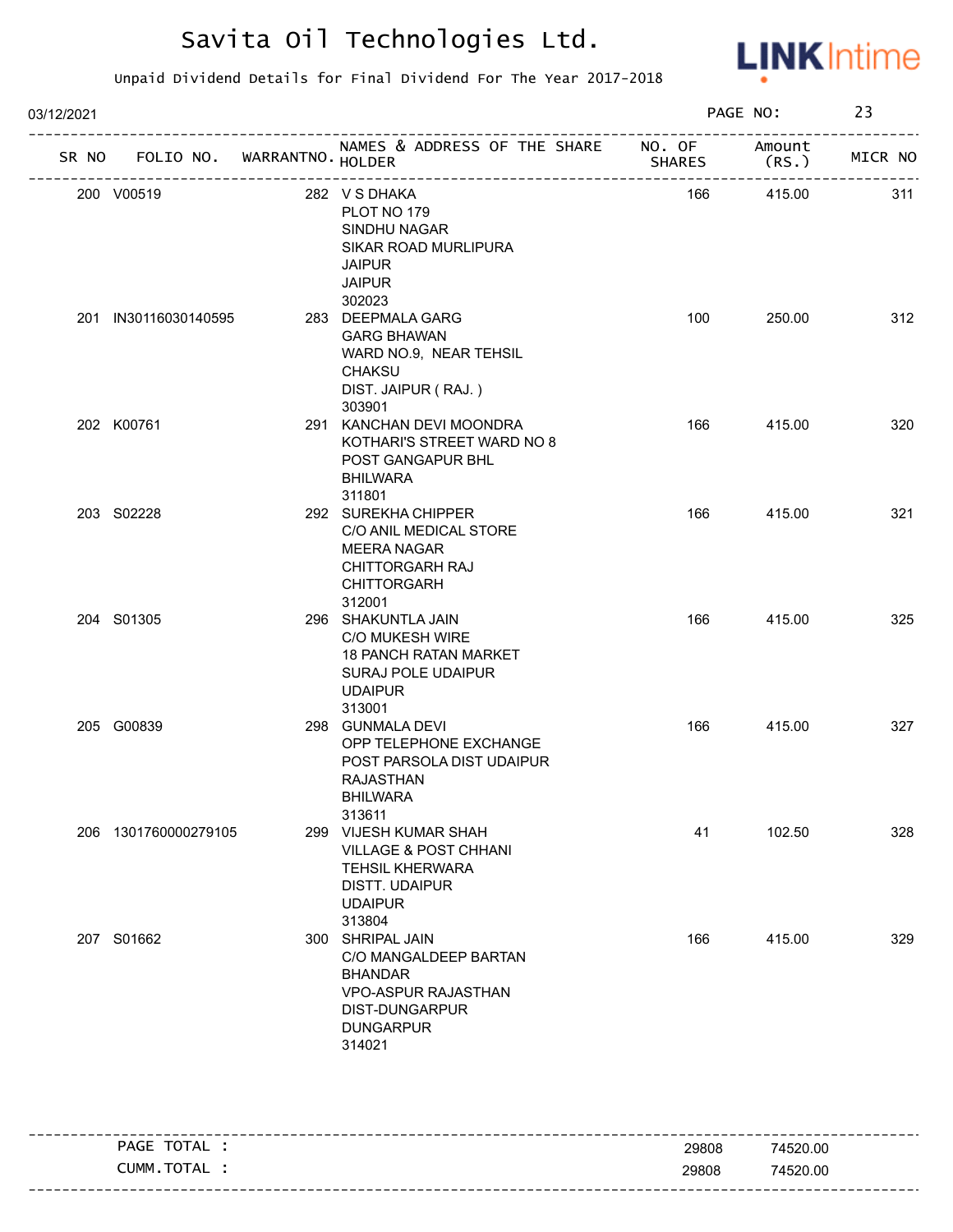

| 03/12/2021 |              |                                   |                                                                                                                                       |               | PAGE NO:        | 24      |
|------------|--------------|-----------------------------------|---------------------------------------------------------------------------------------------------------------------------------------|---------------|-----------------|---------|
|            |              | SR NO FOLIO NO. WARRANTNO. HOLDER | NAMES & ADDRESS OF THE SHARE NO. OF<br>______________________                                                                         | <b>SHARES</b> | Amount<br>(RS.) | MICR NO |
| 208 K00737 |              |                                   | 303 KAMLESH SONI<br><b>CHOVRAHA BAZAR</b><br>CHHABRA GUGOR BARAN<br>RAJASTHAN<br>KOTA                                                 | 166           | 415.00          | 332     |
| 209 B00807 |              |                                   | 325220<br>304 BHAIRAVLAL KULMI<br>S/O SHRI UDAI RAM JI PATEL<br><b>NEAR RAMDWARA</b><br>MISHROLI DISTT-JHALAWAR<br>JHALAWAR<br>326512 | 166           | 415.00          | 333     |
| 210 L00677 |              |                                   | 305 LIYAKAT ALI MODI<br>C/O SAIFY MEDICAL STORE<br>SABJI MANDI ROAD<br><b>BANSWARA RAJASTHAN</b><br>BANSWARA<br>327001                | 166           | 415.00          | 334     |
| 211 S00876 |              |                                   | 306 SANTOSH KUMAR JAIN<br><b>BANK OF BARODA</b><br><b>GARHI</b><br><b>BAMSWARA</b><br><b>BANSWARA</b><br>327022                       | 66            | 165.00          | 335     |
| 212 J00636 |              |                                   | 307 JAMIL AHMED<br>STATE BANK OF BIKANER & JAIPUR<br><b>FATEHPUR</b><br><b>SEKHAWATI SIKAR</b><br><b>SIKAR</b><br>332301              | 166           | 415.00          | 336     |
| 213 N00522 |              |                                   | 311 NAFISA BANO<br>C/O BHARAT LIME INDUSTRIES<br>PO GOTAN<br><b>NAGAUR</b><br>342902                                                  | 166           | 415.00          | 340     |
| 214 P00815 |              |                                   | 312 PHOOLARAM RAMESHA<br>POLICE THANA<br><b>BAGRA DIST-JALORE</b><br><b>RAJASTHAN</b><br><b>JALORE</b><br>343025                      | 166           | 415.00          | 341     |
| 215 K00688 |              |                                   | 313 KAMLA DEVI KHATRI<br>C\O CHAMPA LAL BHEEMRAJ<br>PO CHOHTAM DIST BARMER RAJ<br><b>BARMER</b><br>344702                             | 66            | 165.00          | 342     |
| 216 M00564 |              |                                   | 314 MADANLAL SETHIYA<br>SURTANMAL JAIN<br>NR JAIN TAMPLE<br><b>CHOTAN RAJ</b><br><b>BARMER</b><br>344702                              | 166           | 415.00          | 343     |
|            | PAGE TOTAL : |                                   | ---------------------------------                                                                                                     | 31102         | 77755.00        |         |
|            | CUMM.TOTAL : |                                   |                                                                                                                                       | 31102         | 77755.00        |         |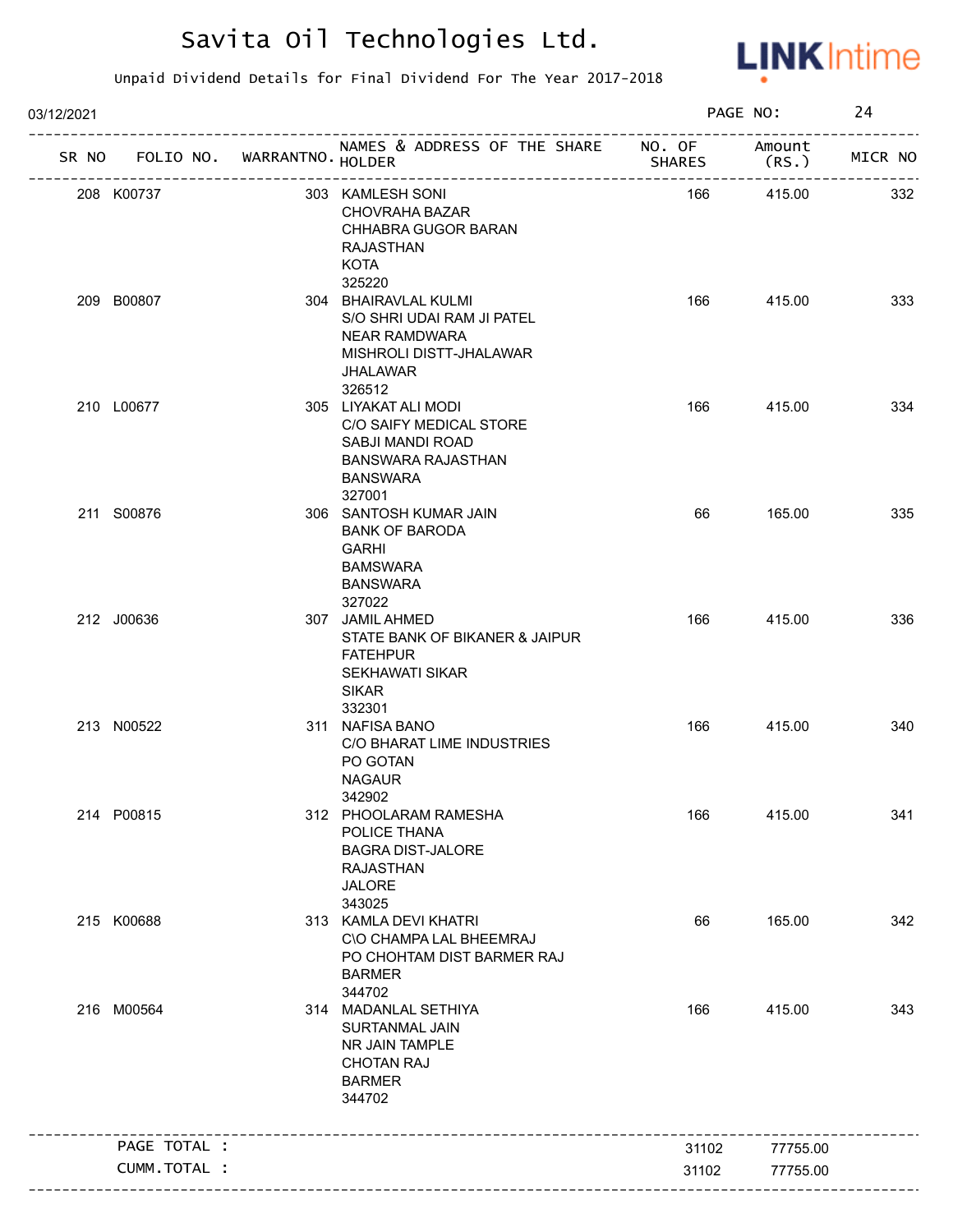

| 03/12/2021 |                             |                                                                                                                                              |               | PAGE NO:        | 25      |
|------------|-----------------------------|----------------------------------------------------------------------------------------------------------------------------------------------|---------------|-----------------|---------|
| SR NO      | FOLIO NO. WARRANTNO. HOLDER | NAMES & ADDRESS OF THE SHARE NO. OF                                                                                                          | <b>SHARES</b> | Amount<br>(RS.) | MICR NO |
|            | 217 1301990000078159        | 316 KIRIT KANTILAL VAKHARIA<br>12-DIWANPARA,<br>VAKHARIA BUILDING,<br><b>RAJKOT</b><br>360001                                                | 166           | 415.00          | 345     |
|            | 218 1201800000001781        | 317 BHARAT KUMAR MEGHJIBHAI<br>KAMANI<br><b>GUNDAWADI MAIN ROAD</b><br>OPP:HANUMAN TEMPLE<br><b>RAJKOT</b>                                   | 25            | 62.50           | 346     |
|            | 219 K00919                  | 360001<br>319 KASHMIRA NATHWANI<br>ARYA SADAN<br>DR YAGNIK RD<br>OPP JAGNAT POLICE STATION<br><b>RAJKOT</b><br><b>RAJKOT</b><br>360001       | 166           | 415.00          | 348     |
|            | 220 M00703                  | 322 MAHENDI MOHAMAD PANJVANI<br><b>BHANJI DEVJIBHAI</b><br>PARA BAZAR<br><b>RAJKOT</b><br><b>RAJKOT</b><br>360001                            | 166           | 415.00          | 351     |
|            | 221 1201800000145691        | 323 BABUBHAI NATHABHAI SAKHIYA<br><b>VIVEKANAND NAGAR-2</b><br>'JAI SHREE KHODIYAR'<br>NR. DEV PARA MARKET<br><b>RAJKOT</b><br>360002        | 101           | 252.50          | 352     |
|            | 222 B01028                  | 325 BHIKHABHAI B PATEL<br><b>GOVERDHEN SOC</b><br><b>BHOLE BABA AMIAN MARF</b><br><b>RAJKOT</b><br><b>RAJKOT</b><br>360004                   | 66            | 165.00          | 354     |
|            | 223 D01435                  | 326 DAYBEN MANIAR<br>UNIVERSITY ROAD<br>BEHIND MILAP NAGAR FAME<br><b>RAJKOT</b><br><b>RAJKOT</b><br>360005                                  | 100           | 250.00          | 355     |
|            | 224 K01896                  | 330 KUSUM PRAVIN ZAVERI<br>GIRIRAJ 150FT RING ROAD<br>6 AFRICA COLONY<br>OPP RAJYA TELE EXCHANGE<br><b>RAJKOT</b><br><b>RAJKOT</b><br>360007 | 200           | 500.00          | 359     |
|            | 225 1301990000213225        | 331 KIRIT ZAVERCHAND LAKHTARIYA<br><b>BAZAR</b><br><b>SARDHAR</b><br>360025                                                                  | 166           | 415.00          | 360     |
|            | PAGE TOTAL :                |                                                                                                                                              | 32258         | 80645.00        |         |
|            |                             |                                                                                                                                              |               |                 |         |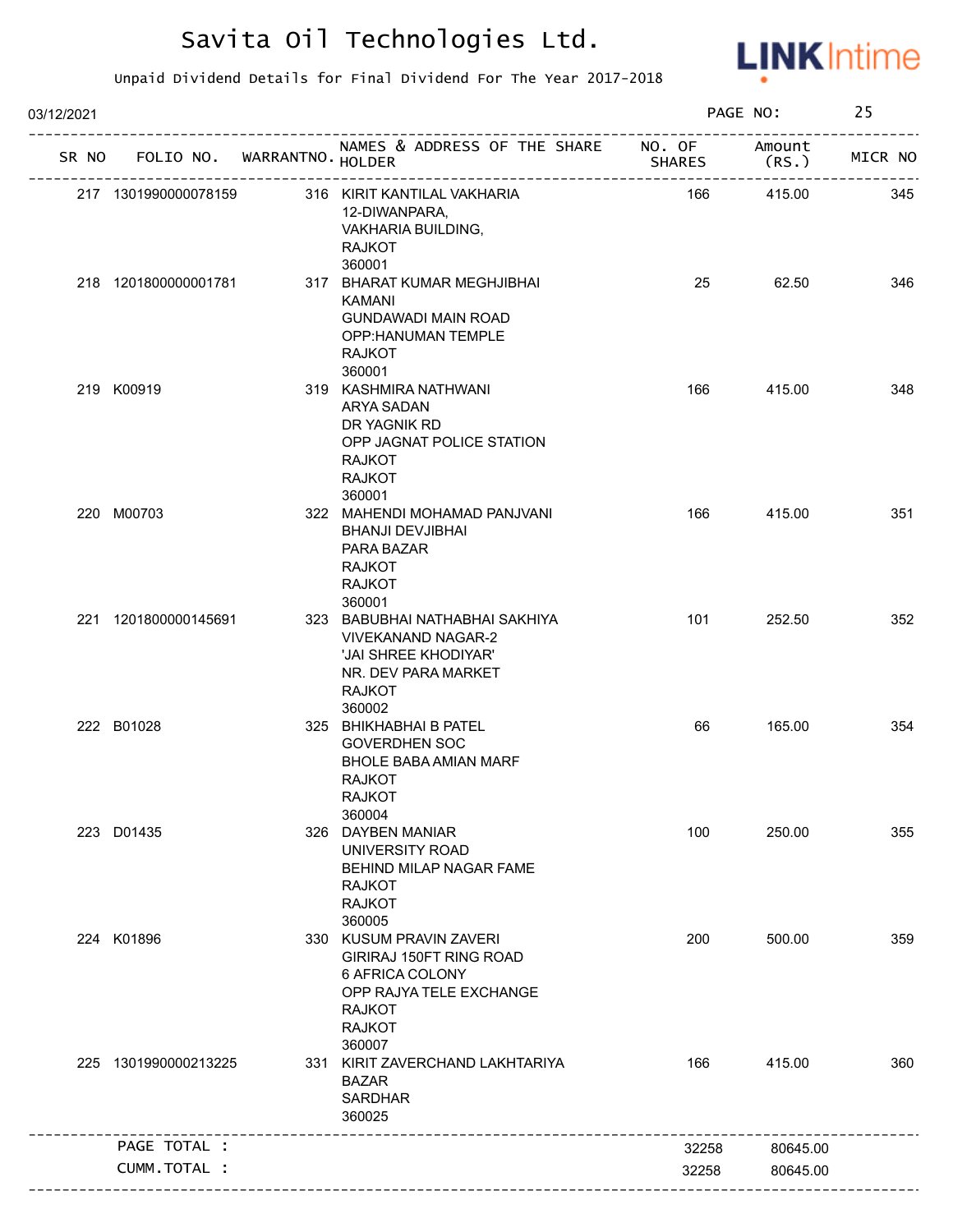

| 03/12/2021           |                             |                                                                                                                                      |               | PAGE NO:         | 26      |
|----------------------|-----------------------------|--------------------------------------------------------------------------------------------------------------------------------------|---------------|------------------|---------|
| SR NO                | FOLIO NO. WARRANTNO. HOLDER | NAMES & ADDRESS OF THE SHARE NO. OF                                                                                                  | <b>SHARES</b> | Amount<br>(RS. ) | MICR NO |
| 226 1301990000213231 |                             | 332 NITIN ZAVERCHAND LAKHTARIYA<br><b>BAZAR</b><br><b>SARDHAR</b><br>360025                                                          | 166           | 415.00           | 361     |
| 227 IN30097410246090 |                             | 334 HASMUKH G. SHETH<br>4, MAHADEV VADI,<br>ALAKH CHABUTRA,<br>MAIN ROAD,<br>GONDAL.<br>360311                                       | 150           | 375.00           | 363     |
| 228 P00595           |                             | 336 PANKAJ AHEER<br><b>BHAGWATI TRADERS</b><br>S M YARD<br><b>GONDAL</b><br><b>RAJKOT</b><br>360311                                  | 166           | 415.00           | 365     |
| 229 IN30103910701721 |                             | 340 SUTARIA PUSPA SHASHIKANT<br><b>CHANDRESH SADAN</b><br>SODHA DELO<br>NEAR G P O<br><b>JAMNAGAR</b><br>361001                      | 166           | 415.00           | 369     |
| 230 A00816           |                             | 341 AMNABEN SATYA<br>OPP SAJUBA GIRLS SCHOOL<br>NEAR CITY BUS STOP 1ST FLOOR<br>RANJIT ROAD<br><b>JAMNAGAR</b><br>JAMNAGAR<br>361001 | 166           | 415.00           | 370     |
| 231 S01279           |                             | 342 SHAILESH LADHANI<br><b>BURDHAN CHOWK</b><br><b>DHORAM STREET</b><br><b>JAMNAGAR</b><br><b>JAMNAGAR</b><br>361001                 | 166           | 415.00           | 371     |
| 232 M01509           |                             | 343 MUFADDAL KANCHWALA<br>JABIR H/W PRODUCTS<br>SHED NO 462/463 SHANKAR TAIKRI<br>UDHYOGNAGAR JAMNAGAR<br><b>JAMNAGAR</b><br>361004  | 166           | 415.00           | 372     |
| 233 V00546           |                             | 344 VALLABHA G PATEL<br>RANJIT NAGAR COLONY<br>BLOCK NO A/5/51<br><b>JAMNAGAR</b><br><b>JAMNAGAR</b><br>361005                       | 166           | 415.00           | 373     |
| 234 A02688           |                             | 349 AMIT MOTANI<br>SHYAM CONSULTANCY<br>JODHPUR GATE<br>KHAMBHALIA<br><b>JAMNAGAR</b><br>361305                                      | 100           | 250.00           | 378     |
| PAGE TOTAL :         |                             |                                                                                                                                      | 33670         | 84175.00         |         |
| CUMM.TOTAL :         |                             |                                                                                                                                      | 33670         | 84175.00         |         |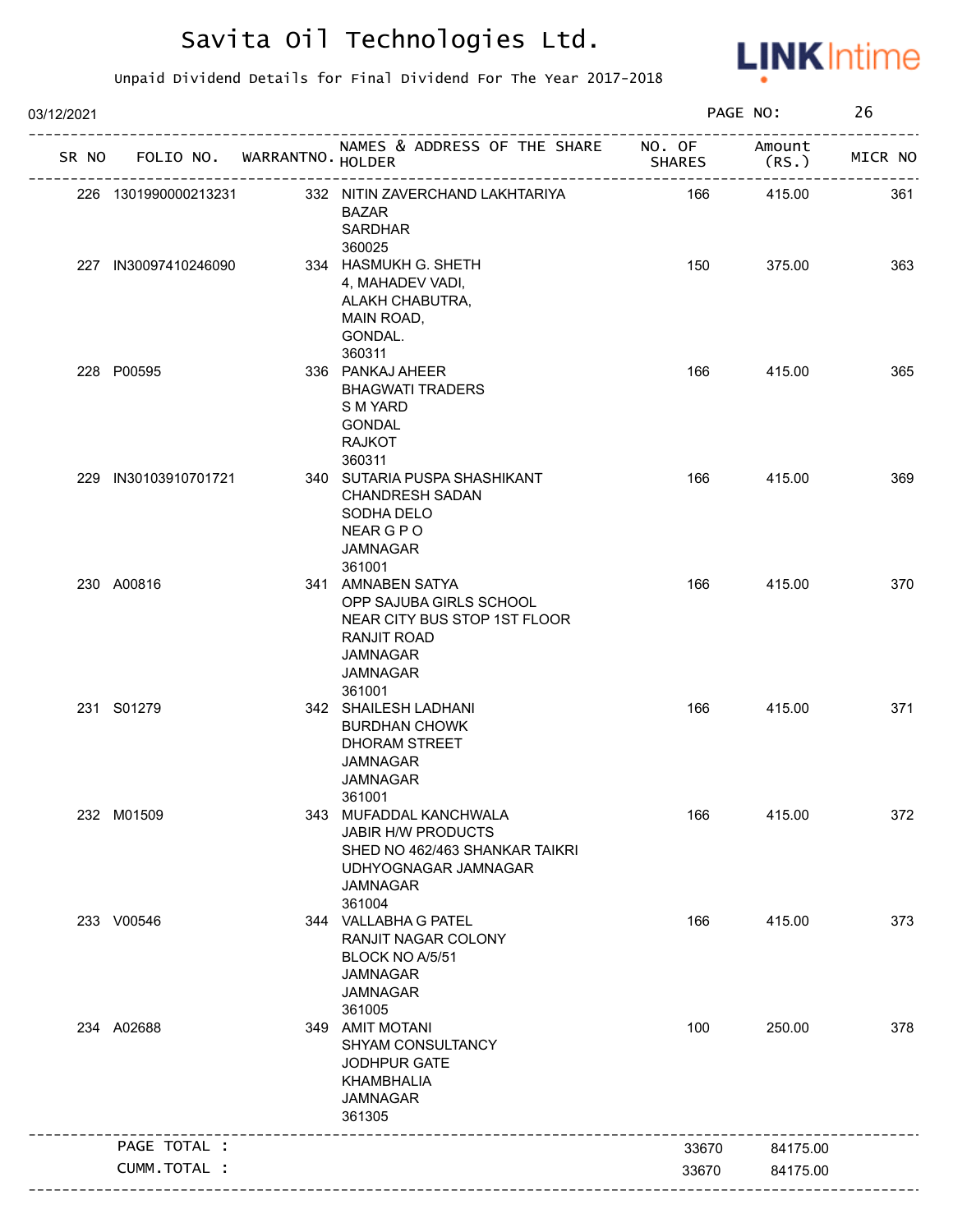

| 03/12/2021 |            |                                   |                                                                                                                                                   |               | PAGE NO:       | 27      |
|------------|------------|-----------------------------------|---------------------------------------------------------------------------------------------------------------------------------------------------|---------------|----------------|---------|
|            |            | SR NO FOLIO NO. WARRANTNO. HOLDER | NAMES & ADDRESS OF THE SHARE NO. OF                                                                                                               | <b>SHARES</b> | Amount<br>(RS. | MICR NO |
|            | 235 B01140 |                                   | 350 BINABEN PRAFUL PATEL<br>14 VARDHAMAN NAGAR<br>ZANZARDA ROAD<br>JUNAGADH-GUJRAT<br>JUNAGADH<br>362001                                          | 166           | 415.00         | 379     |
|            | 236 H00888 |                                   | 355 HIMATLAL VAGHASIA<br><b>TELEPHONE OFFICE</b><br>UNA (GUJRAT)<br>JUNAGADH<br>362560                                                            | 166           | 415.00         | 384     |
|            | 237 G00953 |                                   | 356 GANPATBHAIK PATEL<br>9 HARI KRISHNA SOCIETY<br>NEAR DESHAL BHATAT VAU<br>BEHIND LAVUA PATEL BOARD<br>SURENDRANAGAR<br>SURENDRANAGAR<br>363001 | 166           | 415.00         | 385     |
|            | 238 C00685 |                                   | 357 CHANDRIKABEN R PATEL<br>ROOPAM OPP-NARIKENDRA<br><b>ALKAPURI CHOCK</b><br>AT SURENDRANAGAR<br>SURENDRANAGAR<br>363001                         | 166           | 415.00         | 386     |
|            | 239 J00563 |                                   | 358 JAGDISH VRAJLAL MODI<br>C/O MODI STEELS<br>MAHALAXMI HOTEL LANE<br><b>NEAR GATE FATAK</b><br>SURENDRANAGAR<br>SURENDRANAGAR<br>363001         | 166           | 415.00         | 387     |
|            | 240 M00774 |                                   | 362 MAHENDRASINH K JADEJA<br>MATHAKIYA STREET MOTA<br>JAIN DERASAR ROAD<br><b>DHRANGADHRA</b><br>SURENDRANAGAR<br>363310                          | 100           | 250.00         | 391     |
|            | 241 D00989 |                                   | 363 DIPAK SHETH<br>FATEHSINH JINING FACTORY<br>OPP PETROL PUMP<br>LIMBDI<br>SURENDRANAGAR<br>363421                                               | 100           | 250.00         | 392     |
|            | 242 K00791 |                                   | 364 KANJI C SANAVDA<br>AT PO BARWALA<br><b>TA MORBI</b><br><b>DIST RAJKOT</b><br><b>RAJKOT</b><br>363636                                          | 166           | 415.00         | 393     |

| TOTAL<br>PAGE | 34866 | 87165.00 |
|---------------|-------|----------|
| CUMM.TOTAL    | 34866 | 87165.00 |
|               |       |          |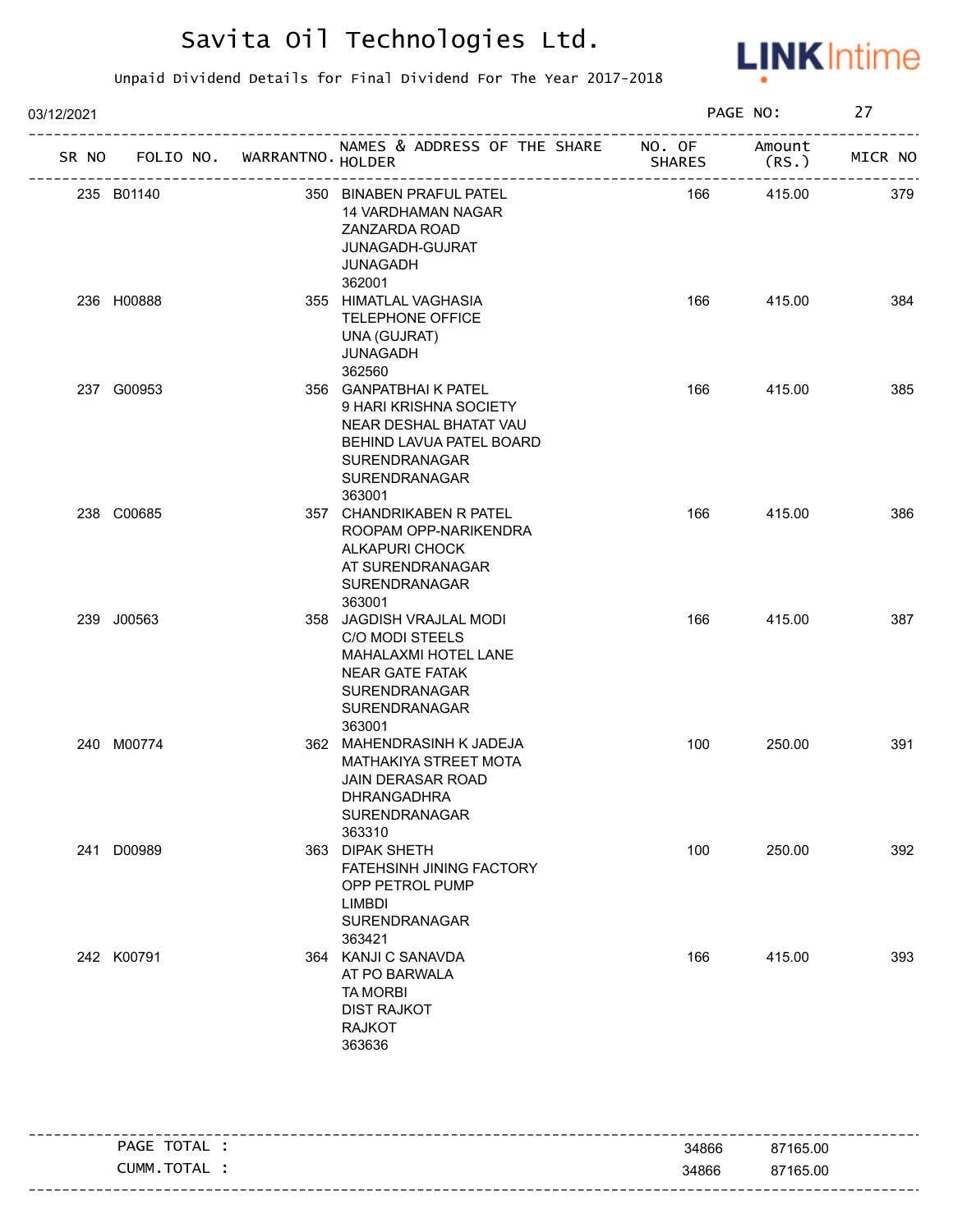

| 03/12/2021 |                                   |                                                                                                                                                          |               | PAGE NO:        | 28      |
|------------|-----------------------------------|----------------------------------------------------------------------------------------------------------------------------------------------------------|---------------|-----------------|---------|
|            | SR NO FOLIO NO. WARRANTNO. HOLDER | NAMES & ADDRESS OF THE SHARE NO. OF                                                                                                                      | <b>SHARES</b> | Amount<br>(RS.) | MICR NO |
|            | 243 A01239                        | 365 ARVIND KOTAK<br>C/O H J KOTAK<br>16 PRANNAGAR 2 RAVAPAR RD<br><b>MORBI</b><br><b>RAJKOT</b>                                                          | 166           | 415.00          | 394     |
|            | 244 S08368                        | 363641<br>369 SHAH JITENDRA JAYANTILAL<br>C/O DILIP J SHAH<br><b>HARISH ROAD</b><br><b>KAPAD BAZAR</b><br><b>BHAVNAGAR</b><br><b>BHAVNAGAR</b><br>364001 | 166           | 415.00          | 398     |
|            | 245 T00639                        | 372 TRUPTI PATHAK<br>PLOT NO 118 SHIKSHAK SOCT<br><b>SARDAR NAGAR</b><br><b>BHAV NAGAR</b><br><b>BHAVNAGAR</b><br>364002                                 | 166           | 415.00          | 401     |
|            | 246 D00804                        | 373 DHAVAL SANGHANI<br>STAYDIAM COLONEY<br>RLY QUARTER NO 149 D I A ONE<br><b>BHAVNAGAR</b><br><b>BHAVNAGAR</b><br>364003                                | 166           | 415.00          | 402     |
|            | 247 IN30220110764713              | 374 SAVITABEN DHIRAJLAL YADAV<br><b>SWASTIK SOCIETY</b><br>STATION ROAD<br><b>SIHOR</b><br>DIST. BHAVNAGAR<br>364240                                     | $\mathbf{1}$  | 2.50            | 403     |
|            | 248 V01013                        | 375 VINODRAY R SHAH<br><b>JIVA MEHTA SHERI</b><br>NR GOPIJI JAIN TEMPLE<br>PALITANA<br><b>BHAVNAGAR</b><br>364270                                        | 166           | 415.00          | 404     |
|            | 249 IN30103924532135              | 376 JYOTIBEN VINODRAY SHAH<br><b>JIVA MEHTANI SHERI</b><br>NR GODIJI JAIN DERASAR<br><b>PALITANA</b><br>364270                                           | 166           | 415.00          | 405     |
|            | 250 B00569                        | 377 BABUBHAI NAGJIBHAI RAJPARA<br>DHASA JN<br><b>DIST BHAVNAGAR</b><br><b>BHAVNAGAR</b><br>364730                                                        | 166           | 415.00          | 406     |
| 251        | IN30097410525128                  | 378 RAJESHBHAI SHANTIBHAI TANK<br>BHAKTINAGAR, PLOT NO. 45,<br>VARSADA ROAD,<br>NEAR SENT ZEVIOURS SCHOOL,<br>AMRELI.<br>365601                          | 65            | 162.50          | 407     |
|            | PAGE TOTAL :                      |                                                                                                                                                          | 36094         | 90235.00        |         |
|            | CUMM.TOTAL :                      |                                                                                                                                                          | 36094         | 90235.00        |         |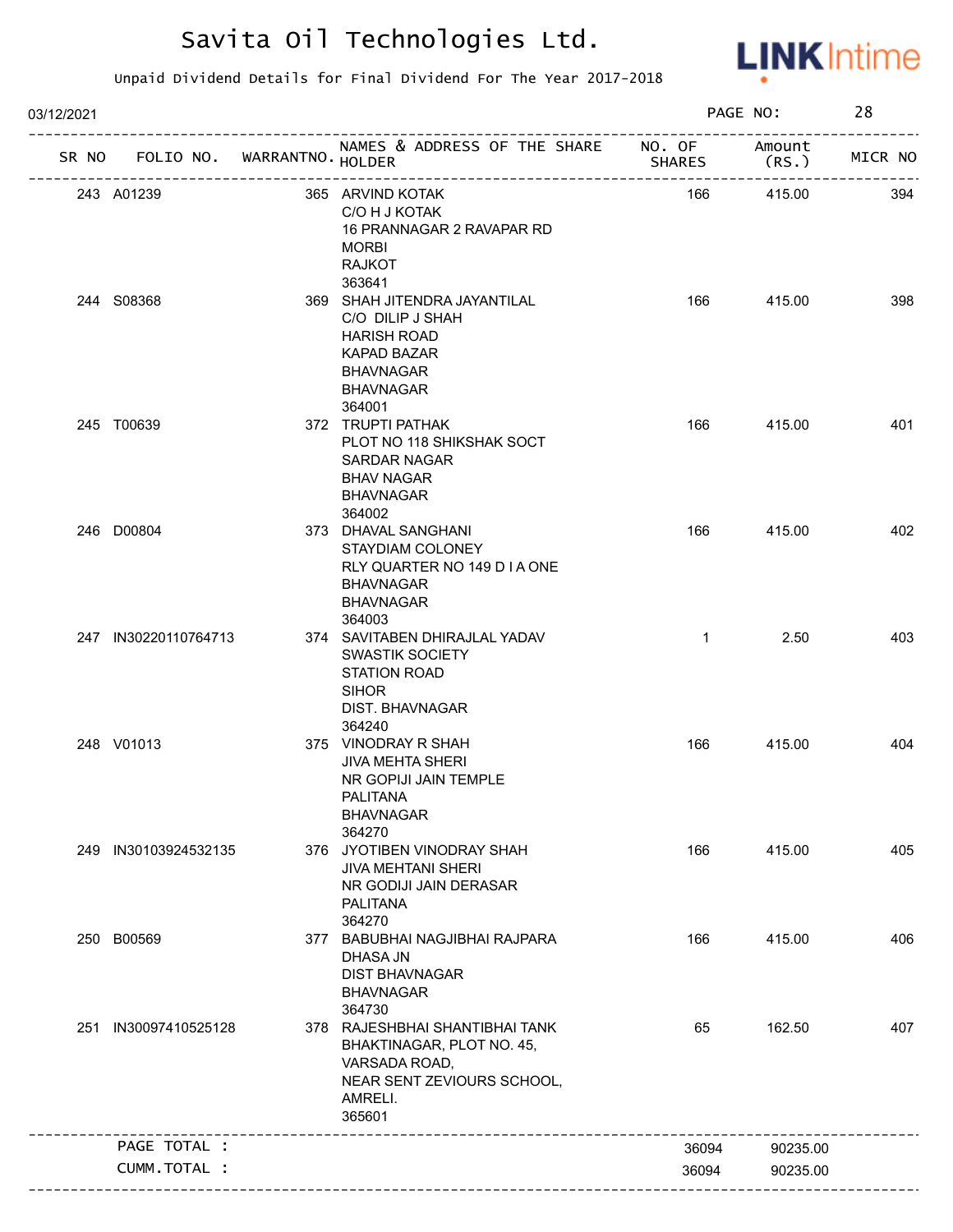

| 03/12/2021 |                            |                                                                                                                                          |                         | PAGE NO:        | 29      |
|------------|----------------------------|------------------------------------------------------------------------------------------------------------------------------------------|-------------------------|-----------------|---------|
| SR NO      | FOLIO NO. WARRANTNO HOLDER | NAMES & ADDRESS OF THE SHARE                                                                                                             | NO. OF<br><b>SHARES</b> | Amount<br>(RS.) | MICR NO |
|            | 252 1204470006354330       | 381 MAYURI KAMAL JOSHI<br>PLOT NO 10 B/C OPP TAPKESHWARI<br>COMPLEX MAHAMAYA CLOLONY<br>MUNDRA ROAD BHUJ<br><b>BHUJ</b>                  | 10                      | 25.00           | 410     |
|            | 253 S00616                 | 370001<br>384 SALINI SANGHVI<br>C/O JAY ENTERPRISE<br>ARIHANT COMPLEX<br><b>BHACHAU</b><br><b>BHUJ KUCHCHH</b><br>370140                 | 166                     | 415.00          | 413     |
|            | 254 K00728                 | 385 KAMLESH M BHATT<br><b>GIRNARA ST</b><br><b>MUNDRA KUTCH</b><br><b>BHUJ KUCHCHH</b><br>370421                                         | 166                     | 415.00          | 414     |
|            | 255 R01647                 | 386 RITABEN PATEL<br><b>BAHAI CENTRE</b><br>41 A SARDARKUNJ SOCIETY<br>SHAHPUR AHMEDABAD<br>AHMEDABAD<br>380001                          | 166                     | 415.00          | 415     |
|            | 256 L00584                 | 387 LALITABEN D SHAH<br>RAJASTHAN ICE CREAM<br>NEAR PADSHA POLE RELIEF ROAD<br>AHMEDABAD<br>AHMEDABAD<br>380001                          | 166                     | 415.00          | 416     |
|            | 257 J00816                 | 389 JAYESH CHAMPANERI<br>8039 NEAR KOTHARI STORES<br><b>INSIDE DELHI GATE</b><br>AHMEDABAD<br>AHMEDABAD<br>380001                        | 166                     | 415.00          | 418     |
|            | 258 K00777                 | 390 KANCHANBEN PRAMUKHLAL SONI<br>1139/A DEVAJI SARAIYAS POLE<br>SANKADI SERI MANEK CHOWK<br>AHMEDABAD<br>AHMEDABAD<br>380001            | 166                     | 415.00          | 419     |
|            | 259 A01436                 | 392 ASHOK THAKORBHAI DESAI<br>247/3 OM TEXTILE 2ND FLOOR<br>NEW CLOTH MARKET SARANGPUR<br>AHMEDABAD<br>AHMEDABAD<br>380002               | 166                     | 415.00          | 421     |
|            | 260 N00991                 | 399 NIKITA RAMESHKUMAR OSTWAL<br><b>B-4 SUNRISE PARK SOC</b><br>OPP CHETANYA NAGAR SOCIETY<br>SHAHIBAGH AHMEDABAD<br>AHMEDABAD<br>380004 | 166                     | 415.00          | 428     |
|            | PAGE TOTAL :               |                                                                                                                                          | 37432                   | 93580.00        |         |
|            | CUMM.TOTAL :               |                                                                                                                                          | 37432                   | 93580.00        |         |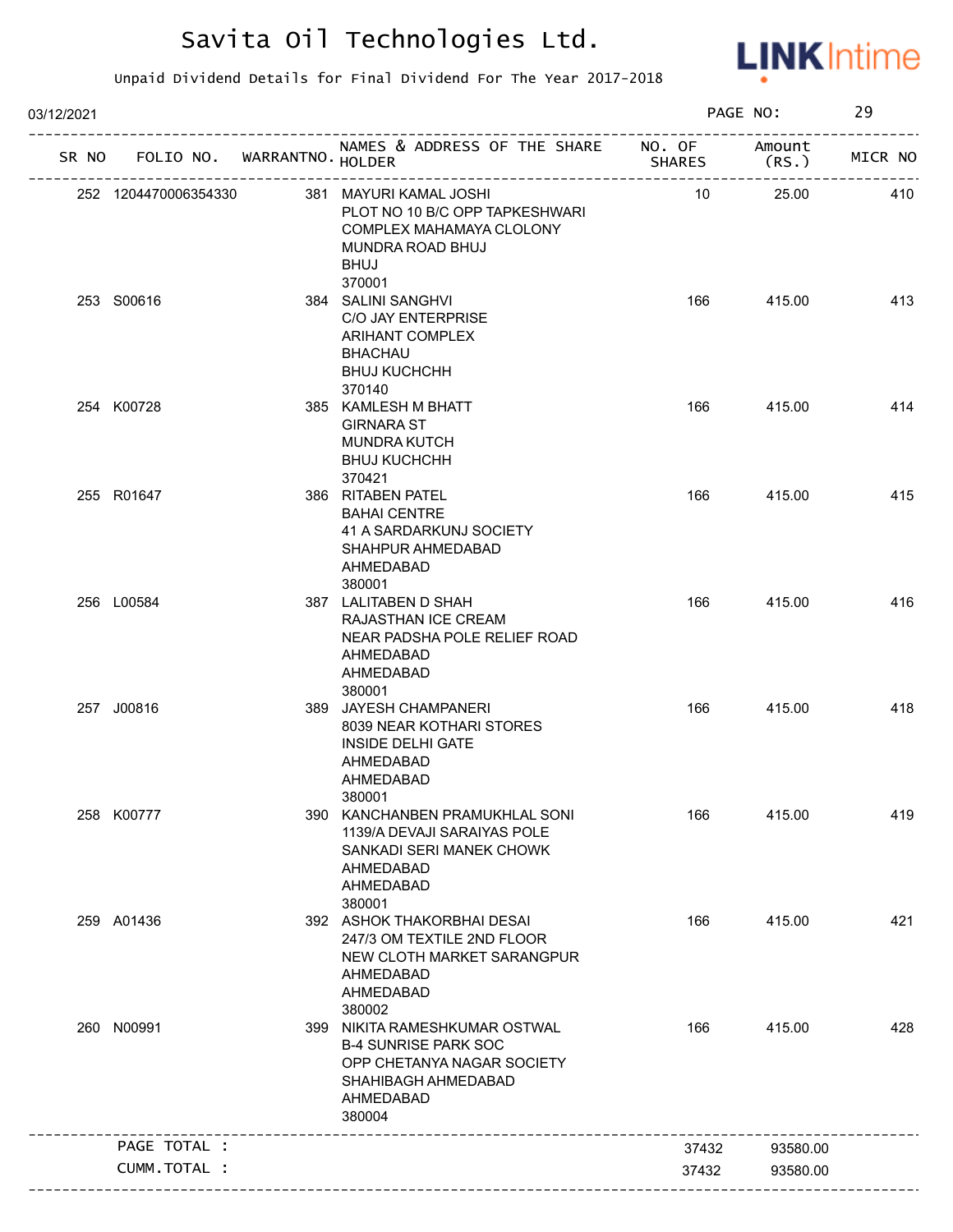

| 03/12/2021 |                                   |                                                                                                                                                     |               | PAGE NO:        | 30      |
|------------|-----------------------------------|-----------------------------------------------------------------------------------------------------------------------------------------------------|---------------|-----------------|---------|
|            | SR NO FOLIO NO. WARRANTNO. HOLDER | NAMES & ADDRESS OF THE SHARE NO. OF                                                                                                                 | <b>SHARES</b> | Amount<br>(RS.) | MICR NO |
|            | 261 D01298                        | 400 DEVANGI RAJESHKUMAR SHAH<br><b>B/9 RADHE APPARTMENTS</b><br>BEHIND BOMBAY GARAGE<br><b>SHAHIBAG</b><br>AHMEDABAD<br>AHMEDABAD<br>380004         | 166           | 415.00          | 429     |
|            | 262 A00687                        | 405 ALKA PATEL<br>15 PATEL SOCIETY<br>NEAR PANCHVATI ELLISBRIDGE<br>AHMEDABAD<br>AHMEDABAD<br>380006                                                | 166           | 415.00          | 434     |
|            | 263 D01364                        | 406 DIPAN H PATEL<br><b>OPP SANSKAR</b><br><b>B/H KHADAYTA COLONY</b><br><b>ELLIS BRIDGE</b><br>AHMEDABAD<br>AHMEDABAD<br>380006                    | 166           | 415.00          | 435     |
|            | 264 B01175                        | 407 BIPIN SHETH<br>20 B HAREKRISHNA COMPLEX<br>ELLIS-BRIDGE PRIMMNAGAR<br>AHMEDABAD<br>AHMEDABAD<br>380006                                          | 166           | 415.00          | 436     |
|            | 265 K00604                        | 408 KALAVATIBEN N DESAI<br>02 SURUCHI HOUSE<br>44 PARIMAL SOCIETY<br>BEHIND DOCTOR HOUSE ELLIS<br><b>BRIDGE</b><br>AHMEDABAD<br>AHMEDABAD<br>380006 | 166           | 415.00          | 437     |
|            | 266 K01264                        | 420 KRUNAL JAYENDRA THAKKAR<br>JAYENDRA NATVERLAL THAKKAR<br>5 SHAH APP VAKIL VADI<br>L G CORNER MANINAGAR<br>AHMEDABAD<br>AHMEDABAD<br>380008      | 166           | 415.00          | 449     |
|            | 267 10069544                      | 424 MINESH JITENDRABHAI SHAH<br>11 SAHAKAR NIKETAN SOCEITY<br>NAVARANGPURA<br>STADIUM CHAR RASTA<br>AHMEDABAD<br>AHMEDABAD<br>380009                | $\mathbf{1}$  | 2.50            | 453     |

| PAGE  | TOTAL | 38429 | 96072.50                                  |
|-------|-------|-------|-------------------------------------------|
| CUMM. | TOTAL | 38429 | 96072.50                                  |
|       |       |       | ------------------------------<br>- - - - |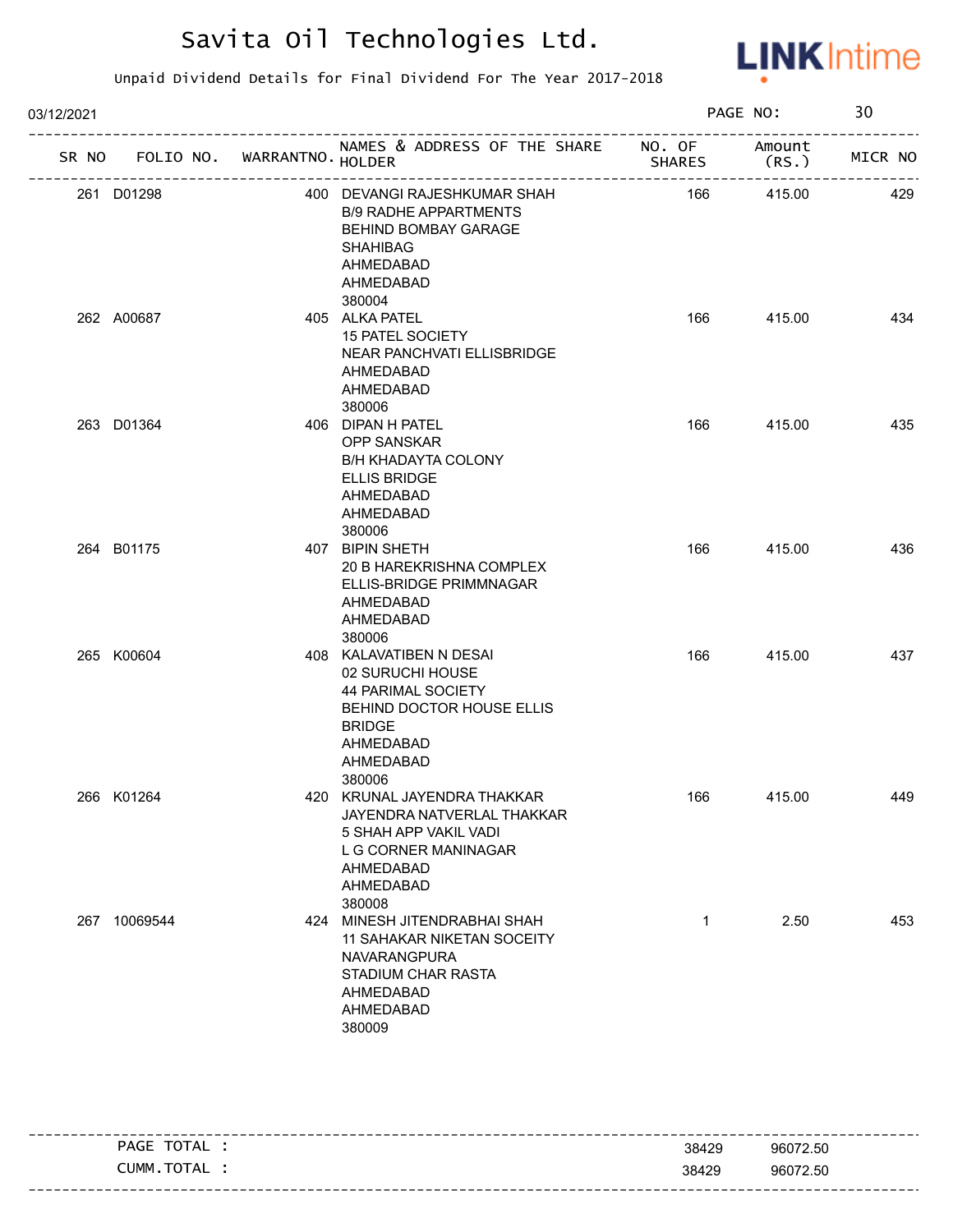

| 03/12/2021 |              |                             |                                                                                                                                                                            |                | PAGE NO:             | 31      |
|------------|--------------|-----------------------------|----------------------------------------------------------------------------------------------------------------------------------------------------------------------------|----------------|----------------------|---------|
| SR NO      |              | FOLIO NO. WARRANTNO. HOLDER | NAMES & ADDRESS OF THE SHARE NO. OF                                                                                                                                        | <b>SHARES</b>  | Amount<br>(RS.)      | MICR NO |
| 268 A00851 |              |                             | 425 ANAGRAM FINANCE LIMITED<br>901 SAKAR COMPLEX<br>NEHRU BRIDGE ASHRAM ROAD<br>AHMEDABAD<br>AHMEDABAD<br>380009                                                           | 233            | 582.50               | 454     |
| 269 A01498 |              |                             | 428 ATUL AMRUTLAL SHAH<br><b>25 UTTAR GUJARAT PATEL</b><br>SOCIETY PART I ASARWA<br>AHMEDABAD<br>AHMEDABAD<br>380010                                                       | 166            | 415.00               | 457     |
| 270 H00866 |              |                             | 433 HETAL PATEL<br>301 G H B BANDHAN COMPLEX<br>NR JAIN TEMPLE ANKUR RD<br>AHMEDABAD<br>AHMEDABAD<br>380013                                                                | 166            | 415.00               | 462     |
| 271 R01685 |              |                             | 438 RONAK TULSIDAS CHHABRIA<br>793 PURSHOTTAM NAGAR<br><b>NEW WADEJ</b><br>AHMEDABAD<br>AHMEDABAD<br>380013                                                                | 166            | 415.00               | 467     |
| 272 M01248 |              |                             | 441 MEENA P CHAUHAN<br>14/158 AKASHDEEP APTT<br>NEAR AKHBARNAGAR NAVA VADAJ<br>AHMEDABAD<br>AHMEDABAD<br>380013                                                            | 166            | 415.00               | 470     |
| 273 A01476 |              |                             | 446 ASHWIN PATEL<br>145 MANEK BAUG SOCIETY<br>POLYTECHNIC AHMEDABAD<br><b>GUJARAT</b><br>AHMEDABAD<br>380015                                                               | 166            | 415.00               | 475     |
| 274 S00704 |              |                             | 450 SANGEETA NARAINDAS MADHWANI<br>FLAT NO 91 DEVDEEP TOWER<br>SATYA MARG OFF JUDGES<br><b>BUNGLOW ROAD</b><br><b>BODAKDEV</b><br>AHMEDABAD GUJARAT<br>AHMEDABAD<br>380015 | 66             | 165.00               | 479     |
| 275 M01297 |              |                             | 453 MEHUL DILIPKUMAR TRIVEDI<br><b>D-1 SAMIP APPARTMENT</b><br>NR SHREYAS CROSSING<br>AMBAWADI AHMEDABAD<br>AHMEDABAD<br>380015                                            | 166            | 415.00               | 482     |
|            | PAGE TOTAL : |                             |                                                                                                                                                                            |                |                      |         |
|            | CUMM.TOTAL : |                             |                                                                                                                                                                            | 39724<br>39724 | 99310.00<br>99310.00 |         |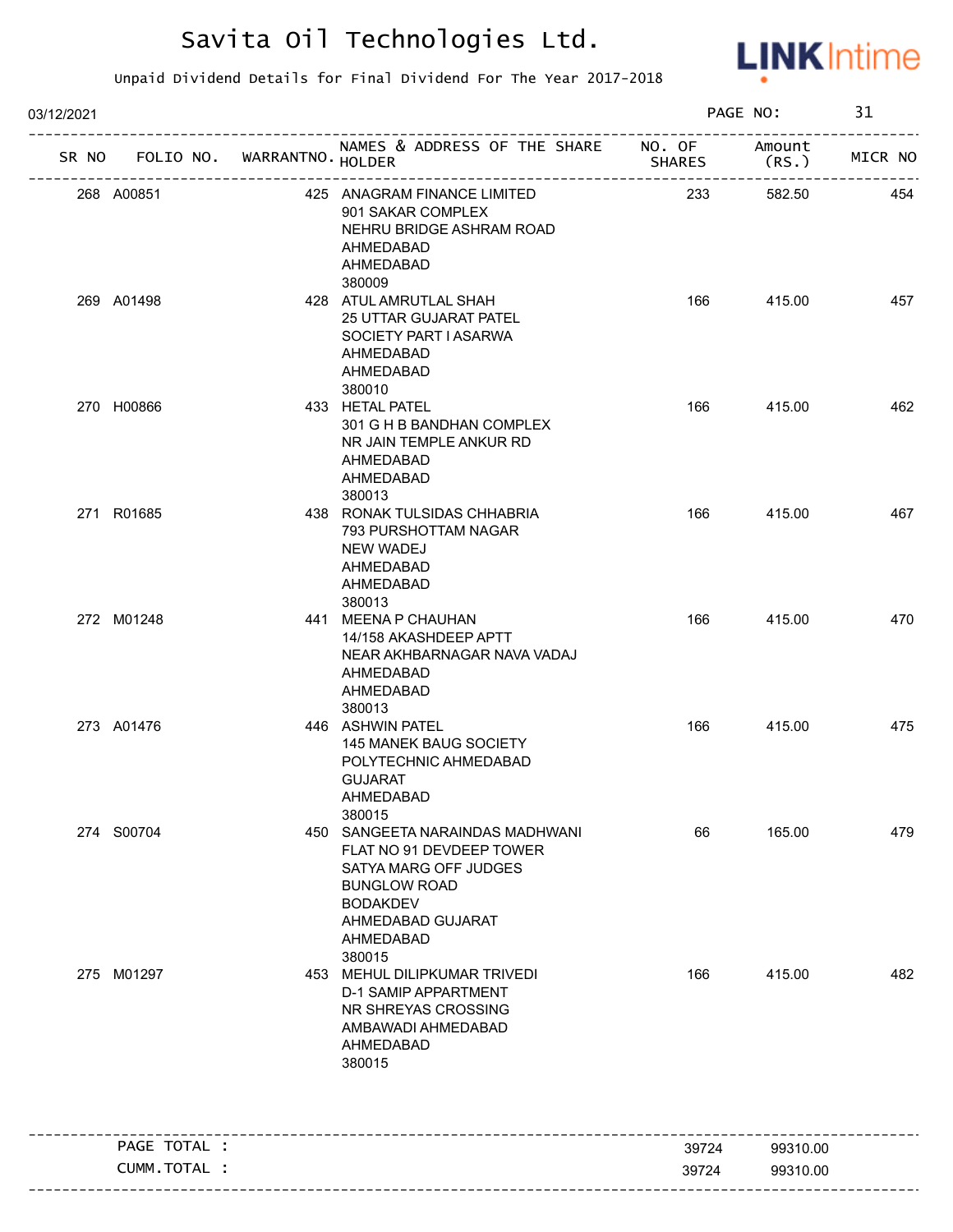

| 03/12/2021                        |                                                                                                                                                           |               | PAGE NO:         | 32      |
|-----------------------------------|-----------------------------------------------------------------------------------------------------------------------------------------------------------|---------------|------------------|---------|
| SR NO FOLIO NO. WARRANTNO. HOLDER | NAMES & ADDRESS OF THE SHARE NO. OF                                                                                                                       | <b>SHARES</b> | Amount<br>(RS. ) | MICR NO |
| 276 N01355                        | 458 NIPA RASHMI SHAH<br>2 MADHAVBAG SOCIETY<br>OPP BHULABHAI POLICE CHOWKY<br>AHMEDABAD<br>AHMEDABAD                                                      | 166           | 415.00           | 487     |
| 277 S08882                        | 380022<br>459 SHANTABEN SURESHBHAI DESAI<br><b>B 6 PAVITRAKUNJ SOCIETY</b><br>C T M AMRAIWADI<br>AHMEDABAD<br>AHMEDABAD<br>380026                         | 166           | 415.00           | 488     |
| 278 H01115                        | 462 HASMUKHBHAI THAKKAR<br>D/99 ANANYA TENAMENTS<br>OPP RAMWADI BUS STOP<br><b>ISANPUR ROAD PO CNTO DASAR</b><br>AHMEDABAD GUJARAT<br>AHMEDABAD<br>380050 | 166           | 415.00           | 491     |
| 279 L00579                        | 463 LALITA KUMAR<br>E 1/16 VIKRAM NAGAR<br>AMBLI ROAD<br>AHMEDABAD<br>AHMEDABAD<br>380051                                                                 | 66            | 165.00           | 492     |
| 280 A01032                        | 464 ANJANA SHUKLA<br>A-1 SUKHSAGAR APPARTMENT<br>NEAR KAMALA KAMDHENV HALL<br>DRIVE IN ROAD AHMEDABAD<br>AHMEDABAD<br>380052                              | 66            | 165.00           | 493     |
| 281 P00863                        | 466 POOJA TALWAR<br>B/7/72<br><b>GOYAL INTERCITY</b><br><b>B/H DRIVE-IN-CINEMA</b><br>AHMEDABAD<br>AHMEDABAD<br>380054                                    | 166           | 415.00           | 495     |
| 282 K00890                        | 468 KARASANBHAI SIVABHAI PRAJAPATI<br>71 ALKAPURI SOCIETY<br><b>NEAR WATER TANK</b><br>GHATLODIYA AHMEDABAD<br>AHMEDABAD<br>380061                        | 166           | 415.00           | 497     |
| 283 H00876                        | 469 HIMANSHU DINESH PATEL<br>A-12 PARASMANI FLATS<br>RANNAPARK GHATLODIA<br>AHMEDABAD<br>AHMEDABAD<br>380061                                              | 100           | 250.00           | 498     |
| PAGE TOTAL :                      |                                                                                                                                                           | 40786         | 101965.00        |         |
| CUMM.TOTAL :                      |                                                                                                                                                           | 40786         | 101965.00        |         |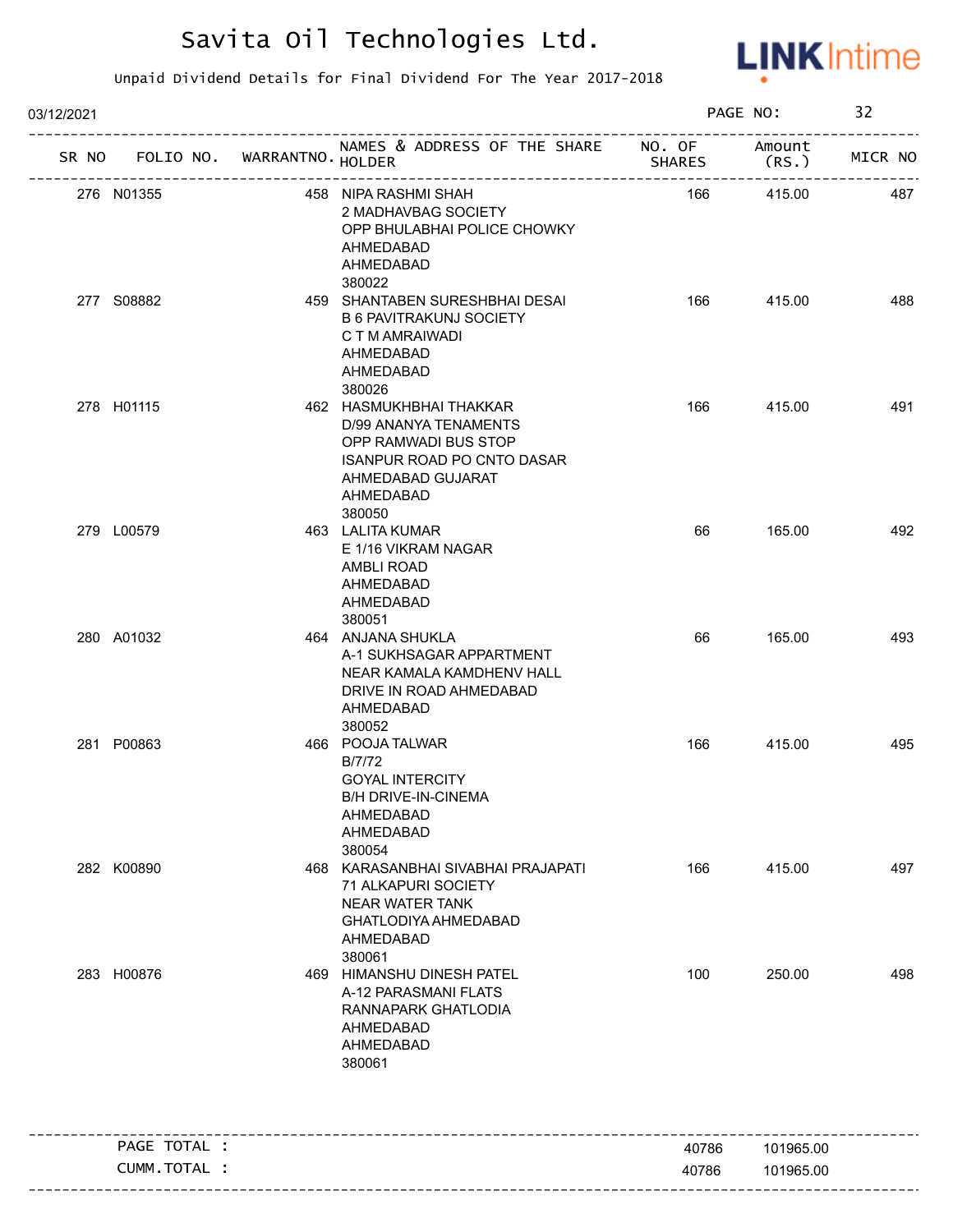

| 03/12/2021 |              |                             |                                                                                                                                                       |               | PAGE NO:        | 33      |
|------------|--------------|-----------------------------|-------------------------------------------------------------------------------------------------------------------------------------------------------|---------------|-----------------|---------|
| SR NO      |              | FOLIO NO. WARRANTNO. HOLDER | NAMES & ADDRESS OF THE SHARE NO. OF                                                                                                                   | <b>SHARES</b> | Amount<br>(RS.) | MICR NO |
|            | 284 G00911   |                             | 472 GOMTIBEN PINAKIN PATEL<br><b>B-9 ADDISHWAR APPARTMENT</b><br>NEAR JAIN DERASAR<br><b>ANKUR ROAD</b><br>NARANPURA AHMEDABAD<br>AHMEDABAD<br>380063 | 100           | 250.00          | 501     |
|            | 285 M01241   |                             | 478 MEENA KUMARI PUNJABI<br>CHAWLA KAPAD BHANDAR<br>PO BAVLA TA DHOLKA<br>DIST AHMEDABAD<br>AHMEDABAD<br>382220                                       | 166           | 415.00          | 507     |
|            | 286 N01045   |                             | 479 NIMISHA P PATEL<br><b>B-6 PAYAL NAGAR SOCIETY</b><br><b>B/H BETHAK NARODA</b><br>AHMEDABAD<br>AHMEDABAD<br>382325                                 | 100           | 250.00          | 508     |
|            | 287 H01141   |                             | 482 HASMUKH A PATEL<br><b>NEAR RAM MANDIR</b><br>AT POST AMBAPUR<br>DIST GANDHI NAGAR<br>AHMEDABAD<br>382421                                          | 166           | 415.00          | 511     |
|            | 288 M01243   |                             | 483 MEENA LEVA<br>C/O RAKESH LEVA CENTRAL BANK<br>OF INDIA ADALAJ DIST<br><b>GANDHINAGAR</b><br>AHMEDABAD<br>382421                                   | 166           | 415.00          | 512     |
|            | 289 B01254   |                             | 484 BHARAT N PATEL<br>11 KRISHNA GOPAL SOCIETY<br><b>RANIP</b><br>AHMEDABAD<br>AHMEDABAD<br>382480                                                    | 166           | 415.00          | 513     |
|            | 290 P01400   |                             | 485 PURUSHOTTAM K PATEL<br>21/3 VRUNDAVAN SOC OPP<br>APNA HOSPITAL RANIP<br>AHMEDABAD<br>AHMEDABAD<br>382480                                          | 166           | 415.00          | 514     |
|            | 291 B01323   |                             | 488 BHIKHABHAI MAGANDAS PATEL<br>2 ELORA SOC<br>OPP GAYATRI TEMPLE<br>NA HIGHWAY AT KALOL<br><b>DIST MEHSANA</b><br><b>GANDHI NAGAR</b><br>382721     | 166           | 415.00          | 517     |
|            | PAGE TOTAL : |                             |                                                                                                                                                       | 41982         | 104955.00       |         |
|            | CUMM.TOTAL : |                             |                                                                                                                                                       | 41982         | 104955.00       |         |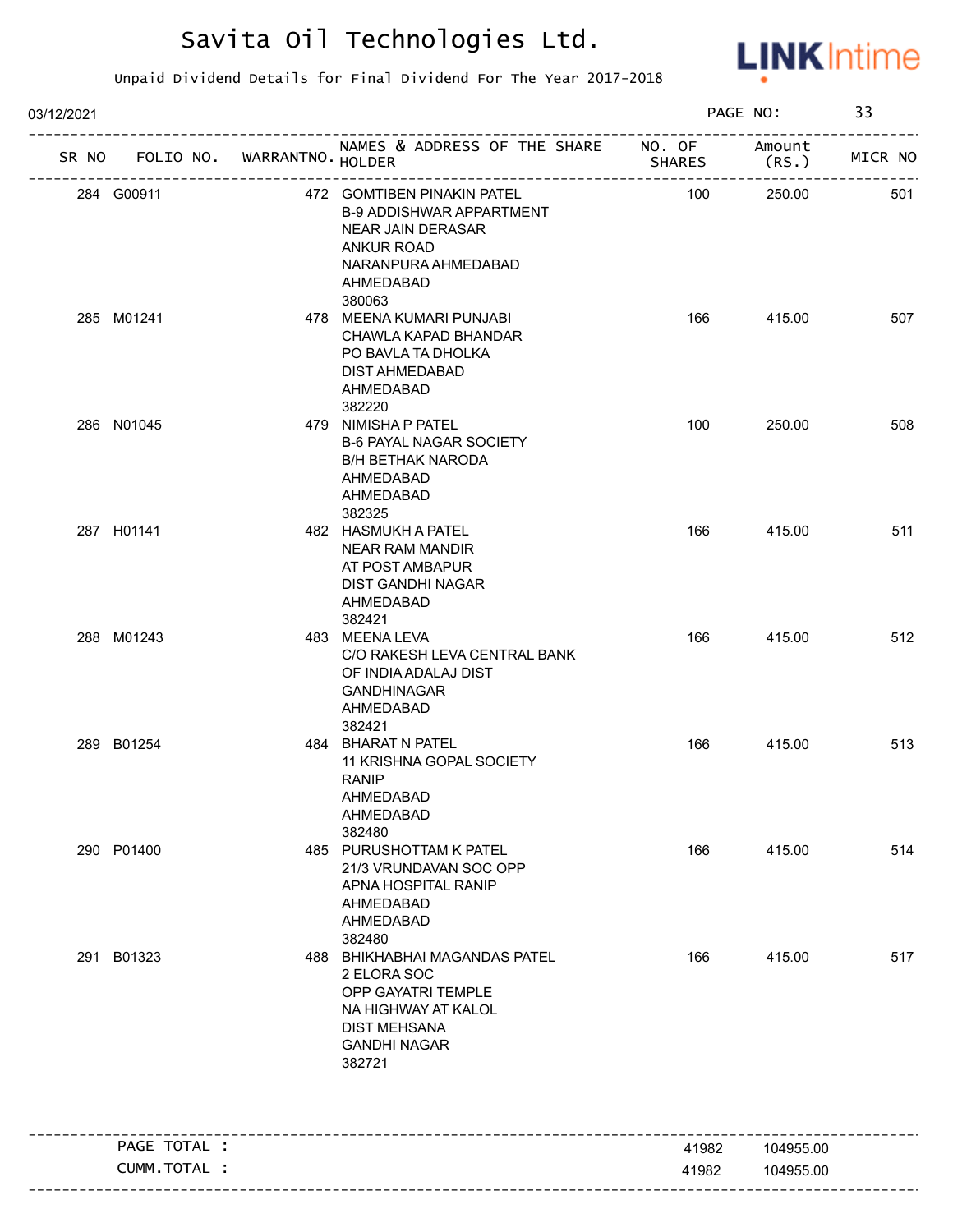

| 03/12/2021 |                                   |                                                                                                                                              |               | PAGE NO:        | 34      |
|------------|-----------------------------------|----------------------------------------------------------------------------------------------------------------------------------------------|---------------|-----------------|---------|
|            | SR NO FOLIO NO. WARRANTNO. HOLDER | NAMES & ADDRESS OF THE SHARE NO. OF<br>-------------------------                                                                             | <b>SHARES</b> | Amount<br>(RS.) | MICR NO |
|            | 292 P00819                        | 489 PINAKIN J POPAT<br>NAVAJIVAN ROAD<br>SWADESHI CHAL<br>KALOL NG<br><b>GANDHI NAGAR</b><br>382721                                          | 100           | 250.00          | 518     |
|            | 293 S07411                        | 490 SURESH V PATEL<br>AT BHADOL TA KALOL<br>DIST MEHSANA POST PANSAR<br>N G<br><b>MAHESANA</b><br>382740                                     | 166           | 415.00          | 519     |
|            | 294 P01299                        | 491 PREYASH KUMAR DASADIA<br>P P DASADIA PALACE ROAD<br>LAKHTAR DIST SURENDRA NAGAR<br><b>GUJARAT</b><br><b>SURENDRANAGAR</b><br>382775      | 166           | 415.00          | 520     |
|            | 295 S01161                        | 493 SAVITABEN RAMJIBHAI H<br><b>CHAUDHARI</b><br>AT POST SAMAJ TA VIJAPUR<br>DIST MEHSANA<br><b>HANUMANPURA</b><br><b>MAHESANA</b><br>382825 | 166           | 415.00          | 522     |
|            | 296 G00534                        | 495 GANDALAL BECHARDAS PATEL<br><b>NEAR WATER WORKES</b><br>AT POST RIDROL TA VIJAPUR<br>DI MEHSANA<br><b>MAHESANA</b><br>382835             | 166           | 415.00          | 524     |
|            | 297 K00610                        | 496 KALIDAS KACHARADAS PATEL<br>SAJJANPURA MANSA<br>TA VIJAPUR DIST MEHSANA NG<br><b>GANDHI NAGAR</b><br>382845                              | 166           | 415.00          | 525     |
| 298        | IN30305210503503                  | 498 NEELABEN DHIRUBHAI PATEL<br><b>SHRI RAM SOCIETY</b><br><b>VIJAPUR</b><br>DIST-MEHSANA<br>382870                                          | 55            | 137.50          | 527     |
| 299        | IN30305210503608                  | 499 KOKILABEN RAJNIKANTBHAI PATEL<br>9, MAHALAXMI SOCIETY<br>T.B. ROAD<br><b>VIJAPUR</b><br><b>DIST-MEHSANA</b><br>382870                    | 56            | 140.00          | 528     |

| TOTAL<br>PAGE  | 43023 | 107557.50                           |
|----------------|-------|-------------------------------------|
| TOTAL<br>CUMM. | 43023 | 107557.50                           |
|                |       | ------------------------------<br>. |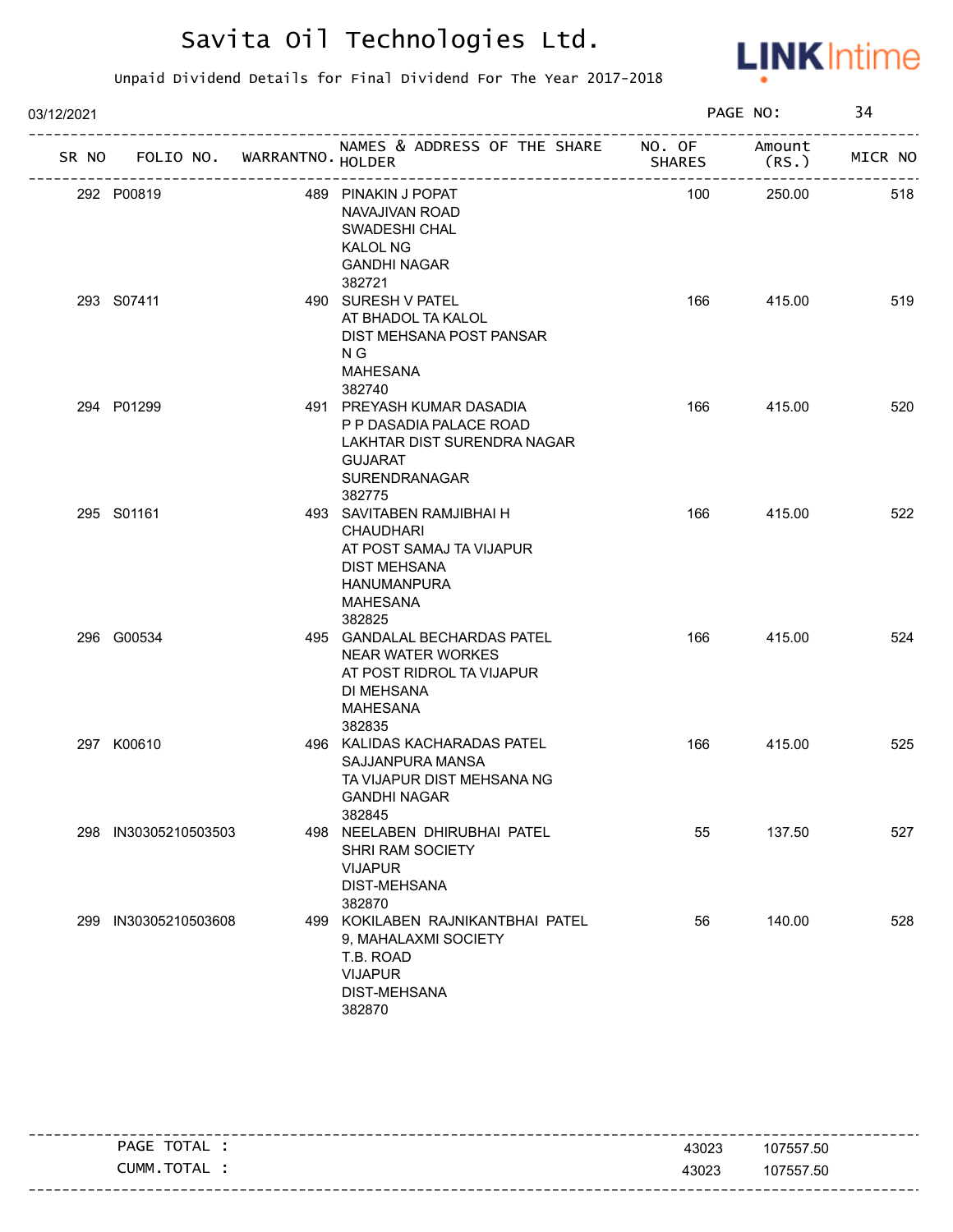

| 03/12/2021 |                             |                                                                                                                                                  |               | PAGE NO:        | 35      |
|------------|-----------------------------|--------------------------------------------------------------------------------------------------------------------------------------------------|---------------|-----------------|---------|
| SR NO      | FOLIO NO. WARRANTNO. HOLDER | NAMES & ADDRESS OF THE SHARE NO. OF                                                                                                              | <b>SHARES</b> | Amount<br>(RS.) | MICR NO |
|            | 300 IN30034310242743        | 500 AMBALAL SOMABHAI PATEL<br>28, MAHESHWAR SOCIETY,<br>MANIPURA ROAD,<br><b>TAL. &amp; PO.</b><br>VIJAPUR.DIST.MEHSANAN.G<br>VIJAPUR.<br>382870 | 166           | 415.00          | 529     |
|            | 301 P01148                  | 501 PRAVIN CHANDRA G SONI<br>AT PO TQ BHILODA DISTT<br>SABARKANTHA GUJ<br>SABARKANTHA<br>383245                                                  | 166           | 415.00          | 530     |
|            | 302 R00758                  | 512 RAJENDRA PATEL<br><b>15-B MADHUKUNJ SOCIETY</b><br>PATAN<br><b>NORTH GUJARAT</b><br><b>PATAN</b><br>384265                                   | 166           | 415.00          | 541     |
|            | 303 1204780000046859        | 522 KANJIBHAI ISHVARBHAI THUMBADIA<br><b>SANSKAR NAGAR</b><br>OLD LAXMIPURA<br>TA-PALANPUR DIST-B.K.<br><b>PALANPUR</b><br>385001                | 10            | 25.00           | 551     |
|            | 304 M00930                  | 527 MANIBEN CHAMANLAL SANKHLA<br>C/O JAI JAGDISH COLD STORAGE<br>SARDAR BAGE<br>DEESA BK<br>BANASKANTHA<br>385535                                | 100           | 250.00          | 556     |
|            | 305 IN30063620051658        | 532 KIRANBEN DHOBI<br><b>HOLI CHAKLA</b><br><b>DESAI VAGO</b><br><b>NADIAD</b><br>387001                                                         | 3             | 7.50            | 561     |
|            | 306 1203320000395601        | 534 PATEL KIRITKUMAR DAHYABHAI<br><b>MOTA PORE</b><br>NR MADHI<br><b>NADIAD</b><br>387001                                                        | 70            | 175.00          | 563     |
|            | 307 IN30063620057927        | 537 HITESH CHUNIBHAI PATEL<br>10, TULSI PARK SOC,<br>PIJ ROAD<br><b>NADIAD</b><br>387002                                                         | 166           | 415.00          | 566     |
|            | 308 H01344                  | 538 HARIKRISHNA CHANDULAL SHAH<br><b>VANIA VAD</b><br>PO ALINA<br><b>DIST KHEDA</b><br><b>GUJARAT</b><br><b>KHEDA</b><br>387305                  | 166           | 415.00          | 567     |
|            | PAGE TOTAL :                |                                                                                                                                                  | 44036         | 110090.00       |         |
|            | CUMM.TOTAL :                |                                                                                                                                                  | 44036         | 110090.00       |         |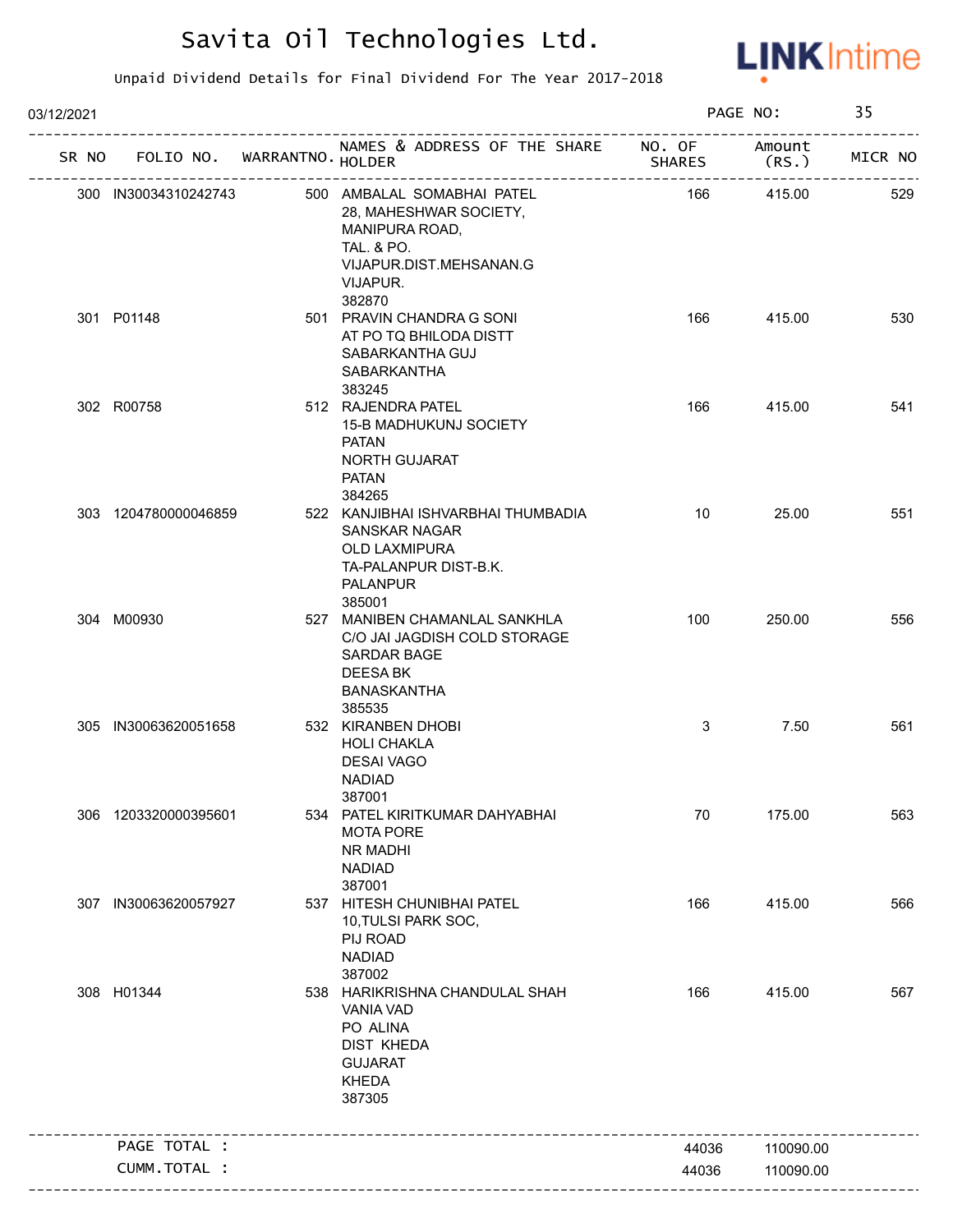

| 03/12/2021 |                             |                                                                                                                                                                         |               | PAGE NO:        | 36      |
|------------|-----------------------------|-------------------------------------------------------------------------------------------------------------------------------------------------------------------------|---------------|-----------------|---------|
| SR NO      | FOLIO NO. WARRANTNO. HOLDER | NAMES & ADDRESS OF THE SHARE NO. OF                                                                                                                                     | <b>SHARES</b> | Amount<br>(RS.) | MICR NO |
|            | 309 P00686                  | 540 PARESHKUMAR PATEL<br>9 TRIVENI PARK<br>KAPADWANJ<br>KHEDA<br>387620                                                                                                 | 166           | 415.00          | 569     |
|            | 310 IN30063610034605        | 543 GITA RAJENDRAKUMAR<br><b>DIVYESHWAR</b><br>" SHREEJI "<br>7 RADHIKA PARK, B/H. GANESH<br><b>DAIRY</b><br>NEAR PROHIBITION POLICE STATION<br><b>ANAND</b><br>388001  | 166           | 415.00          | 572     |
|            | 311 C00882                  | 545 CHETANA SUNIL AMIN<br>C/O SUNIL AMIN<br>STATE BANK OF SAURASHTRA<br>SARDARGANJ AT ANAND<br>DIST ANAND GUJARAT<br><b>ANAND</b><br>388001                             | 100           | 250.00          | 574     |
|            | 312 J00615                  | 546 JAIMIN RAMESHBHAI PATEL<br>21 AMRUT MILAN GYANDEEP<br><b>SOCEITY</b><br><b>NEHRU ROAD</b><br><b>B/H JIVANDEEP SOCIETY</b><br><b>ANAND</b><br><b>ANAND</b><br>388001 | 66            | 165.00          | 575     |
|            | 313 V01035                  | 549 VIPUL MAKWANA<br><b>VIPUL GENTS TAILOR</b><br>DR RAJENDRA MARG<br>NR BHAIKAKA STATUE<br>VALLABH VIDYA NAGAR<br><b>ANAND</b><br>388120                               | 166           | 415.00          | 578     |
|            | 314 H00828                  | 554 HEMANT KUMAR C TRIVEDI<br>II 22/3 GEB COLONY<br><b>WANAKBORI TPS</b><br>TAL THASARA DIST KHEDA<br><b>KHEDA</b><br>388239                                            | 100           | 250.00          | 583     |
|            | 315 R01346                  | 557 RASHMIBEN MUKUNDBHAI PATEL<br>A 302 SHIVASHRAY APT<br>OPP JALARAM CINEMA<br>ANAND SOJITRA ROAD<br><b>KARAMSAD</b><br><b>KHEDA</b><br>388325                         | 166           | 415.00          | 586     |

| TOTAL<br>PAGE  | 44966 | 112415.00                                 |
|----------------|-------|-------------------------------------------|
| TOTAL<br>CUMM. | 44966 | 112415.00                                 |
|                |       | ------------------------------<br>- - - - |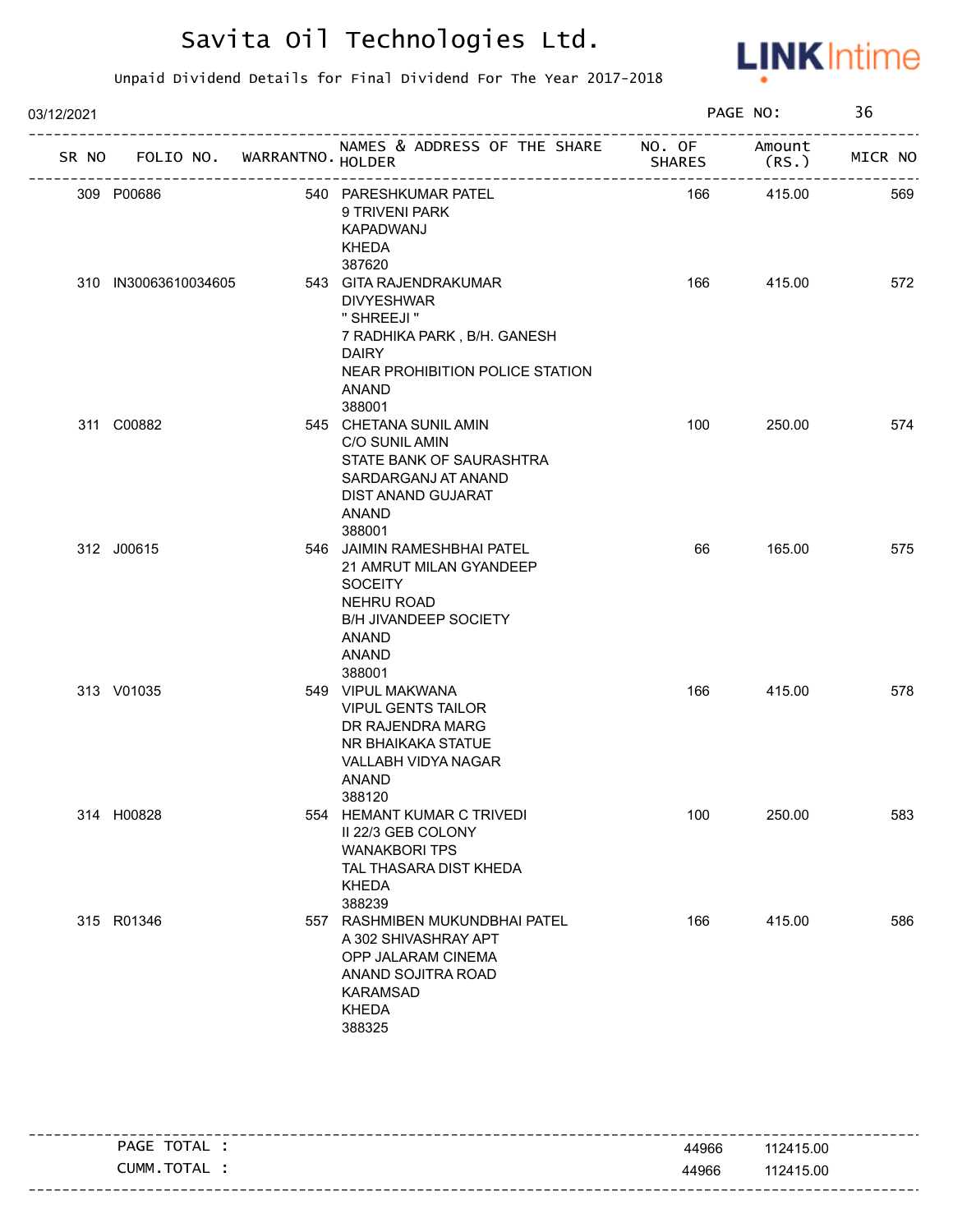

| 03/12/2021   |                             |                                                                                                                                                  |               | PAGE NO:         | 37      |
|--------------|-----------------------------|--------------------------------------------------------------------------------------------------------------------------------------------------|---------------|------------------|---------|
| SR NO        | FOLIO NO. WARRANTNO. HOLDER | NAMES & ADDRESS OF THE SHARE NO. OF                                                                                                              | <b>SHARES</b> | Amount<br>(RS. ) | MICR NO |
| 316 G00655   |                             | 558 GHANSHYAMBHAI G PATEL<br>VIMAL COTTAGES<br>HOSPITAL ROAD PO SARSA<br>TA ANAND<br><b>KHEDA</b><br>388365                                      | 166           | 415.00           | 587     |
| 317 R02023   |                             | 561 RAJESH THAKORBHAI PATEL<br>JAWAHER STREET MEHELAV<br>TA PETLAD DIST KHEDA<br><b>GUJARAT</b><br>KHEDA<br>388440                               | 166           | 415.00           | 590     |
| 318 R00962   |                             | 566 RAJUBHAI S THAKKAR<br>17 RAMNATH SOCIETY<br><b>BORSAD</b><br>KHEDA<br>388540                                                                 | 166           | 415.00           | 595     |
| 319 P01622   |                             | 569 PRITI B SARAIYA<br>NIRANT MAHAVIR SHERI<br>OPP JAIN TEMPLE<br>DAHOD (PMS)<br><b>GUJARAT</b><br>PANCHMAHAL<br>389151                          | 166           | 415.00           | 598     |
| 320 R01323   |                             | 570 RASHIDA M PITHAPURWALA<br>3849 ABBASI MANZIL<br>SAIFEE STREET GUJARAT<br><b>DAHOD</b><br>PANCHMAHAL<br>389151                                | 166           | 415.00           | 599     |
| 321 S07583   |                             | 571 SUMANBEN NATVERLAL SHAH<br>2006 DESAIWADA VACHALA FALIA<br>CHAGANLAL NI KHADAKI<br><b>DOHAD</b><br><b>PANCHMAHAL</b><br>PANCHMAHAL<br>389151 | 166           | 415.00           | 600     |
| 322 S02760   |                             | 572 SHEELABEN S SHETH<br>SARDAR COLONY<br>SHANTISADAN SOCIETY<br><b>STATION ROAD</b><br><b>DAHOD</b><br>PANCHMAHAL<br>389151                     | 166           | 415.00           | 601     |
| 323 N00782   |                             | 575 NATVERLAL N SHAH<br>2006 DESAIWADA VACHALA KALVA<br>CHAGANLAL NI CHAL<br>DOHAD DIST PANCH MAHAL<br>PANCHMAHAL<br>389151                      | 166           | 415.00           | 604     |
| PAGE TOTAL : |                             |                                                                                                                                                  | 46294         | 115735.00        |         |
| CUMM.TOTAL : |                             |                                                                                                                                                  | 46294         | 115735.00        |         |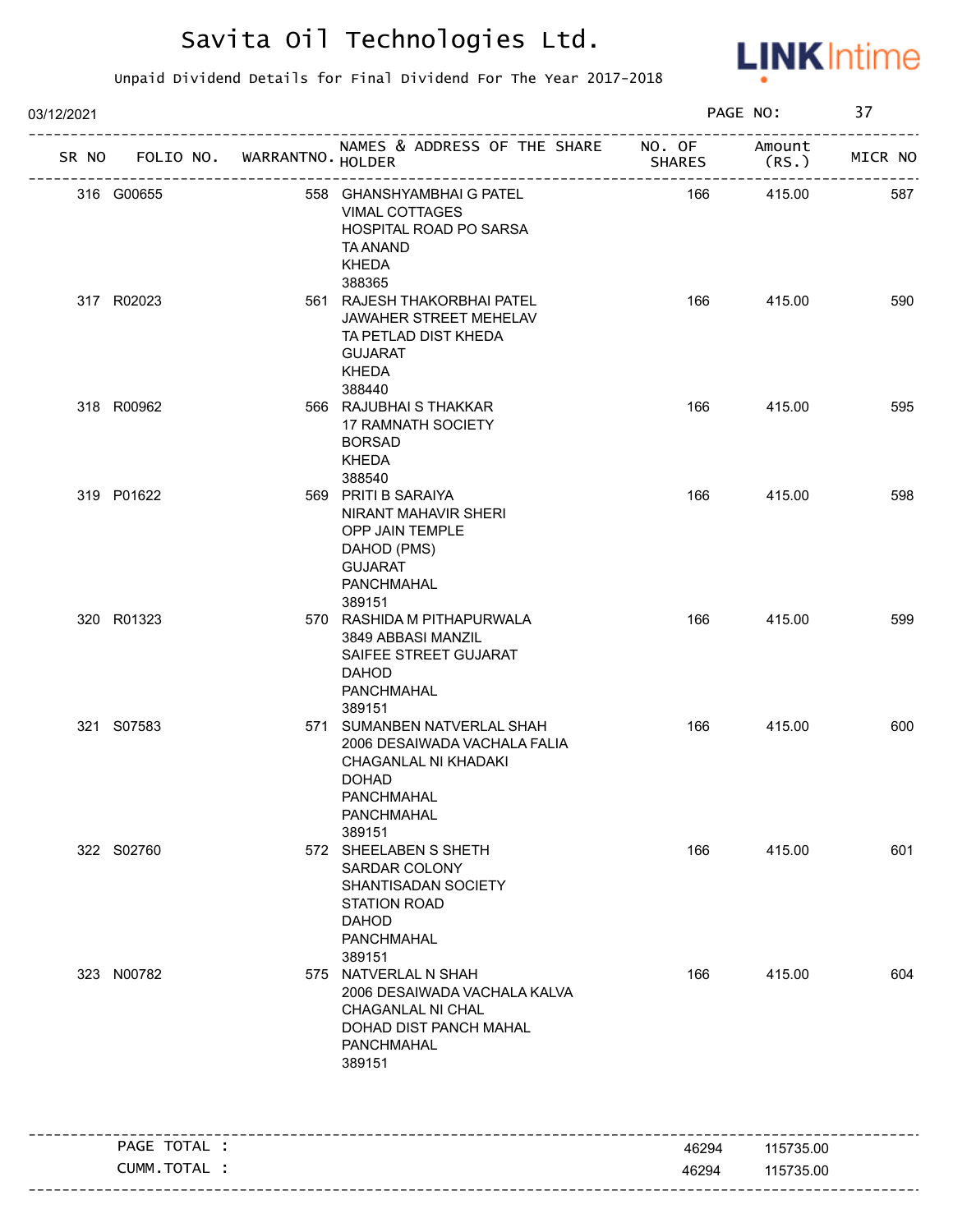

| 03/12/2021 |                      |                             |                                                                                                                                                                     |               | PAGE NO:       | 38      |
|------------|----------------------|-----------------------------|---------------------------------------------------------------------------------------------------------------------------------------------------------------------|---------------|----------------|---------|
| SR NO      |                      | FOLIO NO. WARRANTNO. HOLDER | NAMES & ADDRESS OF THE SHARE NO. OF<br>-----------------------                                                                                                      | <b>SHARES</b> | Amount<br>(RS. | MICR NO |
|            | 324 P02299           |                             | 586 PRADIP S PATEL<br>53-YOGINAGAR SO<br><b>FATEHGANJ</b><br><b>BARODA</b><br>VADODARA                                                                              | 500           | 1250.00        | 615     |
|            | 325 10820087         |                             | 390002<br>589 SHAH HEENA GOPALBHAI<br>64 GAURAV SOCIETY<br><b>NEAR PANIGATE</b><br><b>BARODA</b><br><b>GUJARAT</b><br>VADODARA<br>390006                            | $\mathbf{1}$  | 2.50           | 618     |
|            | 326 U00596           |                             | 590 URMILABEN B SONI<br>URMILA KUNJ C-43<br>AVINASH SOC HARNI ROAD<br><b>BARODA</b><br>VADODARA<br>390006                                                           | 100           | 250.00         | 619     |
|            | 327 1201130000285110 |                             | 591 JAYRAMRAO CHANDRAVADAN<br><b>MARATHE</b><br>TANUJ, B - 12,<br>HARIBA PARK SOCIETY,<br>DIWALIPURA,<br>VADODARA<br>390007                                         | 136           | 340.00         | 620     |
|            | 328 IN30088814381584 |                             | 592 MOTIKA AGRAWAL<br>A 220, NANDANVAN HOS. SOC. LTD<br><b>NEW SAMA ROAD</b><br><b>BARODA</b><br><b>BARODA</b><br>390008                                            | 166           | 415.00         | 621     |
|            | 329 N00944           |                             | 593 NEETA MAKWANA<br>541 SHARADNAGAR<br>TARSALI ROAD<br><b>BARODA</b><br>VADODARA<br>390009                                                                         | 166           | 415.00         | 622     |
|            | 330 K00575           |                             | 596 KAILASH BEN V PATEL<br>AT & PO VASNA SAIYED<br>TA DIST BARODA<br>VADODARA<br>390015                                                                             | 166           | 415.00         | 625     |
|            | 331 V01071           |                             | 597 VIRENDRABHAI NAROTTAMDAS<br><b>SHAH</b><br>C/O S V SHAH<br><b>M/5 VRINDAVAN ESTATE</b><br>OPP ABBISEK COLONY<br>RACE COURSE CIRCLE BARODA<br>VADODARA<br>390015 | 166           | 415.00         | 626     |
|            | PAGE TOTAL :         |                             |                                                                                                                                                                     | 47695         | 119237.50      |         |
|            | CUMM. TOTAL :        |                             |                                                                                                                                                                     | 47695         | 119237.50      |         |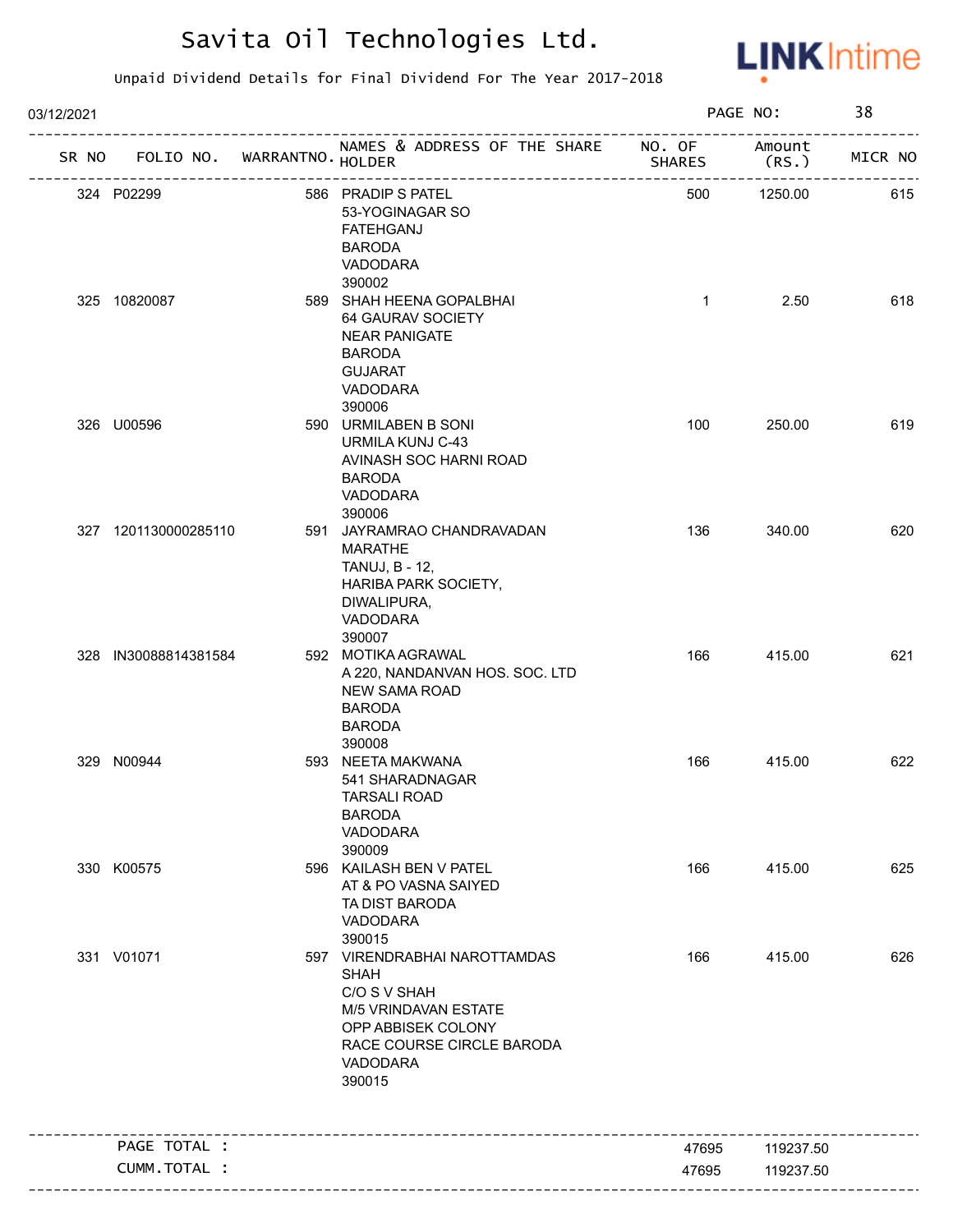

| 03/12/2021 |                                   |  |                                                                                                                                        |                                            | PAGE NO:        |         |
|------------|-----------------------------------|--|----------------------------------------------------------------------------------------------------------------------------------------|--------------------------------------------|-----------------|---------|
|            | SR NO FOLIO NO. WARRANTNO. HOLDER |  | NAMES & ADDRESS OF THE SHARE NO. OF                                                                                                    | <b>SHARES</b><br>------------------------- | Amount<br>(RS.) | MICR NO |
|            | 332 B01214                        |  | 598 BRIJESH PARSOTTAM PATEL<br>36/5 PUNITNAGAR SOCIETY<br>PRANAV APT OLD PADRA ROAD<br><b>VADODAR GUJ</b><br><b>VADODARA</b><br>390015 | 66                                         | 165.00          | 627     |
|            | 333 J00912                        |  | 599 JIGISHA RAMANLAL PATEL<br><b>S-3 MANGLAM FLATS</b><br>OPP BAPUS DARGAH GORVA<br>REFINERY ROAD BARODA<br>VADODARA<br>390016         | 166                                        | 415.00          | 628     |
|            | 334 R01225                        |  | 601 RAMESHCHANDRA M PATEL<br>RAJA RANCHHOD NEAR WADI<br><b>TOWER</b><br><b>BARODA</b><br>VADODARA<br>390017                            | 166                                        | 415.00          | 630     |
|            | 335 A00905                        |  | 602 ANIL DIVEKAR<br>9/A VIKRAM NAGAR SOC<br>B/H ARYKANYA VIDYALAYA<br>KARELIBAG VADODARA<br><b>VADODARA</b><br>390018                  | 166                                        | 415.00          | 631     |
|            | 336 P01039                        |  | 604 PRAKASH R AHUJA<br>SUPER BAKER'S INDIA<br>C 58 SARDAR ESTATE AJWA ROAD<br><b>BARODA</b><br>VADODARA<br>390019                      | 66                                         | 165.00          | 633     |
|            | 337 J00857                        |  | 605 JAYPRAKASH THAKAR<br>A 2/106 ASHWAMEGH 3<br>AKOTA MUJMAHUDA ROAD<br>AKOTA VADODARA<br>VADODARA<br>390020                           | 166                                        | 415.00          | 634     |
|            | 338 S01223                        |  | 610 SETANSING S BARIA<br>TALUKA PANCHAYAT OFFICE<br>AT & PO CHHOTAUDEPUR<br><b>DIST BARODA GUJARAT</b><br>VADODARA<br>391165           | 166                                        | 415.00          | 639     |
|            | 339 P00717                        |  | 611 PARSOTTAMBHAI VITTHALBHAI<br><b>PATEL</b><br>AT POST SUNDERPURA<br>TA DI BARODA<br>VADODARA<br>391240                              | 166                                        | 415.00          | 640     |

| TOTAL<br>PAGE | 48823 | 122057.50 |
|---------------|-------|-----------|
| CUMM.TOTAL    | 48823 | 122057.50 |
|               |       |           |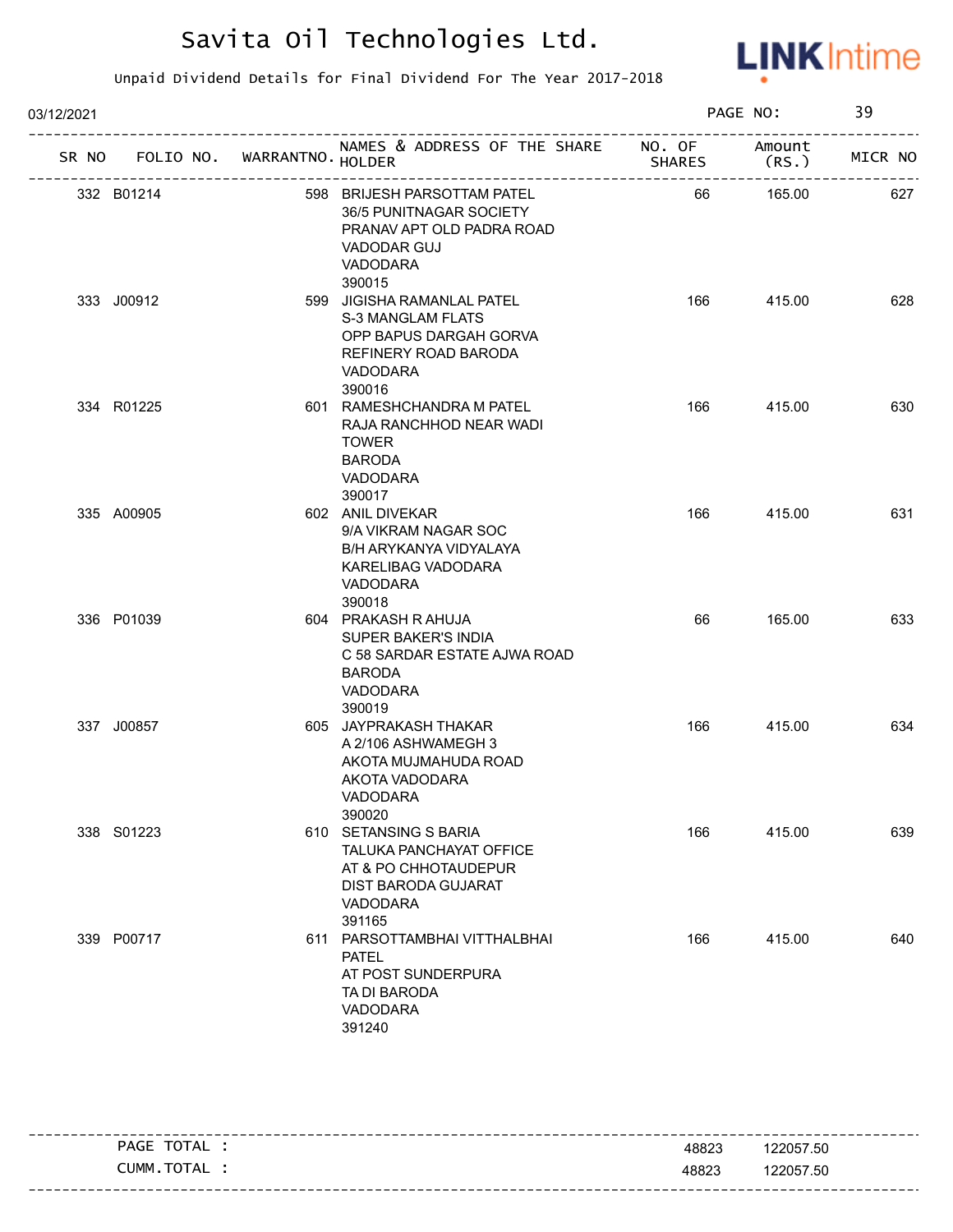

| 03/12/2021 |              |                             |                                                                                                                                                            |                | PAGE NO:        | 40      |
|------------|--------------|-----------------------------|------------------------------------------------------------------------------------------------------------------------------------------------------------|----------------|-----------------|---------|
| SR NO      |              | FOLIO NO. WARRANTNO. HOLDER | NAMES & ADDRESS OF THE SHARE NO. OF<br>____________________                                                                                                | <b>SHARES</b>  | Amount<br>(RS.) | MICR NO |
| 340 B00613 |              |                             | 612 BAHILALBHAI C RAMI<br>VAHORWAD BAZAR<br>AT & PO PADRA<br><b>DIST BARODA</b><br>VADODARA                                                                | 100            | 250.00          | 641     |
|            | 341 12893276 |                             | 391440<br>615 VORA PRASHANT KIRITKUMAR<br>A/9, MANGAL JYOT SOCIETY<br>NEAR ATAR SCHOOL<br>DAHEJ BY PASS ROAD<br><b>BHARUCH</b><br><b>BHARUCH</b><br>392001 | $\mathbf{1}$   | 2.50            | 644     |
| 342 R01397 |              |                             | 616 RATANBEN BEDWAWALA<br>NR BHARTI TALKIES<br>M G ROAD<br><b>BHARUCH</b><br><b>BHARUCH</b><br>392001                                                      | 166            | 415.00          | 645     |
| 343 Y00603 |              |                             | 619 YOGESHBHAI S PATEL<br>AT & POST SAMLOD<br><b>GUJARAT</b><br>TA & DIST BHARUCH<br><b>BHARUCH</b><br>392012                                              | 166            | 415.00          | 648     |
| 344 F00521 |              |                             | 622 FARUK MOHAMED KARI<br>AT POST TANKARIA GUJARAT<br>LAHERI ST TA DIST BHARUCH<br><b>BHARUCH</b><br>392240                                                | 100            | 250.00          | 651     |
| 345 R00864 |              |                             | 623 RAJESHKUMAR G JAIN<br>A-10 BRIJ NAGAR<br>ANKLESHWAR<br><b>GUJARAT</b><br><b>BHARUCH</b><br>393001                                                      | 166            | 415.00          | 652     |
| 346 T00637 |              |                             | 624 TRUPTI MANHAR BHAI DESAI<br>C 625 KRIBHCO NAGAR<br>PO KRIBHCO NAGAR<br><b>HAZIRA ROAD</b><br><b>DIST SURAT (GUJ)</b><br><b>SURAT</b><br>394515         | 166            | 415.00          | 653     |
| 347 K01949 |              |                             | 625 KAMALABEN N TANDEL<br><b>MISSION COMPOUND</b><br>AHWA<br><b>DIST DANGS</b><br><b>GUJARAT</b><br><b>DANGS</b><br>394710                                 | 333            | 832.50          | 654     |
|            | PAGE TOTAL : |                             |                                                                                                                                                            |                | 125052.50       |         |
|            | CUMM.TOTAL : |                             |                                                                                                                                                            | 50021<br>50021 | 125052.50       |         |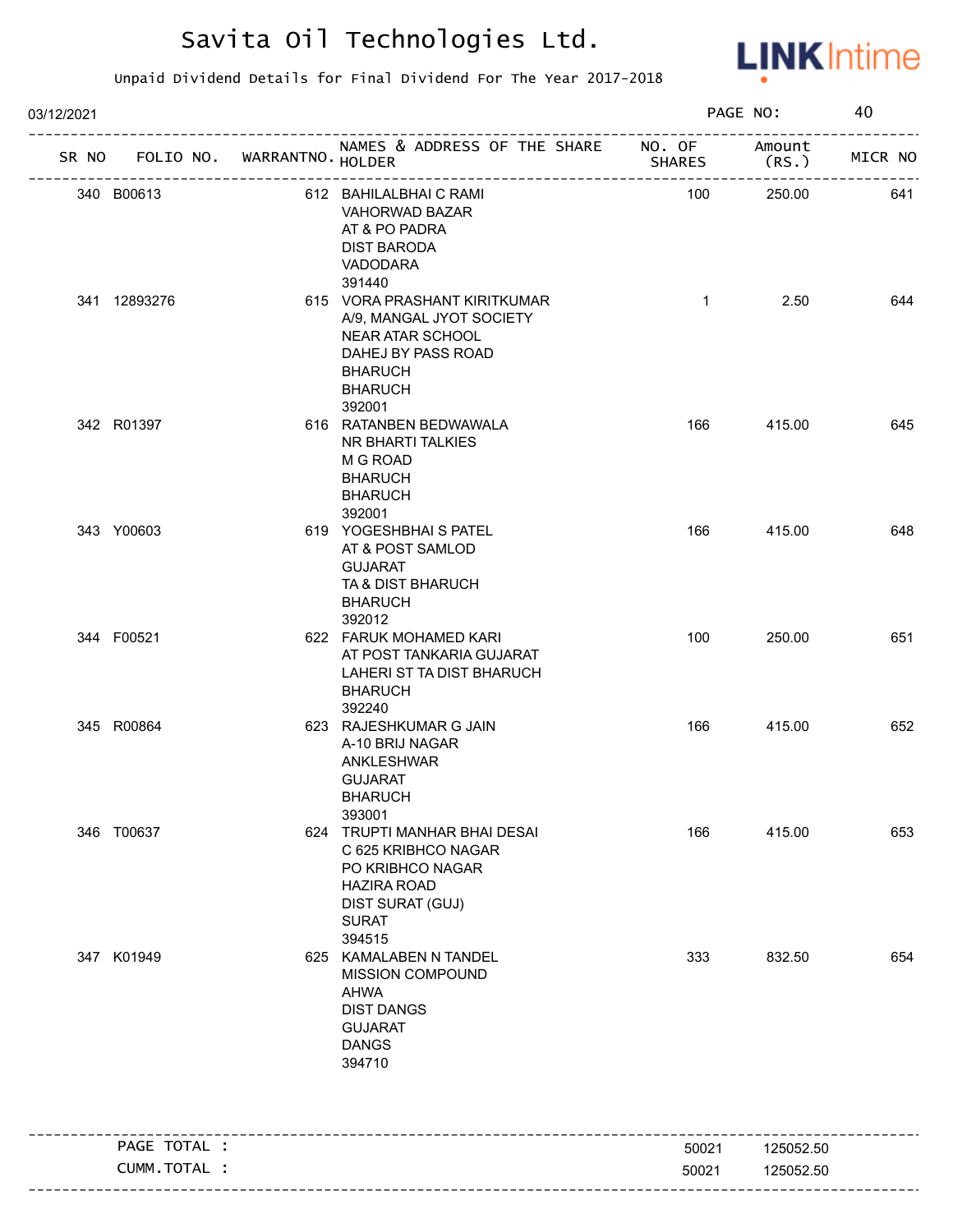

| 03/12/2021 |                                   |                                                                                                                                                   |               | PAGE NO: | 41      |
|------------|-----------------------------------|---------------------------------------------------------------------------------------------------------------------------------------------------|---------------|----------|---------|
|            | SR NO FOLIO NO. WARRANTNO. HOLDER | NAMES & ADDRESS OF THE SHARE NO. OF Amount                                                                                                        | <b>SHARES</b> | (RS. )   | MICR NO |
|            | 348 P01605                        | 626 PRADEEP FARASRAM JADIA<br>ANDHRA BANK<br>TIMALIAWAD NANPURA<br><b>SURAT</b><br><b>SURAT</b><br>395001                                         | 166           | 415.00   | 655     |
|            | 349 J01194                        | 628 JAYESH JAYANTILAL JARIWALA<br>C/O ANDHRA BANK<br>NANPURA TIMALIAWAD<br><b>SURAT</b><br><b>SURAT</b><br>395001                                 | 166           | 415.00   | 657     |
|            | 350 V00967                        | 629 VINOD KUMAR AHUJA<br>218 SHREE RAM MARKET<br><b>RING ROAD SURAT</b><br>SURAT<br><b>SURAT</b><br>395002                                        | 166           | 415.00   | 658     |
|            | 351 C00709                        | 630 CHETAN BABULAL SHAH<br>102-GOPINATH CHAMBER<br>OPP DALGIYA ST MAHIDHARPURA<br><b>SURAT</b><br><b>SURAT</b><br>395003                          | 166           | 415.00   | 659     |
|            | 352 A00663                        | 632 ALAMKHAN P BIHARI<br>CHANDA BHAVAN IST FLOOR<br>TARTIYA HANUMAN ST<br><b>HARIPURA SURAT</b><br><b>SURAT</b><br>395003                         | 166           | 415.00   | 661     |
|            | 353 IN30039415774455              | 633 BHAVESH MAGANBHAI PATEL<br>91-92 AMBICA PARK-2<br>NR OM NAGAR KHARVASA ROAD<br><b>DINDOLI</b><br><b>SURAT GUJRAT</b><br>395003                | 166           | 415.00   | 662     |
|            | 354 K00995                        | 636 KETAN DOLATRAI DESAI<br><b>15 SHIVAM CHEMBER</b><br>KHAND BAZAR VARACHHA RD<br><b>SURAT</b><br><b>SURAT</b><br>395006                         | 166           | 415.00   | 665     |
|            | 355 1204150000000228              | 637 SUMTILAL FOJALAL SHAH<br>F.NO.404, PANCHRATNA APT., OPP.<br>MUNICIPAL COMM., BUNGLOW,<br>AMBIKANIKETAN, ATHWALINES,<br><b>SURAT</b><br>395007 | 4             | 10.00    | 666     |

| TOTAL<br><b>PAGE</b>         | 51187 | 127967.50                |
|------------------------------|-------|--------------------------|
| <b>TOTAI</b><br>_UMM<br>I AL | 51187 | 127967.50                |
|                              |       | ------------------------ |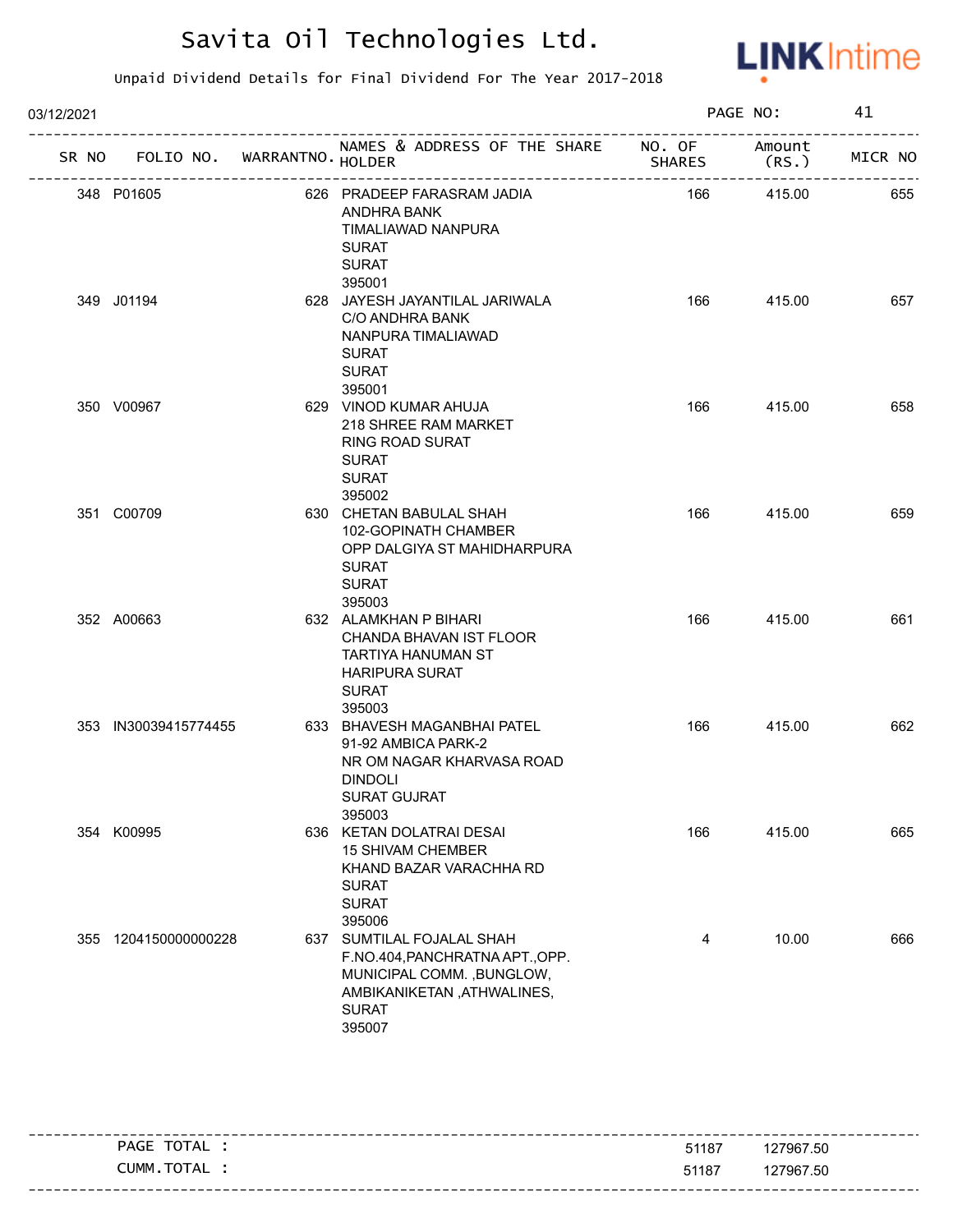

| 03/12/2021 |                                   |                                                                                                                                               |               | PAGE NO:        | 42      |
|------------|-----------------------------------|-----------------------------------------------------------------------------------------------------------------------------------------------|---------------|-----------------|---------|
|            | SR NO FOLIO NO. WARRANTNO. HOLDER | NAMES & ADDRESS OF THE SHARE NO. OF                                                                                                           | <b>SHARES</b> | Amount<br>(RS.) | MICR NO |
|            | 356 S08916                        | 638 SANDIP RATIBHAI RAMOLIA<br>10 VANDANA SOCIETY<br><b>ADAJAN ROAD</b><br><b>SURAT</b><br><b>SURAT</b><br>395009                             | 166           | 415.00          | 667     |
|            | 357 1201090000227058              | 639 JAYSHREE MANOJKUMAR PARMAR<br>32/MANGALMURTI APARTMENT<br>NEAR, RATNADIP SOCIETY<br><b>BHATAR CHAR RASTA</b><br><b>SURAT</b><br>395017    | $\mathbf{1}$  | 2.50            | 668     |
|            | 358 1304140001373655              | 640 DHARMESH P DESAI<br>AT RAMWADI<br><b>JUNICHAWL ROOM NO 12</b><br>VALSAD<br>VALSAD<br>396001                                               | 13            | 32.50           | 669     |
|            | 359 IN30047641500572              | 643 JAYESH JAGADISHCHANDRA SHAH<br>48/487 LIG 1<br>OPP GUNJAN CINEMA GIDC<br>VAPI<br>396195                                                   | 141           | 352.50          | 672     |
|            | 360 R01299                        | 647 RANJANBEN K GANDHI<br>C/O KISHOR AMRUTLAL GANDHI<br><b>BAZAR STREET BILIMORA</b><br><b>DIST VALSAD</b><br>VALSAD<br>396321                | 166           | 415.00          | 676     |
|            | 361 C01065                        | 654 CHANDRAKALA KIRITKUMAR DESAI<br>PITRU ASHISH<br>KAIVALYADHAM SOCIETY<br>CHAPRA ROAD NAVSARI<br><b>GUJARAT</b><br><b>NAVSARI</b><br>396445 | 100           | 250.00          | 683     |
|            | 362 D00733                        | 655 DEVIBEN PATEL<br><b>B-1 VITRAG BHAVAN</b><br>ALKA SOC CHHAPRA RD<br><b>NAVSARI</b><br><b>NAVSARI</b><br>396445                            | 66            | 165.00          | 684     |
|            | 363 J00815                        | 658 JAYESH C RATHI<br>4/6 NEMANI BLDG 3RD FLR<br>3RD PHOPHAL WADI BHULESHWAR<br><b>BOMBAY</b><br><b>MUMBAI</b><br>400002                      | 166           | 415.00          | 687     |

| TOTAL<br>PAGE | 52006 | 130015.00 |
|---------------|-------|-----------|
| CUMM.TOTAL    | 52006 | 130015.00 |
|               |       |           |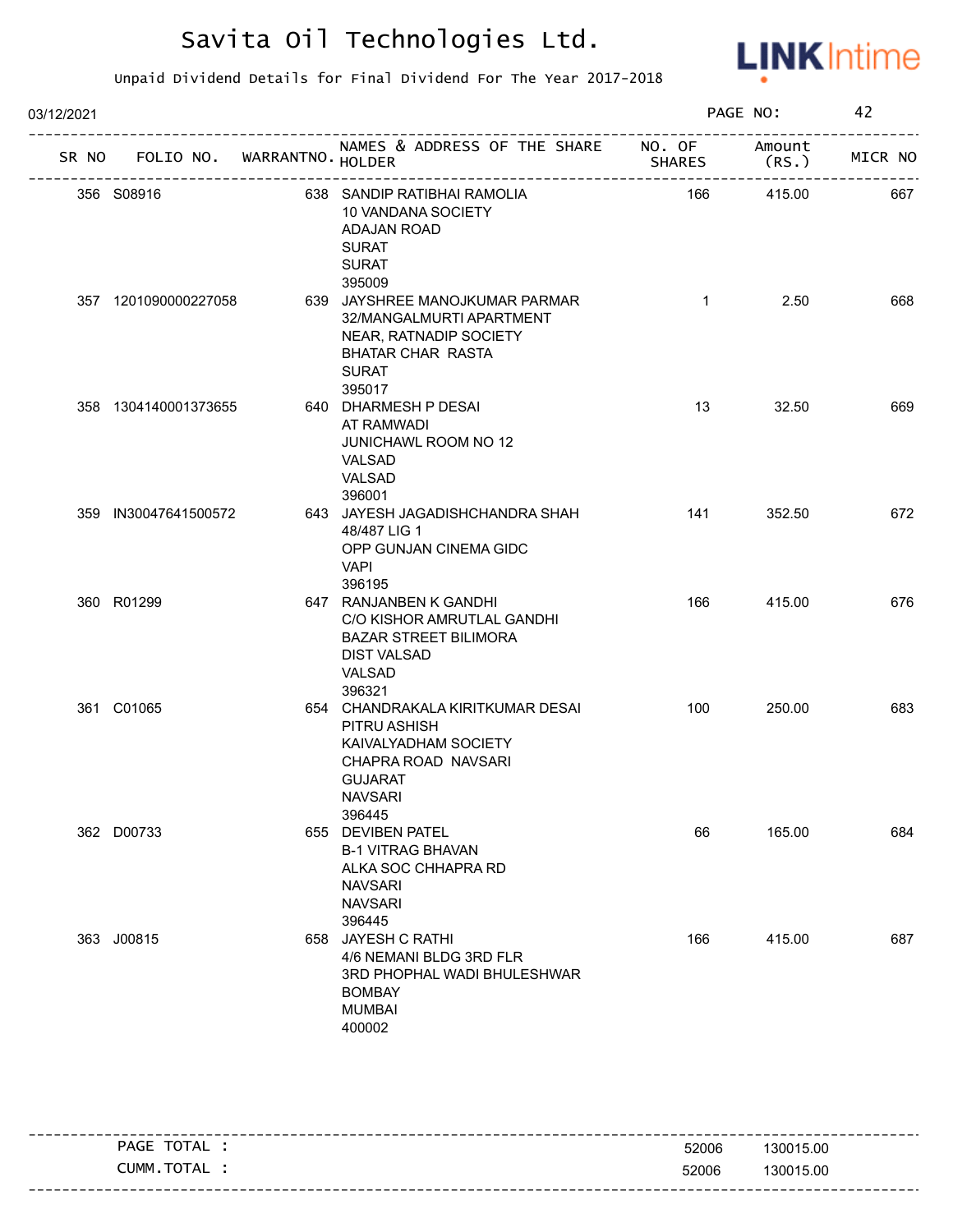

| 03/12/2021 |                                   |                                                                                                                                                     |        | PAGE NO:         | 43      |
|------------|-----------------------------------|-----------------------------------------------------------------------------------------------------------------------------------------------------|--------|------------------|---------|
|            | SR NO FOLIO NO. WARRANTNO. HOLDER | NAMES & ADDRESS OF THE SHARE NO. OF                                                                                                                 | SHARES | Amount<br>(RS. ) | MICR NO |
|            | 364 D01198                        | 659 DILIP MAHADEV NAIKWADI<br>C/O MADAN LAL<br>32/36 SHAMSETH STREET<br><b>CHIPPI CHAWL</b><br><b>BOMBAY</b><br><b>MUMBAI</b><br>400002             | 166    | 415.00           | 688     |
|            | 365 D01268                        | 660 DILIP MAHADEV NAIKWADI<br>C/O MADAN & CO 32/36<br>SHAMSETH STREET<br>Z BAZAR<br><b>BOMBAY</b><br>MUMBAI<br>400002                               | 166    | 415.00           | 689     |
|            | 366 G01090                        | 661 GHEESULAL M JAIN<br>B MALHARAO WADI 2ND FLOOR<br>R N-14 DUDI SETH AGIYARI LANE<br>KALBADEVI ROAD<br><b>MUMBAI</b><br><b>MUMBAI</b><br>400002    | 66     | 165.00           | 690     |
|            | 367 Y00554                        | 665 YUSUF HARIANAWALA<br>125 PAKMODIA ST<br>SARDHARYA CHAWL<br><b>BOMBAY</b><br><b>MUMBAI</b><br>400003                                             | 166    | 415.00           | 694     |
|            | 368 A01403                        | 666 ASHOK KUMAR JAIN<br>239 ABDUL REHMAN SO<br><b>BOMBAY</b><br><b>MUMBAI</b><br>400003                                                             | 166    | 415.00           | 695     |
|            | 369 L00646                        | 676 LEELA R BOKADIA<br>C/O KAMAL STEEL CENTRE<br>28 1ST CARPENTRE ST<br>NANUBHA DESAI RD<br><b>MUMBAI</b><br>400004                                 | 166    | 415.00           | 705     |
|            | 370 A00675                        | 677 ALKA BALU<br>2/8 RAMAN SMRUTI<br>PRATHANA SAMAJ<br>V P ROAD<br><b>MUMBAI</b><br><b>MUMBAI</b><br>400004                                         | 166    | 415.00           | 706     |
|            | 371 C00824                        | 682 CHANDANBEN MULCHAND SHAH<br>16 PURAB APARTMENT 6TH FLOOR<br>RIDGE ROAD WALKESHWAR<br>OPP JAIN TMPLE<br><b>BOMBAY</b><br><b>MUMBAI</b><br>400006 | 166    | 415.00           | 711     |
|            | PAGE TOTAL :                      |                                                                                                                                                     | 53234  | 133085.00        |         |
|            | CUMM.TOTAL :                      |                                                                                                                                                     | 53234  | 133085.00        |         |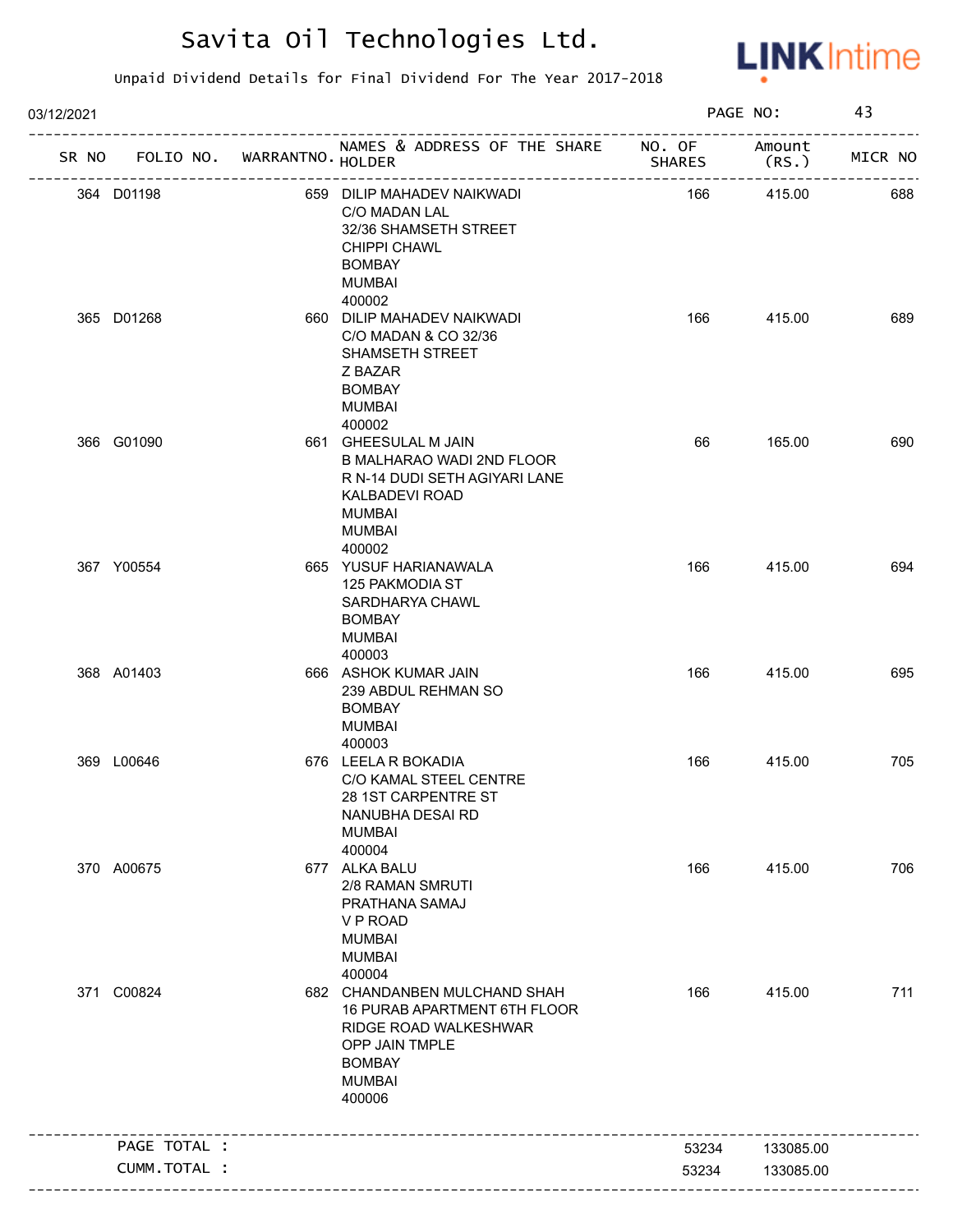

| 03/12/2021 |                                   |                                                                                                                                                               |               | PAGE NO:        | 44      |
|------------|-----------------------------------|---------------------------------------------------------------------------------------------------------------------------------------------------------------|---------------|-----------------|---------|
|            | SR NO FOLIO NO. WARRANTNO. HOLDER | NAMES & ADDRESS OF THE SHARE NO. OF                                                                                                                           | <b>SHARES</b> | Amount<br>(RS.) | MICR NO |
| 372 Z00513 |                                   | 686 ZAVERILAL CHIMANLAL MULLIJI<br>MULJI VAKILS CHAWL<br>PANJRAPOLE GIRGAUN<br><b>BOMBAY</b><br><b>MUMBAI</b>                                                 | 100           | 250.00          | 715     |
|            | 373 IN30247010078891              | 400006<br>689 PRADEEP S SHAH<br><b>RAVI KIRAN 3RD FLOOR</b><br>27 FRENCH ROAD<br><b>CHOWPATTY</b><br><b>MUMBAI</b>                                            | 19            | 47.50           | 718     |
| 374 K00922 |                                   | 400007<br>691 KASSAM USMAN<br><b>DASTAGIR HOUSE</b><br>4 CLUB ROAD 6TH FLOOR<br><b>BOMBAY</b><br><b>MUMBAI</b><br>400008                                      | 166           | 415.00          | 720     |
| 375 J01150 |                                   | 693 JANKAR ARVIND ANNA<br>C/O RAVIKISHAN TRANSPORT SERV<br>41 BABURAO BOBADE MARG<br><b>IRON MARKET BOMBAY</b><br><b>MUMBAI</b><br>400009                     | 100           | 250.00          | 722     |
| 376 K00619 |                                   | 694 KALPANA H JAIN<br>115 A TULSIWADI ROOM NO 87<br>MATHARPAKHADI ROAD MAZGAON<br><b>BOMBAY</b><br><b>MUMBAI</b><br>400010                                    | 166           | 415.00          | 723     |
| 377 J01237 |                                   | 700 JAYANTILAL KHIYASHI GANGAR<br>A/18 HINDMATA CHS<br>DR B AMBEDKAR ROAD<br>OPP HINDMATA CINEMA DADAR<br><b>BOMBAY</b><br><b>MUMBAI</b><br>400014            | 166           | 415.00          | 729     |
| 378 S01330 |                                   | 702 SHAMIM PADVEKAR<br>BLOCK NO 12 MAHALAXMI BLDG NO<br>3<br>175 SIR BHALCHANDRA ROAD<br><b>HINDU COLONY</b><br><b>DAAR MUMBAI</b><br><b>MUMBAI</b><br>400014 | 166           | 415.00          | 731     |
| 379 P01061 |                                   | 705 PRAMILA H MHATRE<br>503 DEBONAIR<br>153/B SAVARKAR MARG MAHIM<br><b>BOMBAY</b><br><b>MUMBAI</b><br>400016                                                 | 166           | 415.00          | 734     |
|            | PAGE TOTAL :                      |                                                                                                                                                               | 54283         | 135707.50       |         |
|            | CUMM.TOTAL :                      |                                                                                                                                                               | 54283         | 135707.50       |         |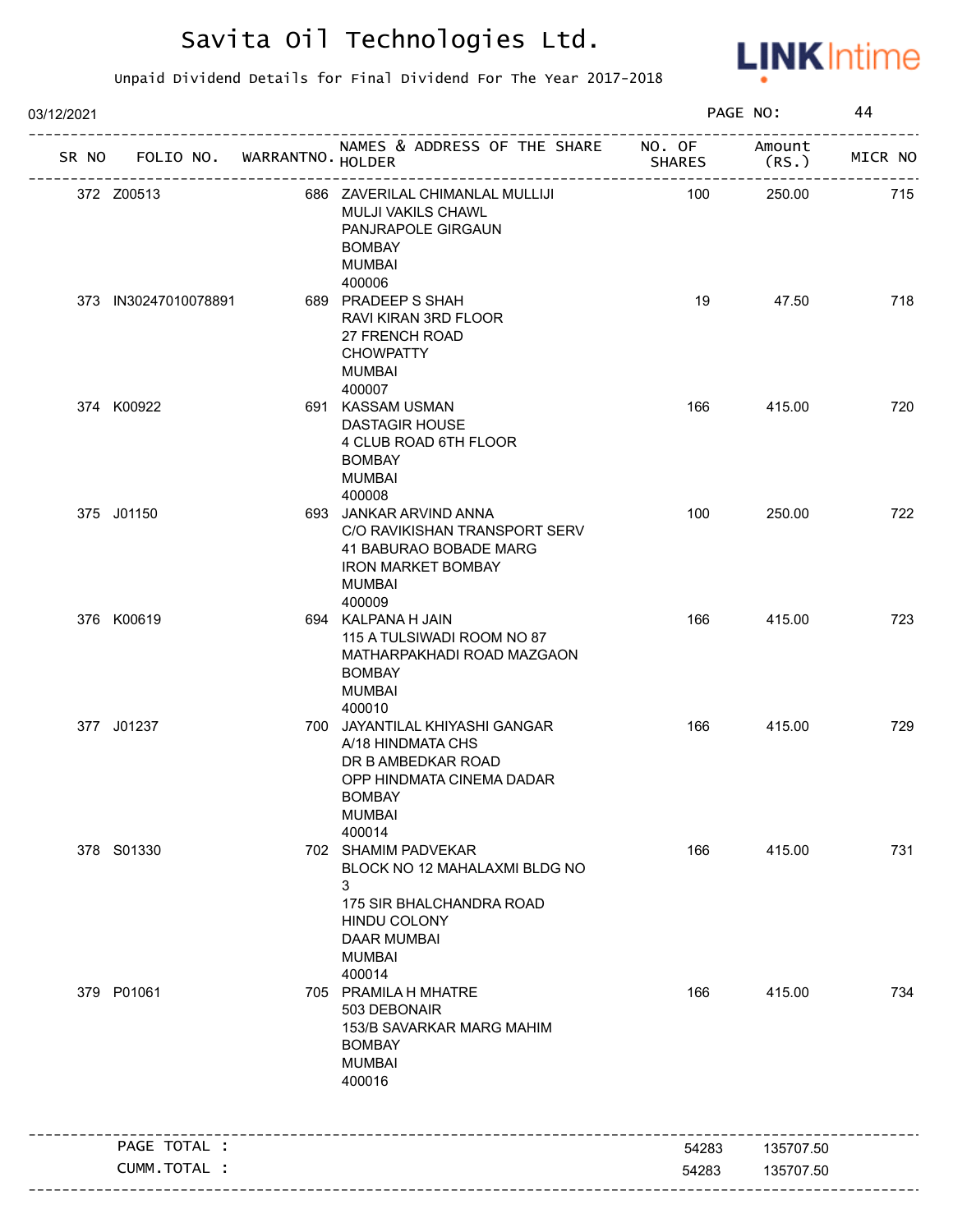

| 03/12/2021           |                             |                                                                                                                                |               | PAGE NO:        | 45      |
|----------------------|-----------------------------|--------------------------------------------------------------------------------------------------------------------------------|---------------|-----------------|---------|
| SR NO                | FOLIO NO. WARRANTNO. HOLDER | NAMES & ADDRESS OF THE SHARE NO. OF                                                                                            | <b>SHARES</b> | Amount<br>(RS.) | MICR NO |
| 380 IN30047642323333 |                             | 706 HASMUKH SHANTILAL BHUTA<br>B 21/1089<br>FISHERMAN COLONY MAHIM<br>CAUSWAY RAHEJA HOSPITAL MAHIM<br><b>MUMBAI</b><br>400016 | 166           | 415.00          | 735     |
| 381 G00848           |                             | 710 GUPTA GAMES PVT LTD<br>METRO HOUSE 2ND FLOOR<br>MAHATMA GANDHI ROAD<br><b>BOMBAY</b><br><b>MUMBAI</b><br>400020            | 300           | 750.00          | 739     |
| 382 M01313           |                             | 712 METMIN FINANCE & HOLDINGS LTD<br>162-162 MITTAL COURT A WING<br>NARIMAN POINT<br><b>BOMBAY</b><br><b>MUMBAI</b><br>400021  | 100           | 250.00          | 741     |
| 383 R01322           |                             | 714 RASHI TRADING COMPANY LTD<br>85-A MITTAL COURT<br>224 NARIMAN POINT<br><b>BOMBAY</b><br><b>MUMBAI</b><br>400021            | 166           | 415.00          | 743     |
| 384 S01621           |                             | 715 SHOBHA M LAKHANI<br>33/19 KRISHNA BHAWAN<br>2ND FLR SION WEST<br><b>BOMBAY</b><br><b>MUMBAI</b><br>400022                  | 66            | 165.00          | 744     |
| 385 R01860           |                             | 717 RAMESH JETHWANI<br><b>D-9 TULSI BHAWAN</b><br>PLOT NO 1 SION WEST<br><b>BOMBAY</b><br>MUMBAI<br>400022                     | 166           | 415.00          | 746     |
| 386 S08757           |                             | 719 SHANTIBAI K VARDHAN<br>322 COMMERCE THOUSE<br>140 N M ROAD<br><b>FORT</b><br><b>MUMBAI</b><br><b>MUMBAI</b><br>400023      | 100           | 250.00          | 748     |
| 387 K00023           |                             | 720 KIRTI NARESH KAPOOR<br>C/203 VAIBHAV APT<br><b>PRABADEVI</b><br><b>BOMBAY</b><br><b>MUMBAI</b><br>400025                   | 133           | 332.50          | 749     |

| -------- |                      |       |           |
|----------|----------------------|-------|-----------|
|          | TOTAL<br><b>PAGE</b> | 55480 | 138700.00 |
|          | ` TOTAL<br>UMM.      | 55480 | 138700.00 |
|          |                      |       |           |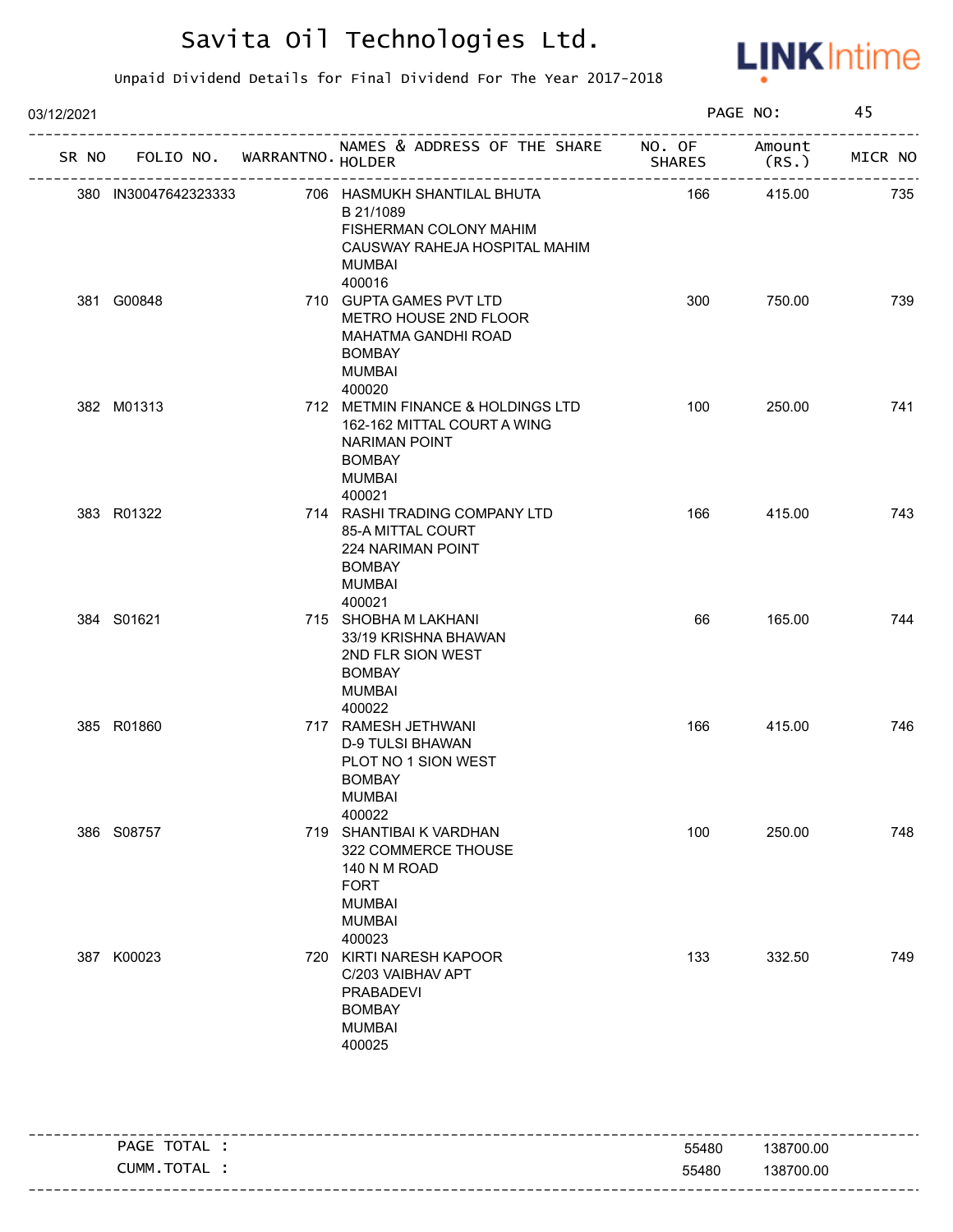

| 03/12/2021 |                             |                                                                                                                                                                               |               | PAGE NO:        | 46      |
|------------|-----------------------------|-------------------------------------------------------------------------------------------------------------------------------------------------------------------------------|---------------|-----------------|---------|
| SR NO      | FOLIO NO. WARRANTNO. HOLDER | NAMES & ADDRESS OF THE SHARE NO. OF                                                                                                                                           | <b>SHARES</b> | Amount<br>(RS.) | MICR NO |
|            | 388 IN30051310472050        | 722 SELLAIDS PUBLICATIONS (I) LTD<br>160 KALYANDAS UDYOG BHAVAN<br><b>CENTURY BAZAR LANE</b><br><b>PRABHADEVI</b><br><b>MUMBAI</b>                                            | 166           | 415.00          | 751     |
|            | 389 J00861                  | 400025<br>725 JAYSHREE A DHOLAKIA<br>52 RIJHUMAL MANSTION<br>PEDDAR RD<br><b>BOMBAY</b><br><b>MUMBAI</b><br>400026                                                            | 166           | 415.00          | 754     |
|            | 390 S07409                  | 731 SHAILA R ADANI<br>99 SHANTI KUNJ 4TH FLOOR<br>SEWREE WADALA ROAD NO 7<br>NEAR LIJJAT PAPAD WADALA<br><b>BOMBAY</b><br><b>MUMBAI</b><br>400031                             | 166           | 415.00          | 760     |
|            | 391 P00636                  | 737 PAPOO NAVRANG<br>10 3RD FLOOR NAVSONAR<br>BALA COOP HSG SOCIETY 35/36<br>TURNER RD BANDRA W BOMBAY<br><b>MUMBAI</b><br>400050                                             | 166           | 415.00          | 766     |
|            | 392 J01241                  | 740 JK MEHRA<br>C/O V K MEHRA<br>L 1/402A OAKLAND PARK<br>YAMUNA NAGAR ANDHERI WEST<br><b>MUMBAI</b><br><b>MUMBAI</b><br>400053                                               | 66            | 165.00          | 769     |
|            | 393 P01630                  | 742 POONAM H SUJAN<br>805/6 PREMIUM TOWER<br>LOKHANDWALA COMPLEX<br>LINK ROAD EXTENSION<br>ANDHERI (W) BOMBAY<br><b>MUMBAI</b><br>400053                                      | 100           | 250.00          | 771     |
|            | 394 V00924                  | 743 VINAY BINDROO<br>305-306 A CONCORD<br>LOKHANDWALA COMPLEX<br>ANDHERI W BOMBAY<br><b>MUMBAI</b><br>400053                                                                  | 166           | 415.00          | 772     |
|            | 395 IN30154915350908        | 744 SAMAR ABHAY KUMAR GUPTA<br>A 802, KIA PARK<br>PRATHAMESH COMPLEX, VEERA<br><b>DESAI ROAD</b><br>ANDHERI WEST, OPP COUNTRY<br><b>CLUB</b><br>MUMBAI, MAHARASHTRA<br>400053 | 10            | 25.00           | 773     |
|            | PAGE TOTAL :                |                                                                                                                                                                               | 56486         | 141215.00       |         |
|            | CUMM.TOTAL :                |                                                                                                                                                                               | 56486         | 141215.00       |         |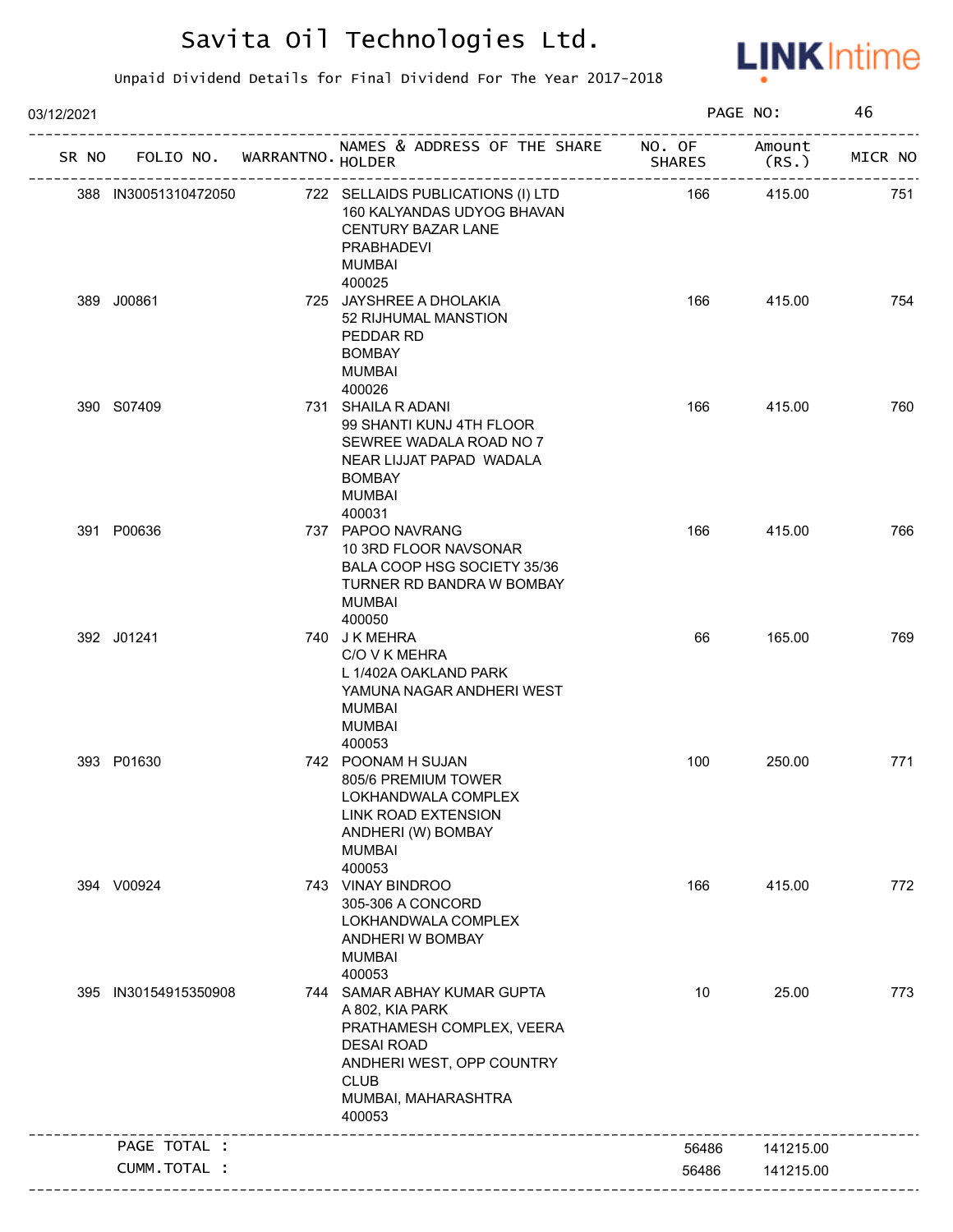

| 03/12/2021 |              |                             |                                                                                                                                               |               | PAGE NO:        | 47      |
|------------|--------------|-----------------------------|-----------------------------------------------------------------------------------------------------------------------------------------------|---------------|-----------------|---------|
| SR NO      |              | FOLIO NO. WARRANTNO. HOLDER | NAMES & ADDRESS OF THE SHARE NO. OF<br>_______________________                                                                                | <b>SHARES</b> | Amount<br>(RS.) | MICR NO |
|            | 396 R03242   |                             | 749 ROHIT H SHAH<br>49/3 POPULAR VILLA<br>6TH GOLIBAR ROAD<br>SANTACRUZ EAST<br>MUMBAI<br><b>MUMBAI</b><br>400055                             | 66            | 165.00          | 778     |
|            | 397 S01535   |                             | 750 SHESAPPA SALIAN<br>3/11 RAJPUT HOUSE<br>SR ANTHONYS STREET<br>SANTACRUZ EAST BOMBAY<br><b>MUMBAI</b><br>400055                            | 166           | 415.00          | 779     |
|            | 398 V01057   |                             | 763 VIRENDRA B SURANA<br>6/83 VARMA NAGAR<br><b>ANDHERI EAST</b><br><b>BOMBAY</b><br><b>MUMBAI</b><br>400064                                  | 166           | 415.00          | 792     |
|            | 399 V01716   |                             | 764 VASANTLAL CHUNNILAL MANOREY<br>103 PATEL SHOPPING CENTRE<br>SAINATH ROAD<br><b>MALAD WEST</b><br><b>MUMBAI</b><br><b>MUMBAI</b><br>400064 | 166           | 415.00          | 793     |
|            | 400 S500004  |                             | 769 SHREEDHAR P DERE<br>13 MAGANLAL DAYABHAI CHAWAL<br>1ST FLOOR<br>S V ROAD<br><b>MALAD</b><br><b>MUMBAI</b><br>400064                       | 66            | 165.00          | 798     |
|            | 401 B01164   |                             | 772 BIPIN K PATEL<br>A/102 PREMJI NAGAR<br>10TH DAYLAT NAGAR<br><b>BORIVLI EAST</b><br><b>MUMBAI</b><br>400066                                | 166           | 415.00          | 801     |
|            | 402 C00983   |                             | 780 CHHAYA MANSINGH<br>C/O DR KESAR KENIA<br>OPP BHABHA HOSPITAL<br><b>KURLA (WEST)</b><br><b>MUMBAI</b><br><b>MUMBAI</b><br>400070           | 166           | 415.00          | 809     |
|            | 403 J00659   |                             | 782 JANKI P GANGWANI<br>10 B POSTAL COLONY<br><b>CHEMBUR</b><br><b>BOMBAY</b><br><b>MUMBAI</b><br>400071                                      | 166           | 415.00          | 811     |
|            | PAGE TOTAL : |                             |                                                                                                                                               | 57614         | 144035.00       |         |
|            | CUMM.TOTAL : |                             |                                                                                                                                               | 57614         | 144035.00       |         |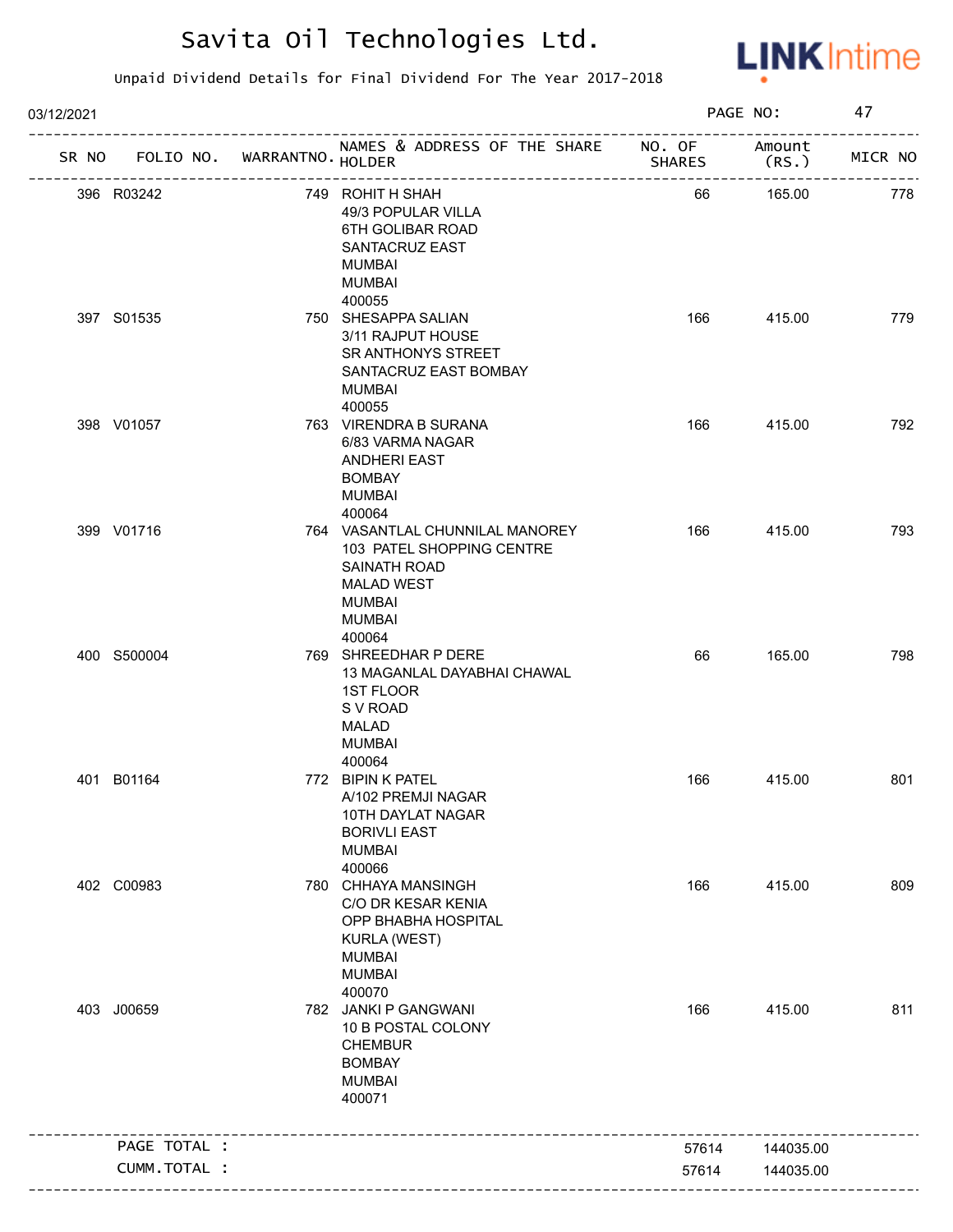

| 03/12/2021 |                                   |                                                                                                                                                                             |               | PAGE NO:        | 48      |
|------------|-----------------------------------|-----------------------------------------------------------------------------------------------------------------------------------------------------------------------------|---------------|-----------------|---------|
|            | SR NO FOLIO NO. WARRANTNO. HOLDER | NAMES & ADDRESS OF THE SHARE NO. OF<br>--------------------                                                                                                                 | <b>SHARES</b> | Amount<br>(RS.) | MICR NO |
|            | 404 J00855                        | 784 JAYPRAKASH SINGH<br>NISHA A 14/86 RAJAWADI CHS<br>CHITTARANJAN NAGAR GHATKOPAR<br>E.<br><b>BOMBAY</b><br><b>MUMBAI</b><br>400077                                        | 166           | 415.00          | 813     |
|            | 405 C00771                        | 792 CHINTAN VITHAL DHANDHUKIA<br>G-7 HAZARI BAUG STATION RD<br><b>VIKHROLI W</b><br><b>BOMBAY</b><br><b>MUMBAI</b><br>400083                                                | 166           | 415.00          | 821     |
|            | 406 IN30154916899057              | 794 K BHANSALI<br><b>DSILVA BAUG</b><br>ASALPHA NSS ROAD<br>GHATKOPAR (W), NEAR HIMALAYA<br><b>SOC</b><br>MUMBAI, MAHARASHTRA<br>400084                                     | 50            | 125.00          | 823     |
|            | 407 N01061                        | 795 NIRANJAN RAMJIBHAI KAMDAR<br>E-7 AVADHUT CO-OP HSG SOCIETY<br>JAGDISHA NAGAR GOLIBAR ROAD<br>GHATKOPAR (W) B-BAY<br>MUMBAI<br>400086                                    | 166           | 415.00          | 824     |
|            | 408 S01554                        | 803 SHILPA HITESH SHAH<br>509 INDRAPRASTHA II C<br>RAHEJA TOWNSHIP<br>OPP JITENDRA ROAD MALAD E<br><b>BOMBAY</b><br><b>MUMBAI</b><br>400097                                 | 166           | 415.00          | 832     |
|            | 409 L00515                        | 805 LACHHMANDAS MORDANI<br>A-1/9 MANDAP BHWAR KRUPA CHS<br>S V P ROAD BORIVALI WEST<br><b>BOMBAY</b><br><b>MUMBAI</b><br>400103                                             | 166           | 415.00          | 834     |
|            | 410 R00902                        | 806 RAJIVI MANJESHWAR<br><b>B 501 ATMA RAM TOWER</b><br>LINK RD C COLONY<br><b>BORIVLI W</b><br><b>MUMBAI</b><br>400103                                                     | 166           | 415.00          | 835     |
|            | 411 P01549                        | 808 PRADEEP CHANDRAKANT PRADHAN<br>C/O RAMAKANT KESHAR PRADHAN<br>PURNIMA APT RM 2 MANORPADA<br>OPP BABUBHAI PETROL PUMP<br>E S I BLDG THANE WEST<br><b>THANE</b><br>400601 | 166           | 415.00          | 837     |
|            | PAGE TOTAL :                      |                                                                                                                                                                             | 58826         | 147065.00       |         |
|            | <b>CUMM. TOTAL :</b>              |                                                                                                                                                                             | 58826         | 147065.00       |         |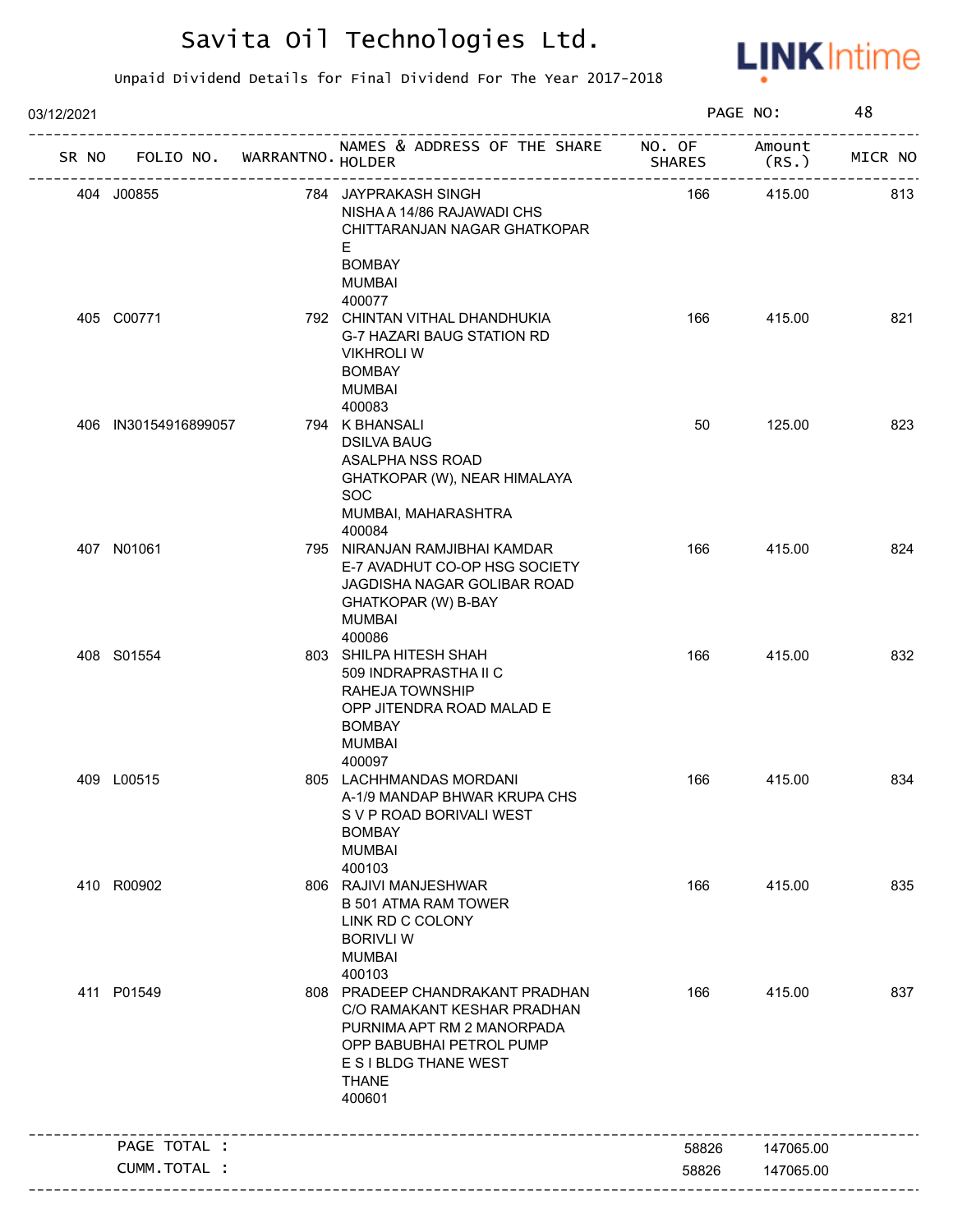

| 03/12/2021 |                                   |                                                                                                                                                                                                          |               | PAGE NO:        | 49      |
|------------|-----------------------------------|----------------------------------------------------------------------------------------------------------------------------------------------------------------------------------------------------------|---------------|-----------------|---------|
|            | SR NO FOLIO NO. WARRANTNO. HOLDER | NAMES & ADDRESS OF THE SHARE NO. OF<br>___________________                                                                                                                                               | <b>SHARES</b> | Amount<br>(RS.) | MICR NO |
|            | 412 J01616                        | 810 JAIN MAHAVIR SHANTILAL<br>A P 602 RUNWAL PLAZA<br>POKHRAN ROAD NO 1<br>THANE (W)<br><b>THANE</b>                                                                                                     | 166           | 415.00          | 839     |
|            | 413 M00903                        | 400606<br>813 MANDAKINI T GAWANDE<br>18 ANAND COOP HSG SOC<br>NR PARSIK TUNNEL MUMBRA<br><b>DIST THANA</b><br><b>THANE</b><br>400612                                                                     | 166           | 415.00          | 842     |
|            | 414 J00999                        | 814 JOHNSON KOLI<br>AT KOLIWADA<br><b>URAN</b><br><b>DIST RAIGAD</b><br><b>NAVI MUMBAI</b><br>400702                                                                                                     | 100           | 250.00          | 843     |
|            | 415 IN30047643358434              | 823 JAGDISH BALKRISHNA PANDYA<br><b>BALAJI GARDEN HSG BLDG 6</b><br><b>FLAT 202</b><br><b>KOPAR KHAIRANE</b><br><b>NAVI MUMBAI</b><br>400709                                                             | 166           | 415.00          | 852     |
|            | 416 R01913                        | 826 RASHMI THAKUR KEWALRAMANI<br>B/106 VRINDAVAN HEIGHT BUILDING<br>SHRUSHTI COMPLEX NEAR NEW<br>VIVA COLLEGE<br>OPP YASHWANT YASH BUILDING<br>VIRAR WEST TAL VASAI DIST THANE<br><b>THANE</b><br>401303 | 100           | 250.00          | 855     |
|            | 417 1203040000034795              | 828 RANJANA VASANT JAIN<br><b>GOSALIYA PARK,</b><br>BOISAR, TAL- PALGHAR,<br><b>THANE</b><br>401501                                                                                                      | 10            | 25.00           | 857     |
|            | 418 11448195                      | 839 JAYASHREE SURESH RANADE<br>FLAT NO.125/2, AMRUT APARTMENT<br>OPP.FILM INSTITUTE, ERANDWANA<br>OFF LAW COLLEGE ROAD<br><b>PUNE</b><br><b>PUNE</b><br>411004                                           | $\mathbf{1}$  | 2.50            | 868     |
|            | 419 J01229                        | 842 JITENDRA B RATHOD<br>276/3 SOMWAR PETH<br><b>NEAR KHADI</b><br><b>KA MAIDAN</b><br><b>PUNE</b><br><b>PUNE</b><br>411011                                                                              | 166           | 415.00          | 871     |
|            | PAGE TOTAL :                      |                                                                                                                                                                                                          | 59701         | 149252.50       |         |
|            | CUMM.TOTAL :                      |                                                                                                                                                                                                          | 59701         | 149252.50       |         |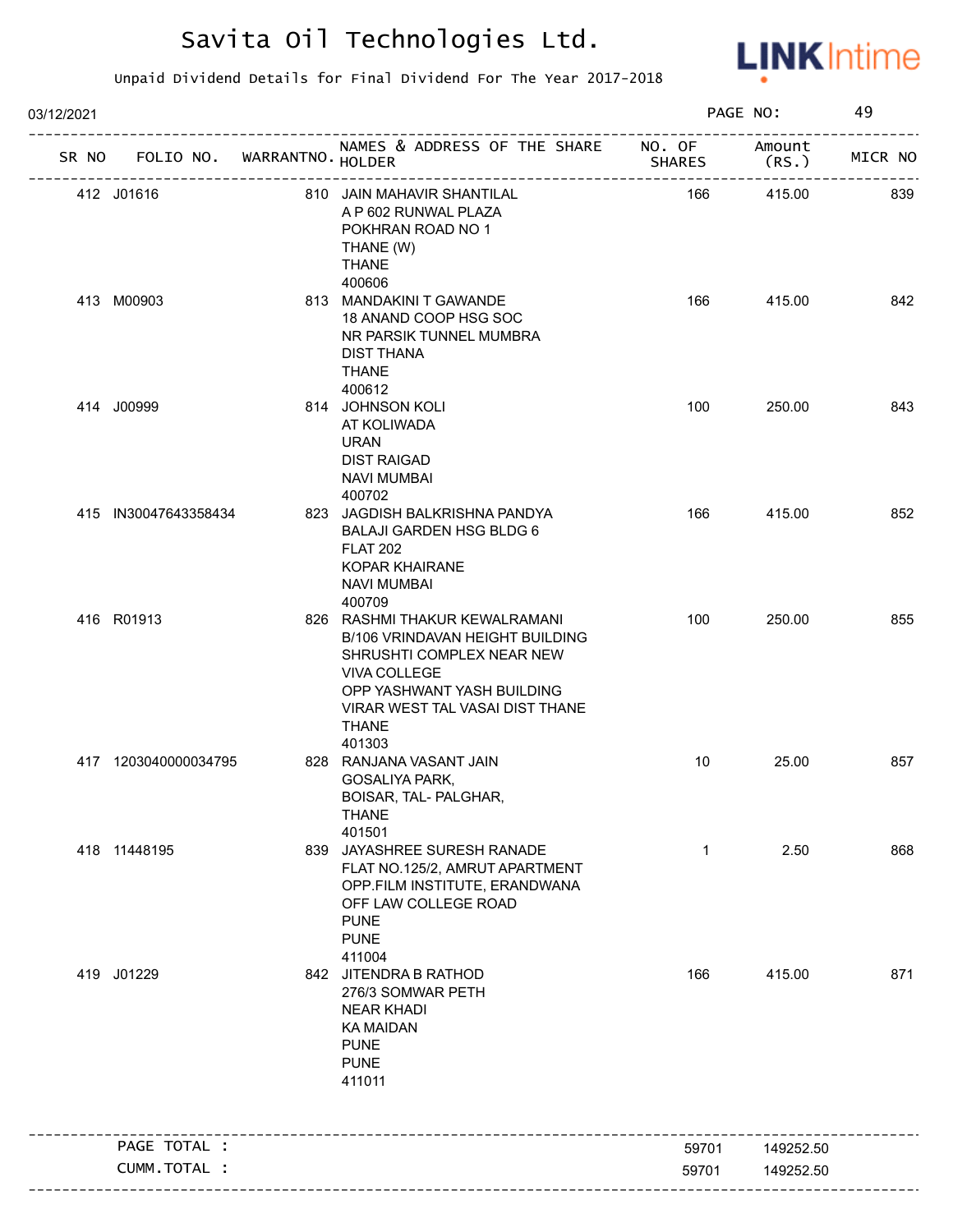

| 03/12/2021 |                                   |                                                                                                                                                       |               | PAGE NO:        | 50      |
|------------|-----------------------------------|-------------------------------------------------------------------------------------------------------------------------------------------------------|---------------|-----------------|---------|
|            | SR NO FOLIO NO. WARRANTNO. HOLDER | NAMES & ADDRESS OF THE SHARE NO. OF<br>_____________________________________                                                                          | <b>SHARES</b> | Amount<br>(RS.) | MICR NO |
|            | 420 N00649                        | 844 NARENDRA DARJI<br>230/D PARMAR NAGAR<br><b>FATIMA NAGAR</b><br><b>PUNE</b><br><b>PUNE</b>                                                         | 166           | 415.00          | 873     |
|            | 421 S01615                        | 411013<br>845 SHOBHA D JAIN<br>FLAT NO 14 SHREEMANT<br>MANGALMURTI KRUPA APARTMENT<br>NERA B U BHANDARI ACOLADE<br><b>KHARADI PUNE</b><br><b>PUNE</b> | 66            | 165.00          | 874     |
|            | 422 P00940                        | 411014<br>846 PRADEEP SINGH RAMSINGHANI<br>H B 35/2<br><b>PIMPRI</b><br><b>PUNE</b><br><b>PUNE</b><br>411017                                          | 166           | 415.00          | 875     |
|            | 423 B00620                        | 849 BAJAJ AUTO FINANCE LIMITED<br><b>BOMBAY PUNE ROAD</b><br><b>AKURDI</b><br><b>PUNE</b><br><b>PUNE</b><br>411035                                    | 200           | 500.00          | 878     |
|            | 424 P02155                        | 858 PANDURANG TAYAPPA JADHAV<br>K-3/A POST COLONY<br>PO WALCHANDNAGAR<br><b>DIST PUNE</b><br>MAHARASHTRA<br><b>PUNE</b><br>413114                     | 166           | 415.00          | 887     |
|            | 425 IN30045080194804              | 859 GOYAL RAJKUMAR<br>4075/4/5 STATION ROAD<br>AGRAWAL CUTLARY & GENERAL<br><b>STORE</b><br><b>PANDHARPUR</b><br><b>SOLAPUR</b><br>413304             | 83            | 207.50          | 888     |
|            | 426 N01228                        | 860 NIKHIL SATISH BORA<br><b>M/S BORA AGENCIES</b><br>AT-POST SHRIGONDA<br><b>DIST AHMEDNAGAR</b><br><b>SHRIGONDA</b><br>AHMEDNAGAR<br>413701         | 166           | 415.00          | 889     |
|            | 427 M00558                        | 862 MADAN NEWASKAR<br>BANGLOW-2 BEHIND SARADA<br>MILL NAGAR MANMAD ROAD<br>AHMEDNAGAR<br>AHMEDNAGAR<br>414001                                         | 166           | 415.00          | 891     |
|            | PAGE TOTAL :                      |                                                                                                                                                       | 60880         | 152200.00       |         |
|            | CUMM. TOTAL :                     |                                                                                                                                                       | 60880         | 152200.00       |         |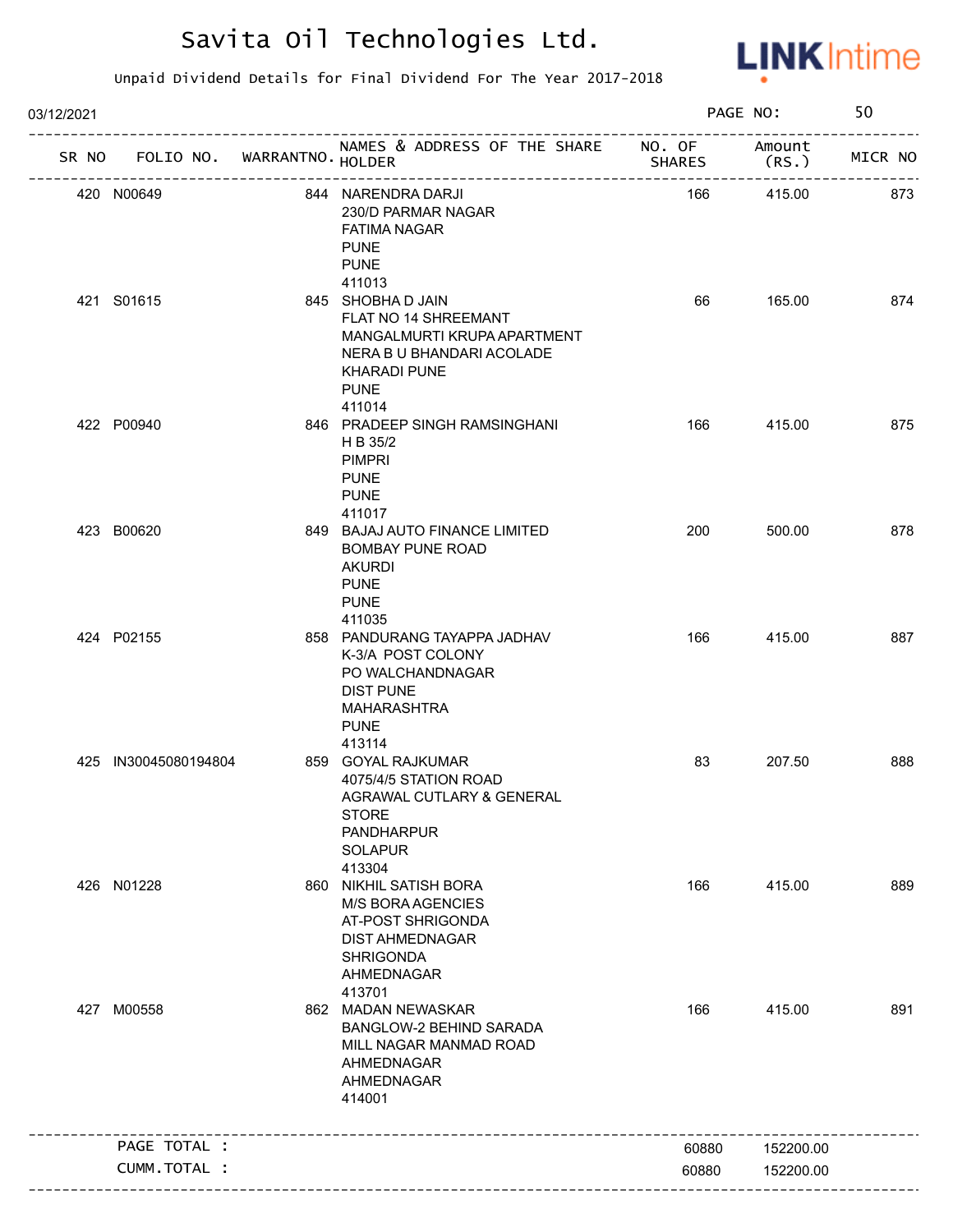

| 03/12/2021 |                             |                                                                                                                                                                |                         | PAGE NO:        | 51      |
|------------|-----------------------------|----------------------------------------------------------------------------------------------------------------------------------------------------------------|-------------------------|-----------------|---------|
| SR NO      | FOLIO NO. WARRANTNO. HOLDER | NAMES & ADDRESS OF THE SHARE<br>---------------------------------                                                                                              | NO. OF<br><b>SHARES</b> | Amount<br>(RS.) | MICR NO |
|            | 428 IN30045080274434        | 866 SANJAY GAJANAN DHUMAL<br>NIRMALA RAJE NAGAR PLOT NO-168<br><b>GOLIBAR MAIDAN PHALTAN</b><br><b>DIST SATARA</b><br><b>PHALTAN</b>                           | 16                      | 40.00           | 895     |
|            | 429 D00746                  | 415523<br>870 DEVRAJ TOSHNIWAL<br><b>VENKTESH CORPORTION</b><br><b>JIJAMATA MARKET</b><br><b>ICHALKARANJI</b><br><b>KOLHAPUR</b><br>416115                     | 66                      | 165.00          | 899     |
|            | 430 K01199                  | 871 KOSHLYADEVI CHITHLANGYA<br>SWAMI APPARTMENT B NO 2<br>R NO 6 JAWAHAR NAGAR<br><b>ICHALKARANJI</b><br><b>KOLHAPUR</b><br>416117                             | 166                     | 415.00          | 900     |
|            | 431 A02462                  | 881 ANANT KRISHNARAO DESHMUKH<br>12 ASHIRVAD CO-OP HSG SOCIETY<br>DR AMBEDKAR RD B/H RATIONING<br>OFFICE VISHNUNAGAR<br>DOMBIVLI (W)<br><b>THANE</b><br>421202 | 333                     | 832.50          | 910     |
|            | 432 K02348                  | 884 KANTADEVI SHANKLESHA<br>301 PRAKASH TOWER<br>OPP RAJA HOTEL<br>AHILYABAI CHOWK<br><b>KALYAN W</b><br><b>THANE</b>                                          | 100                     | 250.00          | 913     |
|            | 433 1201750000019534        | 421301<br>892 MANGAL ARUN BAGUL<br>7A, FULE COLONY,<br><b>DHULE</b><br>424001                                                                                  | 166                     | 415.00          | 921     |
|            | 434 A01909                  | 896 ANITA PATIL<br>10 BAMB COLONY<br><b>JAMNER ROAD</b><br><b>BHUSAWAL</b><br><b>JALGAON</b><br>425201                                                         | 166                     | 415.00          | 925     |
|            | 435 S07621                  | 900 SHARD GULABCHANDJI SARDA<br>KALA HANUMAN THANA<br><b>BEED</b><br><b>BEED</b><br>431122                                                                     | 100                     | 250.00          | 929     |
|            | 436 H00613                  | 903 HARIBHAU NANDKHEDKAR<br><b>GURUKRUPA HOSPITAL</b><br>SHIVAGI NAGAR BUS STOP<br><b>PARBHANI</b><br><b>PARBHANI</b><br>431401                                | 166                     | 415.00          | 932     |
|            | PAGE TOTAL :                |                                                                                                                                                                | 62159                   | 155397.50       |         |
|            | CUMM.TOTAL :                |                                                                                                                                                                | 62159                   | 155397.50       |         |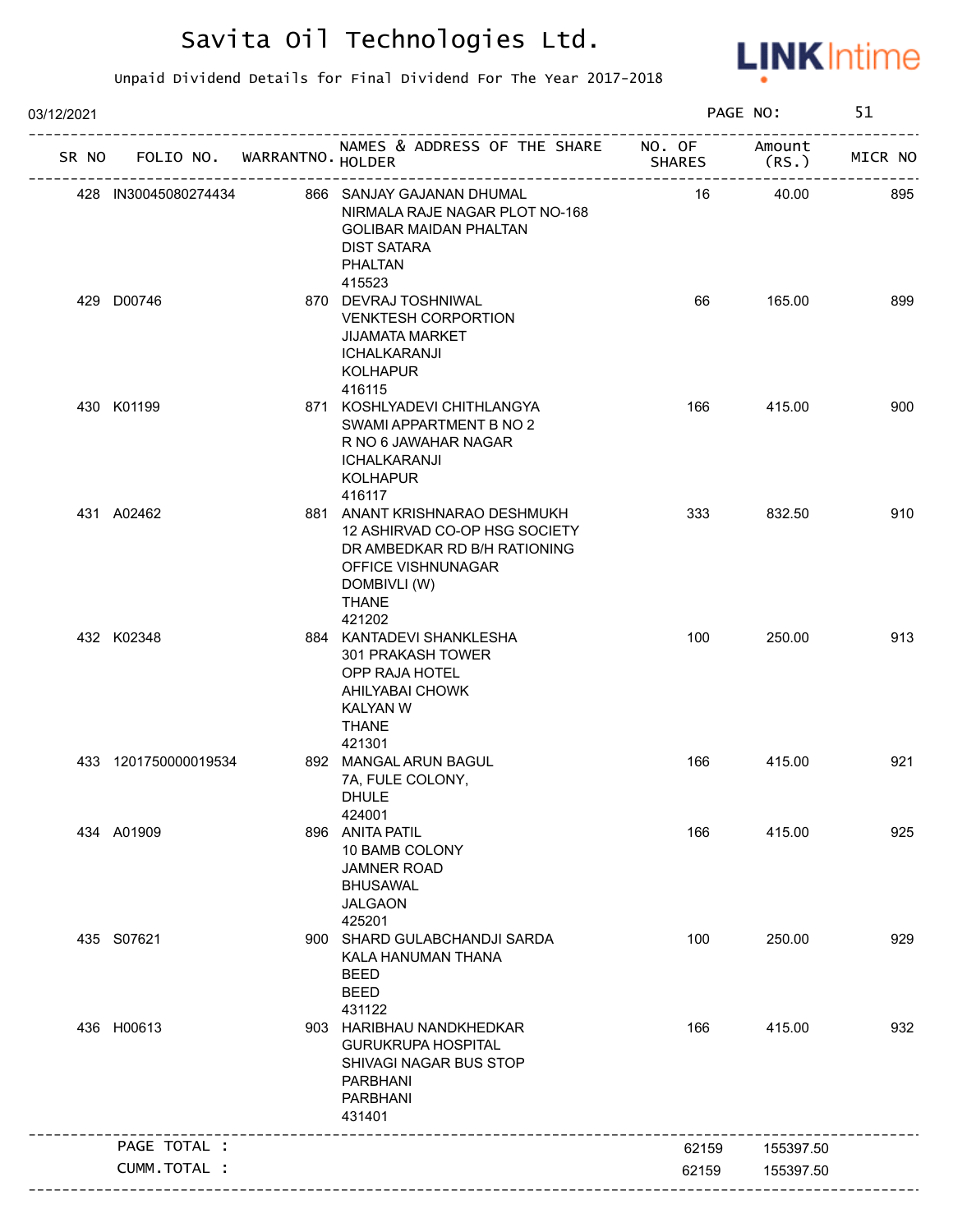

| 03/12/2021 |                                   |                                                                                                                                         |               | PAGE NO:         | 52      |
|------------|-----------------------------------|-----------------------------------------------------------------------------------------------------------------------------------------|---------------|------------------|---------|
|            | SR NO FOLIO NO. WARRANTNO. HOLDER | NAMES & ADDRESS OF THE SHARE NO. OF<br>_________________________                                                                        | <b>SHARES</b> | Amount<br>(RS. ) | MICR NO |
|            | 437 R02848                        | 906 RENUKA MEHTA<br>508 TULSI APARTMENT<br>TELEPHONE EXCHANGE SQUARE<br>C A ROAD<br>PO NAGPUR<br><b>NAGPUR</b><br>440008                | 166           | 415.00           | 935     |
|            | 438 A02250                        | 909 AJAY M SANGANIWALA<br>96 DATTATRAY NAGAR<br>NEAR HANUMAN MANDIR<br><b>NAGPUR</b><br><b>MAHARASHTRA</b><br><b>BHANDARA</b><br>440024 | 166           | 415.00           | 938     |
|            | 439 R01329                        | 912 RASHMI CHINTAWAR<br>THROUGH VISHAL UDYOG<br><b>INDUSTRIAL ESTATE MUL RD</b><br><b>CHANDRAPUR</b><br><b>BHANDARA</b><br>442401       | 166           | 415.00           | 941     |
|            | 440 P00934                        | 913 PRADEEP M AGRAWAL<br>C/O G S AGRAWAL<br><b>MAIN RD</b><br><b>BULDANA</b><br><b>BULDHANA</b><br>443001                               | 166           | 415.00           | 942     |
|            | 441 N00595                        | 914 NANDKISHORE SAWADATKAR<br>C/O ANAND ELECTRONICS<br>CHIKHLI BULDHANA<br><b>BULDHANA</b><br>443201                                    | 166           | 415.00           | 943     |
|            | 442 R02895                        | 915 RAJAL SINGI<br>NEAR HEAD POST OFFICE<br><b>AKOLA</b><br>MAHARASHTRA<br><b>AKOLA</b><br>444001                                       | 166           | 415.00           | 944     |
|            | 443 J00569                        | 917 JAGDISHPRASAD C JANGID<br>ASHIRWAD LAXMINAGAR<br><b>GORAKSHAN ROAD</b><br><b>AKOLA MS</b><br><b>AKOLA</b><br>444003                 | 166           | 415.00           | 946     |
|            | 444 1303580000004602              | 918 MAGAN RANCHHODBHAI GOHEL<br>LAXMI NAGAR,<br>OPP.GOVT.MILK SCHEME,<br><b>AKOLA</b><br>444004                                         | 15            | 37.50            | 947     |

| PAGE TOTAL | 63336 | 158340.00 |
|------------|-------|-----------|
| CUMM.TOTAL | 63336 | 158340.00 |
|            |       |           |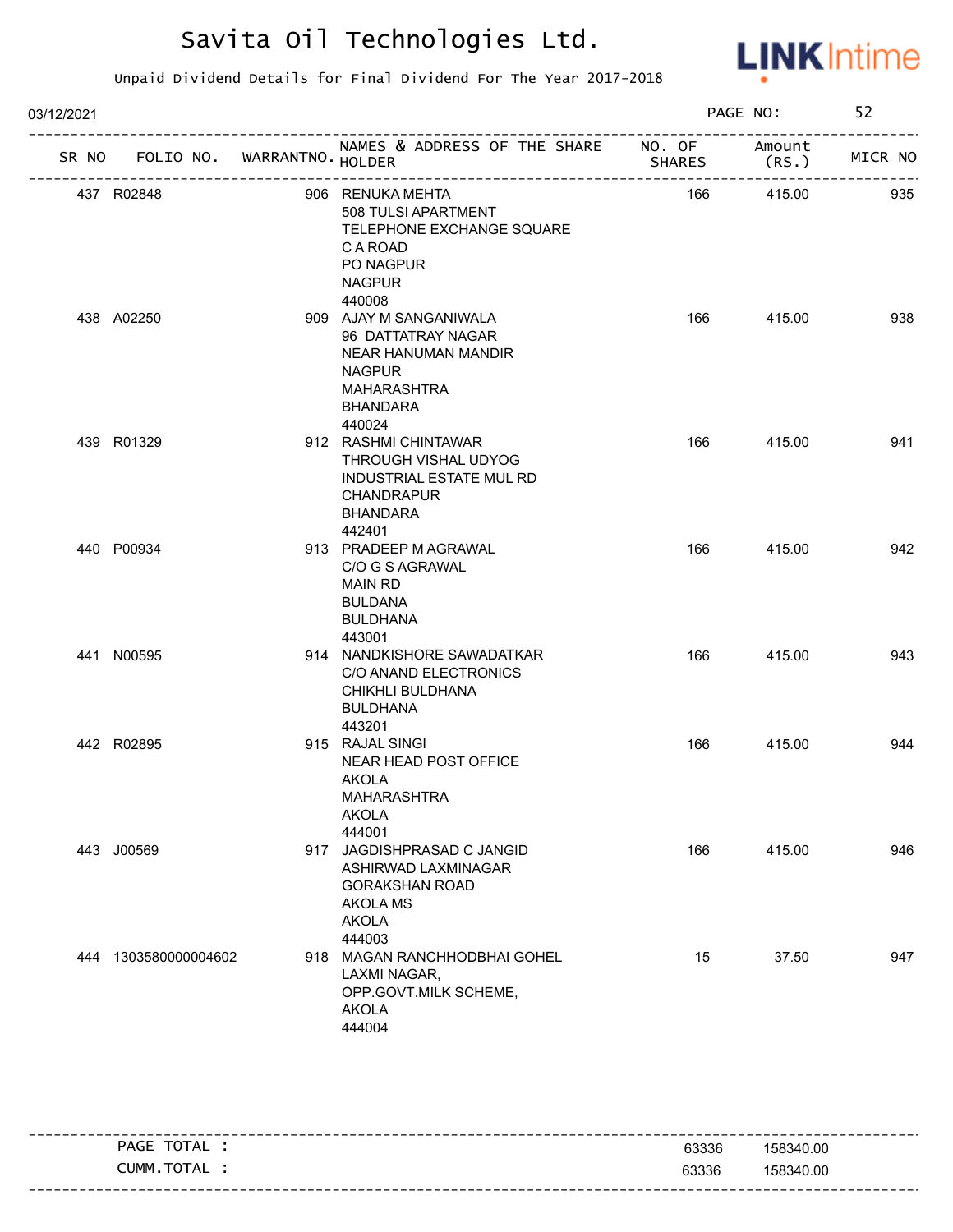

| 03/12/2021 |                                   |                                                                                                                         |               | PAGE NO:        | 53      |
|------------|-----------------------------------|-------------------------------------------------------------------------------------------------------------------------|---------------|-----------------|---------|
|            | SR NO FOLIO NO. WARRANTNO. HOLDER | NAMES & ADDRESS OF THE SHARE NO. OF                                                                                     | <b>SHARES</b> | Amount<br>(RS.) | MICR NO |
|            | 445 S02110                        | 920 SUNIL AGRAWAL<br>MAA SHAKAMBARI JEWELLER<br>SARAF LINE MURTIZAPUR<br>DT AKOLA<br><b>AKOLA</b>                       | 166           | 415.00          | 949     |
|            | 446 IN30112716540764              | 444107<br>923 MADHUSUDAN JAVERI<br>C/O TIKAMDAS G SARAF<br>SARAFA BAZAR<br><b>AMRAVATI</b><br>444601                    | 75            | 187.50          | 952     |
|            | 447 1204720009639026              | 925 SANDEEP SHRIRANGE<br>QTR NO B-14,<br>POWER GRID TOWNSHIP,<br>HARSOD ROAD,<br><b>KHANDWA</b><br>450001               | 15            | 37.50           | 954     |
|            | 448 S00608                        | 929 SAKINA BANK WALA<br>828 KHATIWALA TANK<br><b>INDORE MP</b><br><b>INDORE</b><br>452001                               | 166           | 415.00          | 958     |
|            | 449 A02190                        | 932 ANIL KUMAR SANGHVI<br>108-110 MANAS BHAVAN<br>11 RNT MARG<br><b>INDORE</b><br><b>INDORE</b><br>452001               | 100           | 250.00          | 961     |
|            | 450 IN30023913505132              | 933 VIBHU PRAKASH DUREHA<br>H.NO-21,<br>PRAKASH NAGAR<br><b>INDORE</b><br><b>INDORE</b><br>452001                       | $\mathbf{1}$  | 2.50            | 962     |
|            | 451 V00565                        | 938 VANDNA WADHWANI<br>8 PALSIKAR COLONY<br><b>MANIK BAGH ROAD</b><br><b>INDORE MP</b><br><b>INDORE</b><br>452004       | 166           | 415.00          | 967     |
|            | 452 M01142                        | 940 MANORAMA KHANDELWAL<br><b>C/O AMRUT SWEETS</b><br>1 NORTH HATHI PALA<br><b>INDORE MP</b><br><b>INDORE</b><br>452007 | 166           | 415.00          | 969     |
|            | 453 L00582                        | 941 LALITA PUROHIT<br>198 CLEARK COLONY<br><b>INDORE</b><br>M <sub>P</sub><br><b>INDORE</b><br>452008                   | 66            | 165.00          | 970     |
|            | PAGE TOTAL :                      |                                                                                                                         | 64257         | 160642.50       |         |
|            | CUMM.TOTAL :                      |                                                                                                                         | 64257         | 160642.50       |         |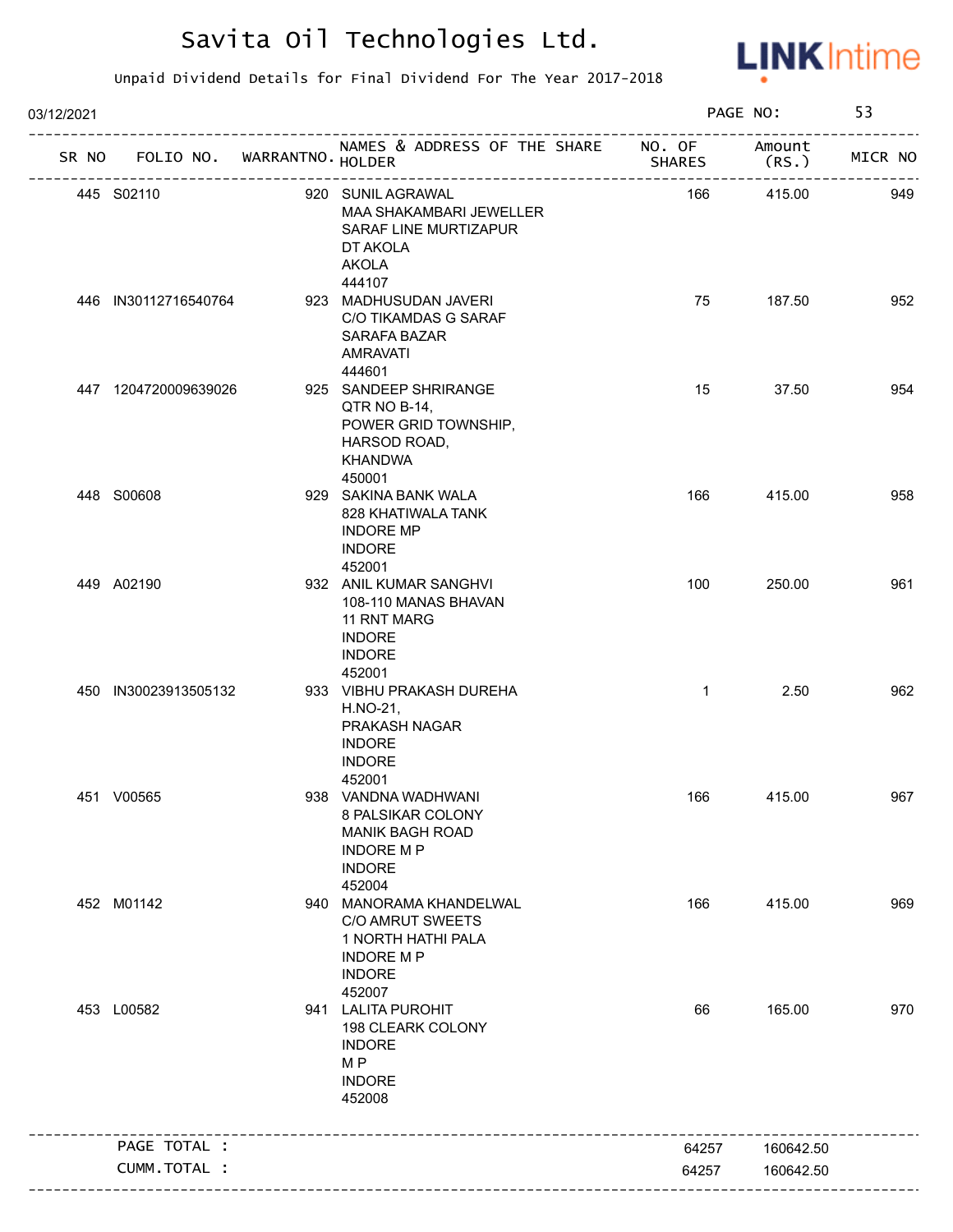

| 03/12/2021 |                             |                                                                                                                             |               | PAGE NO:       | 54      |
|------------|-----------------------------|-----------------------------------------------------------------------------------------------------------------------------|---------------|----------------|---------|
| SR NO      | FOLIO NO. WARRANTNO. HOLDER | NAMES & ADDRESS OF THE SHARE NO. OF                                                                                         | <b>SHARES</b> | Amount<br>(RS. | MICR NO |
|            | 454 S01853                  | 944 SONU MAHESHWARI<br>2512 GOKUL GANJ<br><b>FIRST FLOOR</b><br>MHOW M P DIST-INDORE<br><b>INDORE</b><br>453441             | 66            | 165.00         | 973     |
|            | 455 M01736                  | 945 MEETA AGRAWAL<br>101 M G ROAD<br>MAHESH AND COMPANY<br>DHAR (MP)<br><b>DHAR</b><br>454001                               | 166           | 415.00         | 974     |
|            | 456 1302590001180161        | 946 RAJA ANIRUDH AGRAWAL<br>101<br>M.G.ROAD<br><b>DHAR</b><br><b>DHAR</b><br>454001                                         | 166           | 415.00         | 975     |
|            | 457 IN30198310005330        | 947 PUSHPA KHATRI<br>5/2, CHANDRA SHAKHAR AZAD<br>MARG,<br>KARTIK CHOWK,<br>AUSHTE WALE KI GALI,<br>UJJAIN (M.P.)<br>456006 | 164           | 410.00         | 976     |
|            | 458 P01254                  | 949 PREM LATA MAHESHWARI<br>65 T I T ROAD<br>RATLAM M P<br><b>RATLAM</b><br>457001                                          | 166           | 415.00         | 978     |
|            | 459 IN30198310019682        | 950 AMRIT MEHTA<br>96, SETH JI KA BAZAR,<br>RATLAM (M.P.)<br>457001                                                         | 582           | 1455.00        | 979     |
|            | 460 N00793                  | 953 NAVAL MEHTA<br>C/O KANAKMAL MEHTA<br>KARJUWALA BLDG FORT ROAD<br><b>MANDSAUR MP</b><br><b>MANDASUR</b><br>458002        | 166           | 415.00         | 982     |
|            | 461 1203160000212621        | 954 A. K. SAKPAL<br>A-177, CISE COLONY SPM<br>HOSHANGABAD<br>HOSHANGABAD<br>461001                                          | 6             | 15.00          | 983     |
|            | 462 J01291                  | 956 JITENDRA SINGH<br>E-4/206 ARERE COLONY<br><b>BHOPAL</b><br>M <sub>P</sub><br><b>BHOPAL</b><br>462016                    | 166           | 415.00         | 985     |
|            | PAGE TOTAL :                |                                                                                                                             |               |                |         |
|            |                             |                                                                                                                             | 65905         | 164762.50      |         |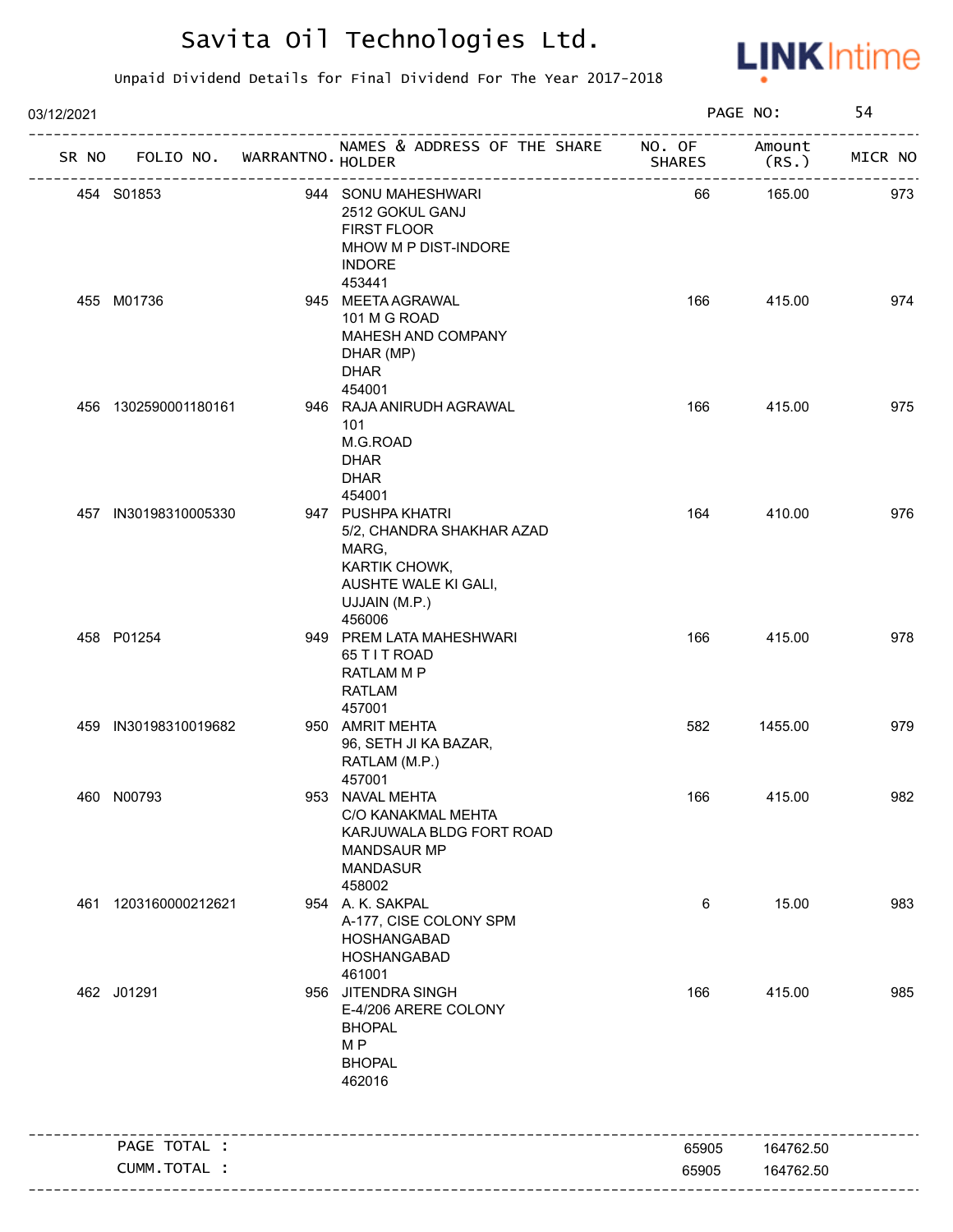

| 03/12/2021 |                                   |                                                                                                                                             |               | PAGE NO:         | 55      |
|------------|-----------------------------------|---------------------------------------------------------------------------------------------------------------------------------------------|---------------|------------------|---------|
|            | SR NO FOLIO NO. WARRANTNO. HOLDER | NAMES & ADDRESS OF THE SHARE NO. OF<br>-----------------                                                                                    | <b>SHARES</b> | Amount<br>(RS. ) | MICR NO |
|            | 463 D00642                        | 957 DEEPAK CHOUDHARI<br>CHALET NO 13 A SECTOR<br>BERKHERA BHEL BHOPAL<br><b>BHOPAL</b><br><b>BHOPAL</b>                                     | 166           | 415.00           | 986     |
|            | 464 R02192                        | 462021<br>959 RAMLAL PATEL<br>S/O DEVI PRASAD PATEL<br><b>VILLAGE &amp; POST IMLAI</b><br><b>DIST DAMON</b><br>MP<br><b>DAMOH</b><br>470661 | 166           | 415.00           | 988     |
|            | 465 C00564                        | 961 CHANDAN JAIN<br><b>MAHAVIR GANJ</b><br>MORAR<br><b>GWALIOR</b><br>M P<br><b>GWALIOR</b><br>474006                                       | 166           | 415.00           | 990     |
|            | 466 R01488                        | 962 REETA MOTWANI<br>C/O C L MOTWANI IST FLOOR<br>DHARAMDAS & CO DAL BAZAR<br><b>GWALIOR M P</b><br><b>GWALIOR</b><br>474009                | 166           | 415.00           | 991     |
|            | 467 L00525                        | 963 LAJWANTI MOTWANI<br>C/O C C MOTWANI 1ST FLOOR<br>DHARAMDAS & CO DAL BAZAR<br><b>GWALIOR M P</b><br><b>GWALIOR</b><br>474009             | 166           | 415.00           | 992     |
|            | 468 K00652                        | 964 KAMAL KUMAR BANSAL<br><b>BANKE TRADING CO</b><br>JIWAJI GANJ MORENA<br><b>MORENAMP</b><br><b>MORENA</b><br>476001                       | 166           | 415.00           | 993     |
|            | 469 S02267                        | 965 SURESH CHAND SINGHAL<br>MAHORE COLONY<br><b>MORENA</b><br>M <sub>P</sub><br><b>MORENA</b><br>476001                                     | 166           | 415.00           | 994     |
|            | 470 IN30100610080336              | 966 RAM KISHAN AGARWAL<br><b>AGRAWAL FANCY STORE</b><br>GANGAVISHAN KE BADE KE PASS<br><b>DUTT PURA</b><br><b>MORENA</b><br>476001          | 166           | 415.00           | 995     |
|            | PAGE TOTAL :                      |                                                                                                                                             | 67233         | 168082.50        |         |
|            | CUMM. TOTAL :                     |                                                                                                                                             | 67233         | 168082.50        |         |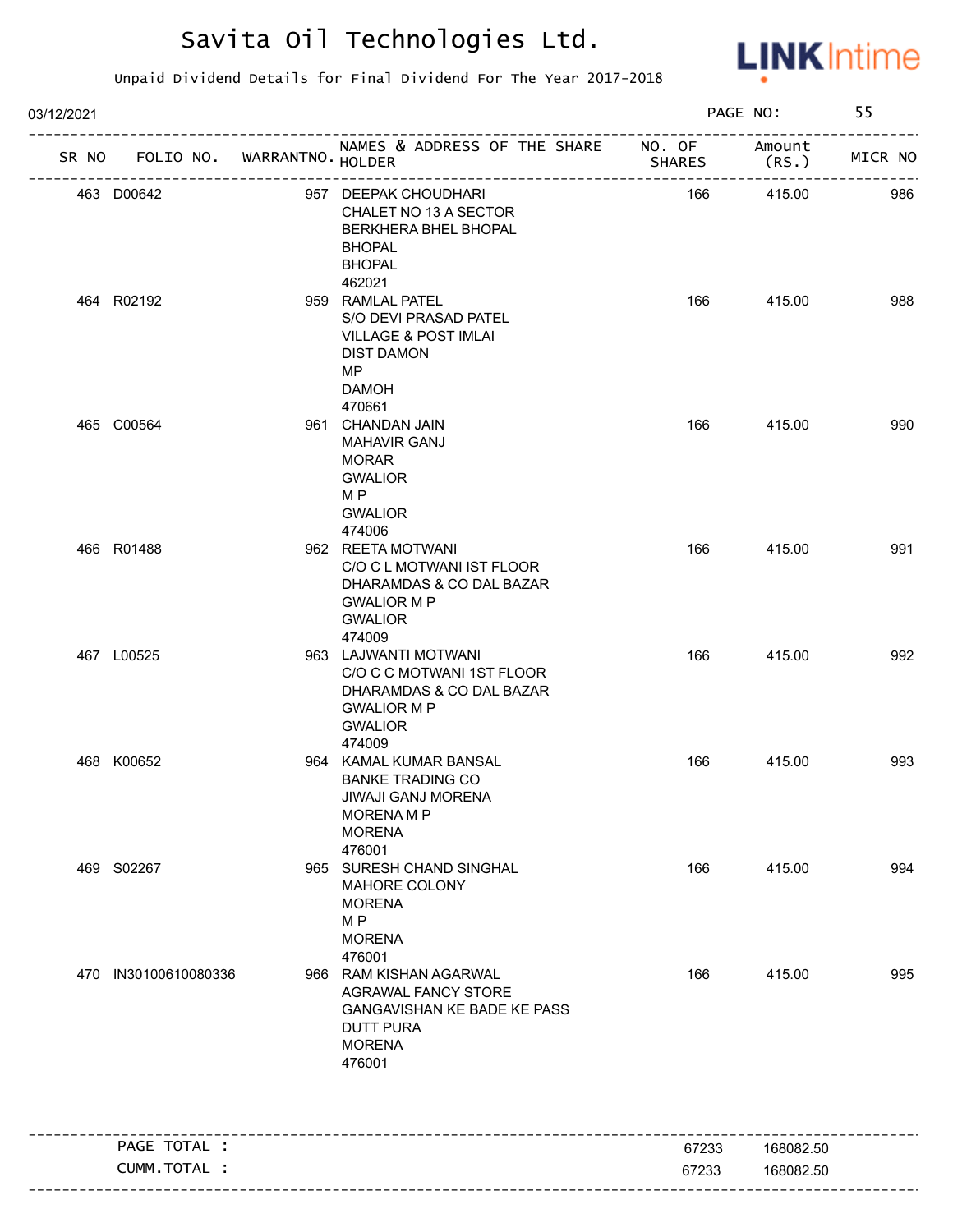

| 03/12/2021 |                      |                                   |                                                                                                                                                |                                                       | PAGE NO:        | 56      |
|------------|----------------------|-----------------------------------|------------------------------------------------------------------------------------------------------------------------------------------------|-------------------------------------------------------|-----------------|---------|
|            |                      | SR NO FOLIO NO. WARRANTNO. HOLDER | NAMES & ADDRESS OF THE SHARE NO. OF                                                                                                            | <b>SHARES</b><br>------------------------------------ | Amount<br>(RS.) | MICR NO |
|            | 471 IN30133020208685 |                                   | 967 PURSHOTTAM LAL GUPTA<br>H NO 1329<br>NAPIER TOWN DAYANAND<br>SARASWATI WARD<br>OPP MAHARASHI GIRLS COLLEGE<br><b>JABALPUR MP</b><br>482002 | 16                                                    | 40.00           | 996     |
|            | 472 J01045           |                                   | 969 JYOTI GOLCHHA<br>468 UPRENGANJ<br><b>DIXITPURA</b><br>JABALPUR M P<br><b>JABALPUR</b><br>482002                                            | 166                                                   | 415.00          | 998     |
|            | 473 S00854           |                                   | 975 SANTOSH BOTHRA<br>C/O PARIDHAN<br><b>SARAFA LANE</b><br>KAWARDHA M P<br><b>RAJNANDGAON</b><br>491995                                       | 166                                                   | 415.00          | 1004    |
|            | 474 H00725           |                                   | 976 HARSHARAN KAUR BHUTANI<br>C/O L K AHLUWAUA ADVOCATE<br><b>JAWAHAR NAGAR</b><br><b>RAIPUR MP</b><br><b>RAIPUR</b><br>492001                 | 166                                                   | 415.00          | 1005    |
|            | 475 IN30018313015872 |                                   | 977 RAJESH KUMAR GAJENDRA<br><b>B 1 SAHNI VIHAR</b><br>NEAR MAHAVIR NAGAR<br>NEAR KHANIJ BHAVAN NEW PURENA<br>RAIPUR CHHATTISGARH<br>492006    | 15                                                    | 37.50           | 1006    |
|            | 476 IN30133019301929 |                                   | 979 ACHALA DEVI CHANDAK<br><b>CHANDAK BUILDING</b><br><b>FIRST FLOOR</b><br>STREET NO 1 FAFADIH<br>RAIPUR (CHHATTISGARH)<br>492009             | 166                                                   | 415.00          | 1008    |
|            | 477 S01483           |                                   | 980 SHASHI PRABHA MISHRA<br>MIG-61 HOUSING BOARD COLONY<br><b>TATI BAND</b><br><b>RAIPUR M P</b><br><b>RAIPUR</b><br>492010                    | 166                                                   | 415.00          | 1009    |
|            | 478 R01709           |                                   | 982 RUKMANI DEVI LALWNAI<br>TILLUMAL GOPICHAND<br>NAWAPARA RAJIM<br>RAIPUR M P<br><b>RAIPUR</b><br>493881                                      | 166                                                   | 415.00          | 1011    |

|                                     |       | ---------------------        |
|-------------------------------------|-------|------------------------------|
| TOTAL<br><b>PAGE</b>                | 68260 | 170650.00                    |
| <b>TOTA</b><br><b>JUMM</b><br>I AL. | 68260 | 170650.00                    |
|                                     |       | ---------------------------- |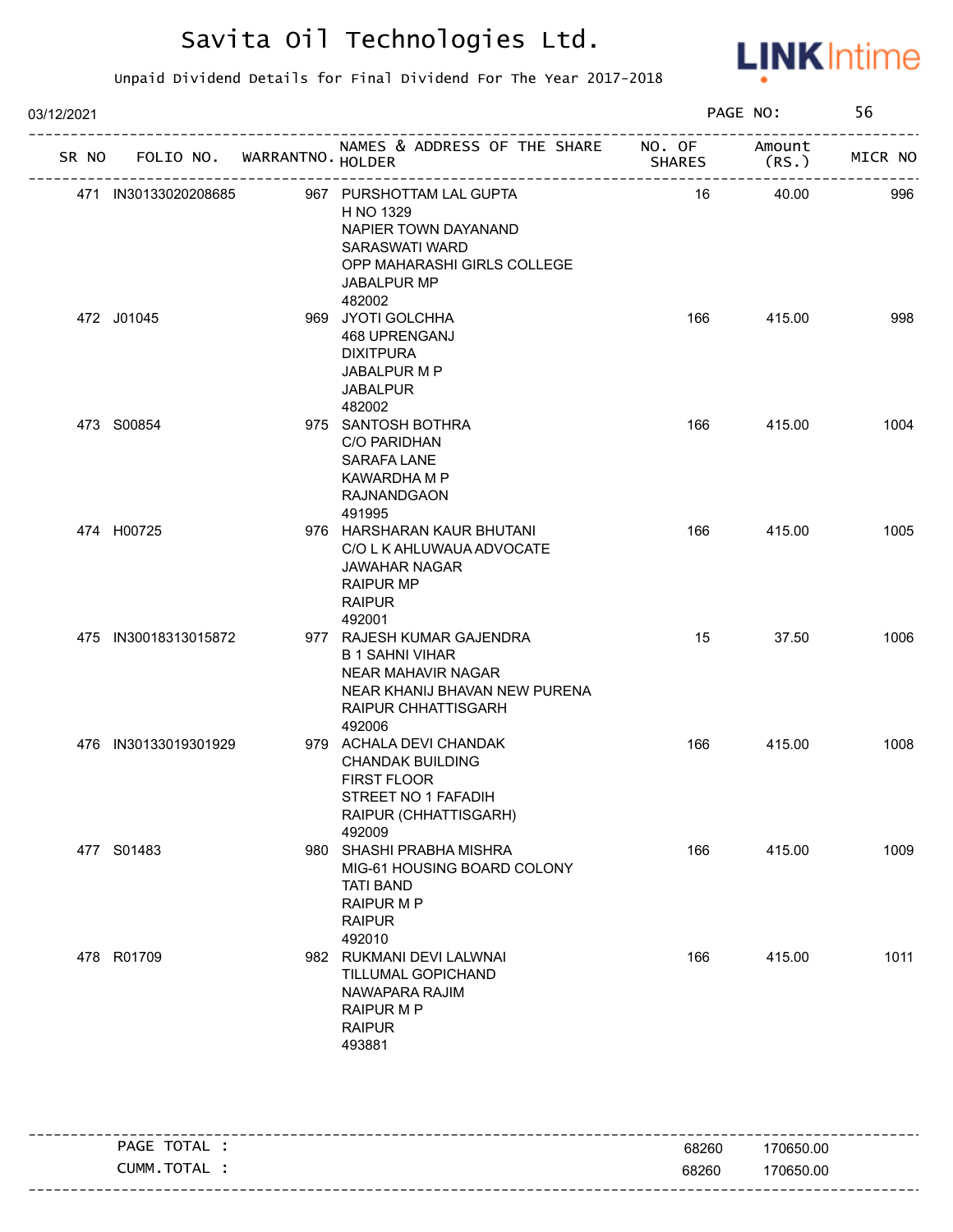

| 03/12/2021           |                                   |                                                                                                                                                   |                          | PAGE NO: | 57                        |
|----------------------|-----------------------------------|---------------------------------------------------------------------------------------------------------------------------------------------------|--------------------------|----------|---------------------------|
|                      | SR NO FOLIO NO. WARRANTNO. HOLDER | NAMES & ADDRESS OF THE SHARE NO. OF Amount<br>____________________________________                                                                | <b>Example 25 SHARES</b> | (RS.)    | --------------<br>MICR NO |
| 479 P01937           |                                   | 983 PRASANNA KUMAR AGRAWAL<br>MIGI-1<br><b>NEHARU NAGAR</b><br><b>BILASPUR</b><br>M <sub>P</sub><br><b>BILASPUR</b><br>495001                     | 166                      | 415.00   | 1012                      |
| 480 A02823           |                                   | 985 ARIF ALI FARISHTA<br>TRIVENI COMPLEX FLAT 3C<br>BESIDE PALACE HEIGHT HOTEL<br>ABIDS HYDERABAD<br>A <sub>P</sub><br><b>HYDERABAD</b><br>500001 | 100                      | 250.00   | 1014                      |
| 481 S00586           |                                   | 986 SADIQUA<br>H NO 20-4-226/5<br>MOTI GALLI OPP SETWIN<br><b>HYDERABAD</b><br><b>HYDERABAD</b><br>500002                                         | 66                       | 165.00   | 1015                      |
| 482 V01919           |                                   | 988 VEMPALLI NIRANJAN REDDY<br>E-2 PARAMA SWARA<br>ANAND NAGAR<br>KHAIRATABAD<br><b>HYDERABAD</b><br><b>HYDERABAD</b><br>500004                   | 166                      | 415.00   | 1017                      |
| 483 1201060000468832 |                                   | 989 SUDHIR POTDAR<br>13-3-506/38/156A<br><b>JIYAGUDA</b><br><b>HYDERABAD</b><br>500006                                                            | 15                       | 37.50    | 1018                      |
| 484 N00622           |                                   | 993 NARAYAN DUTT GUPTA<br>C/O ANDHRA AGENCIES<br>5-3-448/1 TOPKHANA ROAD<br><b>HYDERABAD</b><br><b>HYDERABAD</b><br>500012                        | 166                      | 415.00   | 1022                      |
| 485 G01213           |                                   | 995 G SESHAGIRI RAO<br><b>B-215 SHANGI BAGH APTS</b><br><b>BEGUMPET</b><br><b>HYDERABAD</b><br><b>HYDERABAD</b><br>500016                         | 66                       | 165.00   | 1024                      |
| 486 Y00504           |                                   | 996 YAGNA NARAYANA BONNAGANTI<br>1-10-2/2/1 BEGUMPET<br><b>HYDERABAD</b><br><b>HYDERABAD</b><br>500016                                            | 166                      | 415.00   | 1025                      |

|               |       | -----------------------           |
|---------------|-------|-----------------------------------|
| TOTAL<br>PAGE | 69171 | 172927.50                         |
| CUMM.TOTAL    | 69171 | 172927.50                         |
|               |       | --------------------------------- |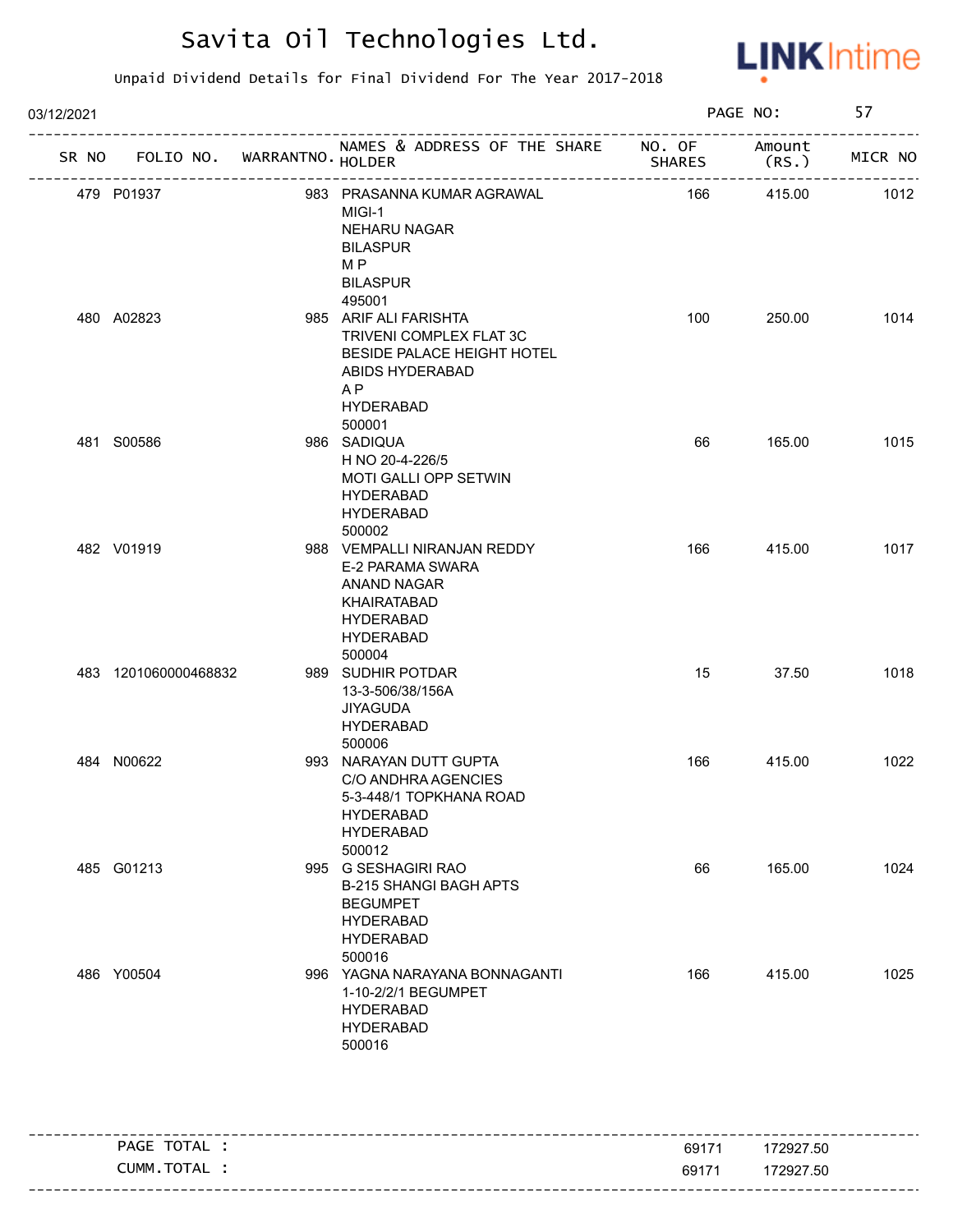

| 03/12/2021 |                      |                             |                                                                                                                                                                                   |               | PAGE NO:        | 58      |
|------------|----------------------|-----------------------------|-----------------------------------------------------------------------------------------------------------------------------------------------------------------------------------|---------------|-----------------|---------|
| SR NO      |                      | FOLIO NO. WARRANTNO. HOLDER | NAMES & ADDRESS OF THE SHARE NO. OF                                                                                                                                               | <b>SHARES</b> | Amount<br>(RS.) | MICR NO |
| 487 V00691 |                      |                             | 997 VEERENDER KUMAR JAIN<br>C/O SRI VARDHAMAN TRADERS<br>15-8-343 NR CHAWALA BUILDING<br>BEGUM BAZAR HYDERABAD<br><b>HYDERABAD</b>                                                | 166           | 415.00          | 1026    |
| 488 R00694 |                      |                             | 500017<br>1007 RAJASEKHAR SANIKOMMU<br>H NO 8-3-833/18 & 21<br>FLAT NO 203 AND 303<br>SAI SUHAS RESIDENCY<br>KAMALAPURI COLONY<br>PHASE 1 HYDERABAD<br><b>HYDERABAD</b><br>500073 | 166           | 415.00          | 1036    |
| 489 N00630 |                      |                             | 1010 NARAYANA SOMA<br>H NO 2-85 BHAGATH COLONY<br>VIKARABAD RANGA REDDY DT AP<br>RANGA REDDY                                                                                      | 166           | 415.00          | 1039    |
| 490 C00788 |                      |                             | 501101<br>1011 CHITRA B TANDUR<br>C/O B G TANDUR<br><b>HATTARAGERI ONE</b><br>HAVERI<br>RANGA REDDY<br>501110                                                                     | 66            | 165.00          | 1040    |
| 491 S07513 |                      |                             | 1014 S RAVI KUMAR<br>H NO 4-104<br><b>POST BHIKNOOR</b><br><b>DIST NIZAMABAD</b><br>AP<br>NIZAMABAD<br>503101                                                                     | 166           | 415.00          | 1043    |
| 492 Z00519 |                      |                             | 1015 ZIA UL HAQ<br>H NO 1-3-289 INDIRA MARKET<br><b>SIRPUR</b><br>KAGAZNAGAR<br>ADILABAD<br>504296                                                                                | 166           | 415.00          | 1044    |
| 493 O00540 |                      |                             | 1016 OMKAR AITHA<br>C/O AITHA MADHU BABU<br><b>KIRANAM MAIN ROAD</b><br><b>JAMMIKUNTA</b><br><b>KARIMNAGAR</b><br>505122                                                          | 166           | 415.00          | 1045    |
| 494 K01207 |                      |                             | 1017 KOWSALYA B<br>H NO 12-1/163 P V STREET<br>WARANGAL<br>AP<br>WARANGAL<br>506002                                                                                               | 166           | 415.00          | 1046    |
|            | PAGE TOTAL :         |                             |                                                                                                                                                                                   | 70399         | 175997.50       |         |
|            | <b>CUMM. TOTAL :</b> |                             |                                                                                                                                                                                   | 70399         | 175997.50       |         |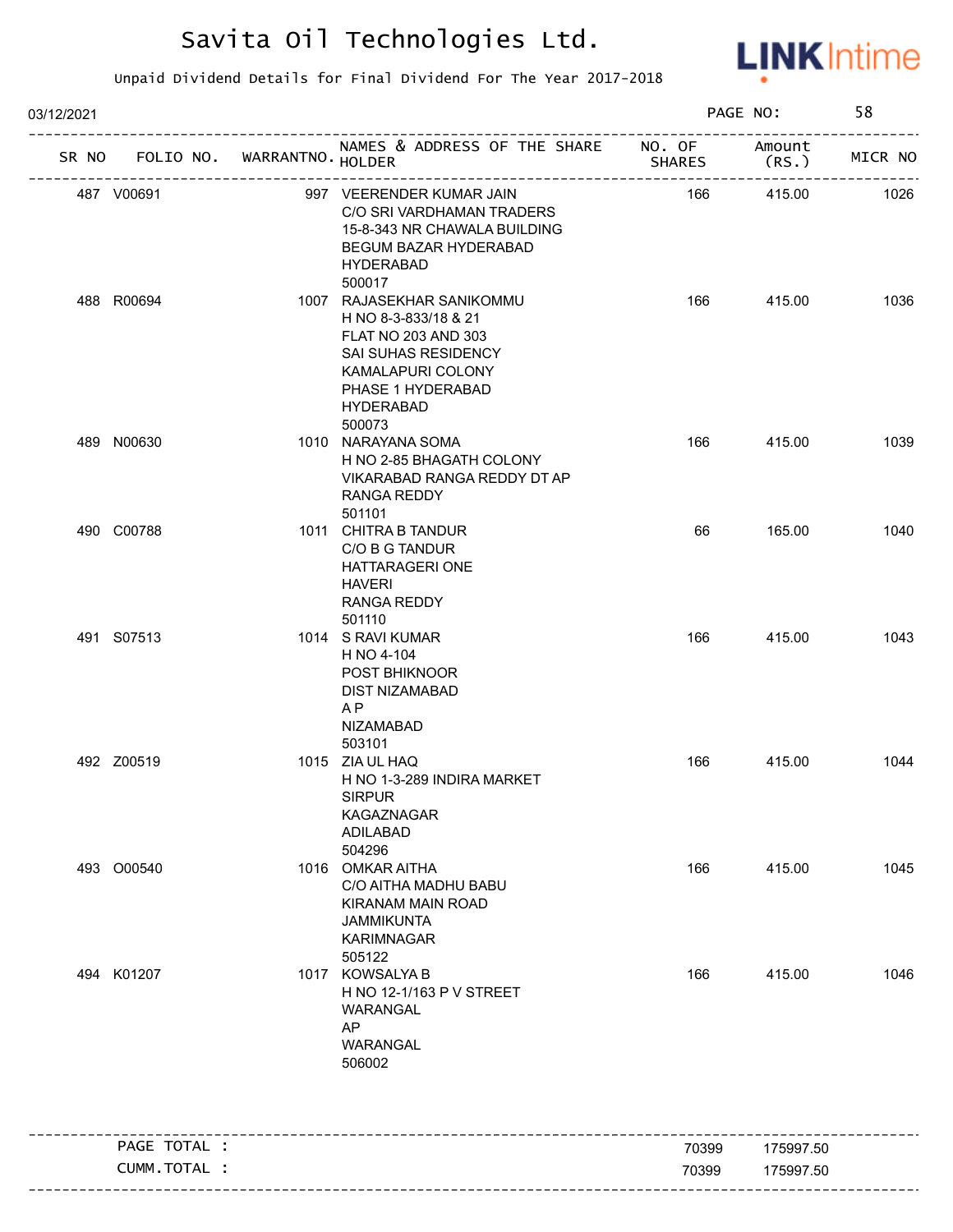

| 03/12/2021 |                             |                                                                                                                                                                               |                         | PAGE NO:         | 59      |
|------------|-----------------------------|-------------------------------------------------------------------------------------------------------------------------------------------------------------------------------|-------------------------|------------------|---------|
| SR NO      | FOLIO NO. WARRANTNO. HOLDER | NAMES & ADDRESS OF THE SHARE<br>_______________                                                                                                                               | NO. OF<br><b>SHARES</b> | Amount<br>(RS. ) | MICR NO |
|            | 495 B00964                  | 1020 BHASKER KALWA<br>D NO 2-12-14/3 OPP<br>S B H MAIN BR POST<br><b>MAHABUBNAGAR</b><br><b>MAHBOOBNAGAR</b><br>509001                                                        | 66                      | 165.00           | 1049    |
|            | 496 J01265                  | 1021 J JAYANTH REDDY<br>H NO 2-4-89<br><b>BRAHMAN WADI</b><br>NARAYANPET<br>MAHBOOBNAGAR<br>509210                                                                            | 166                     | 415.00           | 1050    |
|            | 497 G00526                  | 1025 G VENKATA SUBBAIAH<br>D NO 11/230 DARGA BAZAAR<br>C/O SANGEETHA CLOTH SHOW<br><b>ROOM</b><br>PRODDATUR A P<br>CUDDAPAH                                                   | 100                     | 250.00           | 1054    |
|            | 498 B00822                  | 516360<br>1031 BHANU KUMAR JAIN<br>SHA MISHRIMAL JAIN<br>RAMGOPAL STREET<br>VIJAYAWADA<br><b>KRISHNA</b><br>520001                                                            | 166                     | 415.00           | 1060    |
|            | 499 M01622                  | 1032 MEDIKONDA RAMA MOHAN RAO<br>$59-10-3$<br><b>GAYATRINAGAR</b><br>POLYTECHNIC POST<br>VIJAYAWADA<br><b>KRISHNA</b><br>520008                                               | 166                     | 415.00           | 1061    |
|            | 500 IN30051322134510        | 1034 DARAPUREDDI VENKATA SRINIVASA<br><b>RAO</b><br>261 B SATYANARAYANAPURAM<br>VADAPALEM<br>MACHILIPATNAM NEAR GRAM<br><b>PANCHAITHI</b><br>KRISHNA ANDHRA PRADESH<br>521001 | 5                       | 12.50            | 1063    |
|            | 501 N00618                  | 1038 NARASIMHARAO ARAMALLA<br>C/O K RAVINDRA ANANTAVARAPADU<br>PO VATTICHERUKURU<br>MANDAL GUNTUR DT A P<br><b>GUNTUR</b><br>522014                                           | 166                     | 415.00           | 1067    |
|            | 502 V00507                  | 1039 V L B PURNAMMA M<br>D NO 6-5-37<br>CHUNDURI VARI STREET<br>GANGANANMAPET<br><b>TENALIAP</b><br><b>GUNTUR</b><br>522201                                                   | 66                      | 165.00           | 1068    |
|            | PAGE TOTAL :                |                                                                                                                                                                               | 71300                   | 178250.00        |         |
|            |                             |                                                                                                                                                                               |                         |                  |         |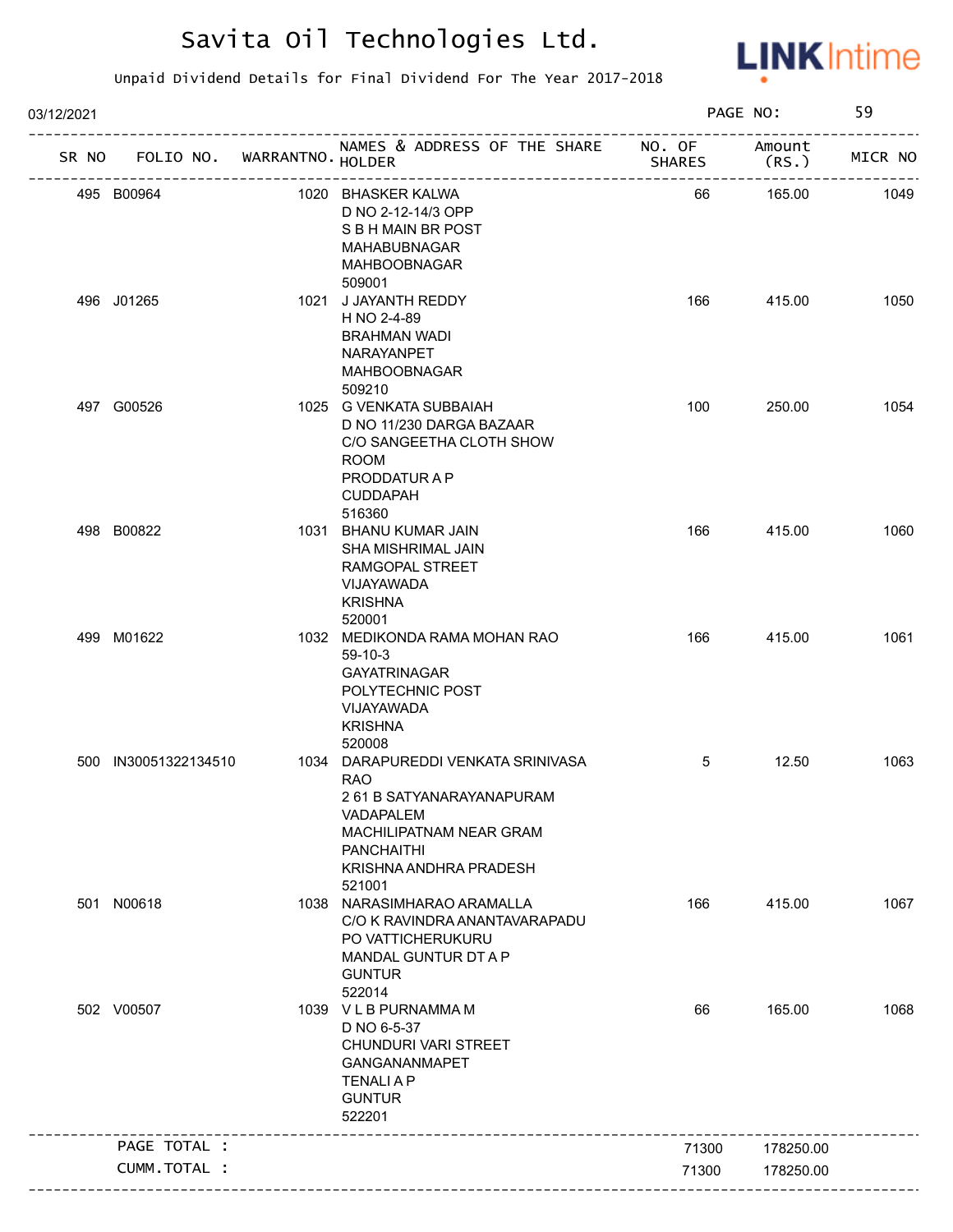

| 03/12/2021 |                                   |                                                                                                                                                     |               | PAGE NO:        | 60      |
|------------|-----------------------------------|-----------------------------------------------------------------------------------------------------------------------------------------------------|---------------|-----------------|---------|
|            | SR NO FOLIO NO. WARRANTNO. HOLDER | NAMES & ADDRESS OF THE SHARE NO. OF                                                                                                                 | <b>SHARES</b> | Amount<br>(RS.) | MICR NO |
|            | 503 A02086                        | 1041 AVSASHOK<br><b>SRIKALIGARDENS</b><br><b>NAMBUR</b><br><b>GUNTUR DT AP</b><br><b>GUNTUR</b>                                                     | 100           | 250.00          | 1070    |
|            | 504 B01376                        | 522508<br>1045 B INDER CHAND<br>C/O JAIN PAWN BROKER<br><b>NEAR POST OFFICE</b><br>NAYUDPET<br><b>NELLORE</b><br>524126                             | 166           | 415.00          | 1074    |
|            | 505 IN30021411883885              | 1047 VENKATA SATYANARAYANA MURTHY<br><b>KARRA</b><br>H NO 43 15 1 SUBBALAKSHMI NAGAR<br>VISAKHAPATNAM ANDHRA PRADESH                                | 10            | 25.00           | 1076    |
|            | 506 R00870                        | 530016<br>1049 RAJESWARI GANNI<br>23 12 4 SRIRAM NAGAR<br><b>RAJAHMUNDRY</b><br><b>EAST GODAVARI</b>                                                | 166           | 415.00          | 1078    |
|            | 507 IN30131320495580              | 533105<br>1050 AMBALAL JAIN<br>13/93 POLICE STATION STREET<br><b>DOWLESWARAM</b><br>E G DIST                                                        | 166           | 415.00          | 1079    |
|            | 508 K02347                        | 533125<br>1052 K G SUBRAMANIAM<br>C/O UCO BANK<br>NO 83 M G ROAD<br><b>BANGALORE</b><br><b>BANGALORE</b><br>560001                                  | 100           | 250.00          | 1081    |
|            | 509 S00510                        | 1054 S D MAKHIJANI<br>C/O UCO BANK<br>NO 83 M G ROAD<br><b>BANGALORE</b><br><b>BANGALORE</b><br>560001                                              | 66            | 165.00          | 1083    |
|            | 510 20225146                      | 1056 WINNIE ELMA ROY<br>NO.S-1, NAVANEETH APARTMENTS<br>75, DR A N K RAO ROAD<br><b>V V PURAM</b><br><b>BANGALORE</b><br><b>BANGALORE</b><br>560004 | $\mathbf{1}$  | 2.50            | 1085    |
|            | 511 D01535                        | 1059 D N SUJATHA<br>459 4TH LINK ROAD<br>JAYANAGAR 3RD BLOCK<br><b>BANGALORE</b><br><b>BANGALORE</b><br>560011                                      | 166           | 415.00          | 1088    |
|            | PAGE TOTAL :                      |                                                                                                                                                     | 72241         | 180602.50       |         |
|            | CUMM.TOTAL :                      |                                                                                                                                                     | 72241         | 180602.50       |         |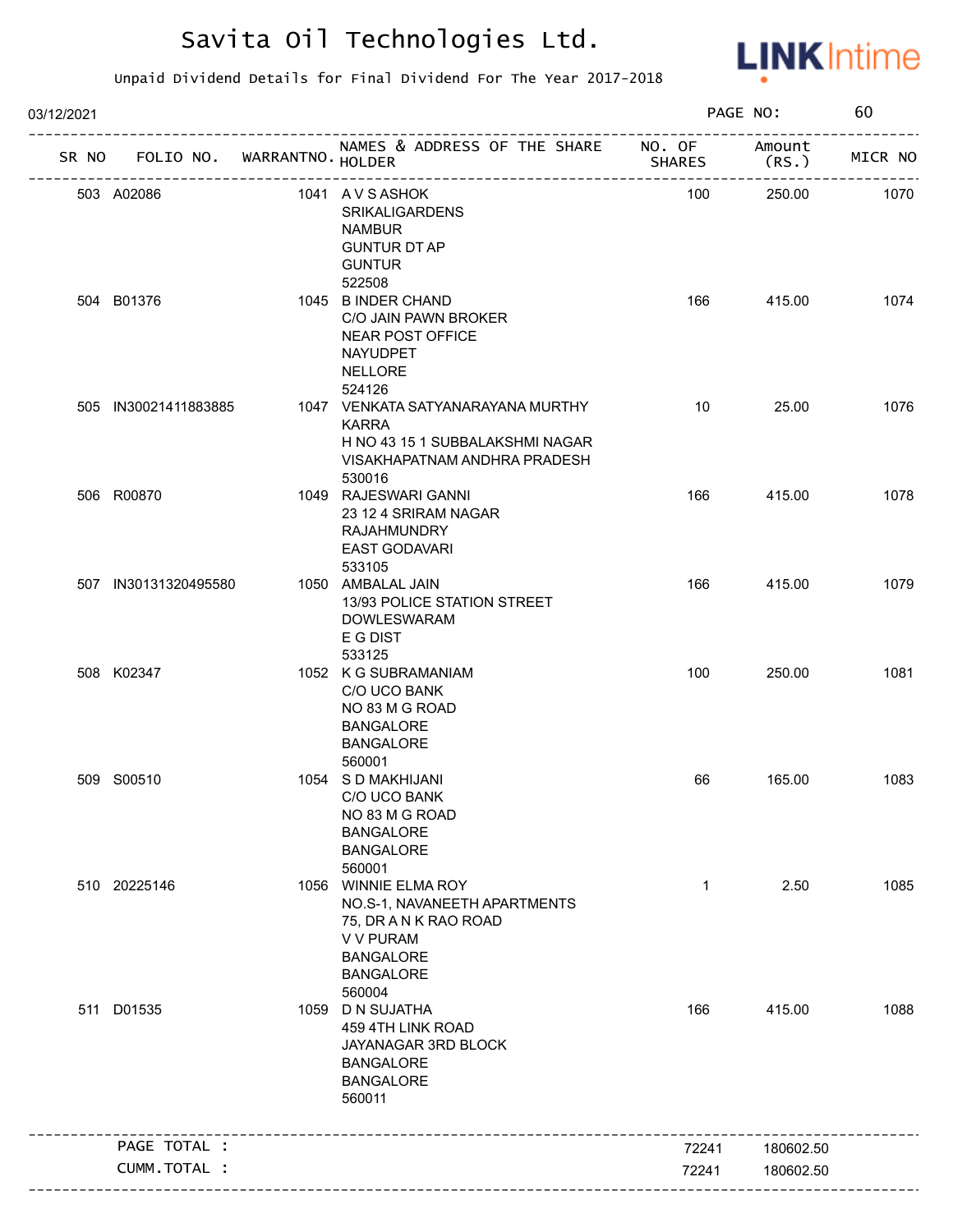

| 03/12/2021 |                             |                                                                                                                                                |                         | PAGE NO:        | 61      |
|------------|-----------------------------|------------------------------------------------------------------------------------------------------------------------------------------------|-------------------------|-----------------|---------|
| SR NO      | FOLIO NO. WARRANTNO. HOLDER | NAMES & ADDRESS OF THE SHARE                                                                                                                   | NO. OF<br><b>SHARES</b> | Amount<br>(RS.) | MICR NO |
|            | 512 1302080000083641        | 1060 KOTHARI INTERGROUP LTD.<br>NO.6, RAILWAY PARALLEL ROAD,<br>NEHRU NAGAR,<br><b>BENGALURU</b>                                               | $\mathbf{1}$            | 2.50            | 1089    |
|            | 513 IN30115112667166        | 560020<br>1067 RAMALINGAM RAMAMURTHI<br>VILLA 99 ADARSH VISTA<br>VIGYANA NAGARA MAIN ROAD<br><b>VIBHUTHIPURA</b><br><b>BANGALORE</b><br>560037 | 201                     | 502.50          | 1096    |
|            | 514 IN30214810682593        | 1069 SRINIVAS V<br><b>NO 743</b><br>5TH MAIN 4TH CROSS<br>VIJAYANAGAR<br><b>BANGALORE</b><br>560040                                            | $\overline{2}$          | 5.00            | 1098    |
|            | 515 S01972                  | 1070 SUDHA GOPALAKRISHNAN<br>C/O INFOSYS TECHNOLOGIES LTD<br>N-403 MANIPAL CENTRE<br>DICKENSON ROAD BANGALORE<br><b>BANGALORE</b><br>560042    | 100                     | 250.00          | 1099    |
|            | 516 S02674                  | 1071 SHARA G CHALLANI<br><b>LAVINA MANSION</b><br>45/13 PROMENADE ROAD<br><b>BANGALORE</b><br><b>BANGALORE</b><br>560042                       | 166                     | 415.00          | 1100    |
|            | 517 B00575                  | 1072 BABULAL<br>RAJ KAMAL AGENCIES<br>65/21 HAINES ROAD<br><b>BANGALORE</b><br><b>BANGALORE</b><br>560051                                      | 166                     | 415.00          | 1101    |
|            | 518 IN30214810322038        | 1073 MADHUMATI A SHAH<br>21, MUNIRAMANNA LANE<br>2ND FLOOR<br><b>COTTONPET CROSS</b><br><b>BANGALORE</b><br>560053                             | 100                     | 250.00          | 1102    |
|            | 519 IN30051317232976        | 1077 YN JAGADEESHA<br>NO 34/1 LAKSHMIKRUPA 1ST CROSS<br><b>SVK LAYOUT</b><br>BASAVESHWARANAGAR<br><b>BANGALORE KARNATAKA</b><br>560079         | 166                     | 415.00          | 1106    |
|            | 520 G00541                  | 1079 GANESHA<br>SRI GANESH PRASAD<br>VARTHUR BANGALORE<br><b>BANGALORE</b><br>560087                                                           | 166                     | 415.00          | 1108    |
|            | PAGE TOTAL :                |                                                                                                                                                | 73309                   | 183272.50       |         |
|            | CUMM.TOTAL :                |                                                                                                                                                | 73309                   | 183272.50       |         |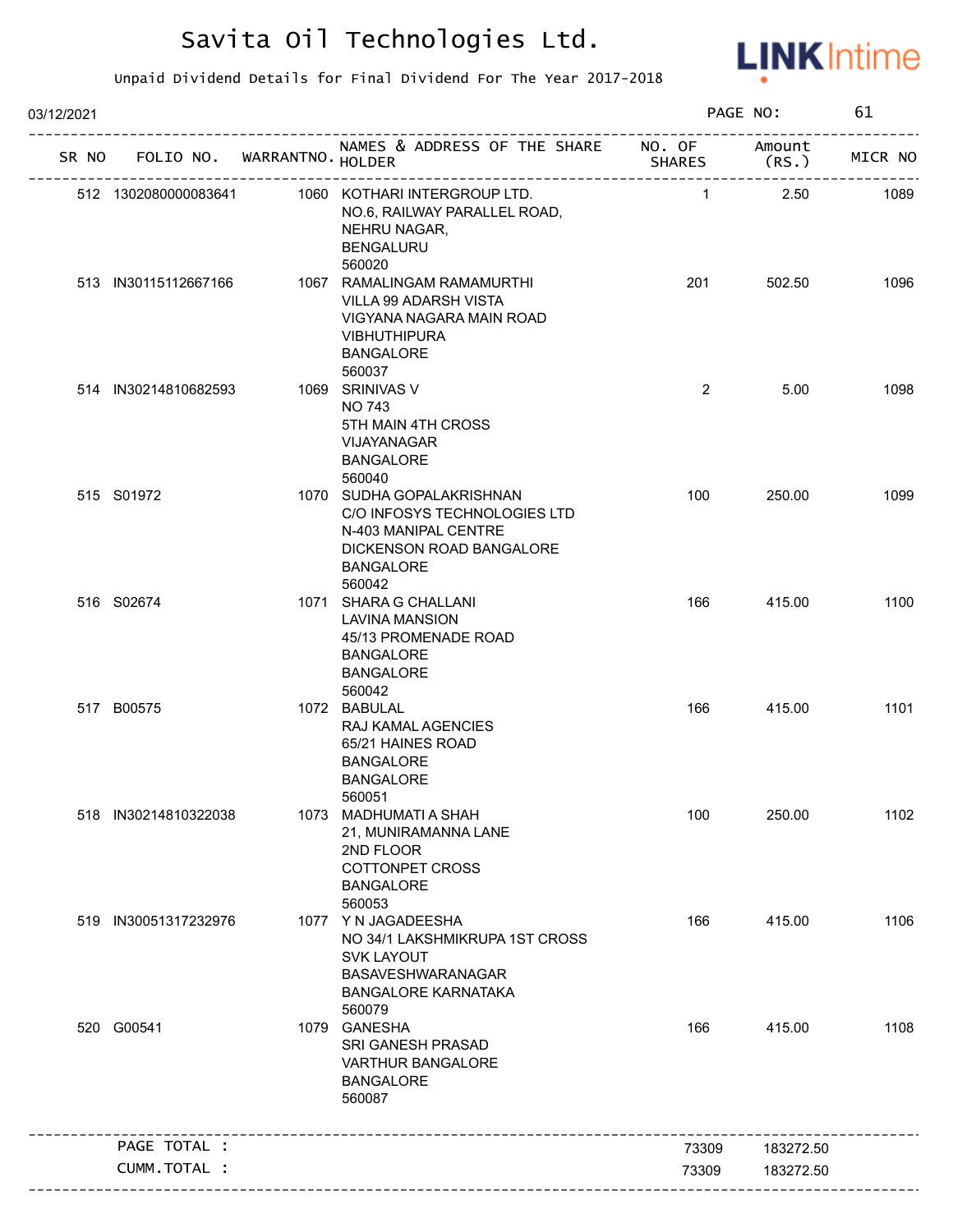

| 03/12/2021 |       |                      |                             |                                                                                                                                                 |               | PAGE NO: | 62      |
|------------|-------|----------------------|-----------------------------|-------------------------------------------------------------------------------------------------------------------------------------------------|---------------|----------|---------|
|            | SR NO |                      | FOLIO NO. WARRANTNO. HOLDER | NAMES & ADDRESS OF THE SHARE NO. OF Amount                                                                                                      | <b>SHARES</b> | (RS.     | MICR NO |
|            |       | 521 IN30051310766976 |                             | 1080 RAVI CHANDER R<br>24 FLAT NO 4 SRI GURU PARADISE<br>4TH MAIN AMARJOTHI<br>SANJAYNAGAR<br><b>BANGALORE</b><br>560094                        | $\mathbf{1}$  | 2.50     | 1109    |
|            |       | 522 1202890000809050 |                             | 1083 NANDISH KUMAR G. .<br>376, NETHAJI NAGAR<br>ALANAHALLI<br><b>MYSORE</b><br>570010                                                          | $\mathbf{1}$  | 2.50     | 1112    |
|            |       | 523 IN30214810447582 |                             | 1084 SUJATHA ANANTHARAJ<br>II MAIN OPP MUNCIPAL BOREWELL<br>SADASIVANAGAR<br><b>KUNIGAL RAOD</b><br><b>TUMKUR</b><br>572102                     | 8             | 20.00    | 1113    |
|            |       | 524 10242655         |                             | 1086 KRISHNA MOORTHI.K<br>H.NO.15/64-A<br>SHIRVA MAIN ROAD<br>BEHIND JANATHA STORE<br>UDUPI, D.K.DISTRICT, KARNATAKA<br><b>SHIRVA</b><br>574116 | $\mathbf{1}$  | 2.50     | 1115    |
|            |       | 525 IN30113526029040 |                             | 1088 C H KRISHNA BHAT<br><b>COLLEGE OF FISHERIES</b><br>MANGALORE<br>MANGALORE,<br>MANGALORE<br>575002                                          | 166           | 415.00   | 1117    |
|            |       | 526 IN30169610358406 |                             | 1095 NIRANJAN.R.HEGDE<br>H.NO.2/37, SATWADY<br>MOODALAKATTE POST<br>KUNDAPUR TALUK<br><b>UDUPI DISTRICT</b><br>576217                           | 40            | 100.00   | 1124    |
|            |       | 527 S00715           |                             | 1097 SANGEETHAR<br>SHA MANEKLAL DHULAJI<br>ADVAYANA GALLI<br>BELCUDI GALLI CROSS DAVANGERE<br><b>CHITRADURGA</b><br>577001                      | 166           | 415.00   | 1126    |
|            |       | 528 V00713           |                             | 1098 VENKATESH GADAD<br>981/9<br><b>BUS STAND ROAD</b><br><b>BHAGATH SINGH NAGAR</b><br><b>DAVENGERE</b><br><b>CHITRADURGA</b><br>577002        | 166           | 415.00   | 1127    |

|                |       | -----------------                 |
|----------------|-------|-----------------------------------|
| TOTAL<br>PAGE  | 73858 | 184645.00                         |
| TOTAL<br>CUMM. | 73858 | 184645.00                         |
|                |       | --------------------------------- |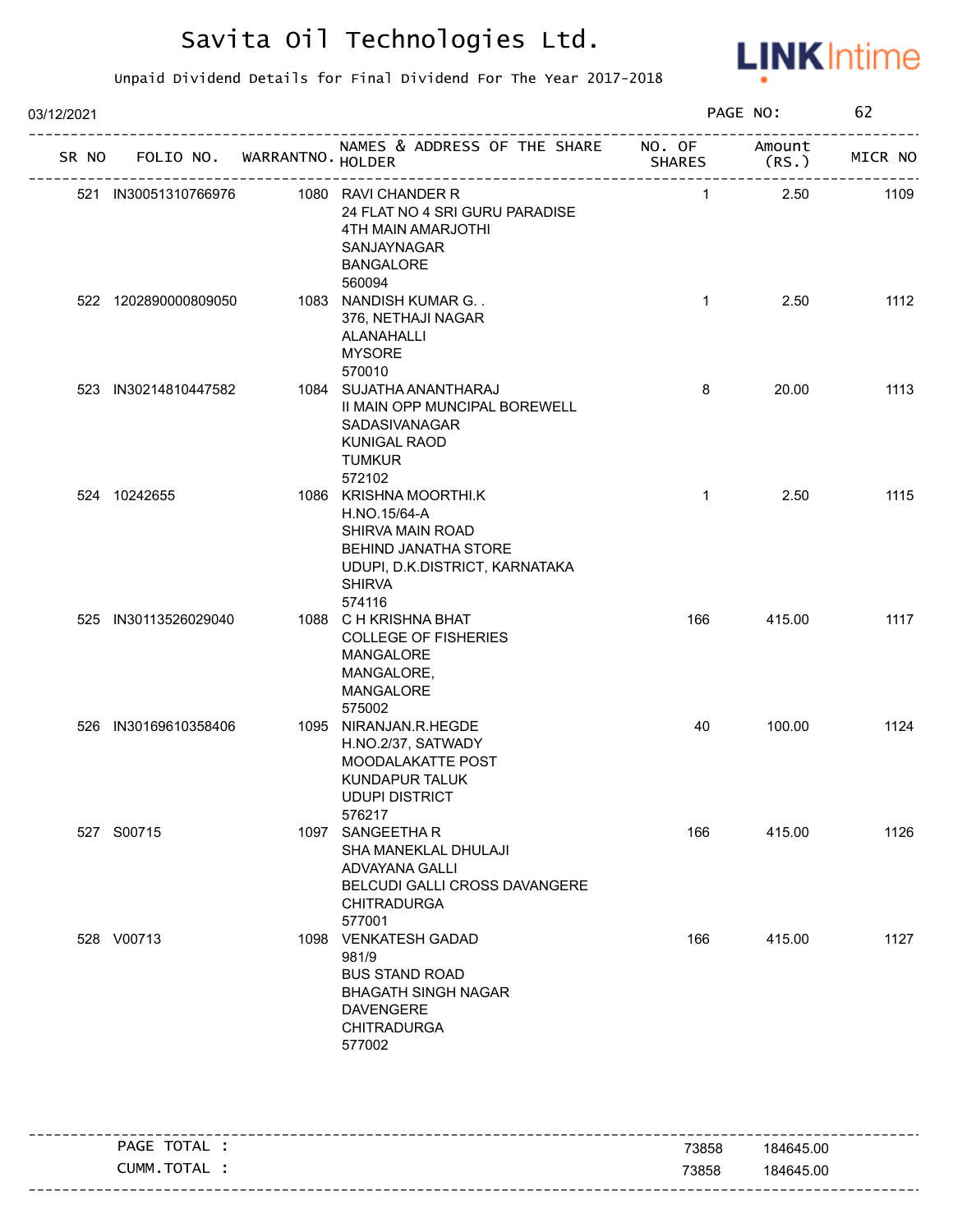

| 03/12/2021 |                                   |                                                                                                                                              |               | PAGE NO:        | 63      |
|------------|-----------------------------------|----------------------------------------------------------------------------------------------------------------------------------------------|---------------|-----------------|---------|
|            | SR NO FOLIO NO. WARRANTNO. HOLDER | NAMES & ADDRESS OF THE SHARE NO. OF                                                                                                          | <b>SHARES</b> | Amount<br>(RS.) | MICR NO |
|            | 529 B00508                        | 1099 B H RAMESHAPPA<br>MALLIKARJUNA NILAYA<br>TGN LAYOUT TANK BUND ROAD<br><b>SHIMOGA</b><br><b>SHIMOGA</b><br>577201                        | 166           | 415.00          | 1128    |
|            | 530 N01271                        | 1101 NARASIMHA KALKUR<br>STATE BANK OF MYSORE<br>THIRTHAHALLY<br>SHIMOGA DIST<br><b>SHIMOGA</b><br>577432                                    | 166           | 415.00          | 1130    |
|            | 531 H01016                        | 1102 H R AMBIKA<br><b>GURUKRUPA 1ST FLOOR</b><br><b>IIIRD MAIN IIND CROSS</b><br><b>J C EXTN HARIHAR</b><br><b>CHITRADURGA</b><br>577601     | 166           | 415.00          | 1131    |
|            | 532 1201090001107686              | 1103 SANTOSHKUMAR RAJASHEKHAR<br><b>PATTAN</b><br>OLD TALUK KACHERI ONI<br><b>GANDHI CHOWK</b><br><b>DHARWAD</b><br><b>DHARWAD</b><br>580001 | 8             | 20.00           | 1132    |
|            | 533 IN30192630409616              | 1104 IRANAGOUDA PATIL<br>PLOT NO 201<br>RANI CHANNAMMA NAGAR<br><b>DHARWAD</b><br>580001                                                     | 13            | 32.50           | 1133    |
|            | 534 S00846                        | 1108 SANTILAL BAFNA<br>LAXMI SALES CORPORATION<br>STATION ROAD<br><b>GADAG</b><br><b>DHARWAR</b><br>582101                                   | 166           | 415.00          | 1137    |
|            | 535 A00893                        | 1109 ANIL AGARWAL<br>LAXMI SALES CORPORATION<br>STATION ROAD<br><b>GADAG</b><br><b>DHARWAR</b><br>582101                                     | 166           | 415.00          | 1138    |
|            | 536 N00990                        | 1110 NIKITA PORWAL<br>C/O SHA VEERACHAND SOBAKMAL<br><b>FLOWER STREET</b><br><b>BELLARY</b><br><b>BELLARY</b><br>583101                      | 166           | 415.00          | 1139    |

|                                     |       | ---------------------             |
|-------------------------------------|-------|-----------------------------------|
| TOTAL<br>PAGE                       | 74875 | 187187.50                         |
| <b>TOTA</b><br><b>_UMM</b><br>I AL. | 74875 | 187187.50                         |
|                                     |       | --------------------------------- |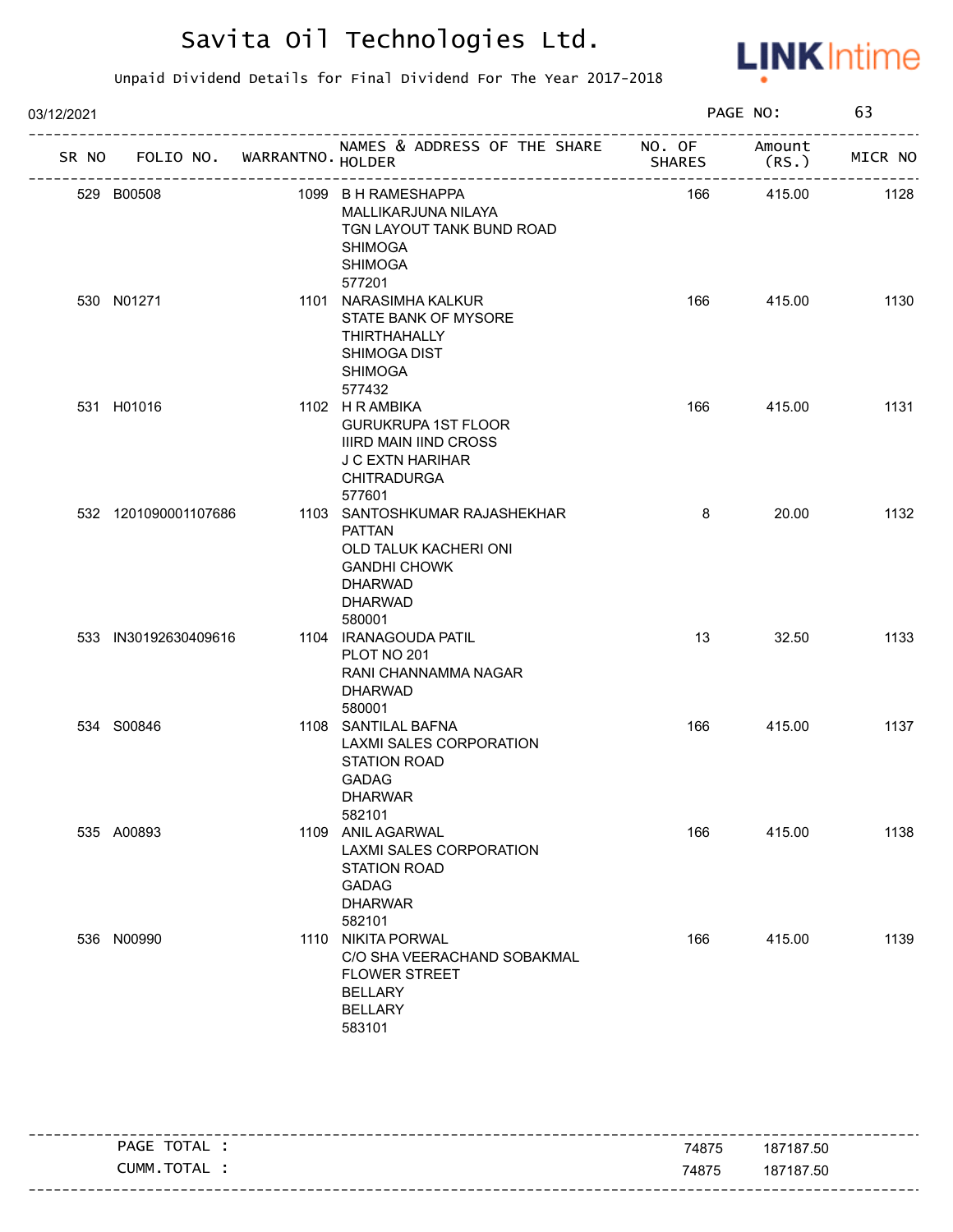

| 03/12/2021 |                                   |  | PAGE NO:                                                                                                                      |               | 64              |         |
|------------|-----------------------------------|--|-------------------------------------------------------------------------------------------------------------------------------|---------------|-----------------|---------|
|            | SR NO FOLIO NO. WARRANTNO. HOLDER |  | NAMES & ADDRESS OF THE SHARE NO. OF                                                                                           | <b>SHARES</b> | Amount<br>(RS.) | MICR NO |
|            | 537 A01244                        |  | 1111 ARVIND KUMAR R JAIN<br>AKKI PETH HUVINAHAD GALLI<br><b>DIST BELLARY</b><br><b>KARNATAKA</b><br><b>BELLARY</b><br>583219  | 166           | 415.00          | 1140    |
|            | 538 D00765                        |  | 1113 DHANPAL JAIN<br>SHA TARACHAND DEVICHAND &<br><b>COMP</b><br>POST SHORAPUR DIST GULBARGA<br><b>GULBARGA</b><br>585224     | 166           | 415.00          | 1142    |
|            | 539 M01612                        |  | 1120 MUTHUKARUPPAN RAMASAMY<br>18-A LAKSHMI AMMAN KOIL STREET<br><b>PERAMBUR</b><br><b>MADRAS</b><br><b>CHENNAI</b><br>600011 | 166           | 415.00          | 1149    |
|            | 540 S00714                        |  | 1121 SANGEETHA M<br>19 EAST KALMANDAPAM ROAD<br><b>ROYAPURAM</b><br><b>MADRAS</b><br><b>CHENNAI</b><br>600013                 | 166           | 415.00          | 1150    |
|            | 541 IN30108022035334              |  | 1123 S SANKAR<br>116 METTU STREET<br>AYANAVARAM<br><b>CHENNAI</b><br><b>CHENNAI</b><br>600023                                 | 73            | 182.50          | 1152    |
|            | 542 S00515                        |  | 1124 SINDRA<br>NO 6 NOOR VEERASAMY LANE<br>NUNGAMBAKKAM<br><b>MADRAS</b><br><b>CHENNAI</b><br>600034                          | 166           | 415.00          | 1153    |
|            | 543 P00529                        |  | 1142 P RANGAPRASAD<br>C/O VIGNESH INVESTMENTS<br>NO 28/3 B S S KOIL STREET<br><b>VELLORE</b><br>NORTH ARCOT<br>632004         | 166           | 415.00          | 1171    |
|            | 544 V01059                        |  | 1143 VIRENDRA J PATEL<br>HIG 6 NEW TEMPLE<br><b>LAND HUDCO</b><br><b>HOSUR EAST</b><br><b>DHARMAPURI</b><br>635109            | 166           | 415.00          | 1172    |

| TOTAL<br><b>PAGE</b>                 | 76110 | 190275.00                        |
|--------------------------------------|-------|----------------------------------|
| <b>TOTAI</b><br><b>_UMM</b><br>I AL. | 76110 | 190275.00                        |
|                                      |       | - - - -<br>--------------------- |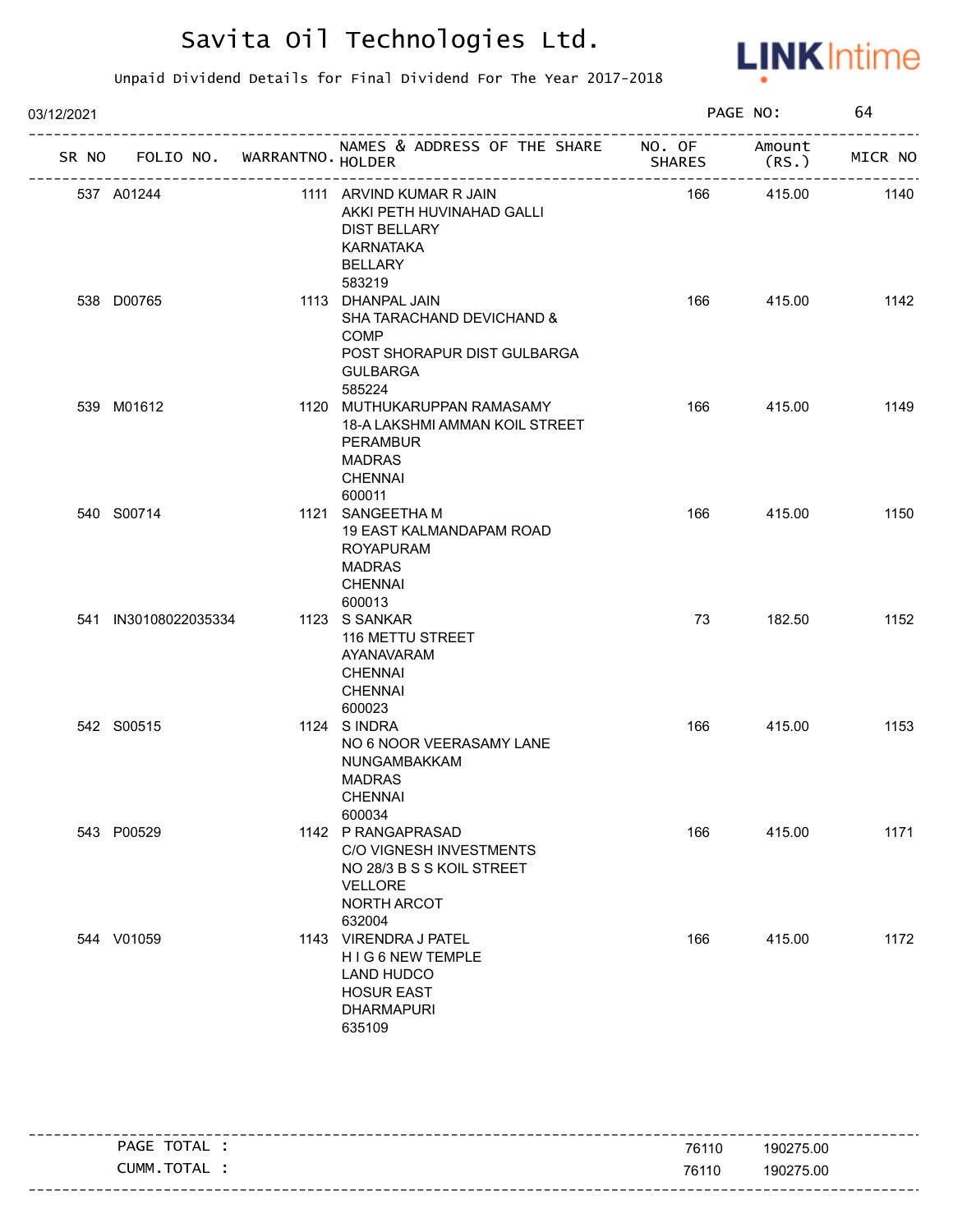

| 03/12/2021 |                             |                                                                                                                                       |               | PAGE NO:       | 65      |
|------------|-----------------------------|---------------------------------------------------------------------------------------------------------------------------------------|---------------|----------------|---------|
| SR NO      | FOLIO NO. WARRANTNO. HOLDER | NAMES & ADDRESS OF THE SHARE NO. OF                                                                                                   | <b>SHARES</b> | Amount<br>(RS. | MICR NO |
|            | 545 P00520                  | 1146 P LOGANATHAN<br>KONNAIYAR POST<br>ELACHIPALAYAM VIA<br><b>SALEM DT</b><br>SALEM                                                  | 166           | 415.00         | 1175    |
|            | 546 IN30017510437482        | 637202<br>1150 VENGULAKSHMI. T<br>74, BARGUR ROAD<br><b>ANTHIYUR</b><br><b>ERODE</b><br>638501                                        | 5             | 12.50          | 1179    |
|            | 547 1601010000435667        | 1153 PRIYA P KARTHA<br>PUNARTHAM,<br>UNIVERSITY NAGAR,<br>KAU POST VELLANIKKARA,<br><b>TRICHUR</b><br>680656                          | 10            | 25.00          | 1182    |
|            | 548 K00668                  | 1160 KAMALA DEVI GUPTA<br>C/O SRI JAGADAMBA OIL MILL<br>60 B T ROAD CHUNNI BABU MARKET<br><b>CALCUTTA</b><br><b>KOLKATA</b><br>700002 | 166           | 415.00         | 1189    |
|            | 549 A02153                  | 1161 AMIT GHOSHAL<br>16 HARALAL MITRA STREET<br>PO BAGHBAZAR<br><b>CALCUTTA</b><br><b>KOLKATA</b><br>700003                           | 333           | 832.50         | 1190    |
|            | 550 U00783                  | 1162 URMILA PRAHLADKA<br>1 B K PAUL AVENUE<br><b>CALCUTTA</b><br><b>KOLKATA</b><br>700005                                             | 100           | 250.00         | 1191    |
|            | 551 K00947                  | 1165 KAVITA DUGAR<br>M/S MANIKCHAND CHATTAR SINGH<br>111 P T PURUSHOTTAM ROY ST<br><b>CALCUTTA</b><br><b>KOLKATA</b><br>700007        | 166           | 415.00         | 1194    |
|            | 552 S02704                  | 1168 SUDHA AGARWAL<br>C/O SHIV TEXTLIES LTD<br>148 COTTON STREET<br><b>CALCUTTA</b><br><b>KOLKATA</b><br>700007                       | 166           | 415.00         | 1197    |
|            | 553 J00754                  | 1170 JAYANT KUMAR JAIN<br>26B CAMAC STREET<br>3A FLAT NEELKANTH<br><b>CALCUTTA</b><br><b>KOLKATA</b><br>700016                        | 100           | 250.00         | 1199    |
|            | PAGE TOTAL :                |                                                                                                                                       | 77322         | 193305.00      |         |
|            | CUMM.TOTAL :                |                                                                                                                                       | 77322         | 193305.00      |         |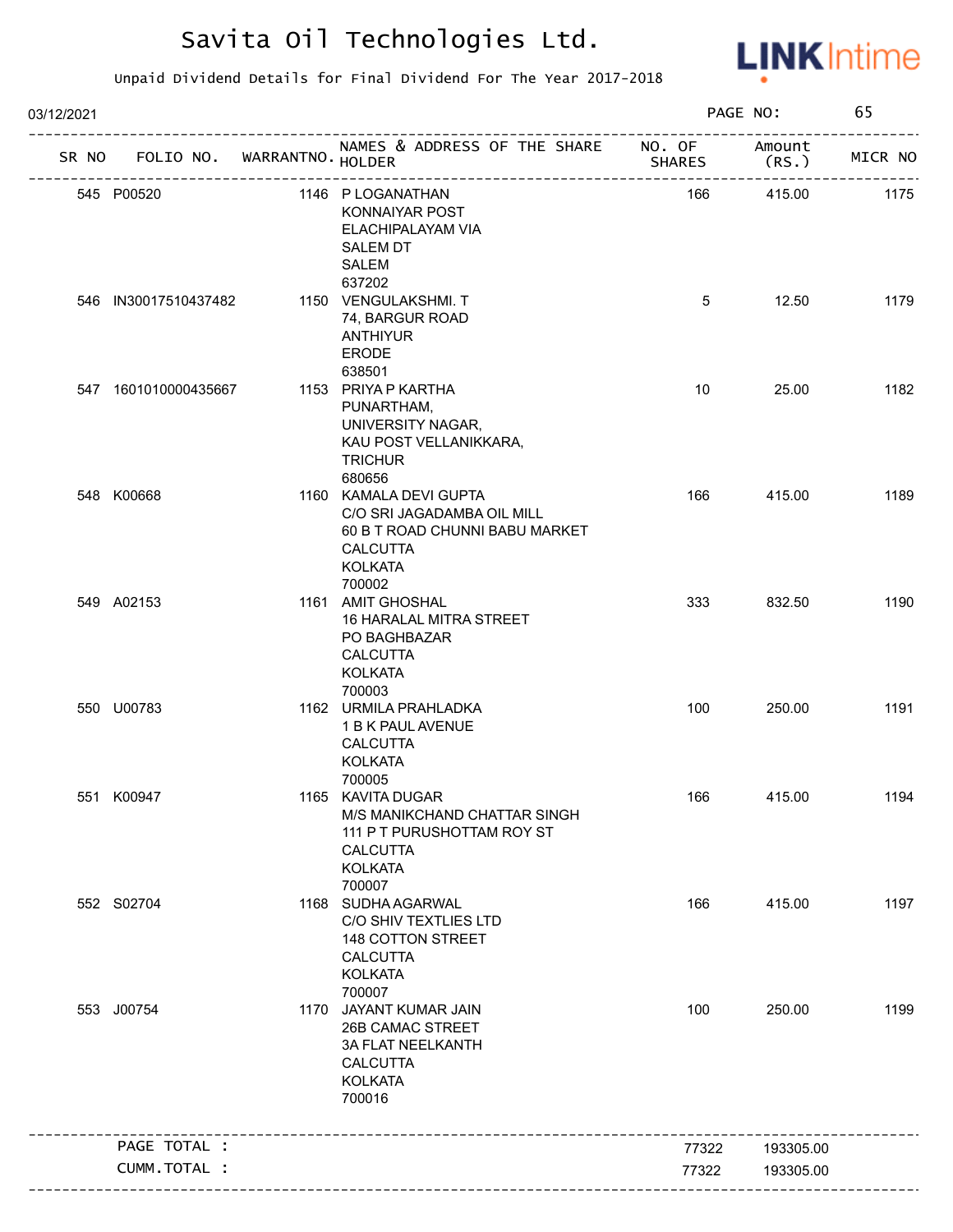

| 03/12/2021 |                      |                             | PAGE NO:                                                                                                                                   |               | 66             |         |
|------------|----------------------|-----------------------------|--------------------------------------------------------------------------------------------------------------------------------------------|---------------|----------------|---------|
| SR NO      |                      | FOLIO NO. WARRANTNO. HOLDER | NAMES & ADDRESS OF THE SHARE NO. OF                                                                                                        | <b>SHARES</b> | Amount<br>(RS. | MICR NO |
|            | 554 M01777           |                             | 1172 MOHAMMAD SHAHAED<br>C/O AZIM & CO<br>66-A PARK STREET<br><b>CALCUTTA</b><br><b>KOLKATA</b><br>700017                                  | 166           | 415.00         | 1201    |
|            | 555 100764           |                             | 1174 INDRA KUMAR BHATTER<br>2 BISHOP LEFROY ROAD<br>KOLKATA<br><b>KOLKATA</b><br>700020                                                    | 166           | 415.00         | 1203    |
|            | 556 100576           |                             | 1177 INDRADEVI SAWANSUKHA<br>C/O RUPCHAND SAWAN SUKHA<br>10/1/E DIAMOND HARBAR ROAD<br><b>CALCUTTA</b><br><b>KOLKATA</b><br>700027         | 166           | 415.00         | 1206    |
|            | 557 B00615           |                             | 1178 BAIDYANATH KAR<br>23 KALIBARI ROAD<br>NALTA<br><b>CALCUTTA</b><br><b>KOLKATA</b><br>700028                                            | 166           | 415.00         | 1207    |
|            | 558 H00569           |                             | 1181 HARBINDER KAUR<br>246 A/1 BLOCK B<br><b>BANGUR AVENUE</b><br><b>CALCUTTA</b><br>KOLKATA<br>700055                                     | 166           | 415.00         | 1210    |
|            | 559 IN30154919556602 |                             | 1184 MAINAK MUKHERJEE<br>PILKHANA BAILEN<br><b>33 BARDHAMAN SADAR</b><br>NEAR ROOPMAHAL CINEMA HALL<br><b>BURWAN WEST BENGAL</b><br>713101 | 6             | 15.00          | 1213    |
|            | 560 N01465           |                             | 1185 NIRMAL KUMAR SALAMPURIA<br>M/S MEDICOS NSB ROAD<br>PO RANIGAJ<br><b>DIST BURDWAN</b><br>W <sub>B</sub><br><b>BURDWAN</b><br>713347    | 100           | 250.00         | 1214    |
|            | 561 1203500000426898 |                             | 1187 ASIMA. KUNDU<br>C/O SAMIR KUNDU SARAT PALLY<br>(NEAR TAPANDAS ADVOCATE<br>HOUSE)<br>MALDA.<br><b>MALDA</b><br>732101                  | 50            | 125.00         | 1216    |

| PAGE TOTAL | 78308 | 195770.00 |
|------------|-------|-----------|
| CUMM.TOTAL | 78308 | 195770.00 |
|            |       |           |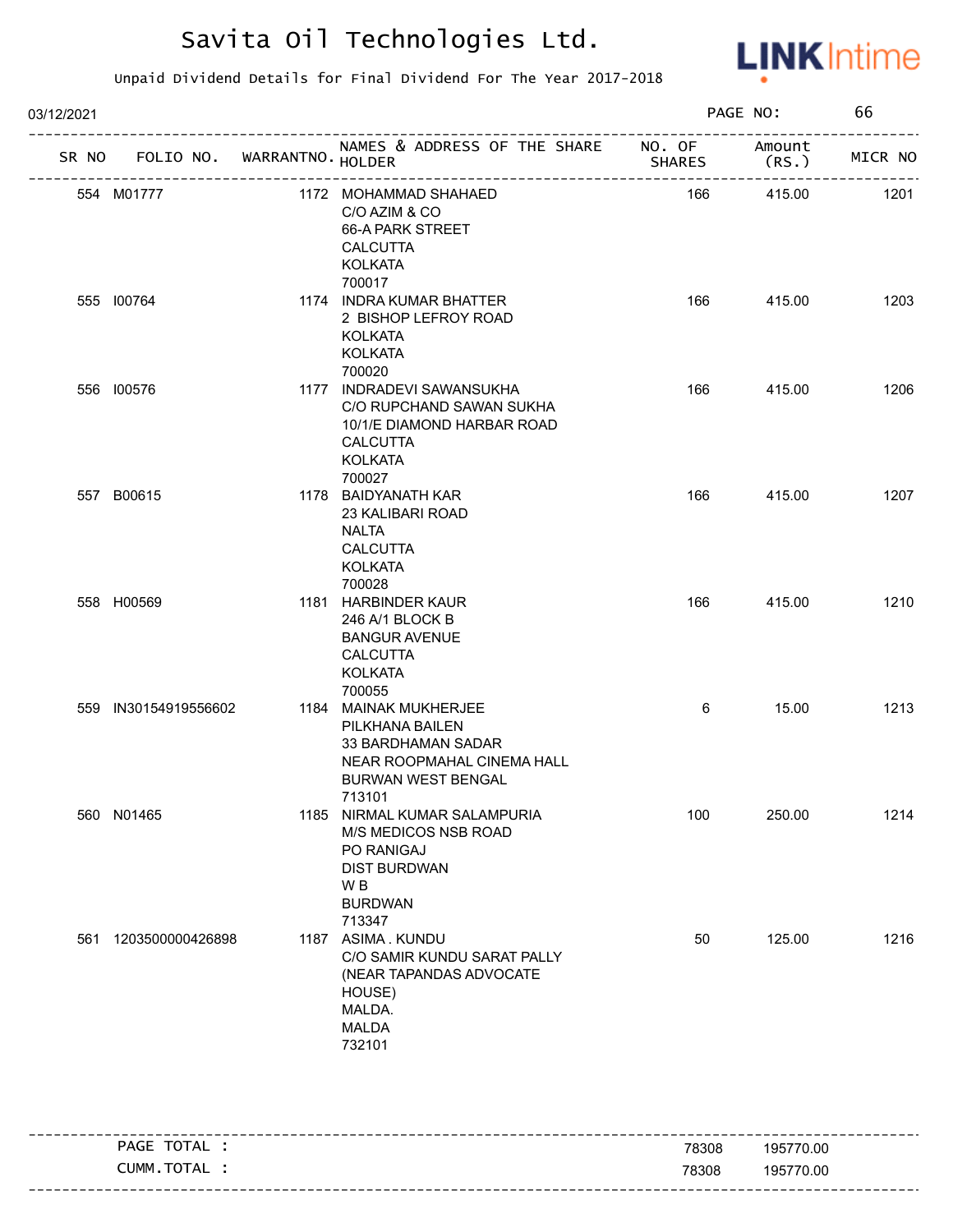

| 03/12/2021 |                                   |                                                                                                                                           |               | PAGE NO:         | 67      |
|------------|-----------------------------------|-------------------------------------------------------------------------------------------------------------------------------------------|---------------|------------------|---------|
|            | SR NO FOLIO NO. WARRANTNO. HOLDER | NAMES & ADDRESS OF THE SHARE NO. OF<br>_________________________                                                                          | <b>SHARES</b> | Amount<br>(RS. ) | MICR NO |
|            | 562 K01068                        | 1188 KIRAN GOLCHHA<br>CHANDANMAL SANTOKCHAND<br>DINBAZAR JALPAIGURI<br><b>JALPAIGURI</b><br>735101                                        | 166           | 415.00           | 1217    |
|            | 563 IN30045012413996              | 1190 RENU AGARWAL<br>C/O KWALITY STORES<br>31-A NATIONAL HIGHWAY<br><b>GANGTOK</b><br>737101                                              | 166           | 415.00           | 1219    |
|            | 564 M02964                        | 1191 MAMTA KHANDELWAL<br>N 4 332 NAYAPALLI<br><b>IRC VILLAGE</b><br><b>BHUBANESHWAR</b><br><b>ORISSA</b><br><b>KHORDA</b><br>751015       | 80            | 200.00           | 1220    |
|            | 565 P01339                        | 1192 PRIYANKA PATNAIK<br><b>VILL POST CHANAHATTA</b><br><b>DIST KHURDA</b><br><b>ORISSA</b><br><b>PURI</b><br>752102                      | 166           | 415.00           | 1221    |
|            | 566 J00760                        | 1193 JAYANTI PARIDA<br>C/O DEBENDRA PATRA<br>AT MATHASAHI CHAULIAGANJ<br>PO NAYABAZAR CUTTACK ORISSA<br><b>CUTTACK</b><br>753004          | 166           | 415.00           | 1222    |
|            | 567 S00912                        | 1194 SARAT KUMAR HATI<br>59 MADHUBAN MARKET COMPLEX<br>PARADIP PORT<br><b>JAGATSINGHPUR</b><br><b>CUTTACK</b><br>754142                   | 166           | 415.00           | 1223    |
|            | 568 IN30125015298480              | 1196 ASIM KUMAR CHAKRABARTY<br>NTPC/TSTPP QTR NO C 168 PTS<br>P O DEEPSIKHA<br>DT ANGUL<br>759147                                         | 50            | 125.00           | 1225    |
|            | 569 P01601                        | 1198 PRAFUL KUMAR CHAUHAN<br>R B CONSULTANTS<br>M G ROAD<br>POST JEYPORE 764001<br><b>DIST KORAPUT ORISSA</b><br><b>KORAPUT</b><br>764001 | 166           | 415.00           | 1227    |
|            | 570 B01104                        | 1199 BIJAY KUMAR AGRAWAL<br>C/O M/S R D PRASAD<br>P O TITILAGARH<br><b>ORISSA</b><br><b>BOLANGIR</b><br>767033                            | 166           | 415.00           | 1228    |
|            | PAGE TOTAL :                      |                                                                                                                                           | 79600         | 199000.00        |         |
|            | CUMM.TOTAL :                      |                                                                                                                                           | 79600         | 199000.00        |         |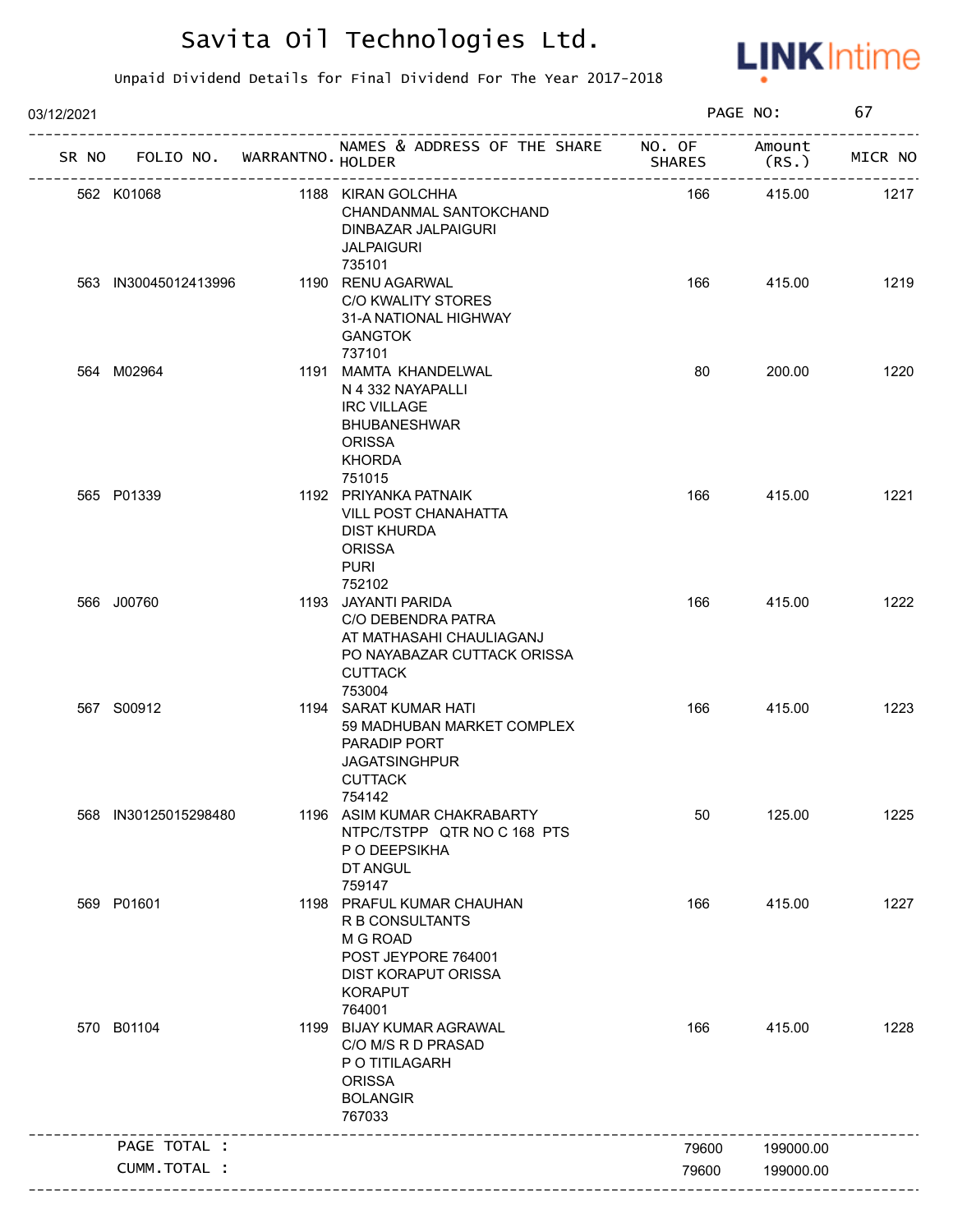

| 03/12/2021 |                      |                             |                                                                                                                                                         |               | PAGE NO:       | 68      |
|------------|----------------------|-----------------------------|---------------------------------------------------------------------------------------------------------------------------------------------------------|---------------|----------------|---------|
| SR NO      |                      | FOLIO NO. WARRANTNO. HOLDER | NAMES & ADDRESS OF THE SHARE NO. OF                                                                                                                     | <b>SHARES</b> | Amount<br>(RS. | MICR NO |
|            | 571 D00834           |                             | 1200 DIBENDU DUTTA<br>C/O A K DUTTA<br>KIOSK NO 11 ISPAT MARKET<br><b>ROURKELA</b><br><b>ORISSA</b><br>SUNDARGARH<br>769005                             | 66            | 165.00         | 1229    |
|            | 572 R01608           |                             | 1202 RINKU JAIN<br>M P PATNI & CO<br>13 SIKARIA BLDG A T RD<br><b>GUWAHATI</b><br><b>GUWAHATI</b><br>781001                                             | 166           | 415.00         | 1231    |
|            | 573 M01173           |                             | 1204 MANZOOLA BHUYAN<br>DEVA DAROO PATH<br>IIND BYE LANE DISPUR GUWAHATI<br><b>ISSAM</b><br><b>GUWAHATI</b><br>781006                                   | 166           | 415.00         | 1233    |
|            | 574 A00972           |                             | 1205 ANIMA DHAR<br>C/O SHRI HARIMOHAN DHAR<br><b>CHATRIBARI BILTAR</b><br>K C RD LANE 2 GUWAHATI<br><b>GUWAHATI</b><br>781008                           | 166           | 415.00         | 1234    |
|            | 575 J00011           |                             | 1206 JN GAGAI<br><b>VILL NARAKASUR</b><br>P O KAHILIPARA<br><b>GUWAHATI</b><br><b>GUWAHATI</b><br>781019                                                | 33            | 82.50          | 1235    |
|            | 576 S01865           |                             | 1207 SREELAL GUPTA<br>LOKD RD PO DHEKIAJULI<br><b>DIST SONITPUR</b><br>ASSAM<br><b>SONITPUR</b><br>784110                                               | 166           | 415.00         | 1236    |
|            | 577 IN30058910145996 |                             | 1208 SANJAY KUMAR AGARWALLA<br>C/O SRI GANGA PRASAD<br><b>AGARWALLA</b><br>VILL AND PO - GAURISAGAR<br><b>DISTT SIVASAGAR</b><br><b>ASSAM</b><br>785664 | 66            | 165.00         | 1237    |
|            | 578 P01608           |                             | 1210 PRAVEEN KUMAR JAIN<br><b>EASTERN AUTO</b><br><b>DISTRIBUTORS</b><br>SONAI ROAD<br><b>SILCHAR</b><br><b>CHACHER</b><br>788006                       | 166           | 415.00         | 1239    |
|            | PAGE TOTAL :         |                             |                                                                                                                                                         | 80595         | 201487.50      |         |
|            | CUMM.TOTAL :         |                             |                                                                                                                                                         |               |                |         |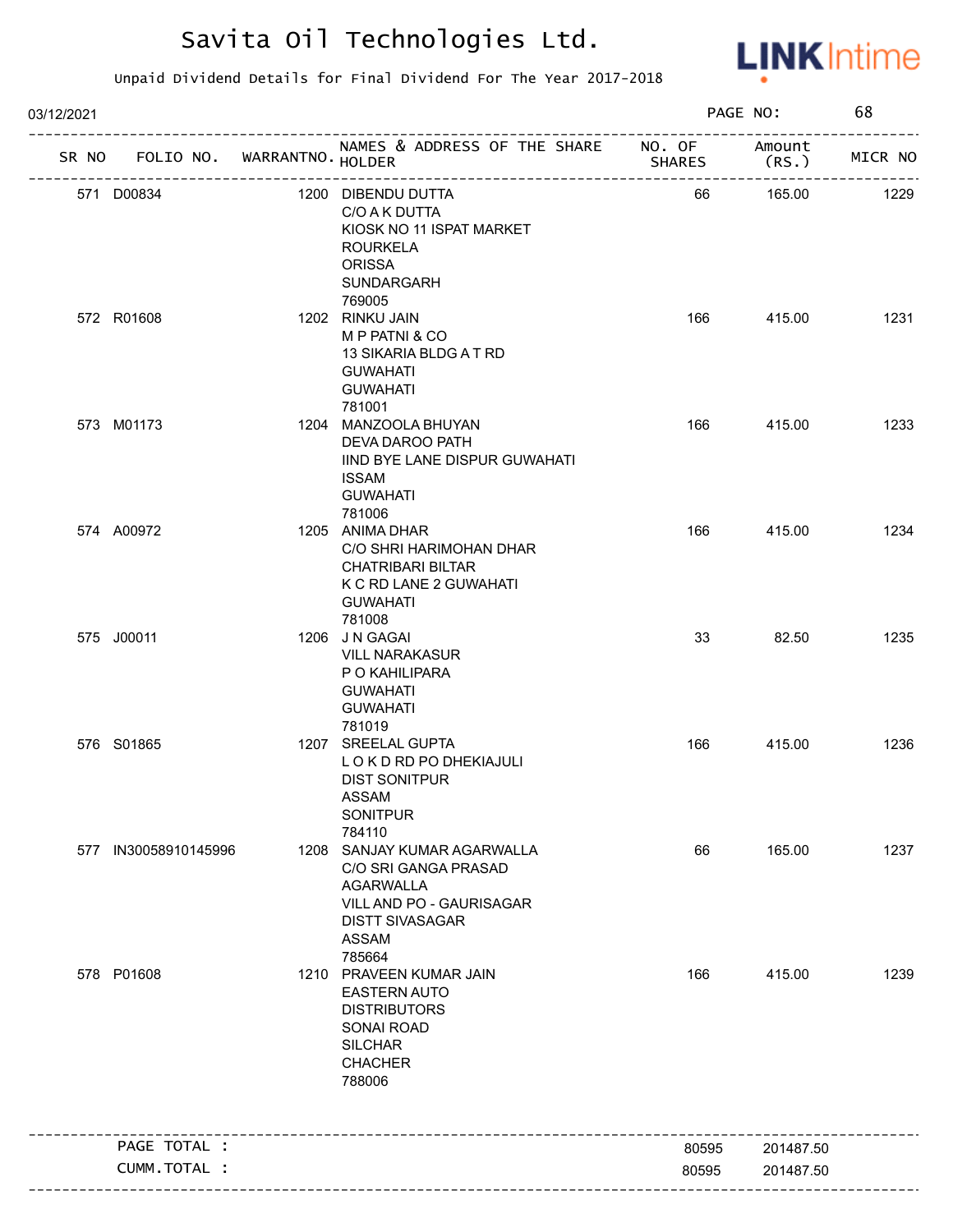

| 03/12/2021 |                                   |  | PAGE NO:                                                                                                                                                  |               | 69              |         |
|------------|-----------------------------------|--|-----------------------------------------------------------------------------------------------------------------------------------------------------------|---------------|-----------------|---------|
|            | SR NO FOLIO NO. WARRANTNO. HOLDER |  | NAMES & ADDRESS OF THE SHARE NO. OF                                                                                                                       | <b>SHARES</b> | Amount<br>(RS.) | MICR NO |
|            | 579 P01647                        |  | 1211 PRAVEEN KUMAR JAIN<br>EASTERN AUTO DISTRIBUTORS<br>SONAI ROAD<br><b>SILCHAR</b><br><b>CHACHER</b><br>788006                                          | 166           | 415.00          | 1240    |
|            | 580 P00895                        |  | 1212 PRABHA KUMARI SHRIVASTAVA<br>C/O JWALA PATI SAHAI<br><b>SAHAI KUTI</b><br>DIWAN MOHALLA PANDARIBA LANE<br>PATNA CITY PATNA<br><b>PATNA</b><br>800008 | 166           | 415.00          | 1241    |
|            | 581 R00648                        |  | 1213 RAJ KUMAR GUPTA<br>CARE ANIL KUMAR GUPTA & BROS<br>P O BIHTA<br><b>DIST PATNA</b><br><b>PATNA</b><br>801103                                          | 166           | 415.00          | 1242    |
|            | 582 W00502                        |  | 1214 WAQUAR AHMED<br>C/O REYAZ AHMED<br><b>HAROON NAGAR</b><br>ROAD NO 10 SECTOR 2 P O<br>PHULWARI SHARIF<br><b>PATNA</b><br><b>PATNA</b><br>801505       | 66            | 165.00          | 1243    |
|            | 583 D00826                        |  | 1215 DHIRENDRA ONKAR<br>NEW STUDENTS CORNER<br>SADAR BAZAR PO JAMALPUR<br><b>DIST MUNGER BIHAR</b><br><b>MONGHYR</b><br>811214                            | 66            | 165.00          | 1244    |
|            | 584 P00807                        |  | 1216 PAWANKUMAR AGARWAL<br>C/O SAJJAN KUMAR AGARWAL<br>POST AND DIST SAHIBGANJ<br><b>BIHAR</b><br>SAHEBGANJ<br>816109                                     | 166           | 415.00          | 1245    |
|            | 585 1201092600098568              |  | 1217 YASWANT KUMAR SINGH<br>EAST BASURIA, BANSJORA<br><b>DHANBAD</b><br>828104                                                                            | 41            | 102.50          | 1246    |
|            | 586 B01125                        |  | 1218 BIMLA DEVI AGARWAL<br>C/O ANNA PURNA BHANDAR<br>MASJEED ROAD POST KATRASGARH<br><b>DIST DHANBAD</b><br><b>DHANBAD</b><br>828113                      | 166           | 415.00          | 1247    |

| - - |                 |       | --------------------------------- |
|-----|-----------------|-------|-----------------------------------|
|     | TOTAL<br>PAGE   | 81598 | 203995.00                         |
|     | ∵ TOTA∟<br>CUMM | 81598 | 203995.00                         |
|     |                 |       |                                   |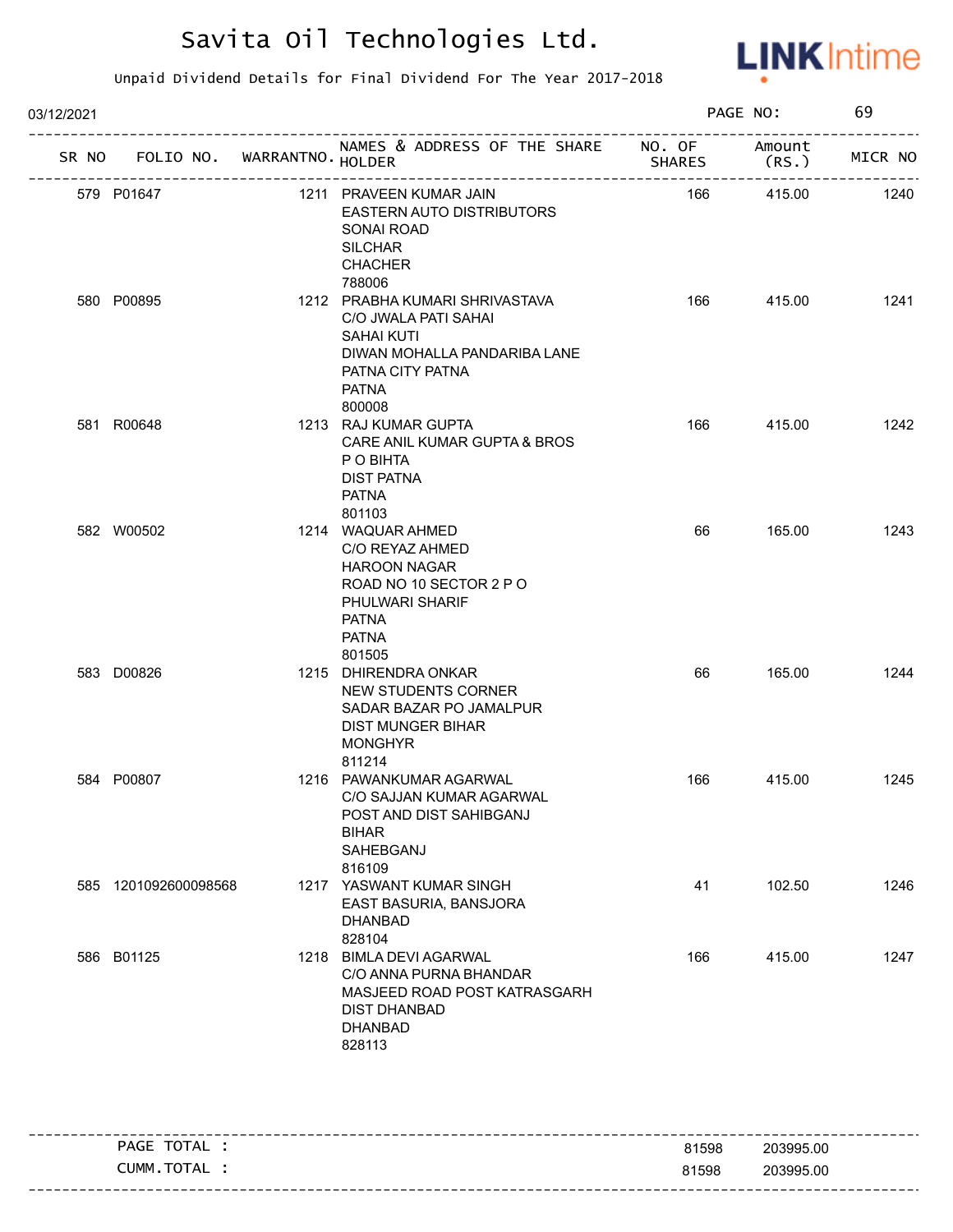

Unpaid Dividend Details for Final Dividend For The Year 2017-2018

| 03/12/2021 |                             |  |                                                                                                                                                     |               | PAGE NO:       |         |
|------------|-----------------------------|--|-----------------------------------------------------------------------------------------------------------------------------------------------------|---------------|----------------|---------|
| SR NO      | FOLIO NO. WARRANTNO. HOLDER |  | NAMES & ADDRESS OF THE SHARE NO. OF<br>---------------------                                                                                        | <b>SHARES</b> | Amount<br>(RS. | MICR NO |
|            | 587 S01570                  |  | 1220 SHIO JEE RAY<br>QR NO F 110 ROAD NO 26<br>POST PATRATU<br>THERMAL TOWER STATION<br>DIST HAZARIBAGH BIHAR<br>HAZARIBAGH<br>829119               | 166           | 415.00         | 1249    |
|            | 588 IN30021411923465        |  | 1221 N SRINIVAS RAO<br>ZONE 1 B BISRA NAGAR ANDHRA<br><b>SAMITI</b><br>COMPLEX PLOT NO 10 FLAT 11<br><b>TELCO</b><br>JAMSHEDPUR JHARKHAND<br>831004 | 16            | 40.00          | 1250    |
|            | 589 IN30174010122564        |  | 1222 PUNIT SETHIA<br><b>TOONGRI</b><br><b>CHAIBASA</b><br><b>WEST SINGHBHUM</b><br>833201                                                           | 66            | 165.00         | 1251    |
|            | 590 P00922                  |  | 1224 PRADEEP GADODIA<br>S K AGENCIES<br>HINDUSTAN BHAWAN MAIN ROAD<br>RANCHI<br><b>RANCHI</b><br>834001                                             | 166           | 415.00         | 1253    |
|            | 591 S02084                  |  | 1225 SUMIT SAGAR<br>QR NO T 7/5 P & T COLONY<br><b>LALPUR RANCHI</b><br><b>BIHAR</b><br><b>RANCHI</b><br>834001                                     | 166           | 415.00         | 1254    |
|            | 592 R00688                  |  | 1226 RAJANI PRABHA<br>HOUSE OF RAMASHANKAR RAI<br><b>JAUHARI BZR HAJIPUR</b><br>VAISHALI<br>844101                                                  | 166           | 415.00         | 1255    |
|            | 593 B00732                  |  | 1227 BELADEVI AGARWAL<br>C/O CALCUTTA CLOTH STORE<br>POST JOGBANI BIHAR<br><b>DIST-ARARIA</b><br><b>PURNEA</b><br>854328                            | 66            | 165.00         | 1256    |
|            | 594 R03150                  |  | 1228 REKHA AGRAWAL<br>SANJAY H/W & MILLS STORE<br><b>BUJI BHOWAN CHOK</b><br><b>GURUDWARA ROAD</b><br><b>RAIGARH C G</b><br>999999                  | 166           | 415.00         | 1257    |

---------------------------------------------------------------------------------------------------------- ---------------------------------------------------------------------------------------------------------- PAGE TOTAL : CUMM.TOTAL : 82576 82576 206440.00 206440.00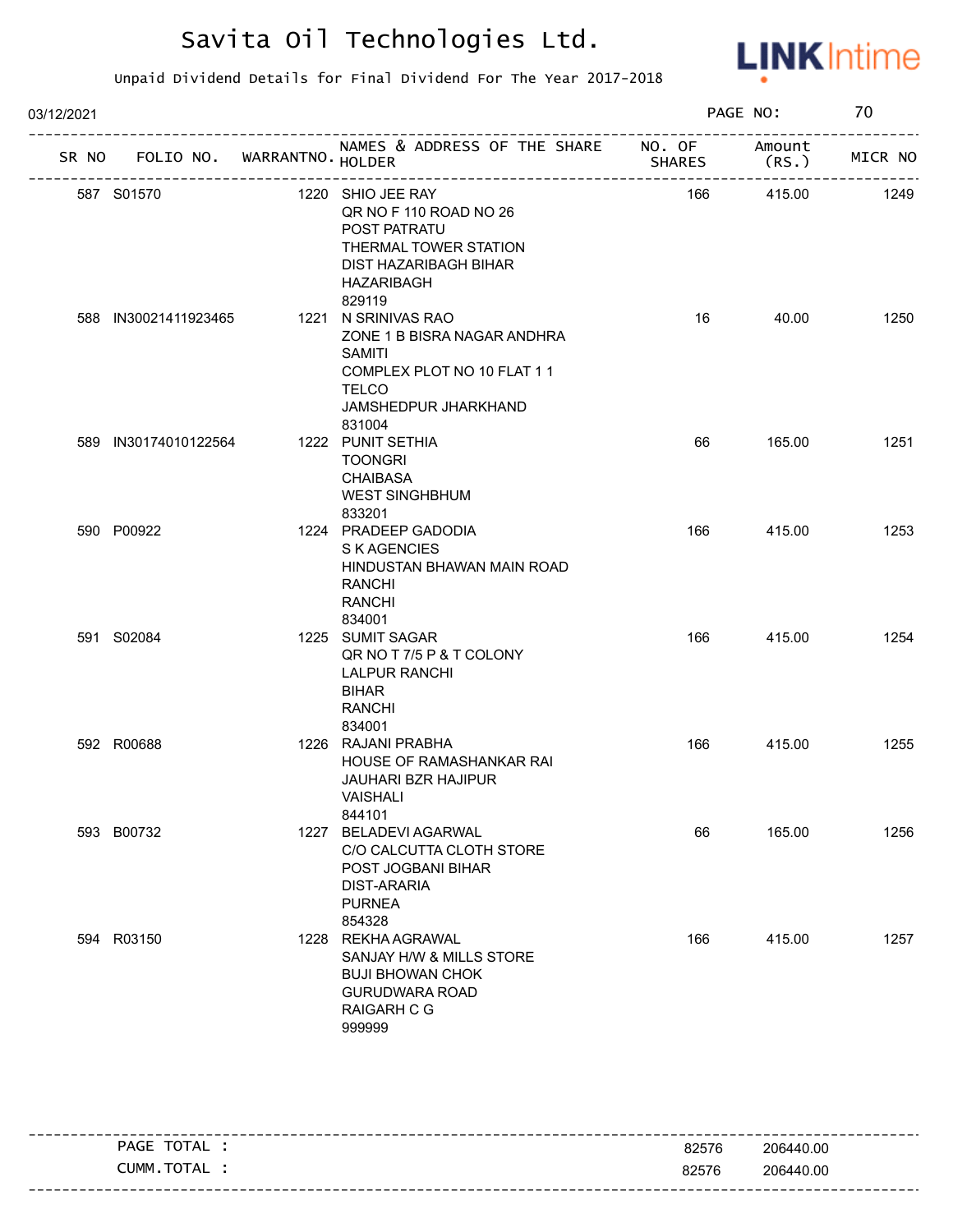

| 03/12/2021 |                             |                                                                                                                                                      |               | PAGE NO:       | 71      |
|------------|-----------------------------|------------------------------------------------------------------------------------------------------------------------------------------------------|---------------|----------------|---------|
| SR NO      | FOLIO NO. WARRANTNO. HOLDER | NAMES & ADDRESS OF THE SHARE NO. OF                                                                                                                  | <b>SHARES</b> | Amount<br>(RS. | MICR NO |
|            | 595 S08778                  | 1229 SHASHI KIRAN<br>W/O LATE SURINDER K SHARMA<br>H NO 266 SHIV NAGAR<br>SODAL ROAD<br><b>JALANDHAR</b>                                             | 166           | 415.00         | 1258    |
|            | 596 P02602                  | 999999<br>1230 PREETI AGARWAL<br>3714 BABU KA TIBA<br>SURAJ POLE BAZAR<br><b>JAIPUR</b><br>999999                                                    | 100           | 250.00         | 1259    |
|            | 597 M02994                  | 1231 MONICA A AWARE<br>S S TYPE III<br>ROOM NO 79<br><b>SECTOR-II</b><br>VASHI NAVI MUMBAI<br>999999                                                 | 166           | 415.00         | 1260    |
|            | 598 D01855                  | 1232 DINESH CHANDRA AGRAWAL<br>85 JANKI NAGAR MAIN<br><b>INDORE</b><br><b>MADHYA PRADESH</b><br>999999                                               | 100           | 250.00         | 1261    |
|            | 599 IN30115120080753        | 1235 SETHI FUNDS MANAGEMENT PVT<br>LTD.<br>2 / B, NAAZ BUILDING<br><b>NEAR NAAZ CINEMA</b><br><b>LAMINGTON ROAD</b><br>MUMBAI, MAHARASHTRA<br>400004 | 8221          | 20552.50       | 1264    |
|            | 600 B01088                  | 1239 BHUSHAN BAL<br>7 AMRAPALI CHS<br>PARANJIE A ROAD NO 2<br>VILE PARLE E BOMBAY<br>MUMBAI<br>400057                                                | 166           | 415.00         | 1268    |
|            | 601 C00012                  | 1248 CHANAN KUMAR NANAK CHAND<br><b>GUUPTA</b><br>B-3 BLD 34 1ST FLOOR<br>ROOM 2 SECT 15<br>VASHI N BOMBAY                                           | 25            | 62.50          | 1277    |
|            | 602 R00033                  | 1251 RANJANA G SAWANT<br>SHREE RANG HSG SOCIETY<br>E/13/1 THANE W                                                                                    | 50            | 125.00         | 1280    |
|            | 603 S00037                  | 1252 SUDARSHAN L BHURE<br>SAI NIWAS CHAWAL<br><b>GANPATI PADA ROOM NO 2</b><br>KALWA E DIST THANE                                                    | 50            | 125.00         | 1281    |
|            | 604 S02757                  | 1253 SHANTILAL M SHAH<br>B/21 PATHEY FLAT<br>SHAHI BAUG CERKIT HOUSE<br>AHMEDABAD                                                                    | 66            | 165.00         | 1282    |
|            | PAGE TOTAL :                |                                                                                                                                                      | 91686         | 229215.00      |         |
|            | CUMM.TOTAL :                |                                                                                                                                                      | 91686         | 229215.00      |         |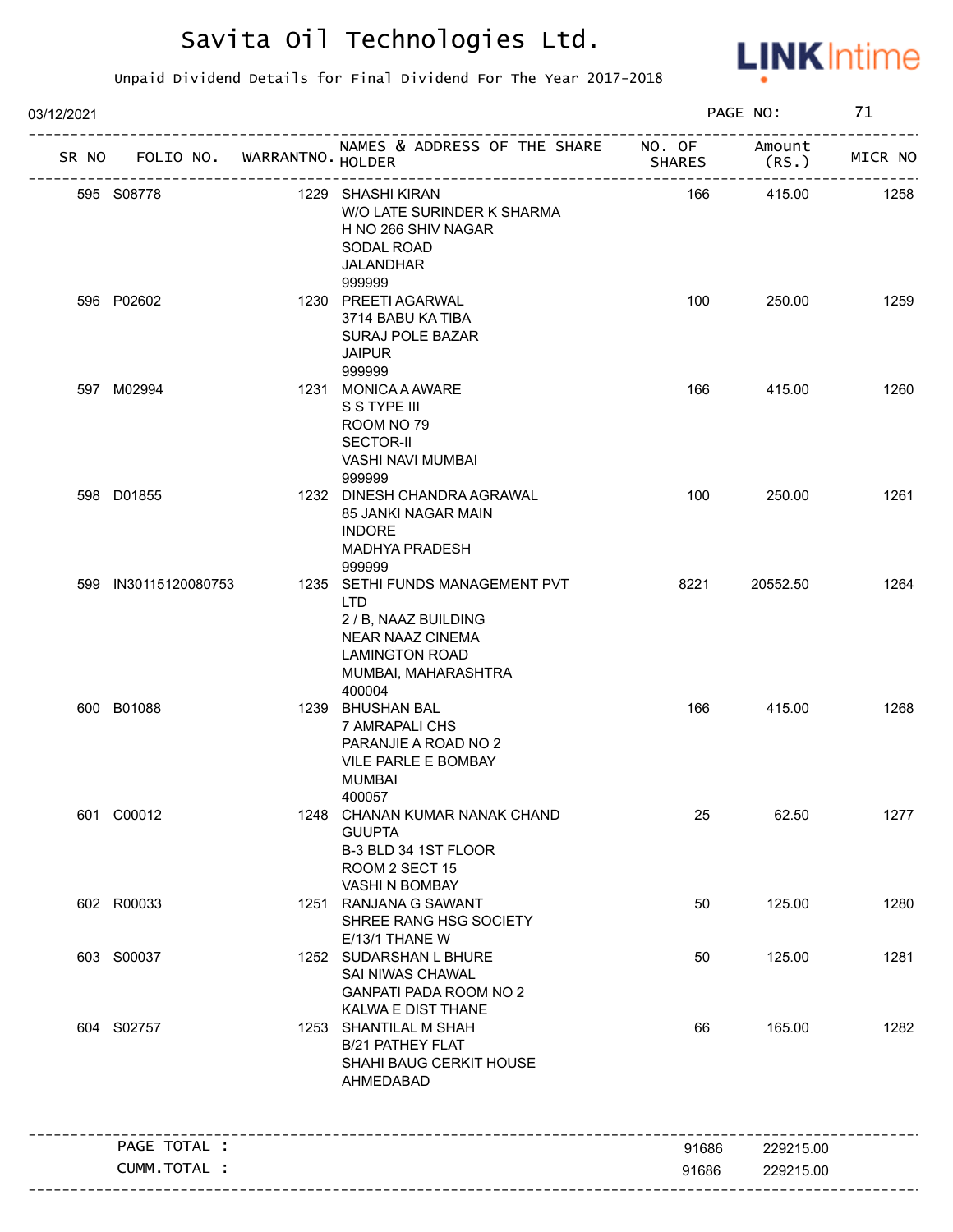

| 03/12/2021 |                                   |                                                                                                                          |               | PAGE NO:        | 72      |
|------------|-----------------------------------|--------------------------------------------------------------------------------------------------------------------------|---------------|-----------------|---------|
|            | SR NO FOLIO NO. WARRANTNO. HOLDER | NAMES & ADDRESS OF THE SHARE NO. OF                                                                                      | <b>SHARES</b> | Amount<br>(RS.) | MICR NO |
|            | 605 V01684                        | 1254 VASUDEV K PATEL<br>C/O ASHA STORE<br>AT&PO AMBLIYASAN                                                               | 100           | 250.00          | 1283    |
|            | 606 N00765                        | TA&DIST-MEHSANA<br>1255 NATUBHAI AMBALAL PATEL<br><b>B/1-73 SHIVAM SOCIETY</b><br>NR LALBAG CROSSING<br><b>MANJALPUR</b> | 100           | 250.00          | 1284    |
|            | 607 K01111                        | <b>BARODA</b><br>1256 KIRPAL KAUR<br>CD 12 MALIBU TOWN<br>SOHNA ROAD<br><b>GURGAON</b><br><b>HARYANA</b>                 | 100           | 250.00          | 1285    |
|            | 608 D00522                        | 1257 D V TANEJA<br>C/O D V TANEJA AND BROS<br>13/17 PUNJABI BAGH EXTN<br><b>NEW DELHI</b>                                | 100           | 250.00          | 1286    |
|            | 609 B00015                        | 1258 BHAGWATI MOHAR MISHRA<br>ANAND NAGAR<br>KALWE NEAR MANGAL STORE<br><b>THANE</b>                                     | 150           | 375.00          | 1287    |
|            | 610 P01711                        | 1259 PRAKASH V SAWNANI<br><b>TAX 30</b><br><b>ADIPUR</b><br><b>KUTCH</b><br><b>PIN</b>                                   | 166           | 415.00          | 1288    |
|            | 611 V01325                        | 1260 VISHNUBHAI AMBALAL PATEL<br>AT PO UMRETH<br>TA ANAND DIST KHEDA<br><b>VANTA STREET</b>                              | 166           | 415.00          | 1289    |
|            | 612 R00026                        | 1261 RAMDAS D RAMANE<br>BLDG NO 14<br>KOPRI COLONY DHOBI GHAT<br>KOPRI THANE E                                           | 200           | 500.00          | 1290    |
|            | 613 R00059                        | 1262 RAJNI VAISHNAVI<br>TYPE JN 4 BLDG 15<br>FLAT 2 SECTOR 10<br>VASHI NEW BOMBAY                                        | 250           | 625.00          | 1291    |
|            | 614 P00061                        | 1263 PUSHPA DEVI AGRAWAL<br>C/O MAHALAXMI ENTERPRISES<br><b>AGRA ROAD</b><br><b>JAIPUR</b>                               | 250           | 625.00          | 1292    |
|            | 615 S00069                        | 1264 SHIVARLAL VAISHNAVI<br>TYPE JN 4 BLDG 15<br>FLAT 2 SECTOR 10<br>VASHI NEW BOMBAY                                    | 250           | 625.00          | 1293    |
|            | 616 E00517                        | 1265 EUTROPIO PERIS<br>E 28 JANGPURA EXTN<br><b>NEW DELHI</b><br><b>NEW DELHI</b><br>110014                              | 100           | 250.00          | 1294    |
|            | PAGE TOTAL :                      |                                                                                                                          | 93618         | 234045.00       |         |
|            | <b>CUMM. TOTAL :</b>              |                                                                                                                          | 93618         | 234045.00       |         |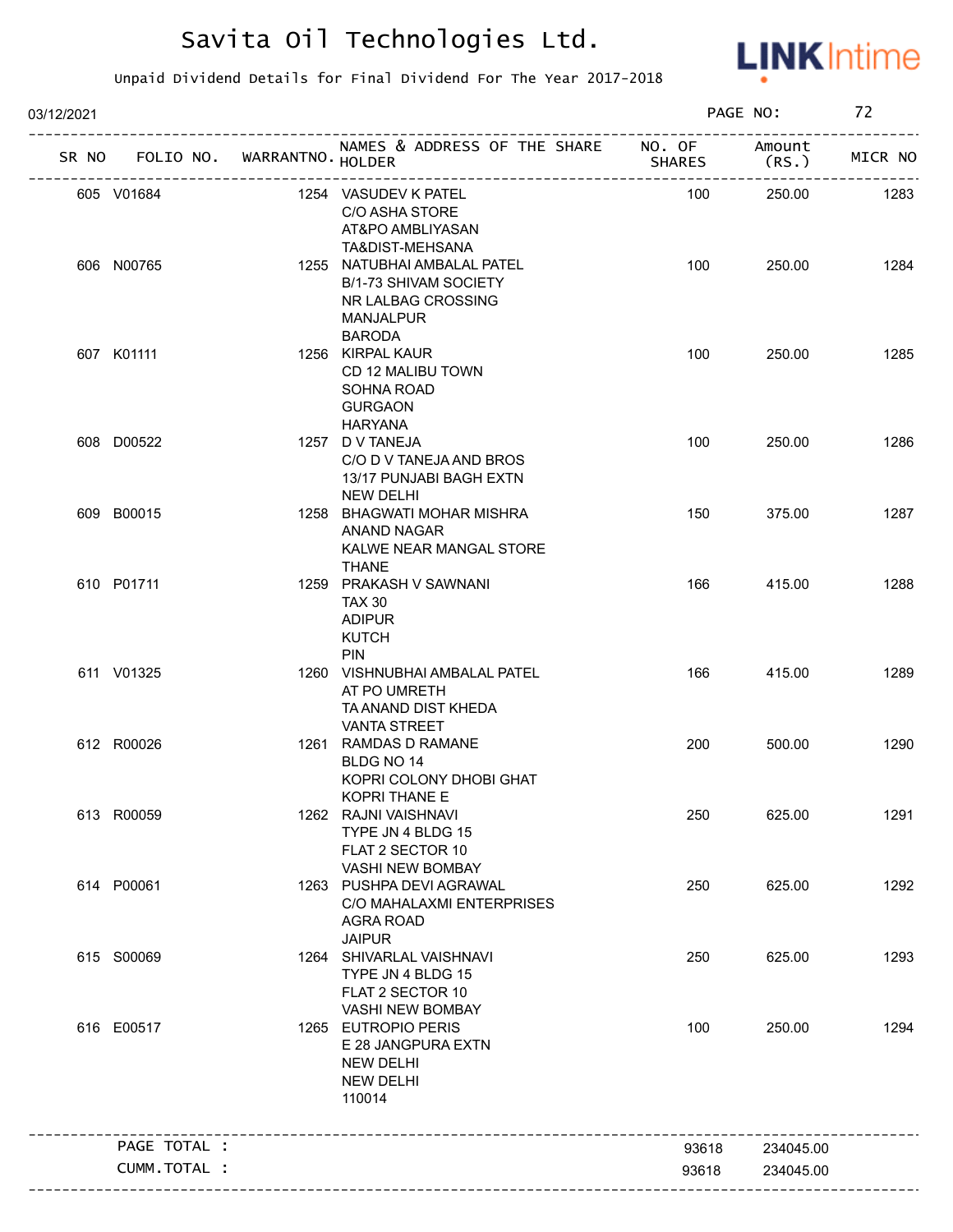

| 03/12/2021 |                                   |                                                                                                                             |               | PAGE NO:        | 73      |
|------------|-----------------------------------|-----------------------------------------------------------------------------------------------------------------------------|---------------|-----------------|---------|
|            | SR NO FOLIO NO. WARRANTNO. HOLDER | NAMES & ADDRESS OF THE SHARE NO. OF                                                                                         | <b>SHARES</b> | Amount<br>(RS.) | MICR NO |
| 617 V01068 |                                   | 1266 VIRENDRA SINGH BAHL<br>126 SHIVALIK APPT<br>ALKANANDA<br><b>NEW DELHI</b><br><b>NEW DELHI</b><br>110019                | 100           | 250.00          | 1295    |
| 618 K01278 |                                   | 1267 KULDIP JAIN<br>H NO 9/1846 GALI NO 2<br>KAILASH NAGAR<br>DELHI<br><b>DELHI</b><br>110031                               | 166           | 415.00          | 1296    |
| 619 S01121 |                                   | 1268 SAVI KANT ABBI<br>C 24 LAXMAN PARK<br><b>NEAR CHANDER NAGAR</b><br><b>DELHI</b><br><b>DELHI</b><br>110051              | 166           | 415.00          | 1297    |
| 620 A01176 |                                   | 1269 ARUN KUMAR<br>F-56D MIG FLAT<br><b>HARI NAGAR</b><br><b>NEW DELHI</b><br><b>NEW DELHI</b><br>110064                    | 100           | 250.00          | 1298    |
| 621 S07853 |                                   | 1270 SURESH KUMAR<br>POCKET D-16<br>HOUSE NO 204<br>SECTOR-3 ROHINI<br><b>NEW DELHI</b><br>NORTH WEST DELHI<br>110085       | 100           | 250.00          | 1299    |
| 622 N00854 |                                   | 1271 NAWAL KISHORE MEHTA<br>177 JANTA FLATES<br><b>NAND NAGRI</b><br>DELHI<br><b>DELHI</b><br>110093                        | 166           | 415.00          | 1300    |
| 623 S02035 |                                   | 1272 SUKRAM PAL<br><b>MARUTI UDYOG LTD</b><br><b>SPARE PARTS</b><br><b>GURGAON</b><br><b>GURGAON</b><br>122015              | 166           | 415.00          | 1301    |
| 624 R01010 |                                   | 1273 RAKESH SHARMA<br>364 RAKESH BHAVAN<br>BEHIND POORAM CINEMS CH DADRI<br><b>DIST BHIWANI</b><br><b>BHIWANI</b><br>123306 | 100           | 250.00          | 1302    |

| TOTAL<br>PAGE               | 94682 | 236705.00 |
|-----------------------------|-------|-----------|
| <b>TOTA</b><br>_UMM<br>' AL | 94682 | 236705.00 |
|                             |       |           |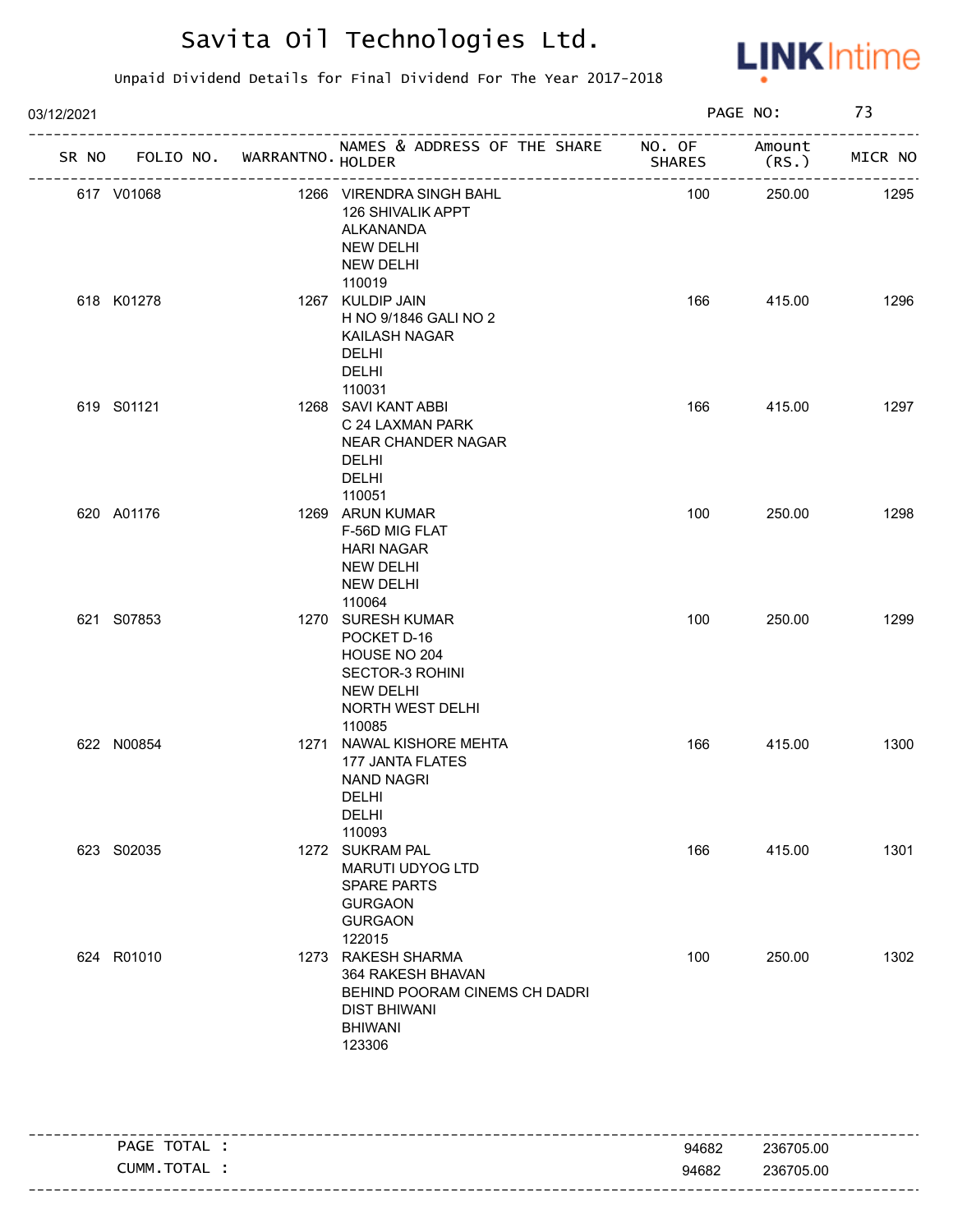

| 03/12/2021 |                 |                   |                                                                                                                        |               | PAGE NO:       | 74      |
|------------|-----------------|-------------------|------------------------------------------------------------------------------------------------------------------------|---------------|----------------|---------|
|            | SR NO FOLIO NO. | WARRANTNO. HOLDER | NAMES & ADDRESS OF THE SHARE NO. OF                                                                                    | <b>SHARES</b> | Amount<br>(RS. | MICR NO |
|            | 625 K01570      |                   | 1274 KRISHAN KUMAR GOYAL<br>DHARODI WALE WARD NO 7<br>PATRAM NAGAR<br>NARWANA 126116<br>HARYANA<br>JIND<br>126116      | 100           | 250.00         | 1303    |
|            | 626 C00517      |                   | 1275 CHAIN MALA<br>C/O DR SATISH BANSAL<br>OPP D D AGGARWAL HIGH SCHOOL<br><b>JAGADHRI</b><br>AMBALA<br>135003         | 100           | 250.00         | 1304    |
|            | 627 K00714      |                   | 1276 KAMLESH GUPTA<br>291 AJIT NAGAR<br>PATIALA<br><b>PATIALA</b><br>147001                                            | 100           | 250.00         | 1305    |
|            | 628 S00505      |                   | 1277 S B YADAVA<br>KENDRIYA VIDYALAYA NO 1<br>ARMAPORE UP<br><b>KANPUR</b><br><b>KANPUR NAGAR</b><br>208009            | 166           | 415.00         | 1306    |
|            | 629 K00726      |                   | 1278 KAMLESH KUMARI<br>205 LUKER GANJ<br>ALLAHABAD<br>ALLAHABAD<br>211001                                              | 100           | 250.00         | 1307    |
|            | 630 S01758      |                   | 1279 SIYA AGRAWAL<br><b>194 ATARSUIYA</b><br>ALLAHABAD<br>ALLAHABAD<br>211003                                          | 166           | 415.00         | 1308    |
|            | 631 R02285      |                   | 1280 RAM MANOHAR<br><b>C/O SUB POST MASTER</b><br>PO SOHAWAL R S<br><b>DISTT FAIZABAD</b><br><b>FAIZABAD</b><br>224188 | 166           | 415.00         | 1309    |
|            | 632 R02196      |                   | 1281 ROOPAM RASTOGI<br>2/223 SECTOR 2<br>JANKIPURAM EXTENSION<br><b>LUCKNOW</b><br><b>LUCKNOW</b><br>226021            | 100           | 250.00         | 1310    |
|            | 633 G00053      |                   | 1282 GOPI KAUSHAL<br>54 RAMVIHAR<br>DEHRADUN<br><b>UTTARAKHAND</b><br><b>DEHRA DUN</b><br>248001                       | 416           | 1040.00        | 1311    |
|            | PAGE TOTAL :    |                   |                                                                                                                        | 96096         | 240240.00      |         |
|            | CUMM.TOTAL :    |                   |                                                                                                                        | 96096         | 240240.00      |         |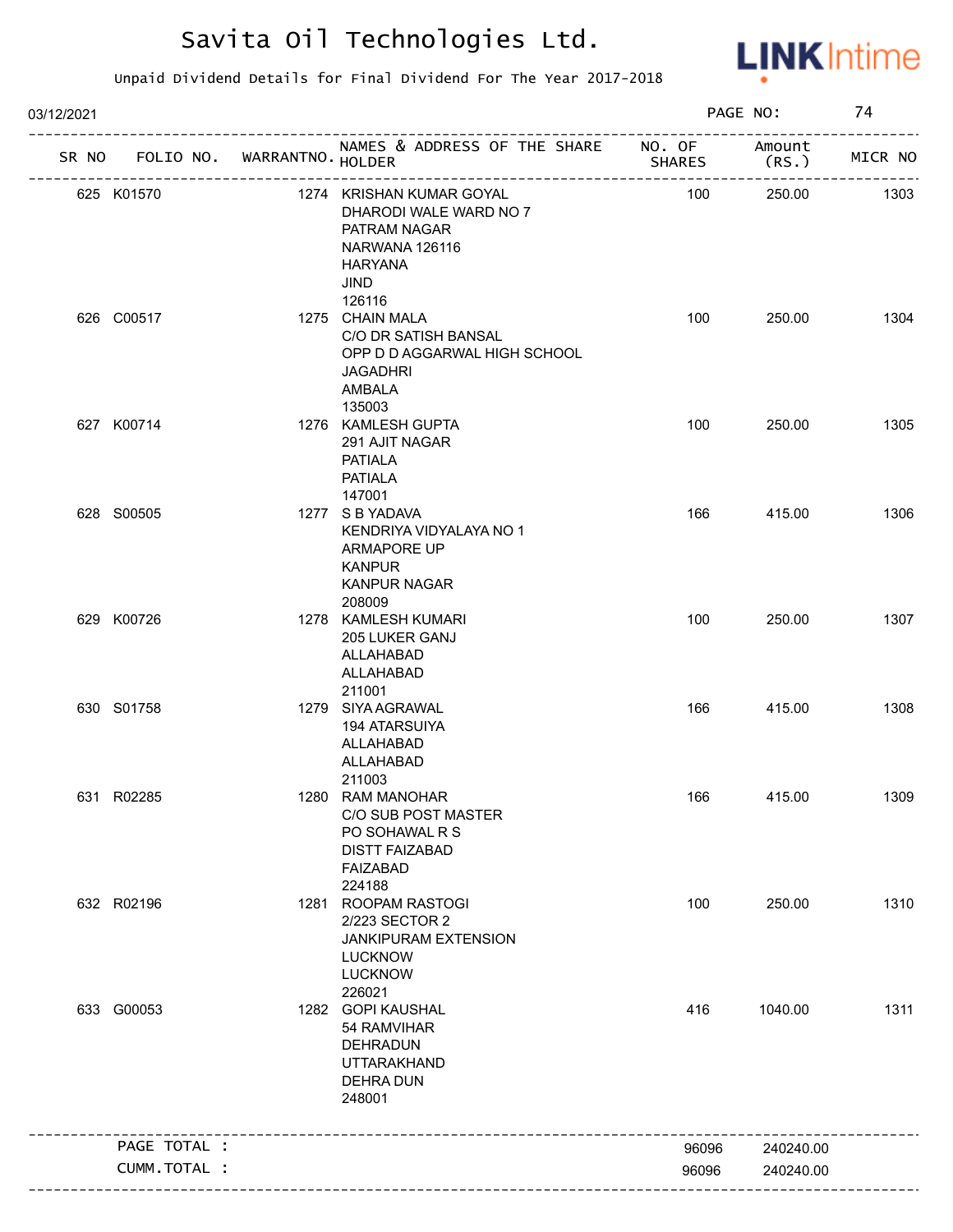

| 03/12/2021                        |                                                                                                                                          |               | PAGE NO:       | 75      |
|-----------------------------------|------------------------------------------------------------------------------------------------------------------------------------------|---------------|----------------|---------|
| SR NO FOLIO NO. WARRANTNO. HOLDER | NAMES & ADDRESS OF THE SHARE NO. OF<br>-----------------------                                                                           | <b>SHARES</b> | Amount<br>(RS. | MICR NO |
| 634 U00741                        | 1283 UMA KHANNA<br>SMERN OFF DRY CLEANERS<br><b>NEAR NIROS RESTAURANT</b><br><b>MIROAD</b><br><b>JAIPUR</b><br><b>JAIPUR</b><br>302001   | 100           | 250.00         | 1312    |
| 635 B00716                        | 1284 BEENA JASORIA<br>C/O MAHESH ENTERPRISES<br>PATWON KA RASTA BAPU BAZAR<br><b>JAIPUR</b><br><b>JAIPUR</b><br>302003                   | 66            | 165.00         | 1313    |
| 636 N00859                        | 1285 NAYAN BALA JAIN<br>31/688 PORWAL JI KI BARI<br>NEAR AYED BRIDGE ASHOK NAGAR<br><b>UDAIPUR RAJ</b><br><b>UDAIPUR</b><br>313001       | 166           | 415.00         | 1314    |
| 637 M00841                        | 1286 MAINA SOMANI<br>C/O KAMAL STEEL IND<br>142 SHOPING CENTRE<br>KOTA RAJ<br><b>KOTA</b><br>324007                                      | 166           | 415.00         | 1315    |
| 638 K00688                        | 1287 KAMLA DEVI KHATRI<br>C\O CHAMPA LAL BHEEMRAJ<br>PO CHOHTAM DIST BARMER RAJ<br><b>BARMER</b><br>344702                               | 100           | 250.00         | 1316    |
| 639 A01203                        | 1288 ARUNA DILIP SHAH<br>SAMRUDDHI AMIN ROAD<br>L-57 GUJ HSG BOARD<br><b>RAJKOT</b><br><b>GUJRAT</b><br><b>RAJKOT</b><br>360001          | 166           | 415.00         | 1317    |
| 640 S01243                        | 1289 SHAH INDIRA SHASHIKANT<br>SAMRUDDHI AMIN ROAD<br>L-57 GUJ HSG BOARD<br><b>RAJKOT</b><br><b>GUJRAT</b><br><b>RAJKOT</b><br>360001    | 166           | 415.00         | 1318    |
| 641 100602                        | 1290 INDUMATI MANGALDAS KAMDAR<br>SAMRUDDHI AMIN ROAD<br>L-57 GUJ HSG BOARD<br><b>RAJKOT</b><br><b>GUJRAT</b><br><b>RAJKOT</b><br>360001 | 166           | 415.00         | 1319    |
| PAGE TOTAL :                      |                                                                                                                                          | 97192         | 242980.00      |         |
|                                   |                                                                                                                                          |               |                |         |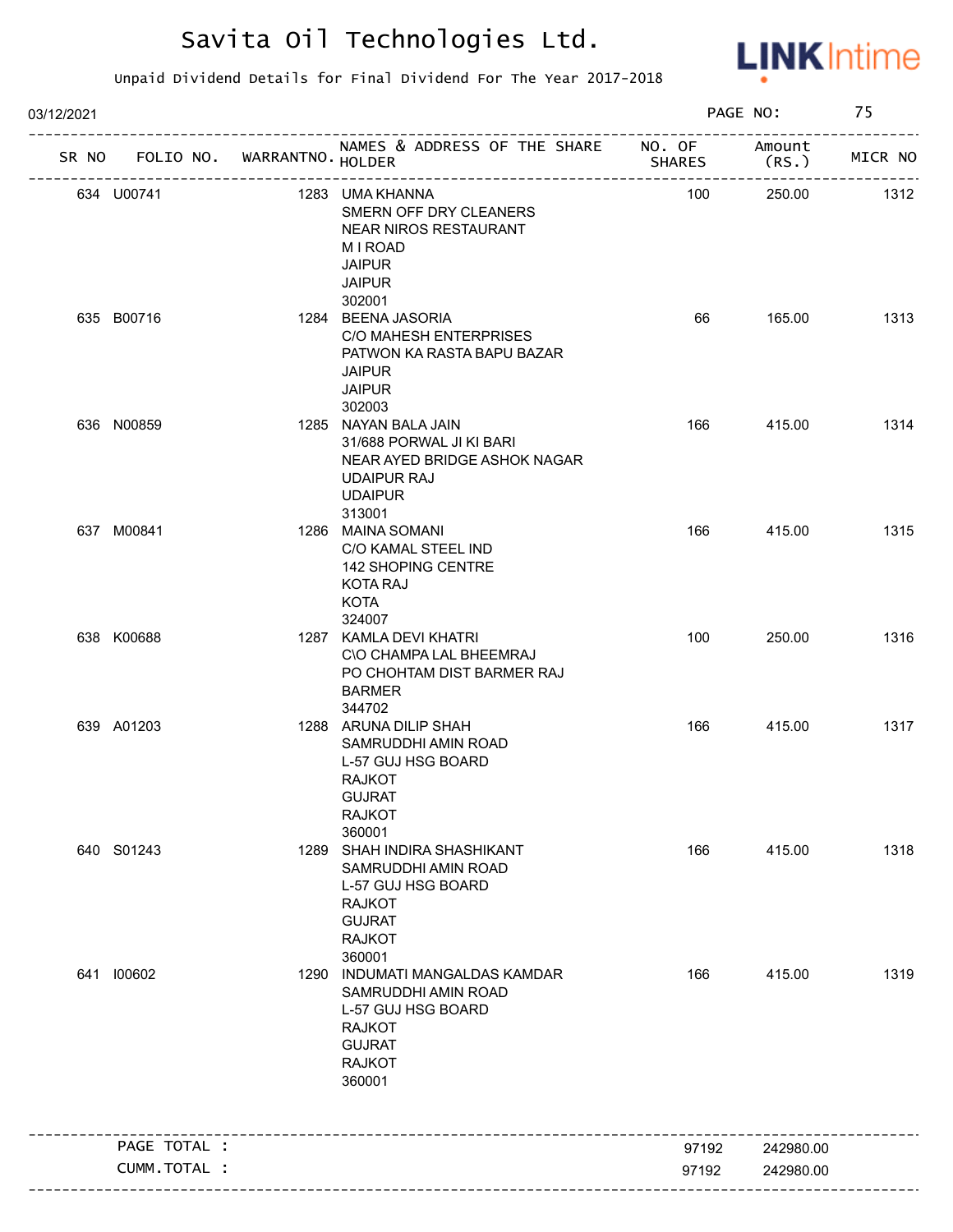

| 03/12/2021 |              |                             |                                                                                                                                                |               | PAGE NO:         | 76      |
|------------|--------------|-----------------------------|------------------------------------------------------------------------------------------------------------------------------------------------|---------------|------------------|---------|
| SR NO      |              | FOLIO NO. WARRANTNO. HOLDER | NAMES & ADDRESS OF THE SHARE NO. OF                                                                                                            | <b>SHARES</b> | Amount<br>(RS. ) | MICR NO |
| 642 B01028 |              |                             | 1291 BHIKHABHAI B PATEL<br><b>GOVERDHEN SOC</b><br><b>BHOLE BABA AMIAN MARF</b><br>RAJKOT<br><b>RAJKOT</b>                                     | 100           | 250.00           | 1320    |
| 643 K01651 |              |                             | 360004<br>1292 KINJAL U SHAH<br>C/O CHAMANLAL M SHAH<br>INSIDEMOTADELA WANIWAD<br><b>BHUT</b><br><b>KUTCH</b><br><b>BHUJ KUCHCHH</b><br>370001 | 66            | 165.00           | 1321    |
| 644 P01681 |              |                             | 1293 PRAKASH VASSUMAL SAWNANI<br>TAX 30 ABIPUR<br><b>KUTCHI</b><br><b>BHUJ KUCHCHH</b><br>370205                                               | 333           | 832.50           | 1322    |
| 645 J00567 |              |                             | 1294 JAGDISHBHAI SHAH<br>KUMARPAL LALBHAI<br>ASTODIA RANGATI BAZAR<br>AHMEDABAD<br>AHMEDABAD<br>380001                                         | 166           | 415.00           | 1323    |
| 646 T00619 |              |                             | 1295 TRIKAMLAL SHAH<br>AGRAWAL ARCADE<br>2ND FLOOR<br>NR AMBAWADI CIRCLE<br>AHMEDABAD<br>AHMEDABAD<br>380006                                   | 166           | 415.00           | 1324    |
| 647 S07380 |              |                             | 1296 SURESH KANAIYALAL JAIN<br><b>16 PRAPTI APPARTMENT</b><br>BHIND DOCTOR HOUSE<br>AMBAWADI<br>AHMEDABAD<br>AHMEDABAD<br>380006               | 333           | 832.50           | 1325    |
| 648 U00779 |              |                             | 1297 URMILA VARMA<br>84 MALAY SOCIETY<br><b>BARRAGE ROAD</b><br>AHMEDABAD<br>AHMEDABAD<br>380007                                               | 166           | 415.00           | 1326    |
| 649 B00753 |              |                             | 1298 BHADRESH R SHAH<br>30-B SAURASHTRA SOCIETY<br>OPP DEVDEEP FLATS PALDI<br>AHMEDABAD<br>AHMEDABAD<br>380007                                 | 500           | 1250.00          | 1327    |
|            | PAGE TOTAL : |                             |                                                                                                                                                | 99022         | 247555.00        |         |
|            | CUMM.TOTAL : |                             |                                                                                                                                                | 99022         | 247555.00        |         |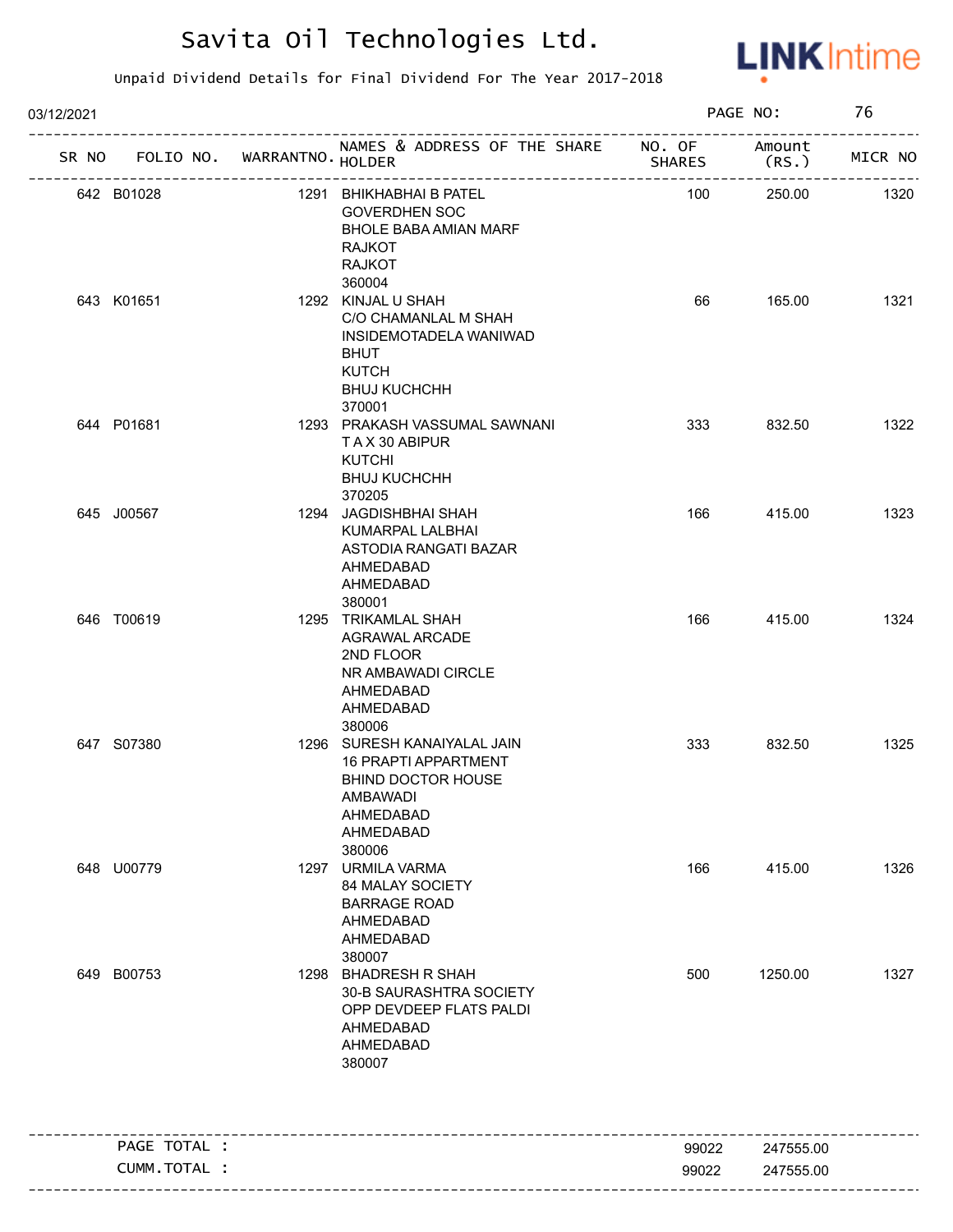

| 03/12/2021 |                                   |  |                                                                                                                                       | PAGE NO:      |                 | 77      |  |
|------------|-----------------------------------|--|---------------------------------------------------------------------------------------------------------------------------------------|---------------|-----------------|---------|--|
|            | SR NO FOLIO NO. WARRANTNO. HOLDER |  | NAMES & ADDRESS OF THE SHARE NO. OF                                                                                                   | <b>SHARES</b> | Amount<br>(RS.) | MICR NO |  |
|            | 650 A00851                        |  | 1299 ANAGRAM FINANCE LIMITED<br>901 SAKAR COMPLEX<br>NEHRU BRIDGE ASHRAM ROAD<br>AHMEDABAD<br>AHMEDABAD<br>380009                     | 100           | 250.00          | 1328    |  |
|            | 651 T00551                        |  | 1300 TARULALA H DESAI<br>SHIVAM 27 SAURABH SOCIETY<br><b>NAVRANGPURA</b><br>AHMEDABAD<br>AHMEDABAD<br>380009                          | 100           | 250.00          | 1329    |  |
|            | 652 P00763                        |  | 1301 PATEL SANJAYKUMAR<br><b>7B VIVEKNAGAR SOCIETY</b><br><b>NARANPURA</b><br>AHMEDABAD<br>AHMEDABAD<br>380013                        | 166           | 415.00          | 1330    |  |
|            | 653 K00720                        |  | 1302 KAMLESH K PATEL<br>19 ARVIND NAGAR SOC VIBHAG II<br>NR BAPUNAGAR TOLNAKA<br><b>BAPUNAGAR</b><br>AHMEDABAD<br>AHMEDABAD<br>380024 | 66            | 165.00          | 1331    |  |
|            | 654 P01208                        |  | 1303 PRAVINCHANDRA SHAH<br>45-B PARULNAGAR<br>BHUYANG DEV CHAR RASTA<br>SOLA ROAD AHMEDABAD<br>AHMEDABAD<br>380061                    | 166           | 415.00          | 1332    |  |
|            | 655 A01278                        |  | 1304 ARVINDBHAI SONI<br>BHATVASH NEAR RAMJI MANDIR<br>TO BAVLA DIST AHMEDABAD<br>AHMEDABAD<br>382220                                  | 166           | 415.00          | 1333    |  |
|            | 656 S02116                        |  | 1305 SUNIL CHAWLA<br>20 SHANTANU BUNGLOWS BEAT NO<br>4<br>NARODA PO NARODA ROAD<br>AHMEDABAD<br>AHMEDABAD<br>382325                   | 166           | 415.00          | 1334    |  |
|            | 657 M00946                        |  | 1306 MANILAL KALIDAS THAKKAR<br>NEAR STATE BANK OF INDIA<br><b>HARIJ</b><br>N GUJ<br><b>MAHESANA</b><br>384240                        | 166           | 415.00          | 1335    |  |

|            |        | ------------------ |
|------------|--------|--------------------|
| PAGE TOTAL | 100118 | 250295.00          |
| CUMM.TOTAL | 100118 | 250295.00          |
|            |        |                    |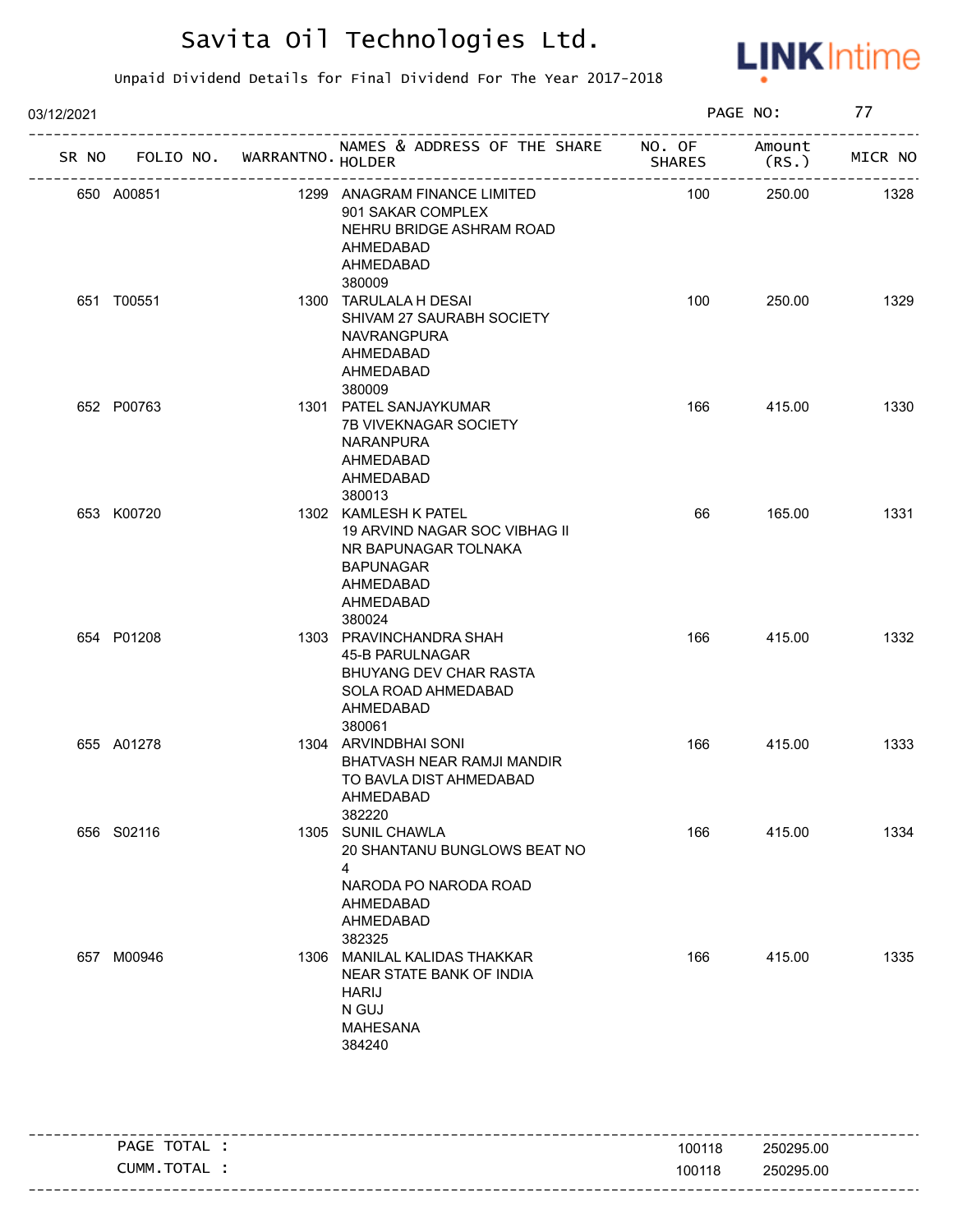

| 03/12/2021                        |               |                                                                                                                                                          |               | PAGE NO:        | 78      |
|-----------------------------------|---------------|----------------------------------------------------------------------------------------------------------------------------------------------------------|---------------|-----------------|---------|
| SR NO FOLIO NO. WARRANTNO. HOLDER |               | NAMES & ADDRESS OF THE SHARE NO. OF<br>_______________                                                                                                   | <b>SHARES</b> | Amount<br>(RS.) | MICR NO |
| 658 M01168                        |               | 1307 MANUBHAI KESHAVLAL PATEL<br>38 GOVIND CHAKLA SOC<br>B/H GENERAL HOSPITAL VISNAGAR<br>N GUJ<br>MAHESANA                                              | 166           | 415.00          | 1336    |
| 659 D01653                        |               | 384315<br>1308 DHIRUBHAI KALIDAS DESIA<br>ADNVALA MENSION<br>OPP ANJALI HOSPITAL<br>DESAI VAGA NADIAD<br><b>GUJARAT</b><br><b>KHEDA</b><br>387001        | 100           | 250.00          | 1337    |
| 660 P01112                        |               | 1309 PRATAPSINH RATHOD<br><b>14 SHRI BRAHMANAGAR SOCIETY</b><br>N/R AMBALAL PARK KARELIBAG<br>VADODARA<br>VADODARA<br>390018                             | 166           | 415.00          | 1338    |
| 661 C00740                        |               | 1310 CHHATRASINH KOSAMIYA<br>25A FIRST FLR DEVIKRUPA SOCI<br>POWER HOUSE RD UTRAN<br>DI SURAT GUJ<br><b>SURAT</b><br>394105                              | 100           | 250.00          | 1339    |
| 662 R01775                        |               | 1311 RAMPRASAD AGARWAL<br>A 503 NEST HOUSE APARTMENT<br>5TH FLOOR OPP D R B COLLEGE<br>NEW CITY LIGHT ROAD<br>A LTHAN SURAT<br><b>SURAT</b><br>395007    | 100           | 250.00          | 1340    |
| 663 S00919                        |               | 1312 SARDARSINGH KARNAVAT<br>KITAB MAHAL FIRST FLOOR<br>192 D N ROAD<br><b>BOMBAY</b><br><b>MUMBAI</b><br>400001                                         | 100           | 250.00          | 1341    |
| 664 G01090                        |               | 1313 GHEESULAL M JAIN<br><b>B MALHARAO WADI 2ND FLOOR</b><br>R N-14 DUDI SETH AGIYARI LANE<br>KALBADEVI ROAD<br><b>MUMBAI</b><br><b>MUMBAI</b><br>400002 | 100           | 250.00          | 1342    |
| 665 R00067                        |               | 1314 RAMESHCHANDRA OCHHAVLAL<br><b>PARIKH</b><br>C/O R JAYESHKUMAR & CO<br>86-B NAGDEVI STREET<br><b>MUMBAI</b><br><b>MUMBAI</b><br>400003               | 416           | 1040.00         | 1343    |
| PAGE TOTAL :                      |               |                                                                                                                                                          | 101366        | 253415.00       |         |
|                                   | CUMM. TOTAL : |                                                                                                                                                          | 101366        | 253415.00       |         |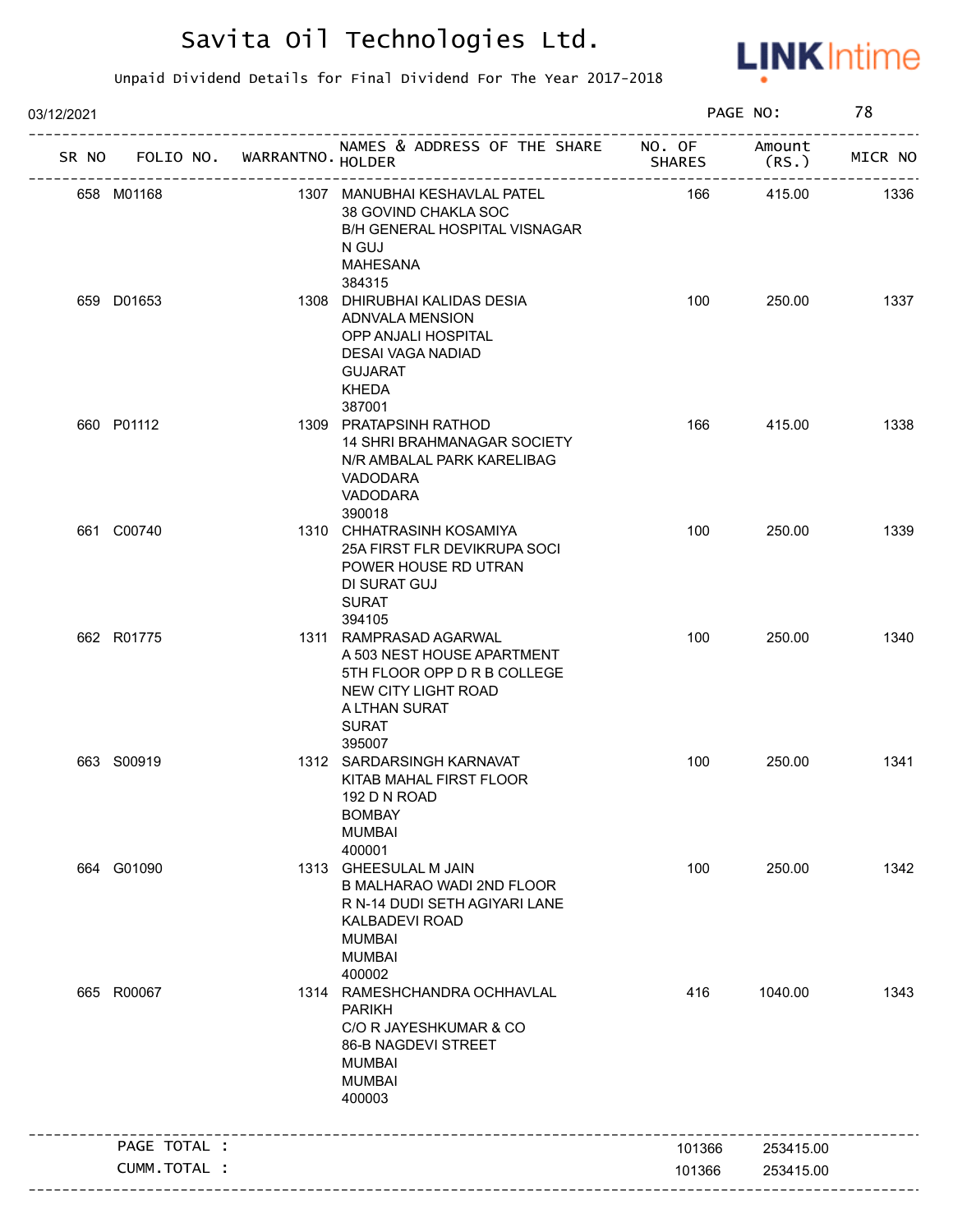

| 03/12/2021                        |                                                                                                                                                  |               | PAGE NO:       | 79      |
|-----------------------------------|--------------------------------------------------------------------------------------------------------------------------------------------------|---------------|----------------|---------|
| SR NO FOLIO NO. WARRANTNO. HOLDER | NAMES & ADDRESS OF THE SHARE NO. OF                                                                                                              | <b>SHARES</b> | Amount<br>(RS. | MICR NO |
| 666 J00052                        | -----------------<br>1315 JITENDRA KALYANJI SHAH<br>AMIN HOUSE 2ND FLOOR<br>KHETWADI 8TH LANE<br><b>BOMBAY</b><br>MUMBAI                         | 50            | 125.00         | 1344    |
| 667 V00053                        | 400004<br>1316 VEENA P DHAWAN<br>8 MANHAR OAK 14 LITTLE GIBBS<br>ROAD HANGING GARDEN<br><b>BOMBAY</b><br><b>MUMBAI</b><br>400006                 | 416           | 1040.00        | 1345    |
| 668 B01981                        | 1317 BINU BRIJMOHAN KHANNA<br>11-B MANEK NAPEANSEA ROAD<br>L D RUPAREL MARG<br><b>MAGBAR HILL</b><br>MUMBAI<br><b>MUMBAI</b><br>400006           | 416           | 1040.00        | 1346    |
| 669 S02719                        | 1318 SEDHMAL GUPTA<br>16 ROCK HOUSE<br><b>WORLI HILL ROAD</b><br><b>WORLI</b><br>MUMBAI<br>MUMBAI<br>400018                                      | 333           | 832.50         | 1347    |
| 670 M00546                        | 1319 M/S PARIJAT SHIPPING AND FINALE<br>LIMITED<br>PARIJAT HOUSE 2ND FLR<br>1076 DR E MOSES RD<br><b>WORLI BOMBAY</b><br><b>MUMBAI</b><br>400018 | 500           | 1250.00        | 1348    |
| 671 C00605                        | 1320 CHANDRA PAREKH<br>2/12 NALLA MANSION 279 B L N<br>ROAD MATUNGA<br><b>BOMBAY</b><br><b>MUMBAI</b><br>400019                                  | 100           | 250.00         | 1349    |
| 672 P01198                        | 1321 PRAVINCHANDRA A MEHTA<br>702 SHARDA CHAMBERS<br><b>15 NEW MARINE LINES</b><br><b>BOMBAY</b><br><b>MUMBAI</b><br>400020                      | 166           | 415.00         | 1350    |
| 673 S01621                        | 1322 SHOBHA M LAKHANI<br>33/19 KRISHNA BHAWAN<br>2ND FLR SION WEST<br><b>BOMBAY</b><br><b>MUMBAI</b><br>400022                                   | 100           | 250.00         | 1351    |
| PAGE TOTAL :                      |                                                                                                                                                  | 103447        | 258617.50      |         |
|                                   |                                                                                                                                                  |               |                |         |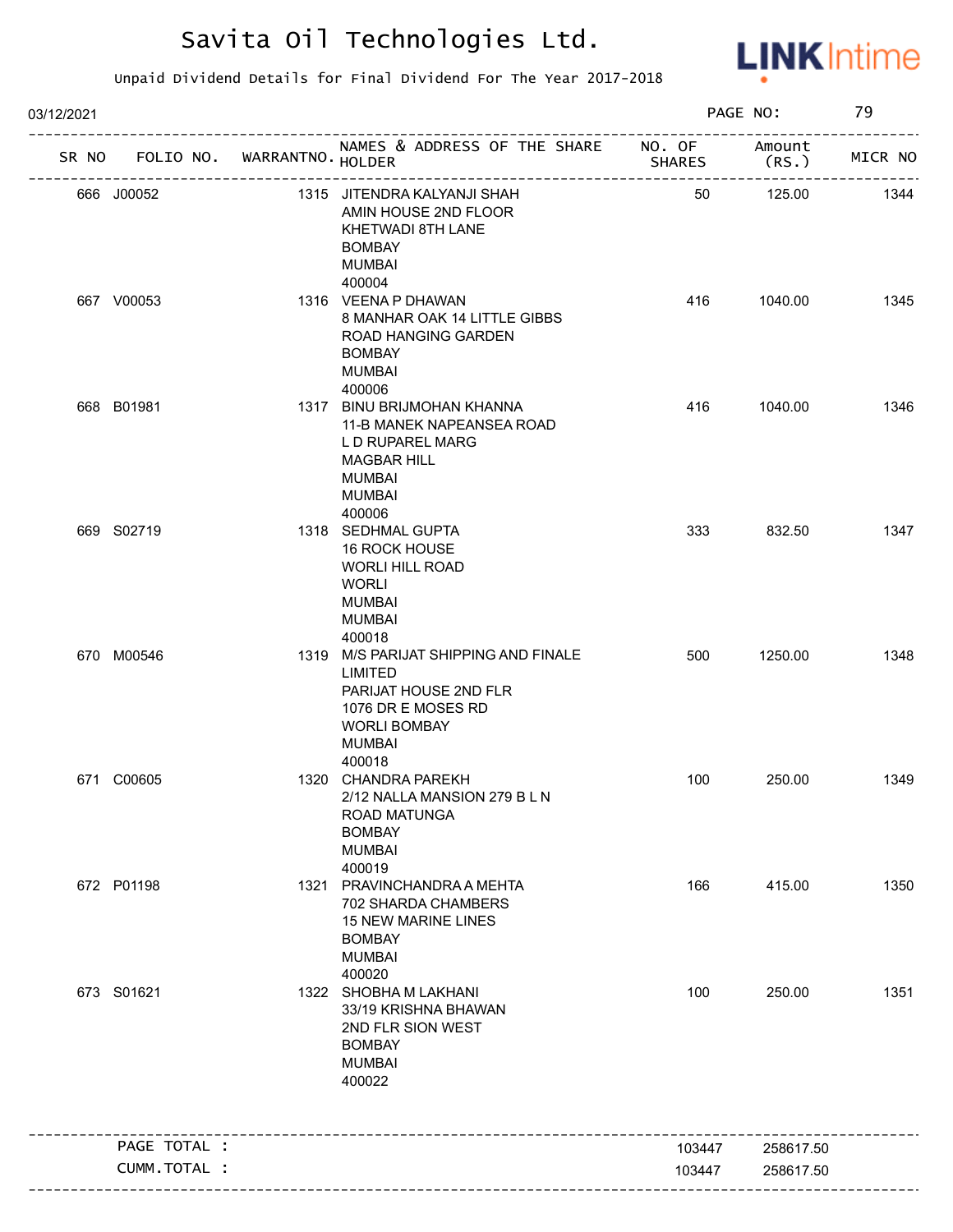

| 03/12/2021                        |                                                                                                                                            |               | PAGE NO:        | 80      |
|-----------------------------------|--------------------------------------------------------------------------------------------------------------------------------------------|---------------|-----------------|---------|
| SR NO FOLIO NO. WARRANTNO. HOLDER | NAMES & ADDRESS OF THE SHARE NO. OF                                                                                                        | <b>SHARES</b> | Amount<br>(RS.) | MICR NO |
| 674 K00023                        | 1324 KIRTI NARESH KAPOOR<br>C/203 VAIBHAV APT<br>PRABADEVI<br><b>BOMBAY</b><br>MUMBAI                                                      | 200           | 500.00          | 1353    |
| 675 N00019                        | 400025<br>1325 NISHEE TRADING & INVESTMENT<br>PVT LTD<br>216 T V INDUSTRIAL ESTATE<br>WORLI<br><b>BOMBAY</b><br><b>MUMBAI</b><br>400025    | 200           | 500.00          | 1354    |
| 676 K00059                        | 1326 KEKI JEHANGIR LAWYER<br>74 A MEHER APARTMENTS<br>ANSTEY ROAD<br><b>BOMBAY</b><br>MUMBAI<br>400026                                     | 50            | 125.00          | 1355    |
| 677 R01045                        | 1327 RAM NOTANEY<br><b>B 21 NEHA APTS</b><br>SANTACRUZ WEST<br>MUMBAI<br><b>MUMBAI</b><br>400049                                           | 100           | 250.00          | 1356    |
| 678 S00052                        | 1328 SAILESH G LATHIA<br>HAVELI 21 SUVARNA NAGAR SOC<br>N S ROAD NO 4 J V P D SCHEME<br>VILE PARLE W BOMBAY<br>MUMBAI<br>400049            | 500           | 1250.00         | 1357    |
| 679 S00068                        | 1329 SHIVANI KHANNA<br>51 SOMERSET APTS<br>58 NARGIS DUTT RD PALI HILL<br>BANDRA BOMBAY<br><b>MUMBAI</b><br>400050                         | 500           | 1250.00         | 1358    |
| 680 K01736                        | 1330 KOMAL GOPAL BAJAJ<br>627/17 SHYAM NIKETAN<br>P D HINDUJA MARG<br><b>KHAR</b><br><b>MUMBAI</b><br><b>MUMBAI</b><br>400052              | 100           | 250.00          | 1359    |
| 681 C00524                        | 1331 CHAMPA JETHANAND ROHRA<br>41/42 SARSWATI SOC PLOT NO 433<br>NEAR GLAN GHAR 14TH ROAD KHAR<br><b>BOMBAY</b><br><b>MUMBAI</b><br>400052 | 100           | 250.00          | 1360    |
| PAGE TOTAL :                      |                                                                                                                                            | 105197        | 262992.50       |         |
| CUMM.TOTAL :                      |                                                                                                                                            | 105197        | 262992.50       |         |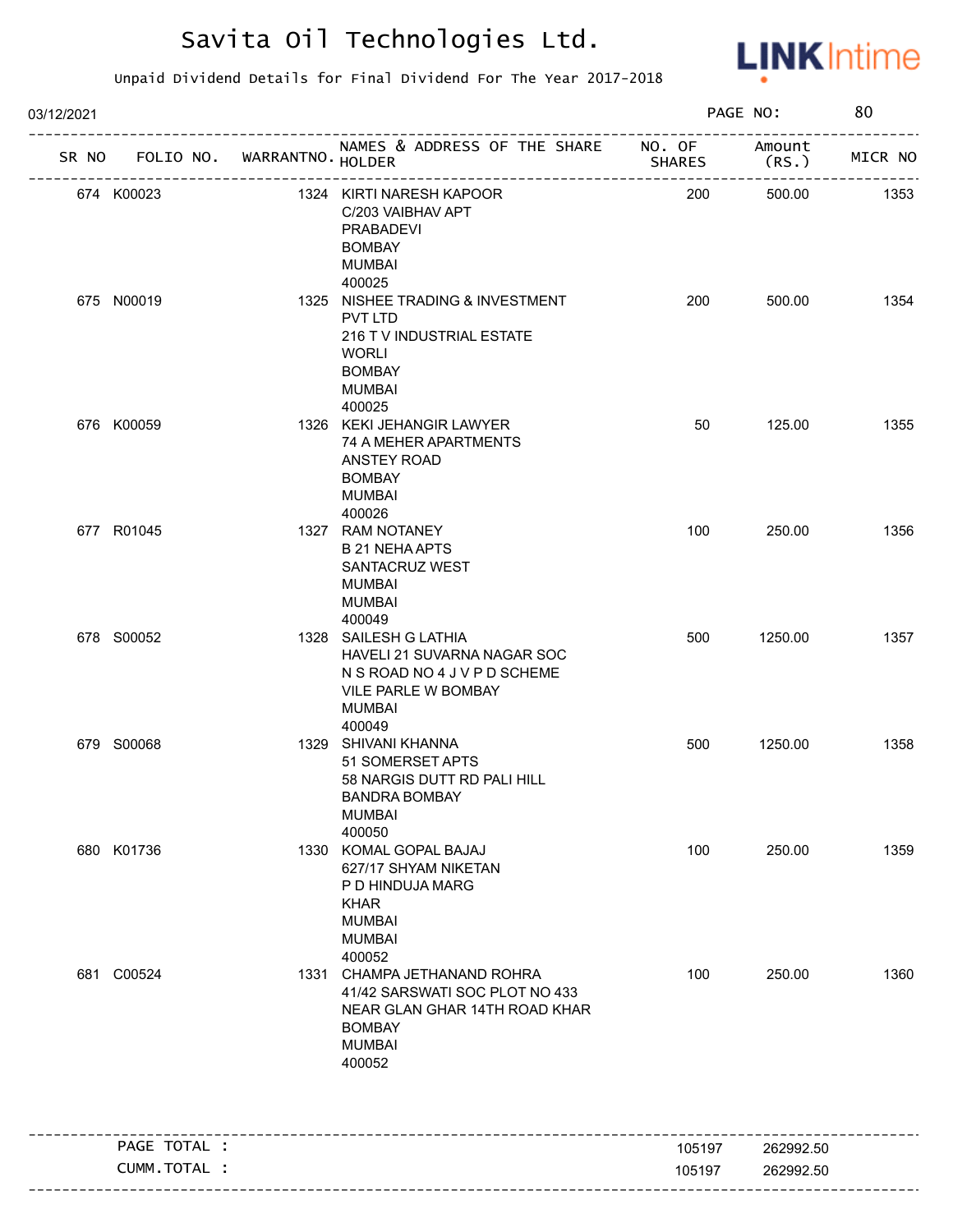

| 03/12/2021 |                                   |                                                                                                                                                   |               | PAGE NO:  | 81      |
|------------|-----------------------------------|---------------------------------------------------------------------------------------------------------------------------------------------------|---------------|-----------|---------|
|            | SR NO FOLIO NO. WARRANTNO. HOLDER | NAMES & ADDRESS OF THE SHARE NO. OF Amount<br>--------------------                                                                                | <b>SHARES</b> | (RS.)     | MICR NO |
|            | 682 S01958                        | 1332 SUDESH KUMARI<br>C/O SANT CLOTH HOUSE 701 DIGO<br>A 7TH FLR SHIRLEY RAJAN<br>ROAD BANDRA W<br><b>MUMBAI</b>                                  | 166           | 415.00    | 1361    |
|            | 683 K00053                        | 400052<br>1333 KAMLESH AJMERA<br>103 HOMELAND<br>341 SWAMI SAMARTH NAGAR<br><b>ANDHERI WEST</b><br>MUMBAI MAHARASHTRA<br><b>MUMBAI</b><br>400053  | 500           | 1250.00   | 1362    |
|            | 684 D00058                        | 1334 DHIREN SHAH<br>203/A MEERA APT<br><b>VERSOVA LINK RD</b><br>7 BANGLOW VERSOVA BOMBAY<br><b>MUMBAI</b><br>400061                              | 416           | 1040.00   | 1363    |
|            | 685 M02024                        | 1335 MILIND MADHUKAR SAWANT<br>2/B BHASKAR SOCIETY AAREY ROAD<br>NAIKWADI GOREGAON (E)<br><b>BOMBAY</b><br><b>MUMBAI</b><br>400063                | 166           | 415.00    | 1364    |
|            | 686 H01226                        | 1336 HIMATLAL RANCHHODDAS SHAH<br>ALKA A BLDG 2ND FLOOR<br>FLAT NO 9 19 S V ROAD<br><b>MALAD WEST</b><br><b>MUMBAI</b><br><b>MUMBAI</b><br>400064 | 166           | 415.00    | 1365    |
|            | 687 P01430                        | 1337 PUSHPA GUPTA<br>BANGLOW GOPAL KRISHNA KUNJ<br>2ND CARTER ROAD BORIVLI E<br><b>BOMBAY</b><br><b>MUMBAI</b><br>400066                          | 100           | 250.00    | 1366    |
|            | 688 S01517                        | 1338 SHEETAL M CHAVAN<br><b>EKTA NAGAR CHS</b><br>R NO 294 S NO 157<br>CHARKOP NEAR GANESH NAGAR<br>KANDIVALI W BOMBAY<br><b>MUMBAI</b><br>400067 | 166           | 415.00    | 1367    |
|            | 689 J00957                        | 1339 JITENDRA PAREKH<br>30 SATYAM APT<br>M G X RD NO 3 KANDIVALI W<br><b>BOMBAY</b><br><b>MUMBAI</b><br>400067                                    | 333           | 832.50    | 1368    |
|            | PAGE TOTAL :                      |                                                                                                                                                   | 107210        | 268025.00 |         |
|            | CUMM.TOTAL :                      |                                                                                                                                                   | 107210        | 268025.00 |         |
|            |                                   |                                                                                                                                                   |               |           |         |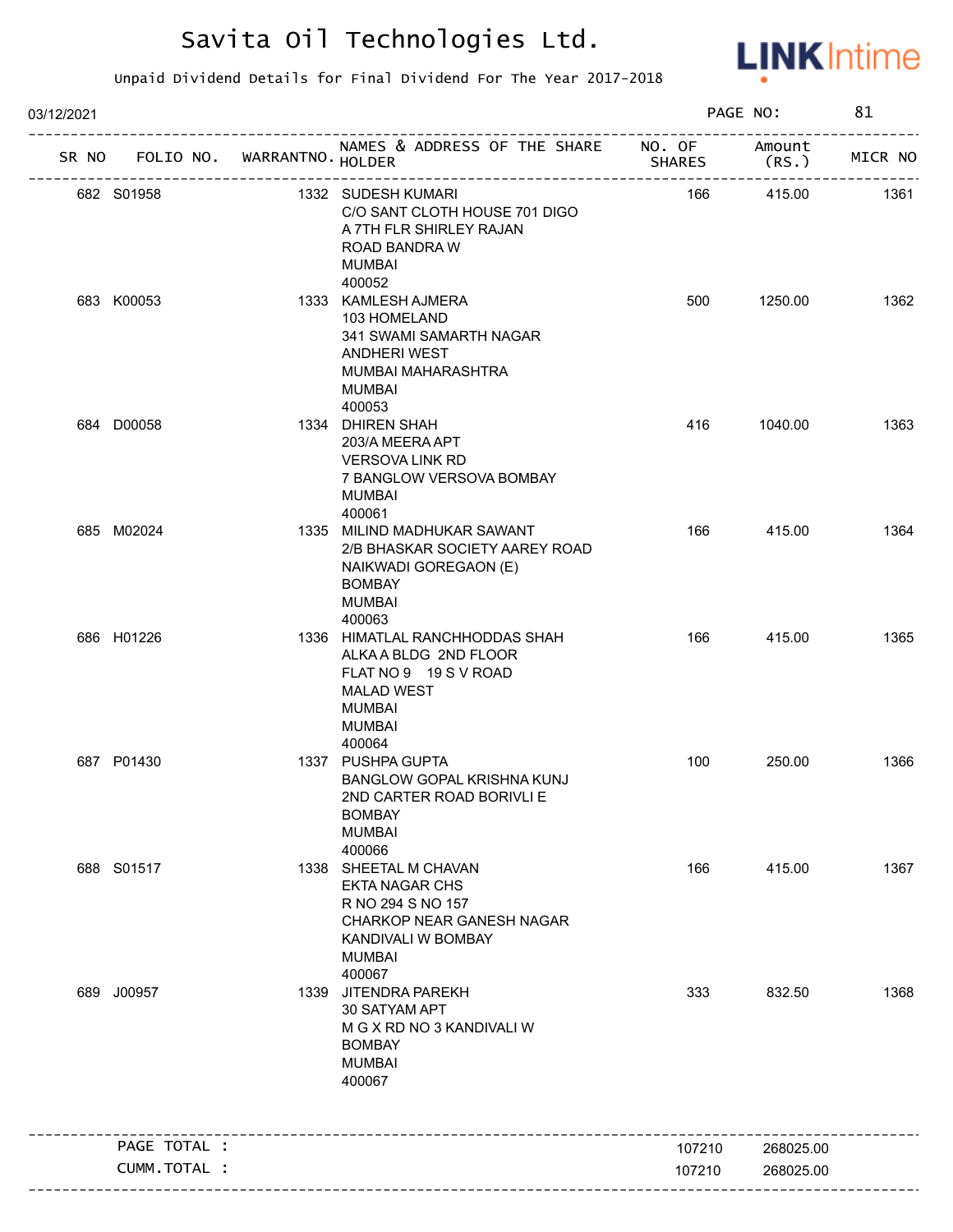

| 03/12/2021 |              |                   |                                                                                                                                                             |               | PAGE NO:       | 82      |
|------------|--------------|-------------------|-------------------------------------------------------------------------------------------------------------------------------------------------------------|---------------|----------------|---------|
| SR NO      | FOLIO NO.    | WARRANTNO. HOLDER | NAMES & ADDRESS OF THE SHARE NO. OF                                                                                                                         | <b>SHARES</b> | Amount<br>(RS. | MICR NO |
|            | 690 R02266   |                   | 1340 RAJENDRA RANKA<br>703 GAURAV VILLA<br>PANCHSHEEL ENCLAVE<br>DHANUKARWADI KANDIVLI (W)<br><b>BOMBAY</b><br><b>MUMBAI</b><br>400067                      | 500           | 1250.00        | 1369    |
|            | 691 A00054   |                   | 1341 ANAND M SHETTY<br>17 B SITA ESTATE IIND WING<br>AZIZ BAG CHEMBUR<br><b>BOMBAY</b><br><b>MUMBAI</b><br>400076                                           | 416           | 1040.00        | 1370    |
|            | 692 R01909   |                   | 1342 REENA JAIN<br>301/A KALINGA TOWER<br>NIRMAL NAGAR NEAR KRISHNA<br><b>MOTORS</b><br>GOREGOAN LINK ROAD<br>MULUND (W) MUMBAI<br>MUMBAI<br>400080         | 100           | 250.00         | 1371    |
|            | 693 S00038   |                   | 1343 SUJATA DILIP CHHATRE<br><b>B 302 SHREE SAI SHILP</b><br>NEAR SAGAR PRASAD SOCIETY<br><b>GAWANPADA</b><br>MULUND EAST MUMBAI<br><b>MUMBAI</b><br>400081 | 50            | 125.00         | 1372    |
|            | 694 A00016   |                   | 1344 ARUN GANESHMAL JAIN<br>5/85 NEO SHASTRI NAGAR<br>MULUND W<br><b>BOMBAY</b><br><b>MUMBAI</b><br>400082                                                  | 50            | 125.00         | 1373    |
|            | 695 V00023   |                   | 1345 VIJAY SHANKAR MISHRA<br>KANNAMWAR NAGAR NO 2<br>124/3616 VIKHORLI<br><b>BOMBAY</b><br><b>MUMBAI</b><br>400083                                          | 50            | 125.00         | 1374    |
|            | 696 S00056   |                   | 1348 SANJAY MEHRA<br>276 SHERE PUNJAB COLONY<br><b>MAHAKALI CAVES ROAD</b><br>ANDHERI E BOMBAY<br><b>MUMBAI</b><br>400093                                   | 416           | 1040.00        | 1377    |
|            | 697 V00059   |                   | 1349 VINAY MEHRA<br>276 SHERE PUNJAB COLONY<br><b>MAHAKALI CAVES ROAD</b><br>ANDHERI E BOMBAY<br><b>MUMBAI</b><br>400093                                    | 416           | 1040.00        | 1378    |
|            | PAGE TOTAL : |                   | ________________________                                                                                                                                    | 109208        | 273020.00      |         |
|            | CUMM.TOTAL : |                   |                                                                                                                                                             | 109208        | 273020.00      |         |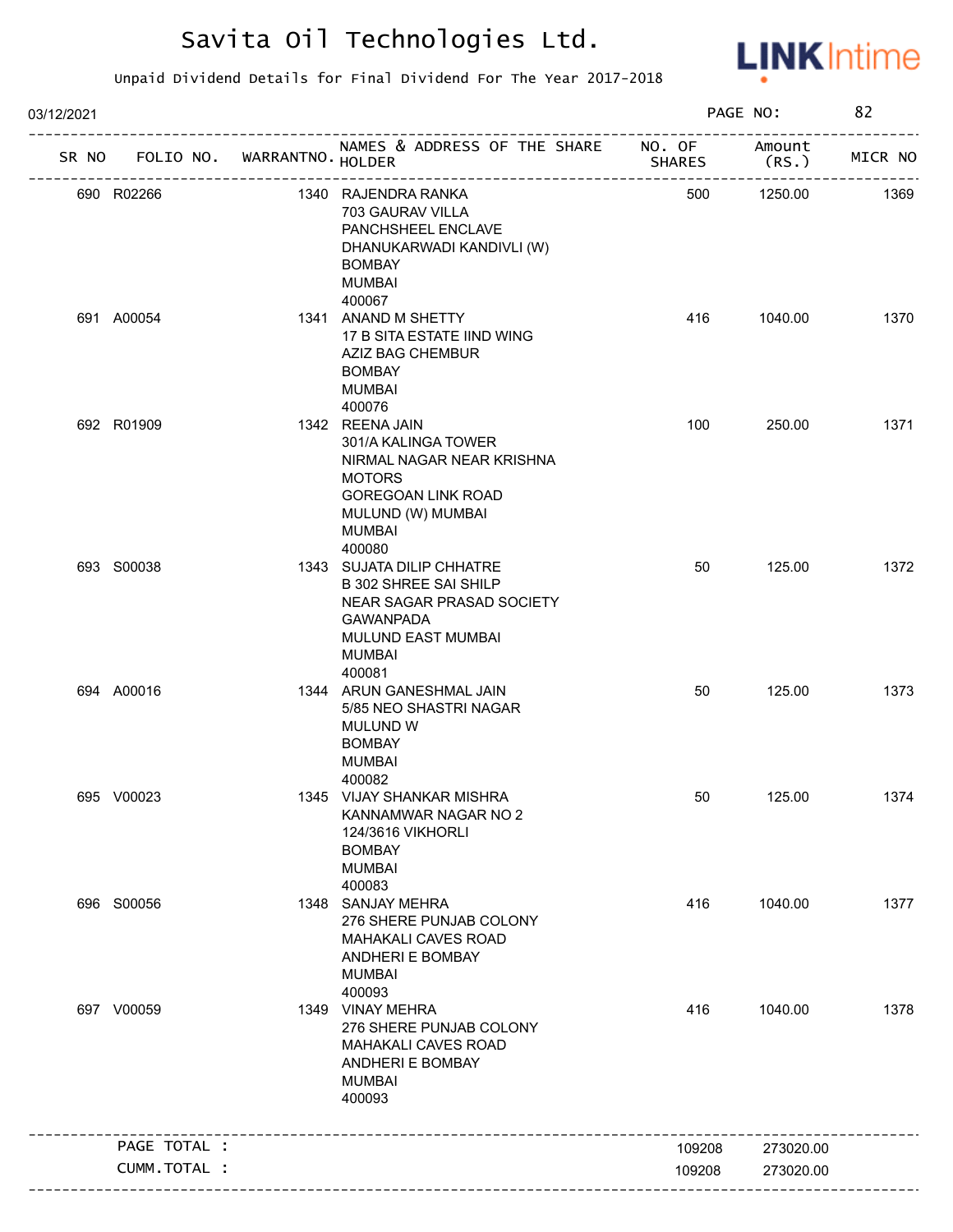

| 03/12/2021 |                                   |                                                                                                                                                  |               | PAGE NO:        | 83      |
|------------|-----------------------------------|--------------------------------------------------------------------------------------------------------------------------------------------------|---------------|-----------------|---------|
|            | SR NO FOLIO NO. WARRANTNO. HOLDER | NAMES & ADDRESS OF THE SHARE NO. OF<br>----------------------------------                                                                        | <b>SHARES</b> | Amount<br>(RS.) | MICR NO |
|            | 698 N01804                        | 1350 NIRMAL TANDON<br><b>143 JANAK CHHAYA</b><br>SHERE PUNJAB COLONY<br>MAHAKALI CAVES ROAD<br>ANDHERI MUMBAI<br><b>MUMBAI</b><br>400093         | 416           | 1040.00         | 1379    |
|            | 699 R02280                        | 1351 RAKESH B SINGH<br>D 615 SATYAM CO OP HSG SOC LTD<br>THAKUR COMPLEX<br><b>KANDIVALI EAST</b><br><b>MUMBAI</b><br><b>MUMBAI</b><br>400101     | 100           | 250.00          | 1380    |
|            | 700 L00758                        | 1352 LALCHAND VISWAKARMA<br>AJIT GLASS GALA NO 25<br>RAGAVENDR MANDHI ROAD<br>YADAV NAGAR JOGESHWARI<br><b>MUMBAI</b><br><b>MUMBAI</b><br>400102 | 100           | 250.00          | 1381    |
|            | 701 A00019                        | 1355 ASHOK SHANKARLAL GANDHI<br>AT & POST GOREGAON<br>OPP UNITED WESTERN BANK<br><b>THANE</b><br>402103                                          | 50            | 125.00          | 1384    |
|            | 702 U00011                        | 1356 UDAY DEVDAS KAMATH<br>404 PRAJAPATI RESIDENCY II<br>SECTOR V PLOT NO 13<br><b>KHARGHAR</b><br><b>NAVI MUMBAI</b><br><b>THANE</b><br>410210  | 50            | 125.00          | 1385    |
|            | 703 C00650                        | 1357 CHANDRALEKHA KHEMKA<br>31 MAHAVEER HOUSING SOCIETY<br>NEAR KOLHAPUR NAKA<br><b>ICHALKARANJI</b><br><b>KOLHAPUR</b><br>416115                | 166           | 415.00          | 1386    |
|            | 704 A01830                        | 1358 ARJUN I AHUJA<br>FLAT NO 404<br><b>NIKKITA PALACE</b><br>4TH FLOOR SECTION 17<br><b>ULHASNAGAR</b><br><b>THANE</b><br>421003                | 166           | 415.00          | 1387    |

| TOTAL<br><b>PAGE</b> | 110256 | 275640.00 |
|----------------------|--------|-----------|
| . TOTAL<br>CUMM      | 110256 | 275640.00 |
|                      |        |           |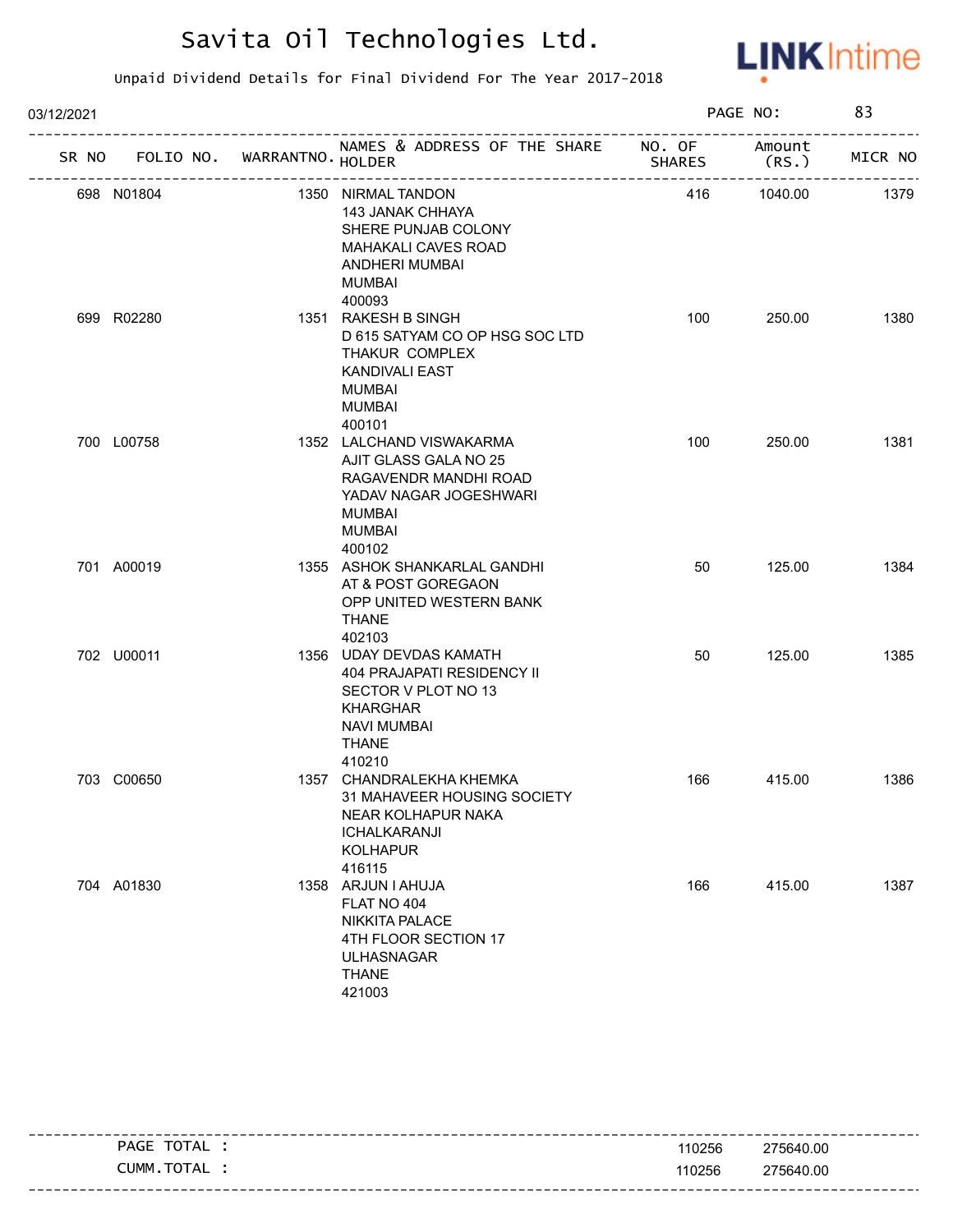

| 03/12/2021 |                             |                                                                                                                                                                                |               | PAGE NO:        | 84      |
|------------|-----------------------------|--------------------------------------------------------------------------------------------------------------------------------------------------------------------------------|---------------|-----------------|---------|
| SR NO      | FOLIO NO. WARRANTNO. HOLDER | NAMES & ADDRESS OF THE SHARE NO. OF                                                                                                                                            | <b>SHARES</b> | Amount<br>(RS.) | MICR NO |
| 705 M00024 |                             | 1359 MATHEWKUTTY JOHN<br>402 GAURI CO OP HSG SOC LTD<br>NEXT TO HOLY FAMILY CONVENT<br><b>SCHOOL</b><br>LAL CHAKKI DAS CHAWL RD<br><b>ULHASNAGAR</b><br><b>THANE</b><br>421004 | 50            | 125.00          | 1388    |
| 706 A00954 |                             | 1361 ANIL SHANKARLAL SAWAIWALA<br>HOUSE NO 3-5-25 SARAFA RD<br>AT POST AURANGABAD<br><b>MAHARASHTRA</b><br>AURANGABAD<br>431001                                                | 100           | 250.00          | 1390    |
| 707 L00582 |                             | 1363 LALITA PUROHIT<br>198 CLEARK COLONY<br><b>INDORE</b><br>M P<br><b>INDORE</b><br>452008                                                                                    | 100           | 250.00          | 1392    |
| 708 S01853 |                             | 1364 SONU MAHESHWARI<br>2512 GOKUL GANJ<br>FIRST FLOOR<br>MHOW M P DIST-INDORE<br><b>INDORE</b><br>453441                                                                      | 100           | 250.00          | 1393    |
| 709 P01392 |                             | 1366 PURSHOTTAM GUPTA<br>450 GALGALA CHOWK<br><b>JABALPUR</b><br><b>JABALPUR</b><br>482002                                                                                     | 100           | 250.00          | 1395    |
| 710 C00788 |                             | 1367 CHITRA B TANDUR<br>C/O B G TANDUR<br>HATTARAGERI ONE<br>HAVERI<br>RANGA REDDY<br>501110                                                                                   | 100           | 250.00          | 1396    |
| 711 R00765 |                             | 1368 RAJENDRA PRASAD CHIMBILI<br>EENADU OFFICE P B NO 45<br><b>BANGALORE ROAD</b><br>ANANTAPUR A P<br><b>ANANTAPUR</b><br>515001                                               | 100           | 250.00          | 1397    |
| 712 S01025 |                             | 1369 SATHYA PRAKASH BHAGAVATHOLU<br>D NO 19-8-17<br>SATHYANARAYANAPET<br><b>HINDUPURAP</b><br><b>ANANTAPUR</b><br>515201                                                       | 166           | 415.00          | 1398    |

| TOTAL<br>PAGE | 111072 | ---------------------------------<br>277680.00 |
|---------------|--------|------------------------------------------------|
| TOTAL<br>NMM. | 111072 | 277680.00                                      |
|               |        |                                                |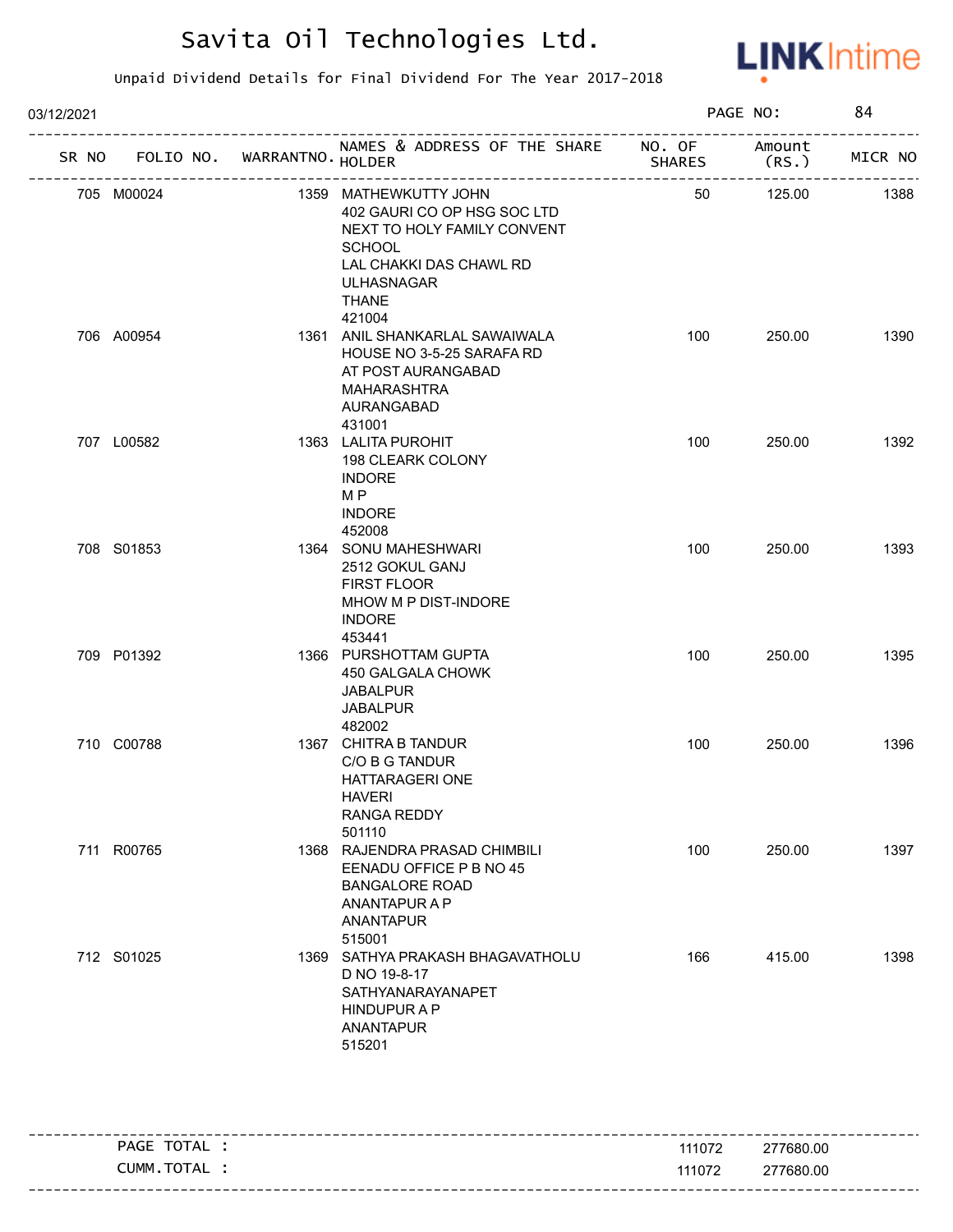

| 03/12/2021                        | PAGE NO:                                                                                                                      | 85            |                 |         |
|-----------------------------------|-------------------------------------------------------------------------------------------------------------------------------|---------------|-----------------|---------|
| SR NO FOLIO NO. WARRANTNO. HOLDER | NAMES & ADDRESS OF THE SHARE NO. OF<br>-------------------                                                                    | <b>SHARES</b> | Amount<br>(RS.) | MICR NO |
| 713 K01240                        | 1370 KRISHNA MURTHY DESU<br>11 63 74 I FLOOR<br><b>BRAHMANA STREET</b><br>VIJAYAWADA<br><b>KRISHNA</b><br>520001              | 100           | 250.00          | 1399    |
| 714 K00543                        | 1371 K R BHAGHYALAXMAMMA<br>51 P S BLDG IST FLOOR<br>AVENUE ROAD<br><b>BANGALORE</b><br><b>BANGALORE</b><br>560002            | 166           | 415.00          | 1400    |
| 715 K00505                        | 1372 K G RAGHAVENDRA<br>1951/2 N S ROAD EAST<br>CROSS-1<br><b>MYSORE</b><br><b>MYSORE</b><br>570001                           | 100           | 250.00          | 1401    |
| 716 G00515                        | 1373 G S NAGARAJ<br>VAASISSA<br>OPP M G STADIUM<br>SHARDA DEVI NAGAR<br><b>TUMKUR</b><br><b>TUMKUR</b><br>572102              | 100           | 250.00          | 1402    |
| 717 S00764                        | 1374 SANJAY JAIN<br>5 THANDAVARAYA PILLAI ST<br>RAINBOW DARSAN APT<br>SOWCARPET<br><b>CHENNAI</b><br><b>CHENNAI</b><br>600079 | 166           | 415.00          | 1403    |
| 718 B00539                        | 1375 B VIJAYKUMAR<br><b>VIJAY ELECTRICALS</b><br>2 UPPUKINAR LANE RAJA STREET<br>COIMBATORE<br>COIMBATORE<br>641001           | 166           | 415.00          | 1404    |
| 719 M00011                        | 1376 MRN PILLAI<br><b>AISWARYA</b><br>CENNITHALA P O<br><b>MAVELIKARA</b><br><b>KERALA</b><br>ALLEPPEY<br>690105              | 50            | 125.00          | 1405    |
| 720 N00708                        | 1377 NARESH KUMAR AGARWAL<br>6 PEARY MOHAN PAUL LANE<br><b>GIRISH PARK</b><br><b>KOLKATA</b><br><b>KOLKATA</b><br>700007      | 166           | 415.00          | 1406    |
| PAGE TOTAL :                      |                                                                                                                               | 112086        | 280215.00       |         |
| CUMM.TOTAL :                      |                                                                                                                               | 112086        | 280215.00       |         |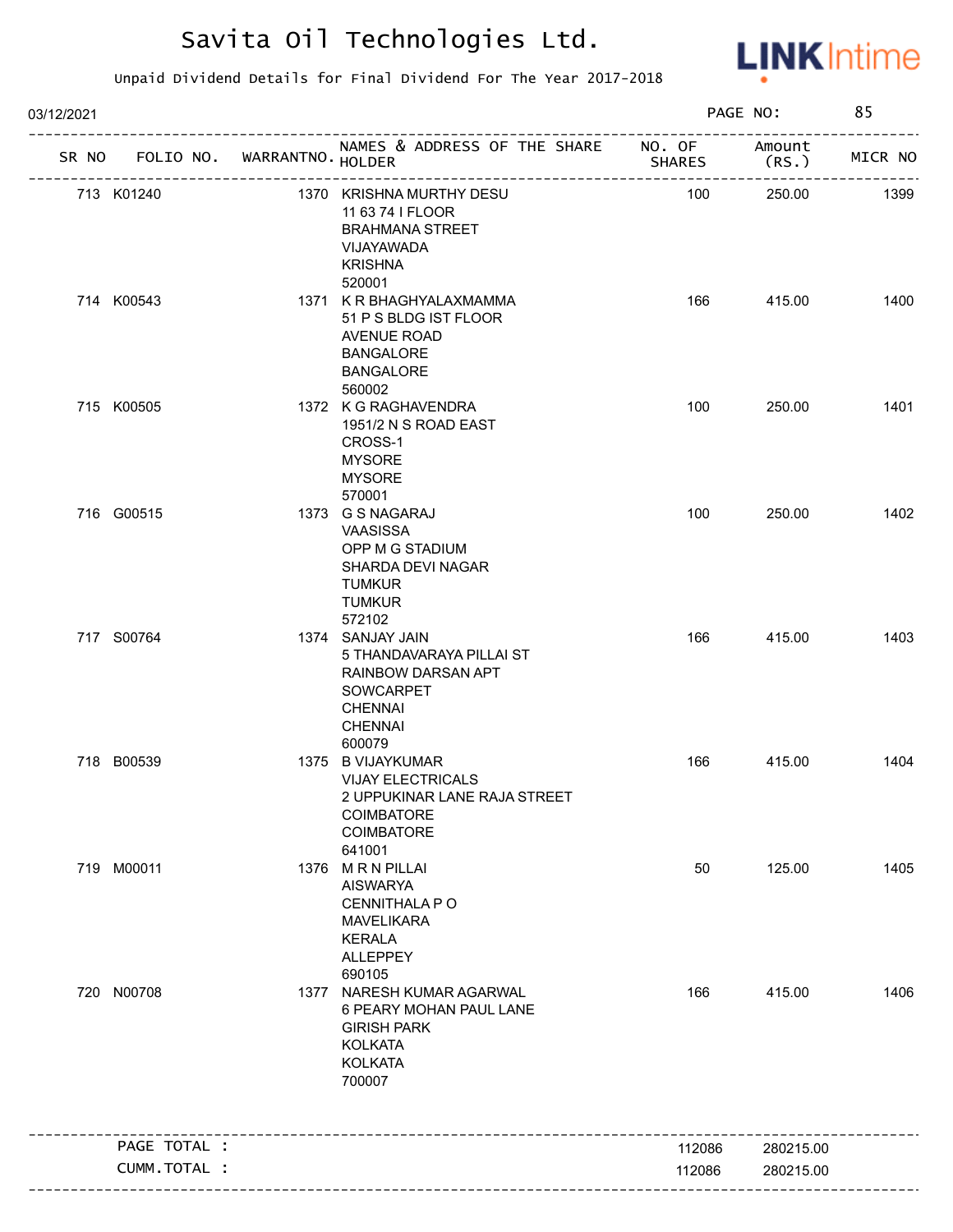

| 03/12/2021                        |                                                                                                                                                     |               | PAGE NO:        | 86      |
|-----------------------------------|-----------------------------------------------------------------------------------------------------------------------------------------------------|---------------|-----------------|---------|
| SR NO FOLIO NO. WARRANTNO. HOLDER | NAMES & ADDRESS OF THE SHARE NO. OF                                                                                                                 | <b>SHARES</b> | Amount<br>(RS.) | MICR NO |
| 721 G00786                        | 1378 GOUTAM JALAN<br>30/5 C I T ROAD<br><b>SCHEME-VIM</b><br><b>KOLKATA</b><br><b>KOLKATA</b>                                                       | 66            | 165.00          | 1407    |
| 722 J00011                        | 700054<br>1379 JN GAGAI<br><b>VILL NARAKASUR</b><br>P O KAHILIPARA<br><b>GUWAHATI</b><br><b>GUWAHATI</b><br>781019                                  | 50            | 125.00          | 1408    |
| 723 W00502                        | 1380 WAQUAR AHMED<br>C/O REYAZ AHMED<br><b>HAROON NAGAR</b><br>ROAD NO 10 SECTOR 2 P O<br>PHULWARI SHARIF<br><b>PATNA</b><br><b>PATNA</b><br>801505 | 100           | 250.00          | 1409    |
| 724 D00826                        | 1381 DHIRENDRA ONKAR<br>NEW STUDENTS CORNER<br>SADAR BAZAR PO JAMALPUR<br><b>DIST MUNGER BIHAR</b><br><b>MONGHYR</b><br>811214                      | 100           | 250.00          | 1410    |
| 725 J00951                        | 1382 JITENDRA KUMAR SINHA<br>3A HARMONY APARTMENT<br><b>DEPUTY PARA</b><br>KUTCHERY CHOWK<br>RANCHI JHARKHAND<br><b>RANCHI</b><br>834001            | 100           | 250.00          | 1411    |
| 726 B00732                        | 1383 BELADEVI AGARWAL<br>C/O CALCUTTA CLOTH STORE<br>POST JOGBANI BIHAR<br><b>DIST-ARARIA</b><br><b>PURNEA</b><br>854328                            | 100           | 250.00          | 1412    |
| 727 A02556                        | 1384 AJAY GANGWAL<br><b>112 KAILASH PURI</b><br><b>TONK ROAD</b><br><b>JAIPUR</b><br>999999                                                         | 200           | 500.00          | 1413    |
| 728 S01030                        | 1385 SATISH CHAND JAIN<br><b>INTEX INTERNATIONAL</b><br>2/20 ANSARI ROAD DARYA GANJ<br><b>NEW DELHI</b><br><b>NEW DELHI</b><br>110002               | 1900          | 4750.00         | 1414    |
| PAGE TOTAL :                      |                                                                                                                                                     | 114702        | 286755.00       |         |
| CUMM.TOTAL :                      |                                                                                                                                                     | 114702        | 286755.00       |         |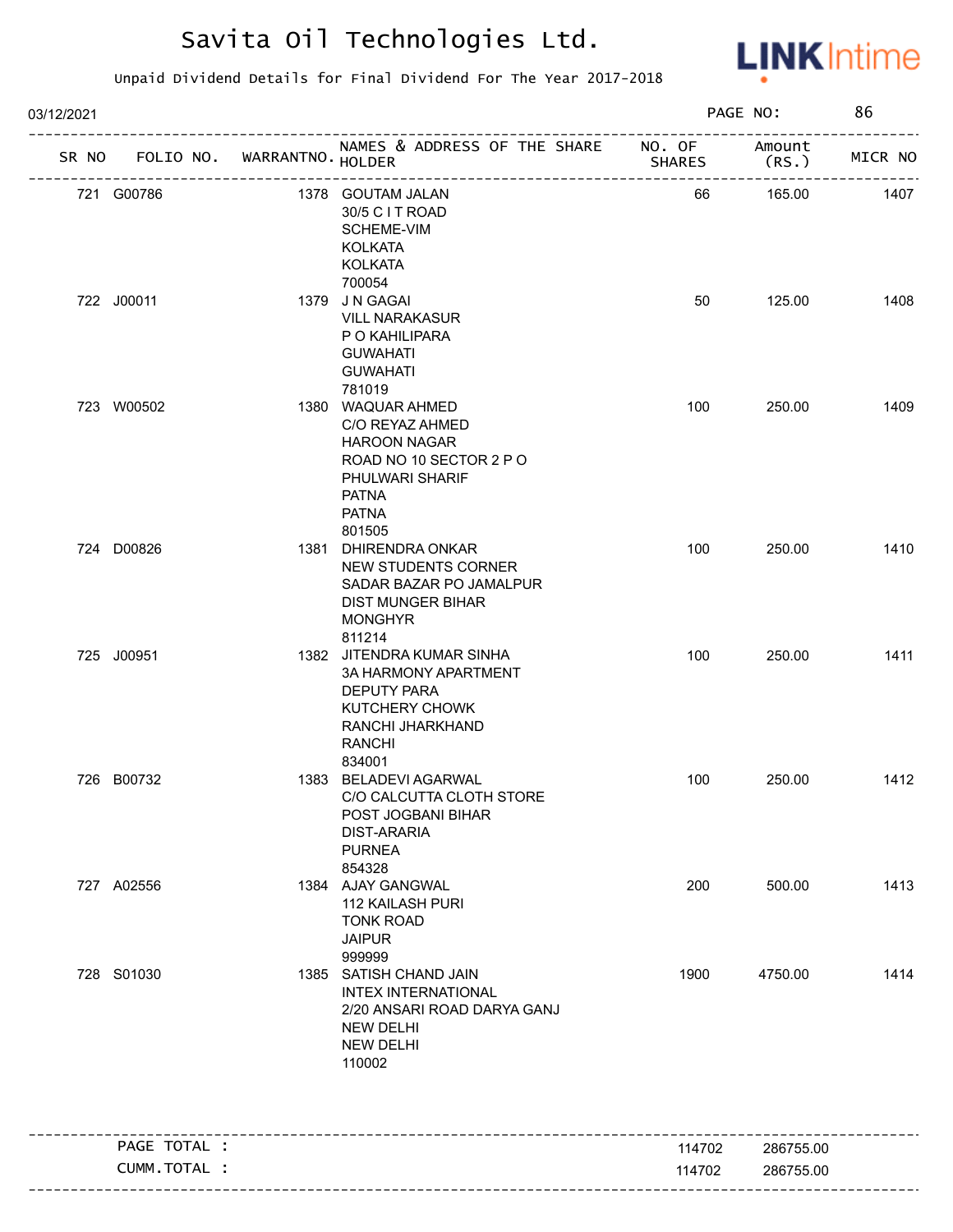

| 03/12/2021 |              |                             |                                                                                                                                      |                  | PAGE NO:               | 87      |
|------------|--------------|-----------------------------|--------------------------------------------------------------------------------------------------------------------------------------|------------------|------------------------|---------|
| SR NO      |              | FOLIO NO. WARRANTNO. HOLDER | NAMES & ADDRESS OF THE SHARE NO. OF                                                                                                  | <b>SHARES</b>    | Amount<br>(RS.         | MICR NO |
|            | 729 G00817   |                             | 1386 GUJARAT LEASE FINANCING<br>LIMITED<br><b>HASUBHAI CHAMBERS</b><br>OPP TOWN HALL ELLISBRIDGE<br>AHMEDABAD<br>AHMEDABAD<br>380006 | 666              | 1665.00                | 1415    |
|            | 730 U00724   |                             | 1387 UMA M DHAWAN<br>3 MASKATI COURT<br>6 MAHARSHI KARVE ROAD<br><b>CHURCHGATE</b><br><b>BOMBAY</b><br><b>MUMBAI</b><br>400020       | 916              | 2290.00                | 1416    |
|            | 731 V01624   |                             | 1388 VEENA TIWARI<br>C/O DR V K TIWARI<br>202 GANGA SAGAR<br><b>GARHA</b><br><b>JABALPUR</b><br><b>JABALPUR</b><br>482003            | 1000             | 2500.00                | 1417    |
|            | 732 N01462   |                             | 1389 NEHA THOLAR<br><b>MADDUGUDDE ROAD</b><br>POST KUNDAPURA<br>D K<br>KARANATAKA<br><b>UDUPI</b><br>576201                          | 833              | 2082.50                | 1418    |
|            | 733 P00642   |                             | 1390 PARAM JYOTI VANIJYA PVT LTD<br>58 D NETAJI SUBHAS RD<br>RM NO 404 4TH FLR<br>CALCUTTA<br><b>KOLKATA</b><br>700001               | 833              | 2082.50                | 1419    |
|            | 734 G01059   |                             | 1391 GIRIN MOHAN PYNE<br>C/O G M PYNE<br>14 INDIA EXCHANGE PLACE<br><b>CALCUTTA</b><br><b>KOLKATA</b><br>700001                      | 1666             | 4165.00                | 1420    |
|            | 735 J01390   |                             | 1392 JANKI DEVI<br><b>B44 SK PURI</b><br><b>PATNA</b><br><b>PATNA</b><br>800001                                                      | 666              | 1665.00                | 1421    |
|            | 736 K00014   |                             | 1399 KADAM AVINASH RAJABHAU<br>NANDVIHAR AGRA ROAD<br><b>BEHIND HOTEL MUKTI</b><br>KAPURBAWADI<br><b>THANE</b>                       | 83               | 207.50                 | 1428    |
|            | PAGE TOTAL : |                             |                                                                                                                                      |                  |                        |         |
|            | CUMM.TOTAL : |                             |                                                                                                                                      | 121365<br>121365 | 303412.50<br>303412.50 |         |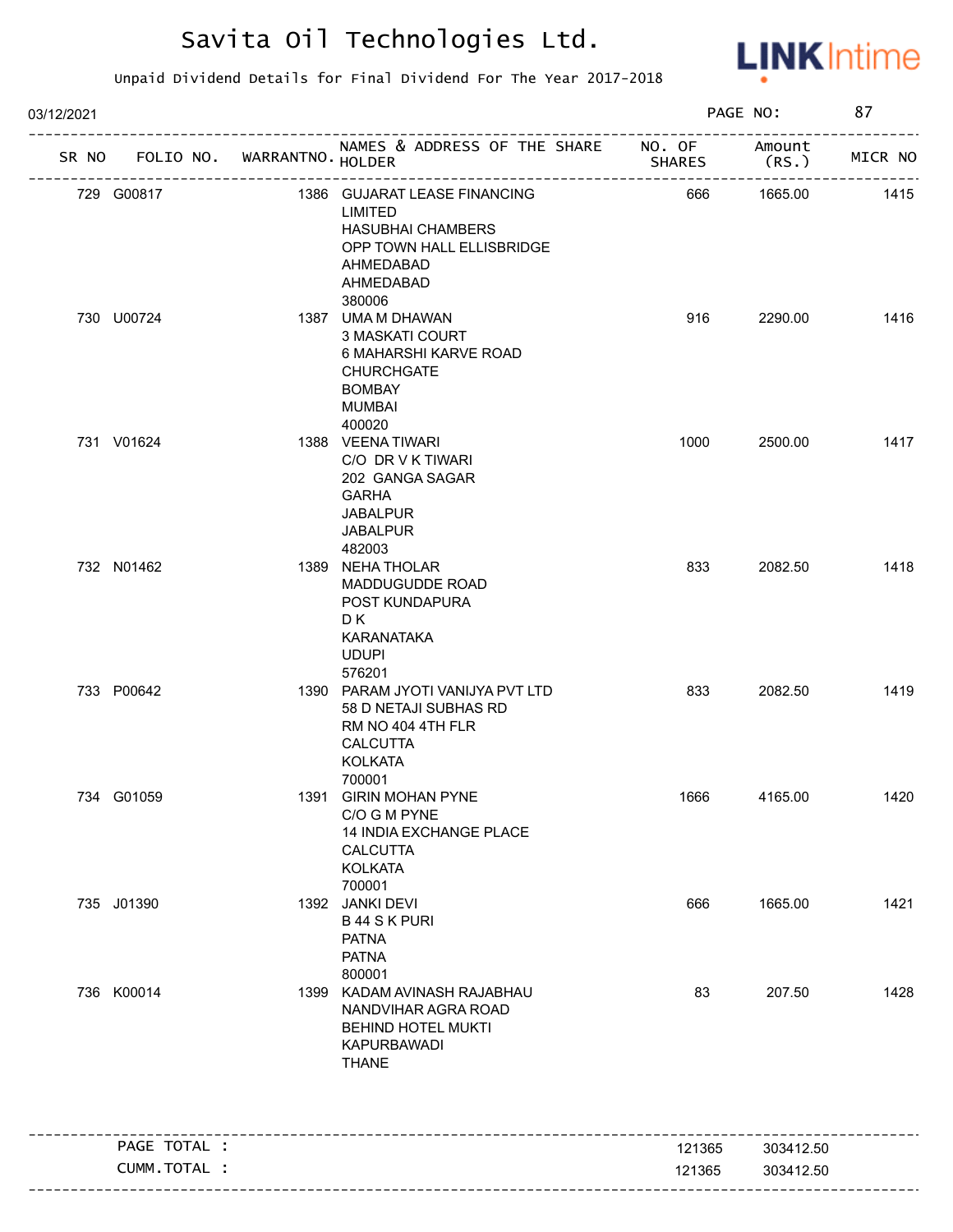

| 03/12/2021 |                      |                             |                                                                                                                                                   |                                               | PAGE NO:        | 88          |
|------------|----------------------|-----------------------------|---------------------------------------------------------------------------------------------------------------------------------------------------|-----------------------------------------------|-----------------|-------------|
| SR NO      |                      | FOLIO NO. WARRANTNO. HOLDER | NAMES & ADDRESS OF THE SHARE NO. OF                                                                                                               | <b>SHARES</b><br>---------------------------- | Amount<br>(RS.) | MICR NO     |
|            | 737 V00031           |                             | 1400 VISHWANATH TUKARAM LOKHANDE<br>AT POST VAHOOR<br><b>TALUKA MAHAD</b><br><b>DIST RAIGAD</b>                                                   | 83                                            | 207.50          | 1429        |
|            | 738 A00017           |                             | 1403 ARUN PANOURANG SAWANT<br>C/O V K RANE<br>KESHARKUNG R NO 5 GROUND<br><b>FLOOR</b>                                                            | 83                                            | 207.50          | 1432        |
|            | 739 A01590           |                             | RAJAJI PATH DOMBIVALI E<br>1408 AJESH M DHAWAN<br>3 MASKATI COURT<br>6 QUEENS RD<br><b>CHURCHGATE</b><br><b>BOMBAY</b><br><b>MUMBAI</b><br>400020 | 166                                           | 415.00          | 1437        |
|            | 740 D00016           |                             | 1412 DEEPAK DATTARAM GURAV<br>C/O SAVITA CHEMICALS LTD<br>17/17 A THANE BELAPUR ROAD<br><b>TURBHE</b><br><b>NAVI MUMBAI</b><br>MUMBAI<br>400073   | 83                                            | 207.50          | 1441        |
|            | 741 V00012           |                             | 1416 V P DINGANE<br>C/O SAVITA CHEMICALS LTD<br>17/17 A THANE BELAPUR ROAD<br><b>TURBHE</b><br><b>NEW MUMBAI</b><br><b>NAVI MUMBAI</b><br>400705  | 83                                            | 207.50          | 1445        |
|            | 742 IN30011810324406 |                             | 1432 ANIL KUMAR GUPTA<br>H NO 1/7690 A GALI NO 3<br><b>EAST GORAKH PARK</b><br><b>SHAHDARA</b><br>DELHI<br>110032                                 | 2                                             | 5.00            | <b>NEFT</b> |
|            | 743 IN30036020953717 |                             | 1433 ANAGH KOHLI<br><b>B 92 SUBHADRA COLONY</b><br>OLD ROHTAK ROAD<br><b>SARIA ROHILA</b><br><b>DELHI</b><br>110035                               | 16                                            | 40.00           | <b>NEFT</b> |
|            | 744 IN30094010113076 |                             | 1436 POONAM PURI<br>$JD-4-C$<br><b>SFS FLATS</b><br>PITAM PURA<br>DELHI<br>110088                                                                 | 83                                            | 207.50          | <b>NEFT</b> |
|            | 745 1202540000019514 |                             | 1438 GURPREET SINGH<br>377 E<br><b>B.R.S. NAGAR</b><br>LUDHIANA<br>141012                                                                         | 10                                            | 25.00           | <b>NEFT</b> |
|            | PAGE TOTAL :         |                             |                                                                                                                                                   | 121974                                        | 304935.00       |             |
|            | CUMM.TOTAL :         |                             |                                                                                                                                                   | 121974                                        | 304935.00       |             |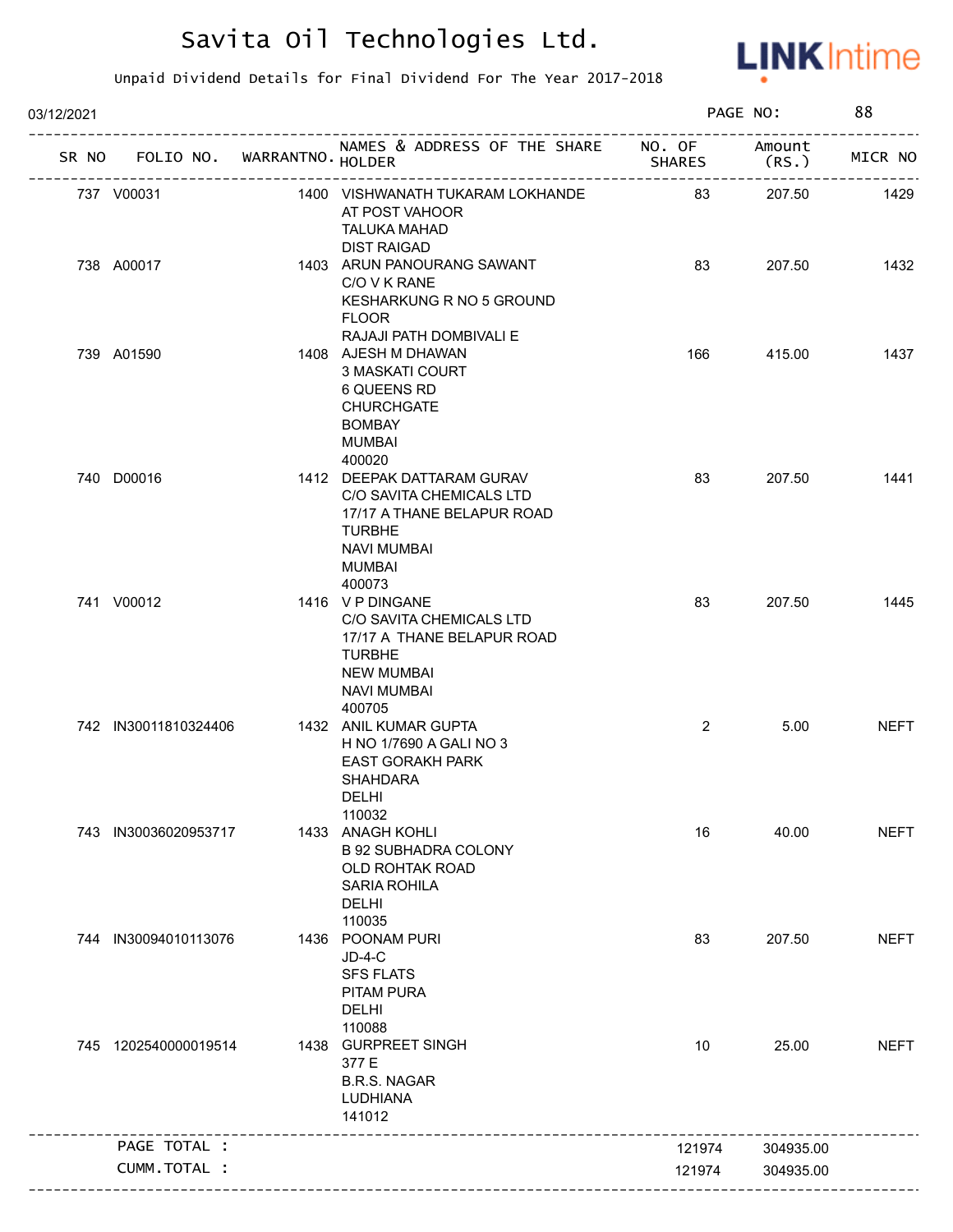

| 03/12/2021 |       |                      |                             |                                                                                                                                          |               | PAGE NO:        | 89          |
|------------|-------|----------------------|-----------------------------|------------------------------------------------------------------------------------------------------------------------------------------|---------------|-----------------|-------------|
|            | SR NO |                      | FOLIO NO. WARRANTNO. HOLDER | NAMES & ADDRESS OF THE SHARE NO. OF<br>---------------------------                                                                       | <b>SHARES</b> | Amount<br>(RS.) | MICR NO     |
|            |       | 746 1201640200005478 |                             | 1439 BIRINDER SINGH<br>HOUSE NO: 100<br>PREET NAGAR<br><b>TRIPURI ROAD</b><br><b>PATIALA</b><br>147004                                   | 166           | 415.00          | <b>NEFT</b> |
|            |       | 747 IN30112716648806 |                             | 1444 PARAMJEET KAUR<br>39/23<br><b>MESTON ROAD</b><br><b>MESTON ROAD</b><br><b>KANPUR</b><br>208001                                      | 166           | 415.00          | <b>NEFT</b> |
|            |       | 748 IN30146910078755 |                             | 1473 MINABEN KHODIDAS VANZARA<br>368, BUTVALANI CHALI<br>JAMALPUR<br>AHMEDABAD<br>380022                                                 | 6             | 15.00           | <b>NEFT</b> |
|            |       | 749 1301670000347564 |                             | 1483 JYOTI MAHESH SHAH<br>SHOP B4 MAHAVIR PARK SOC.<br>B/H NALANDA SOC. NO.1<br><b>WAGHODIA ROAD</b><br>VADODARA<br>390019               | 20            | 50.00           | <b>NEFT</b> |
|            |       | 750 1203820000027108 |                             | 1484 MINA YOGESH JOSHI<br>B/13/116, VALLABH PARK,<br>ATMA JYOTI ASHRAM ROAD,<br>N/R ELLORA PARK, SUBHANPURA,<br>VADODARA<br>390023       | 166           | 415.00          | <b>NEFT</b> |
|            |       | 751 IN30042510134085 |                             | 1487 HARISH BANSILAL RATHOD<br>62, LAXMIKANT SOCIETY,<br>LAXMI KANT ASHRAM ROAD,<br>KATARGAM,<br>SURAT.<br>395004                        | 83            | 207.50          | <b>NEFT</b> |
|            |       | 752 1202300000086582 |                             | 1488 NAYANA DILIP CHASMAWALA<br>21 DHARMAYUG SOC.<br>NEAR BLIND SCHOOL,<br>OPP PIZZA HUT, GHODDOD RD,<br><b>SURAT</b><br>395007          | 41            | 102.50          | <b>NEFT</b> |
|            |       | 753 1203350000660760 |                             | 1503 HITESH CHHOTALAL PANSARIYA<br>MOOLCHAND MARWADI CHAWL NO<br>5<br>ROOM NO 7 S V ROAD<br><b>MALAD WEST</b><br><b>MUMBAI</b><br>400064 | 134           | 335.00          | <b>NEFT</b> |

|                |        | ----------------------- |
|----------------|--------|-------------------------|
| TOTAL<br>PAGE  | 122756 | 306890.00               |
| TOTAL<br>CUMM. | 122756 | 306890.00               |
|                |        |                         |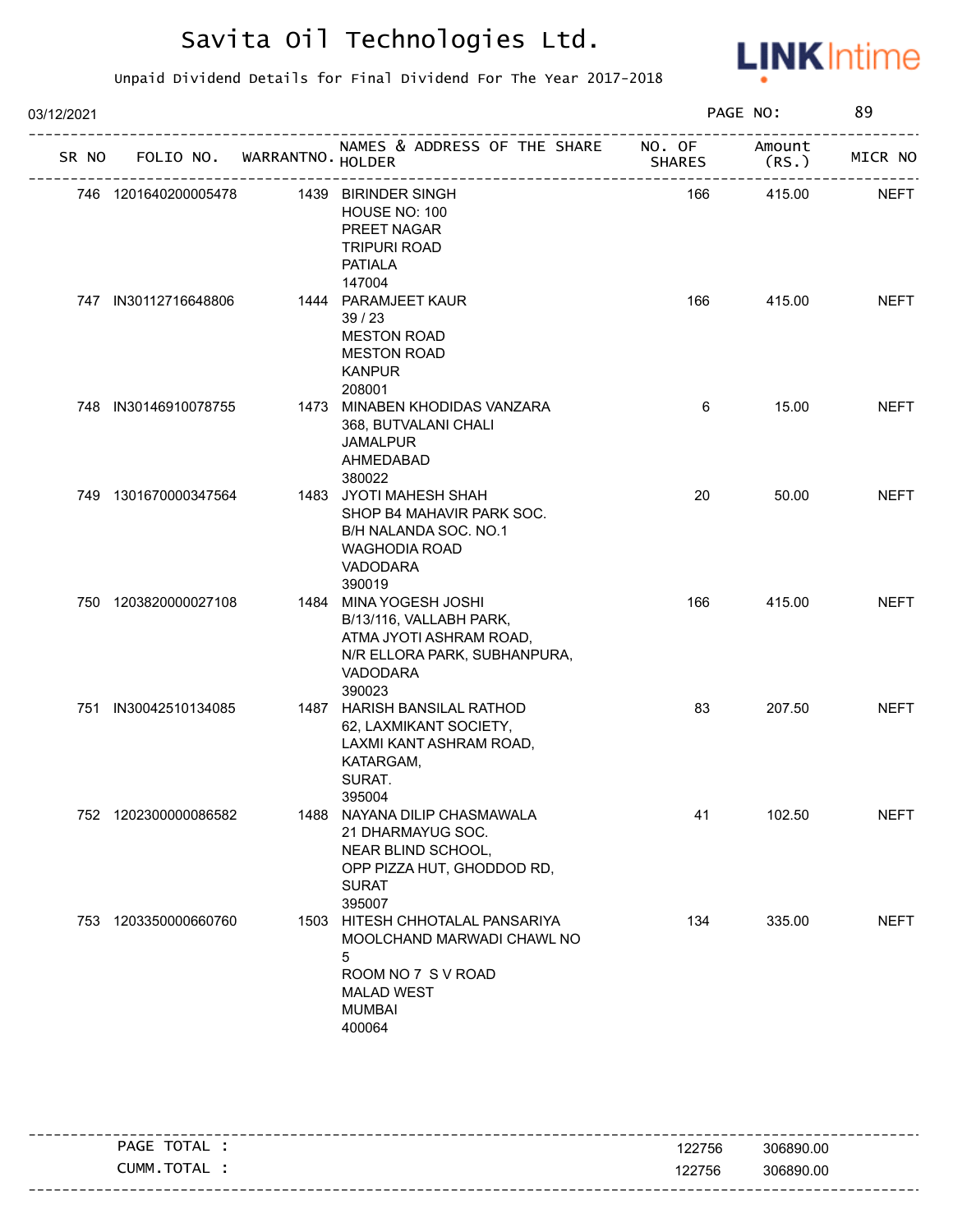

| 03/12/2021 |                      |                             |                                                                                                                                                            |               | PAGE NO:        | 90          |
|------------|----------------------|-----------------------------|------------------------------------------------------------------------------------------------------------------------------------------------------------|---------------|-----------------|-------------|
|            | SR NO                | FOLIO NO. WARRANTNO. HOLDER | NAMES & ADDRESS OF THE SHARE NO. OF                                                                                                                        | <b>SHARES</b> | Amount<br>(RS.) | MICR NO     |
|            | 754 IN30611421117965 |                             | 1540 LIMA ROSE STANISLAUS<br>H NO 3-8-10<br>108 BAZAR<br>TRIMULGHERY PO<br>SECUNDERABAD<br>500015                                                          | 83            | 207.50          | <b>NEFT</b> |
|            | 755 IN30192610056653 |                             | 1546 M RAMASWAMY REDDY<br><b>NO 22</b><br>NORTH PUBLIC SQUARE ROAD<br><b>BASAVANGUDI</b><br><b>BANGALORE</b><br>560004                                     | 500           | 1250.00         | <b>NEFT</b> |
|            | 756 IN30192630635479 |                             | 1547 VINOD V SHANBHAG<br>SYNDICATE BANK<br>I A F HQTC (U)<br>HEBBAL J C NAGAR<br><b>BANGALORE</b><br>560006                                                | 31            | 77.50           | <b>NEFT</b> |
|            | 757 1302080000090910 |                             | 1551 MALLIKARJUNA SHANKAREPPA<br><b>CHINNANNAVAR</b><br>NO 445,1ST FLOOR<br>13TH MAIN, 18TH CROSS<br>M.C LAYOUT, VIJAYANAGAR<br><b>BANGALORE</b><br>560040 | 20            | 50.00           | <b>NEFT</b> |
|            | 758 IN30192630163775 |                             | 1556 R RAJENDRAN<br>56 7TH CROSS 4TH MAIN<br><b>VIDYAGIRI LAYOUT</b><br>NAGARBHAVI 1ST STAGE<br><b>BANGALORE</b><br>560072                                 | 166           | 415.00          | <b>NEFT</b> |
|            | 759 IN30226910075587 |                             | 1567 VIDYA KAMATH K<br>22 BALAJI SINGH STREET,<br>FLAT NO1, BALAJI APTS.,<br>SAIDAPET, CHENNAI,<br><b>TAMIL NADU</b><br>600015                             | 16            | 40.00           | <b>NEFT</b> |
|            | 760 IN30032710369125 |                             | 1574 SUMITRA DEVI RAJGARIA<br>214 CHITTARANJAN AVENUE<br><b>1ST FLOOR</b><br><b>NEAR GIRISH PARK</b><br><b>KOLATA</b><br>700006                            | 3             | 7.50            | <b>NEFT</b> |
|            | 761 IN30026310048959 | 1575                        | <b>BIMAL KUMAR DUGAR</b><br>113-B, MANOHAR DAS KATRA<br>BURRA BAZAR, 1ST FLOOR<br><b>CALCUTTA</b><br>700007                                                | 83            | 207.50          | <b>NEFT</b> |

|                |        | -----------------------           |
|----------------|--------|-----------------------------------|
| TOTAL<br>PAGE  | 123658 | 309145.00                         |
| CUMM.<br>TOTAL | 123658 | 309145.00                         |
|                |        | --------------------------------- |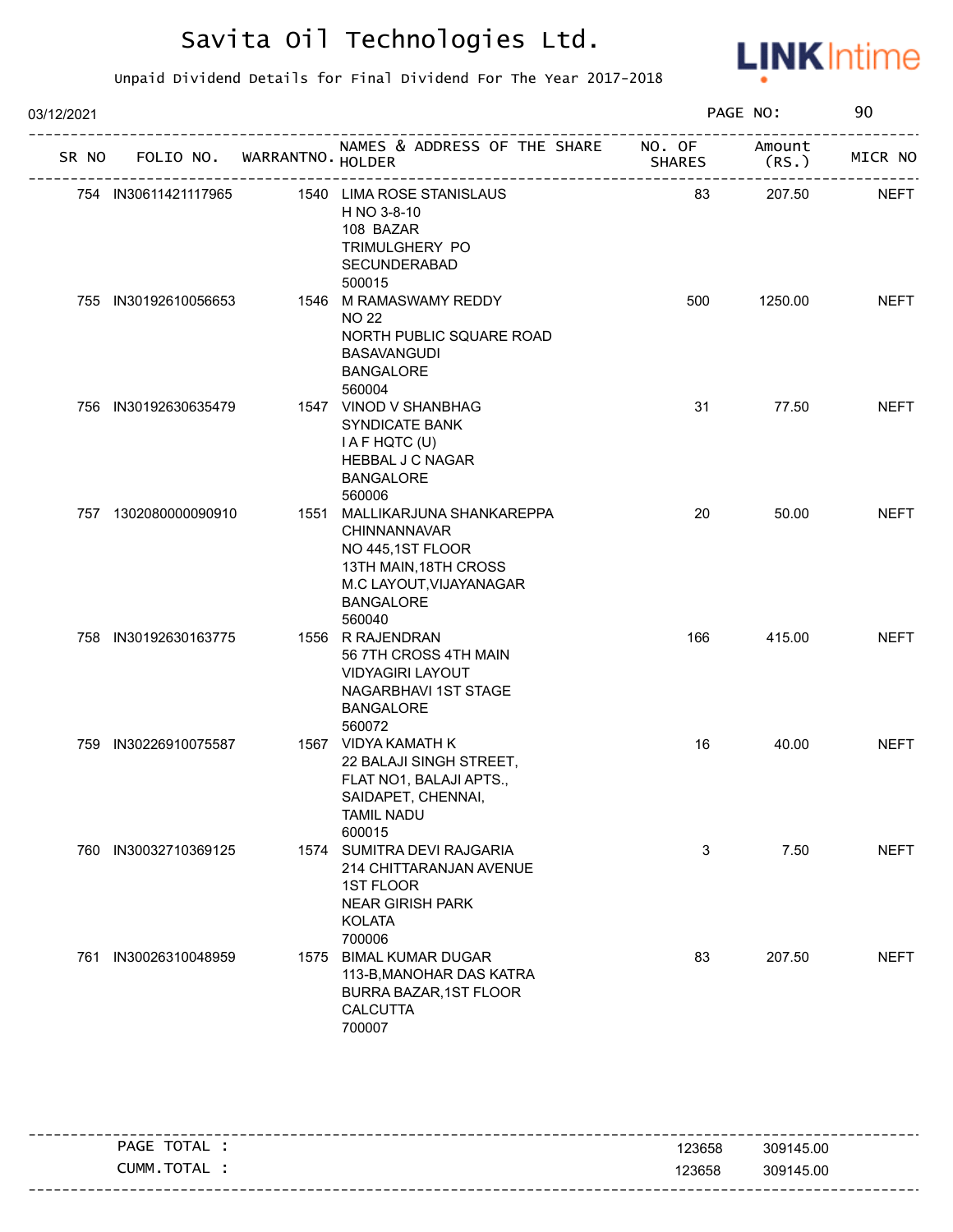

| 03/12/2021 |                      |                            |                                                                                                                                                              |                         | PAGE NO:        | 91          |
|------------|----------------------|----------------------------|--------------------------------------------------------------------------------------------------------------------------------------------------------------|-------------------------|-----------------|-------------|
| SR NO      |                      | FOLIO NO. WARRANTNO HOLDER | NAMES & ADDRESS OF THE SHARE                                                                                                                                 | NO. OF<br><b>SHARES</b> | Amount<br>(RS.) | MICR NO     |
|            | 762 1203450000186641 |                            | 1577 BHAGWATI K VORA<br>SURYA ENCLAVE,<br>FLAT-2B,<br>60, HAZRA RD,<br><b>KOLKATA</b><br>700019                                                              | 5                       | 12.50           | <b>NEFT</b> |
|            | 763 IN30069310116061 |                            | 1580 KANIKA MANNA<br>10, BANGAL PARA<br><b>1ST BYE LANE</b><br><b>HOWRAH</b><br>711104                                                                       | 20                      | 50.00           | <b>NEFT</b> |
|            | 764 IN30096610273426 |                            | 1583 ANAND SWAROOP GARG<br>$K-9$<br><b>ANAND PARBAT</b><br><b>NEW DELHI</b><br>110005                                                                        | 1000                    | 2500.00         | <b>NEFT</b> |
|            | 765 IN30177417063395 |                            | 1584 MEERA KHANDELWAL<br>3703<br><b>MAIN ROAD</b><br><b>CHAWRI BAZAR</b><br><b>NEW DELHI</b><br>110006                                                       | 66                      | 165.00          | <b>NEFT</b> |
|            | 766 1201090003616261 |                            | 1586 GAURAV MALHOTRA<br>HOUSE NO 506<br>MANDAKINI ENCLAVE<br>ALAKNANDA<br>NEW DELHI<br>110019                                                                | 166                     | 415.00          | <b>NEFT</b> |
|            | 767 1202990005341311 |                            | 1603 SUMAN SINGH<br>5 BAGHAMBARY<br><b>HOUSING SCHEME</b><br><b>ALLAHPUR</b><br>ALLAHABAD<br>211006                                                          | 49                      | 122.50          | <b>NEFT</b> |
|            | 768 IN30223610334557 |                            | 1613 HANS RAJ AGARWAL<br>7 CH 24<br><b>JAWAHAR NAGAR</b><br><b>JAIPUR</b><br>302004                                                                          | 214                     | 535.00          | <b>NEFT</b> |
|            | 769 IN30305210200383 |                            | 1635 RAJUL V PATEL<br>63, SANSKAR BHARTT SOC<br><b>ANKUR ROAD</b><br><b>NARANPURA</b><br>AHMEDABAD<br>380013                                                 | 166                     | 415.00          | <b>NEFT</b> |
|            | 770 IN30018312215266 |                            | 1655 PARVEZ AHMED IDRIS AHMED<br><b>SHAIKH</b><br>244 SULEMAN BUILDING<br>MOULANA AZAD ROAD ROOM NO 2<br><b>IST FLR MADANPURA</b><br><b>MUMBAI</b><br>400008 | 166                     | 415.00          | <b>NEFT</b> |
|            | PAGE TOTAL :         |                            |                                                                                                                                                              | 125510                  | 313775.00       |             |
|            | CUMM.TOTAL :         |                            |                                                                                                                                                              | 125510                  | 313775.00       |             |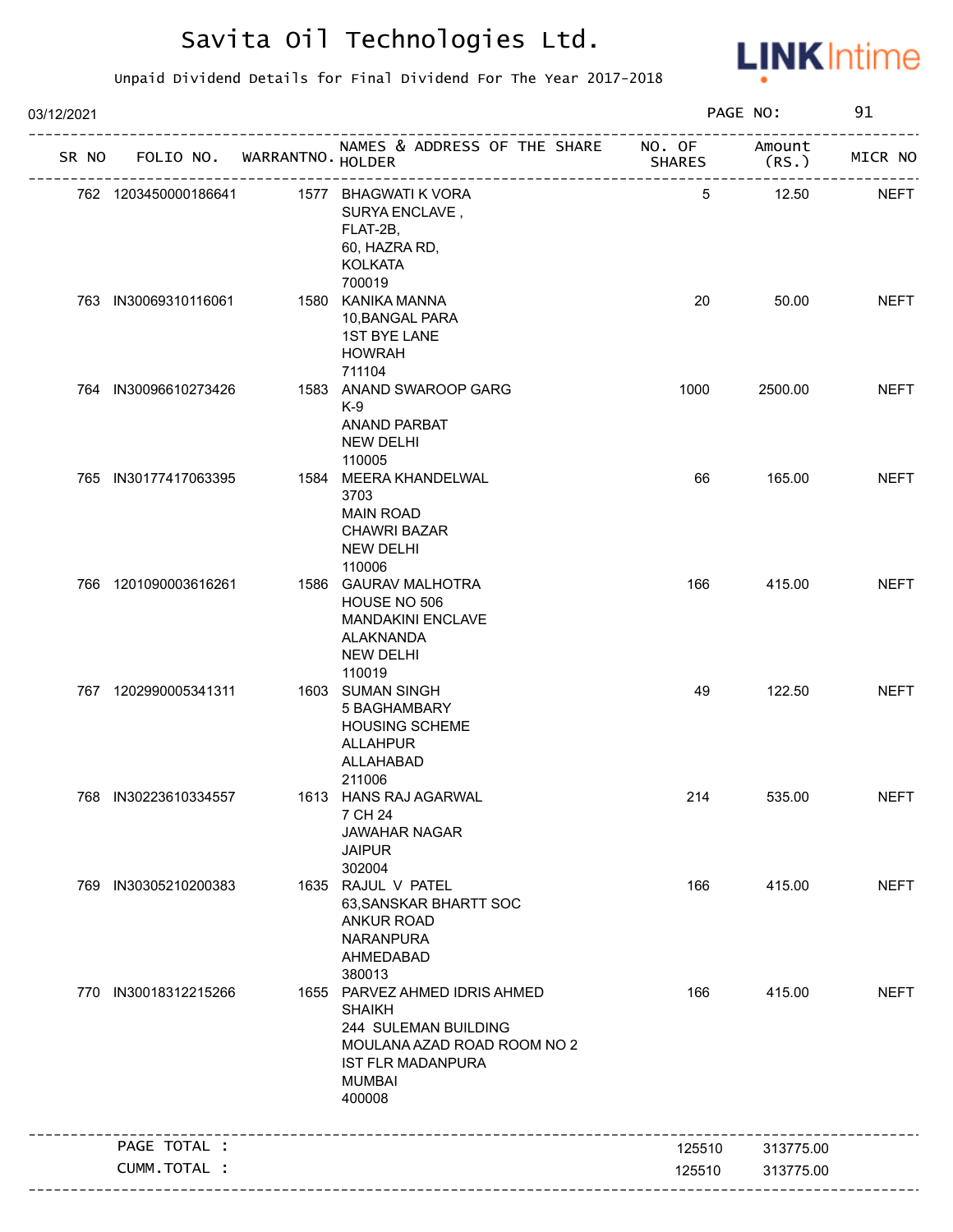

| 03/12/2021 |       |                             | PAGE NO:                                                                                                                                                                       | 92            |                |             |
|------------|-------|-----------------------------|--------------------------------------------------------------------------------------------------------------------------------------------------------------------------------|---------------|----------------|-------------|
|            | SR NO | FOLIO NO. WARRANTNO. HOLDER | NAMES & ADDRESS OF THE SHARE NO. OF                                                                                                                                            | <b>SHARES</b> | Amount<br>(RS. | MICR NO     |
|            |       | 771 1203320004426958        | 1663 POONAM PUNIT KHANNA<br>305 GLADIOLI CHSL<br>CTS 1192 OFF YARI ROAD<br>ANDHERI W<br><b>MUMBAI</b>                                                                          | 70            | 175.00         | <b>NEFT</b> |
|            |       | 772 1203500000659195        | 400061<br>1666 SUSHMITA PARASHARADASH<br><b>SHARMA</b><br>FLAT NO 22<br><b>GROUND FLOOR E WING</b><br>RAJSALYM CHS RAWALPADA<br><b>DAISHAR</b><br>MUMBAI<br>400068             | 22            | 55.00          | <b>NEFT</b> |
|            |       | 773 1202990003365127        | 1669 SHITAL MAHESH ATHA<br>FLAT NO 4 VIMAL BLDG<br>MULUND VIJAY CHS DEVIDAYA RD<br>DEVIDAYAL GARDEN MULUND W<br><b>MUMBAI</b><br>400080                                        | 132           | 330.00         | <b>NEFT</b> |
|            |       | 774 IN30051313373242        | 1679 HULE AVINASH VASANT<br>S/O VASANT HULE 18 AADARSH CHS<br>PLOT NO C 38 NEAR GOKHALE<br><b>SCHOOL</b><br>KHARGHAR RAIGARH PANVEL<br>NAVI MUMBAI MAHARASHTRA INDIA<br>410210 | 28            | 70.00          | <b>NEFT</b> |
|            |       | 775 IN30039417746387        | 1690 SHOBHA DIGAMBAR JAIN<br>TWIN BUNGLOW NO 8<br><b>HARMANY KANCHNWADI</b><br>AURANGABAD<br>431001                                                                            | 100           | 250.00         | <b>NEFT</b> |
|            |       | 776 1203070000153998        | 1729 UTTAMKARAN CHANDANKARAN<br><b>MEHTA</b><br>NO:20, UTTAM LEELA<br>3RD CROSS 4TH MAIN<br><b>GAVIPURAM EXTENSION</b><br><b>BANGLORE</b><br>560019                            | 50            | 125.00         | <b>NEFT</b> |
|            | 777   | 1201091900131316            | 1752 VITHAL MAHADEV KOGALE<br>AT / PO - NANGANUR,<br>TAL- CHIKODI,<br>DIST-BELGAUM,<br><b>NANGNUR</b><br>591241                                                                | $\mathbf{1}$  | 2.50           | <b>NEFT</b> |
|            | 778   | IN30018312227647            | 2147 SAMIR KISHORKANT DAFTARY<br>43 GAUTAM NAGAR SOC<br>RACE COURSE CIRCLE<br><b>BARODA</b><br>390007                                                                          | 166           | 415.00         | <b>DR</b>   |
|            |       | PAGE TOTAL :                |                                                                                                                                                                                | 126079        | 315197.50      |             |
|            |       | CUMM.TOTAL :                |                                                                                                                                                                                | 126079        | 315197.50      |             |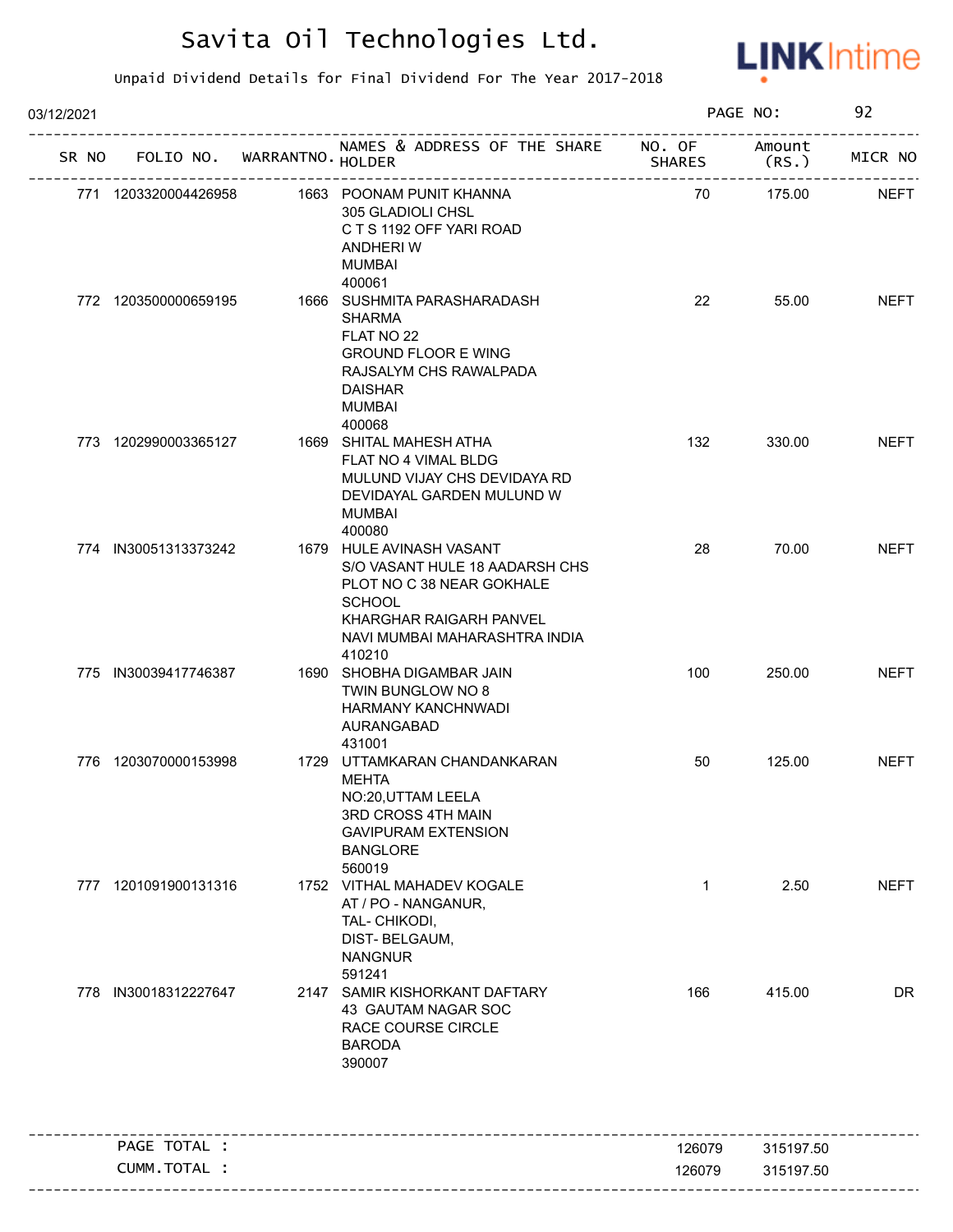

| 03/12/2021 |                                   | PAGE NO:                                                                                                                   |               | 93               |             |
|------------|-----------------------------------|----------------------------------------------------------------------------------------------------------------------------|---------------|------------------|-------------|
|            | SR NO FOLIO NO. WARRANTNO. HOLDER | NAMES & ADDRESS OF THE SHARE NO. OF                                                                                        | <b>SHARES</b> | Amount<br>(RS. ) | MICR NO     |
|            | 779 IN30051313697373              | 2796 RADHAKRISHNA MURTHY GHANTA<br><b>TEJAS JNRA 79</b><br>PATTATHANAM EAST<br><b>KOLLAM</b><br><b>KERALA</b>              | 100           | 250.00           | DR          |
|            | 780 IN30155721158207              | 691021<br>2934 SANTOSH KAKKAR<br>20/21-M, SBI COLONY<br><b>FRUIT GARDEN</b><br>$NH-5$<br><b>FARIDABAD</b><br>121001        | 166           | 415.00           | <b>NECS</b> |
|            | 781 1201800000415074              | 3083 SHILPA KIRITBHAI BHADANIA<br>OM PALACE MAHALAXMI ST NO 5<br>04 JALARAM UNI ROAD<br><b>RAJKOT</b><br>360005            | 150           | 375.00           | <b>NECS</b> |
|            | 782 1201800000416044              | 3084 KIRITBHAI BHADANIYA<br>OM PALACE<br>MAHALAXMI NAGAR ST NO 5<br>04 JALARAM UNI ROAD<br><b>RAJKOT</b><br>360005         | 55            | 137.50           | <b>NECS</b> |
|            | 783 IN30115120519072              | 3269 RUPAL DILIPBHAI PATEL<br><b>I B MODEL FARM</b><br>KATHWADA ROAD NARODA<br>AHMEDABAD<br>382325                         | 166           | 415.00           | <b>NECS</b> |
|            | 784 IN30154919572791              | 3460 AYUSH KUMAR BEGANI<br><b>B 3 SHUBH LAXMI COMPLEX CITY</b><br><b>LIGHT ROAD</b><br><b>SURAT</b><br>395007              | 20            | 50.00            | <b>NECS</b> |
|            | 785 1201290000008114              | 3507 RAJESH PARASMAL SHAH<br>ROOM NO3, JAGDISH NIWAS,<br>1ST FLOOR,<br>9, S.A.BRELVI ROAD, FORT<br><b>MUMBAI</b><br>400001 | 166           | 415.00           | <b>NECS</b> |
| 786        | IN30015910618358                  | 3546 VIJAY A. SHAH<br>2ND FLOOR, R 65<br>R. PURSHOTTAM CHOWK<br>250, V. P. ROAD<br>MUMBAI.<br>400004                       | 3             | 7.50             | <b>NECS</b> |
| 787        | IN30002011777105                  | 3742 RAJ RELU GEHANI<br>A 202 JAY APARTMENT<br>NEHRU ROAD<br>SANTACRUZ EAST<br><b>MUMBAI</b><br>400055                     | 150           | 375.00           | <b>NECS</b> |
|            | PAGE TOTAL :                      |                                                                                                                            | 127055        | 317637.50        |             |
|            | CUMM.TOTAL :                      |                                                                                                                            | 127055        | 317637.50        |             |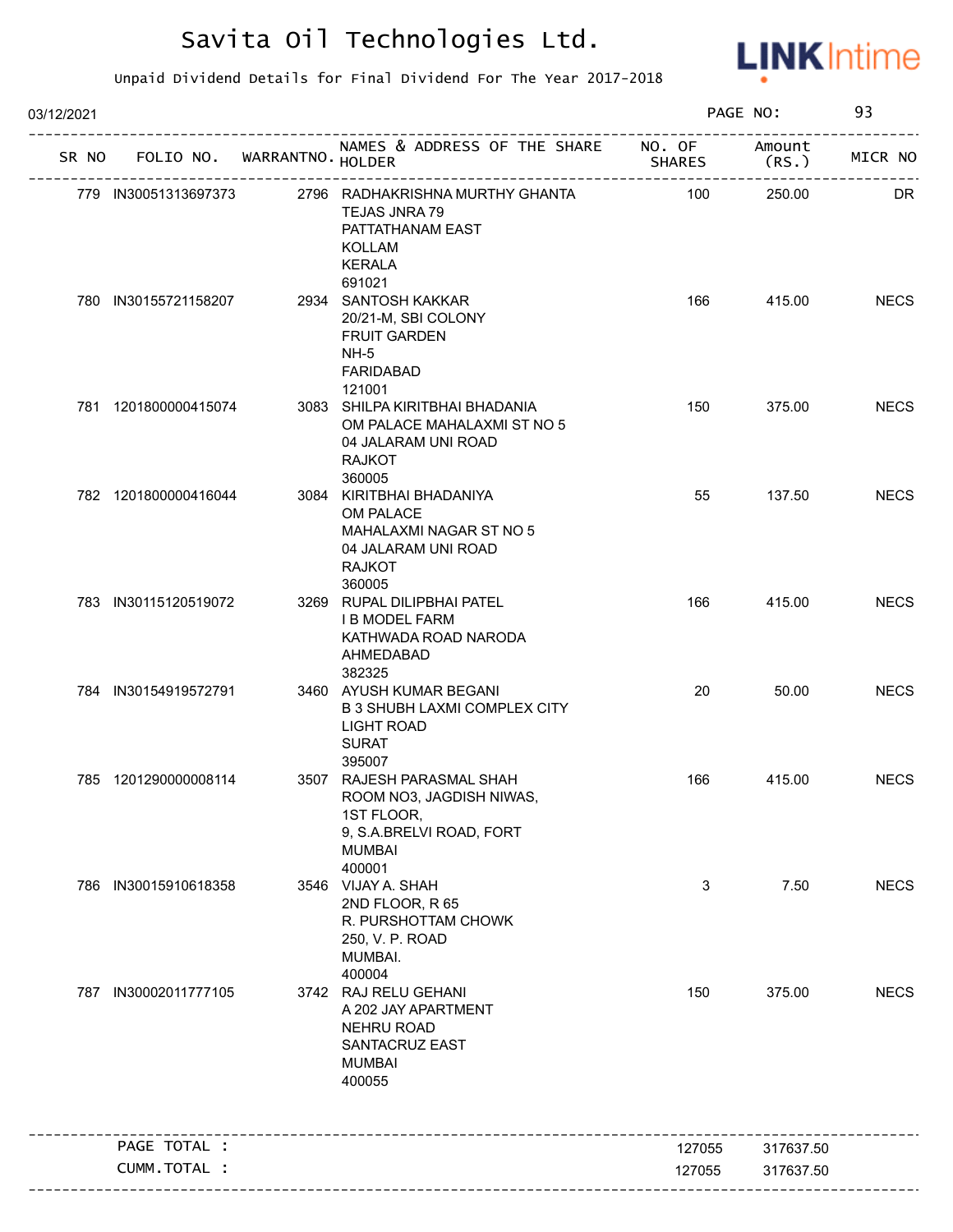

| 03/12/2021 |                      |  | PAGE NO:                    |                                                                                                                                                                    | 94                      |                 |             |
|------------|----------------------|--|-----------------------------|--------------------------------------------------------------------------------------------------------------------------------------------------------------------|-------------------------|-----------------|-------------|
| SR NO      |                      |  | FOLIO NO. WARRANTNO. HOLDER | NAMES & ADDRESS OF THE SHARE                                                                                                                                       | NO. OF<br><b>SHARES</b> | Amount<br>(RS.) | MICR NO     |
|            | 788 IN30039410125482 |  |                             | 4174 GRANDHI LAKSHMI<br>W/O KUMARA SWAMY<br><b>BANK COLONY KOTHAPTET</b><br>PERALA<br><b>CHIRALA</b>                                                               | 20                      | 50.00           | <b>NECS</b> |
|            | 789 IN30021410844338 |  |                             | 523157<br>4215 M VINAY BHAT<br><b>VRINDAVAN</b><br>13/10/1318<br>V T ROAD<br>MANGALORE                                                                             | 66                      | 165.00          | <b>NECS</b> |
|            | 790 IN30125029017908 |  |                             | 575001<br>4392 BENU DHAR SAMANT<br>AT JOGESWAR<br>PO SUNDARPADA<br><b>BHUBANESWAR</b><br><b>BHUBANESWAR</b><br>751002                                              | $\overline{2}$          | 5.00            | <b>NECS</b> |
|            | 791 IN30075711468868 |  |                             | 5480 RAJESHKUMAR RANCHHODLAL<br><b>THAKKAR</b><br>A/15 BAPUKAKA SOCIETY<br>AT MAHEMDABAD<br><b>DIST KHEDA</b><br>AHMEDABAD<br>387130                               | 66                      | 165.00          | <b>NECS</b> |
|            | 792 1203510000080514 |  |                             | 5681 SALMA ABUBAKAR VAID<br>DESAI STREET, AT POST SIMLAK,<br>VIA DABHEL, TAL. JALALPORE,<br>DIST. NAVSARI,<br><b>SIMLAK</b><br>396415                              | 22                      | 55.00           | <b>NECS</b> |
|            | 793 IN30023914973261 |  |                             | 5819 UDAYANT PRADEEP KHEMANI<br>12, SEA VIEW<br><b>DONGARSI ROAD</b><br>WALKESHAR<br><b>MUMBAI</b><br>400006                                                       | 100                     | 250.00          | <b>NECS</b> |
|            | 794 IN30311612410303 |  |                             | 5922 SUDHIR SHRIKANT GHASKADVI<br>LAXMI NIVAS A-3-16 J.K SAWANT<br><b>MARG</b><br>OPP YASHWANT NATYA MANDIR<br><b>MAHIM MUMBAI</b><br>MUMBAI MAHARASHTRA<br>400016 | 20                      | 50.00           | <b>NECS</b> |
|            | 795 IN30047641677664 |  |                             | 5938 MEHRA VIMAL<br>62 NEELKANTH APARTMENT<br>4TH FLOOR FLAT NO 14<br><b>WORLI</b><br><b>MUMBAI</b><br>400018                                                      | 1250                    | 3125.00         | <b>NECS</b> |
|            | PAGE TOTAL :         |  |                             |                                                                                                                                                                    | 128601                  | 321502.50       |             |
|            | CUMM.TOTAL :         |  |                             |                                                                                                                                                                    | 128601                  | 321502.50       |             |